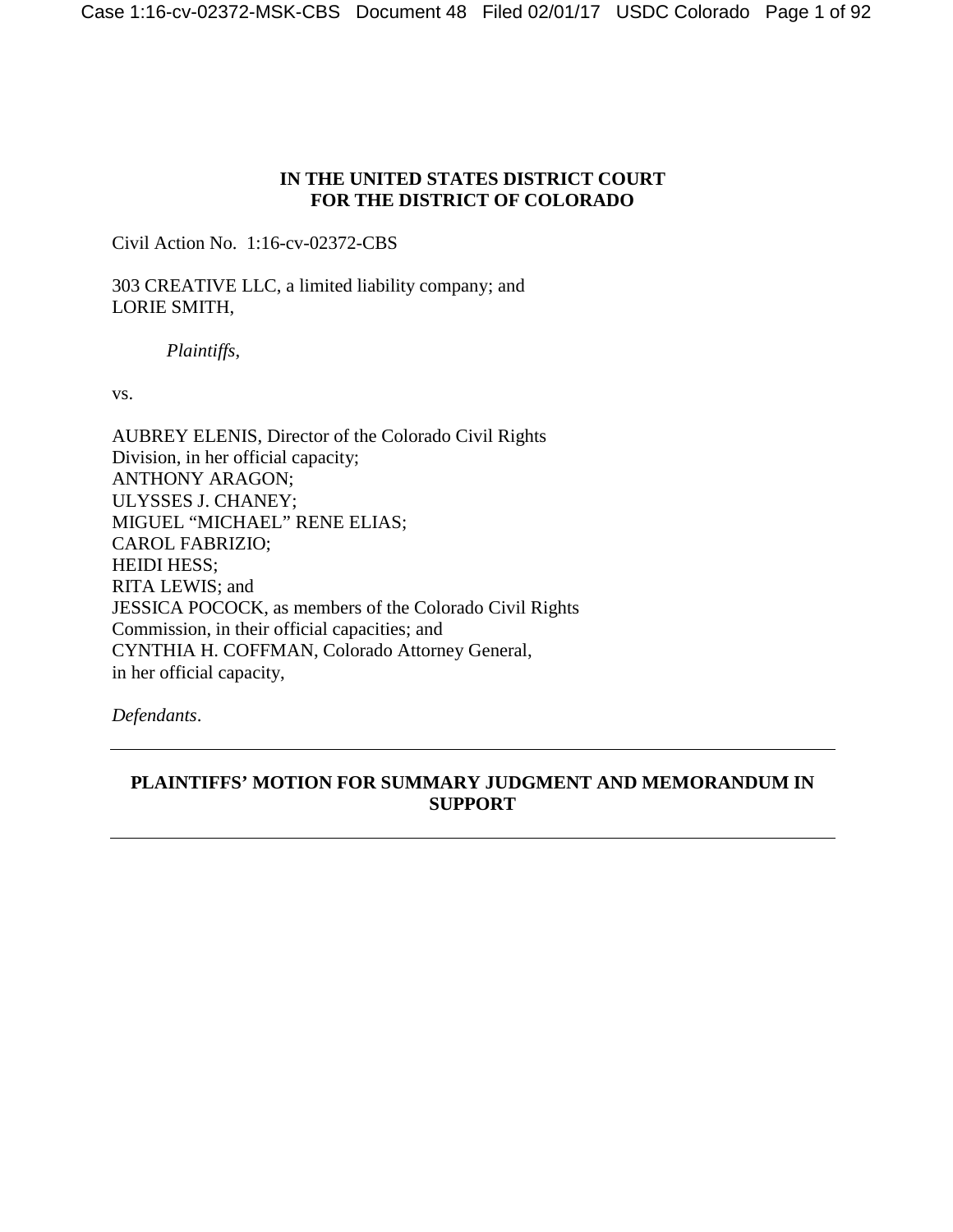# **TABLE OF CONTENTS**

| I. |           |                                                                                                                                                               |                                                                                                                                                                                                            |  |
|----|-----------|---------------------------------------------------------------------------------------------------------------------------------------------------------------|------------------------------------------------------------------------------------------------------------------------------------------------------------------------------------------------------------|--|
|    | A.        |                                                                                                                                                               |                                                                                                                                                                                                            |  |
|    |           | 1.                                                                                                                                                            | Plaintiffs Intend to Engage in Constitutionally Protected Speech                                                                                                                                           |  |
|    |           | 2.                                                                                                                                                            |                                                                                                                                                                                                            |  |
|    | <b>B.</b> | Plaintiffs' Injury is Caused by the Defendants as the Enforcers of CADA 22                                                                                    |                                                                                                                                                                                                            |  |
|    | C.        |                                                                                                                                                               |                                                                                                                                                                                                            |  |
| Π. |           |                                                                                                                                                               |                                                                                                                                                                                                            |  |
|    | A.        | Defendants' Application of CADA Violates Plaintiffs' First Amendment Rights                                                                                   |                                                                                                                                                                                                            |  |
|    |           | 1.                                                                                                                                                            | Applying CADA to Force Plaintiffs to Create Speech Celebrating Same-<br>Sex Weddings and to Prohibit Plaintiffs from Publishing Speech<br>Communicating Their Religious View of Marriage Violates the Free |  |
|    | <b>B.</b> | Defendants' Application of CADA Forces Lorie to Choose Between Operating an<br>Expressive Business in Colorado and Her First Amendment Rights in Violation of |                                                                                                                                                                                                            |  |
|    | C.        | Because CADA is Neither Neutral Nor Generally Applicable, Its Application to                                                                                  |                                                                                                                                                                                                            |  |
|    | D.        | Defendants' Application of CADA Only to Expressive Businesses That Disfavor                                                                                   |                                                                                                                                                                                                            |  |
|    | E.        |                                                                                                                                                               | Defendants' Application of CADA Violates Lorie's Right to Substantive and                                                                                                                                  |  |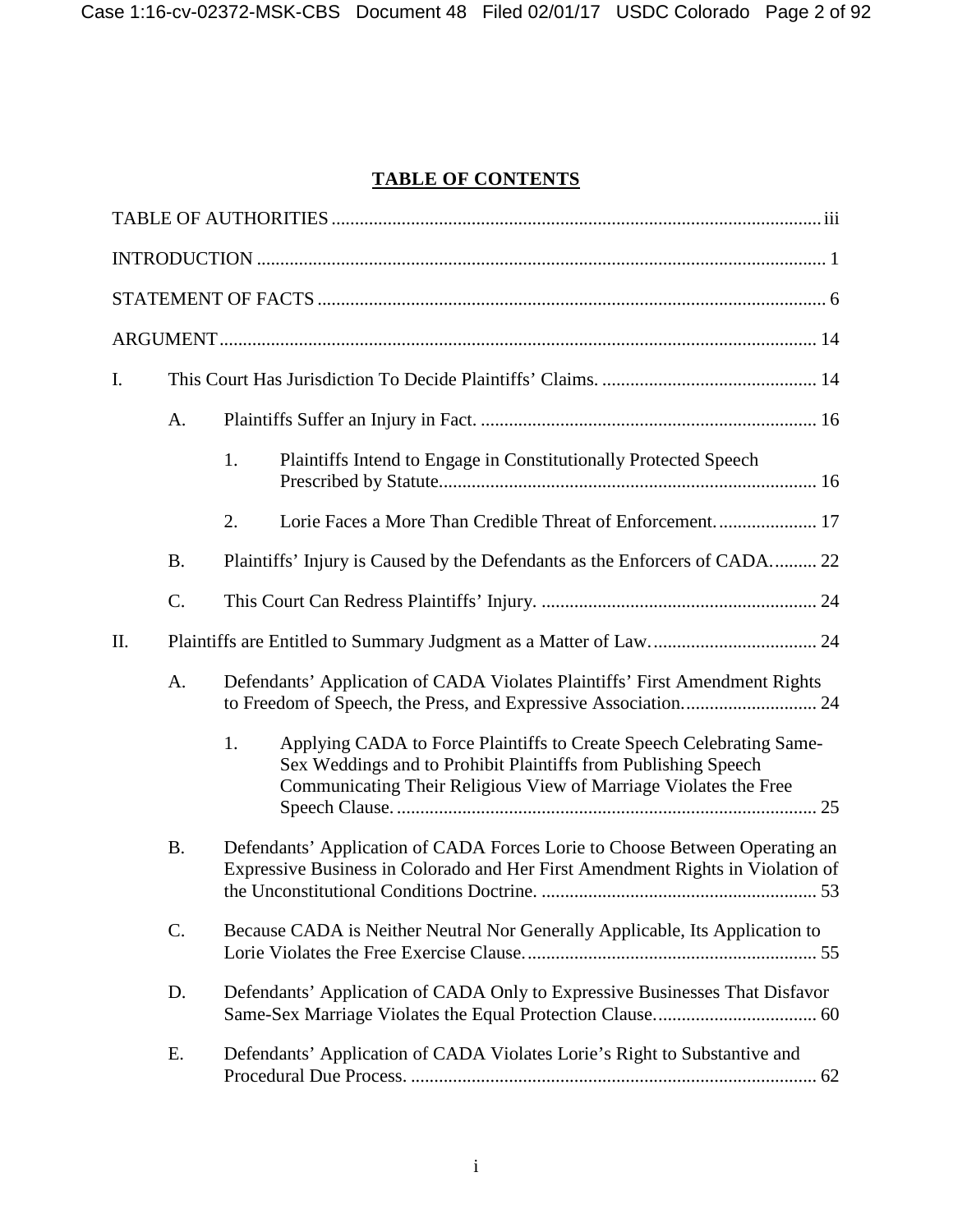|      |    | 1. | The Banned-Speech Provision is Impermissibly Vague and Therefore                                                                                                                                                                                                                                                                                                                                            |  |
|------|----|----|-------------------------------------------------------------------------------------------------------------------------------------------------------------------------------------------------------------------------------------------------------------------------------------------------------------------------------------------------------------------------------------------------------------|--|
|      |    | 2. | Defendants' Application of CADA Deprives Lorie of the Right to Own<br>and Operate Her Own Expressive Business and thus Violates Her Right to                                                                                                                                                                                                                                                                |  |
|      | F. |    | Under Governing Supreme Court Precedent, Defendants Have Violated Lorie's<br>Personal Autonomy in Violation of the Due Process and Equal Protection Clauses<br>By Precluding Her from Pursing Her Entrepreneurial Dreams, Stigmatizing Her<br>Religious Beliefs About Marriage, Labeling Her as a Discriminatory Lawbreaker,<br>and Threatening Her with Hefty Fines, Reeducation Programming, and Invasive |  |
| III. |    |    |                                                                                                                                                                                                                                                                                                                                                                                                             |  |
|      |    |    | 75                                                                                                                                                                                                                                                                                                                                                                                                          |  |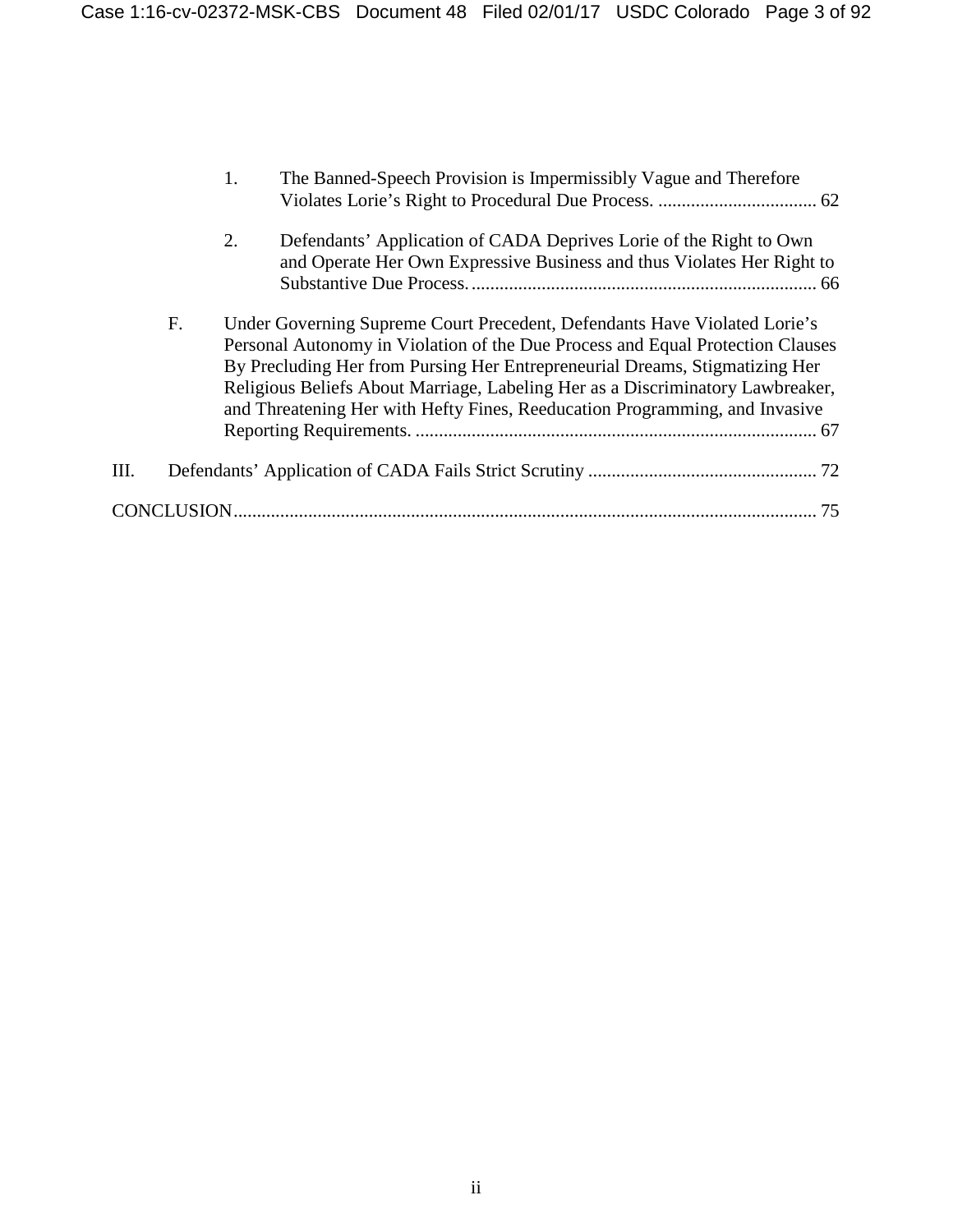# **TABLE OF AUTHORITIES**

| ases: |  |
|-------|--|
|       |  |

| ACLU v. Alvarez,                                             |
|--------------------------------------------------------------|
| Agency for Int'l Dev. v. Alliance for Open Soc. Int'l, Inc., |
| Anderson v. City of Hermosa Beach                            |
| Ariz. Right to Life PAC v. Bayless,                          |
| Armstrong v. Dist. of Columbia Pub. Library,                 |
| Ashcroft v. Free Speech Coal.,                               |
| Baggett v. Bullitt,                                          |
| Bd. of Comm'rs, Wabaunsee Cnty. v. Umbehr,                   |
| Bd. of Regents of State Colls. v. Roth,                      |
| Bd. of Regents of Univ. of Wis. Sys. v. Southworth,          |
| Bery v. City of New York,                                    |
| Boy Scouts of Am. v. Dale,                                   |
| Brandt v. Vill. of Winnetka,                                 |
| Bronson v. Swensen,                                          |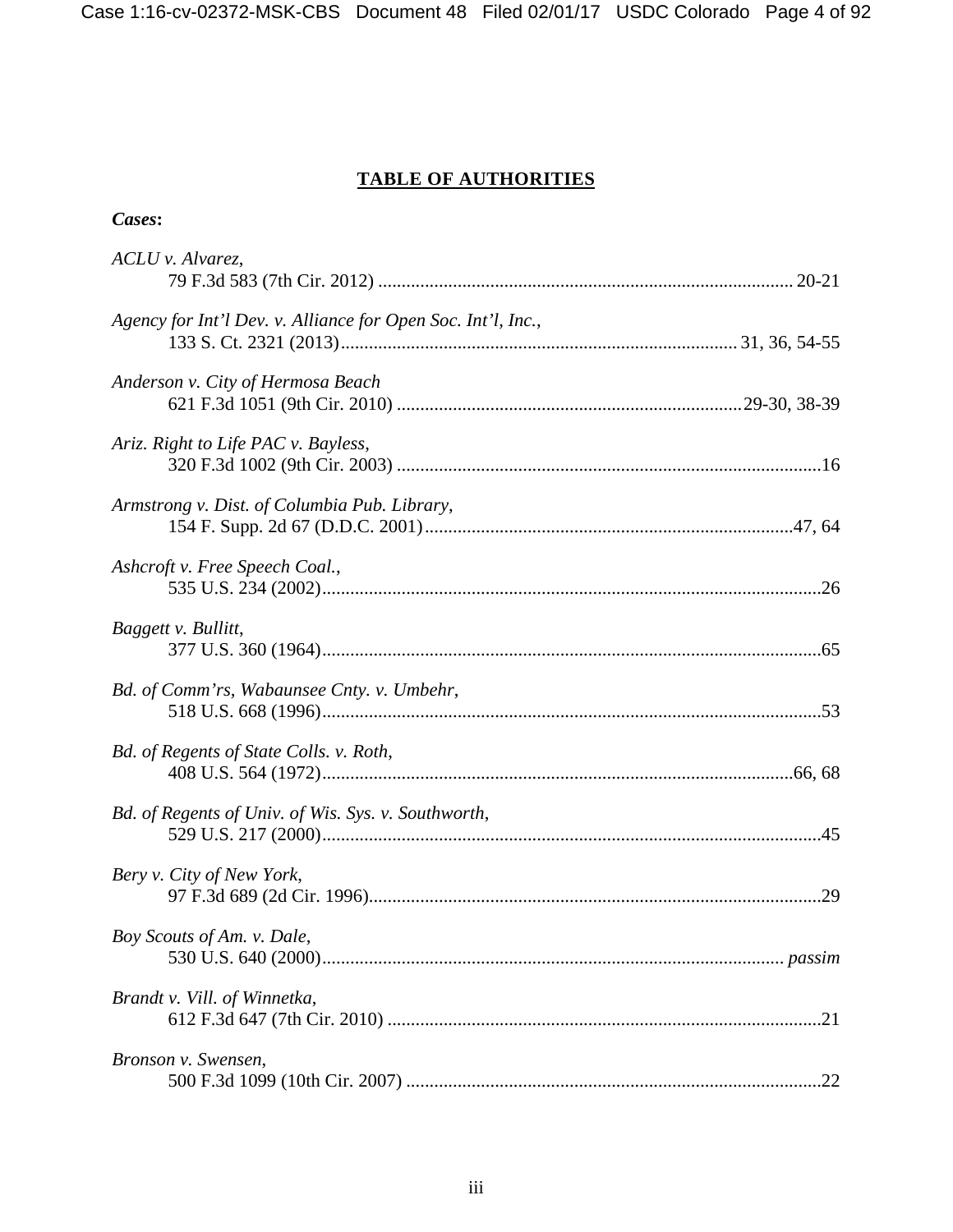| Brown v. Entm't Merch. Ass'n,                                            |
|--------------------------------------------------------------------------|
| Buehrle v. City of Key West,                                             |
| Burson v. Freeman,                                                       |
| Burwell v. Hobby Lobby Stores, Inc,                                      |
| Campbell v. Robb,                                                        |
| Child Evangelism Fellowship of Md., Inc. v. Montgomery Cnty. Pub. Schs., |
| Church of Lukumi Babalu Aye, Inc. v. City of Hialeah,                    |
| Church on the Rock v. City of Albuquerque,                               |
| Citizens United v. Federal Election Commission,                          |
| City of Boerne v. Flores,                                                |
| City of Cleburne v. Cleburne Living Ctr.,                                |
| City of Cleveland v. Nation of Islam,                                    |
| City of Lakewood v. Plain Dealer Publ'g Co.,                             |
| Clark v. Jeter,                                                          |
| Claybrooks v. Am. Broad. Cos.,                                           |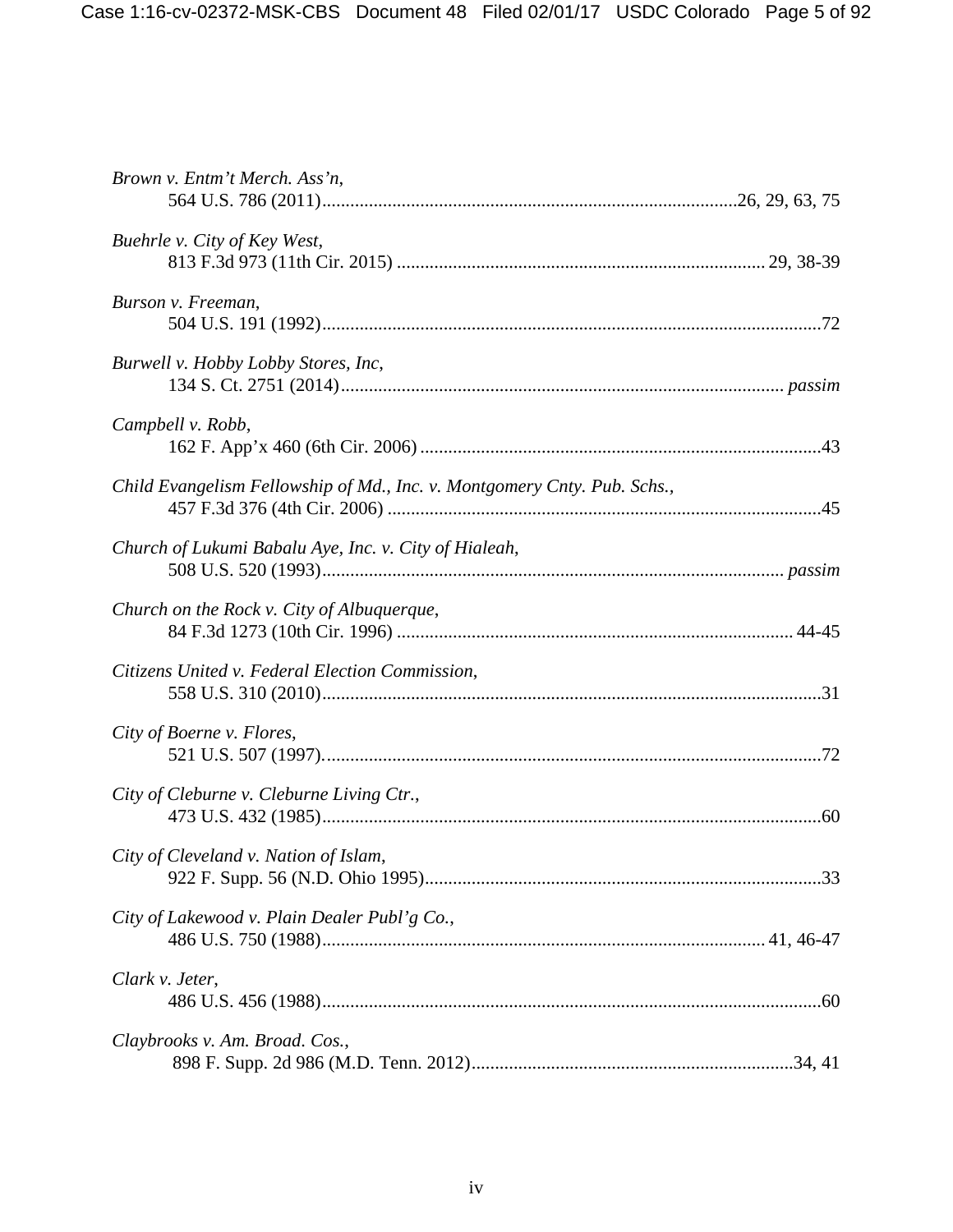| Colo. River Water Conservation Dist. v. United States,                           |
|----------------------------------------------------------------------------------|
| Conestoga Wood Specialties Corp. v. Sec. of U.S. Dep't of Health & Human Servs., |
| Consumer Data Indus. Ass'n v. King,                                              |
| Craig v. Masterpiece Cakeshop, Inc.,                                             |
| Cressman v. Thompson,                                                            |
| Cressman v. Thompson,                                                            |
| Curtis Publ'g Co. v. Butts,                                                      |
| D.L.S. v. Utah,                                                                  |
| DeAngelis v. El Paso Mun. Police Officers Ass'n,                                 |
| DeBoer v. Vill. of Oak Park,                                                     |
| Diamond v. Charles,                                                              |
| Doe v. Bolton,                                                                   |
| Doe v. Shurtleff,                                                                |
| Elrod v. Burns,                                                                  |
| Emp't Div., Dep't of Human Res. of Or. v. Smith,                                 |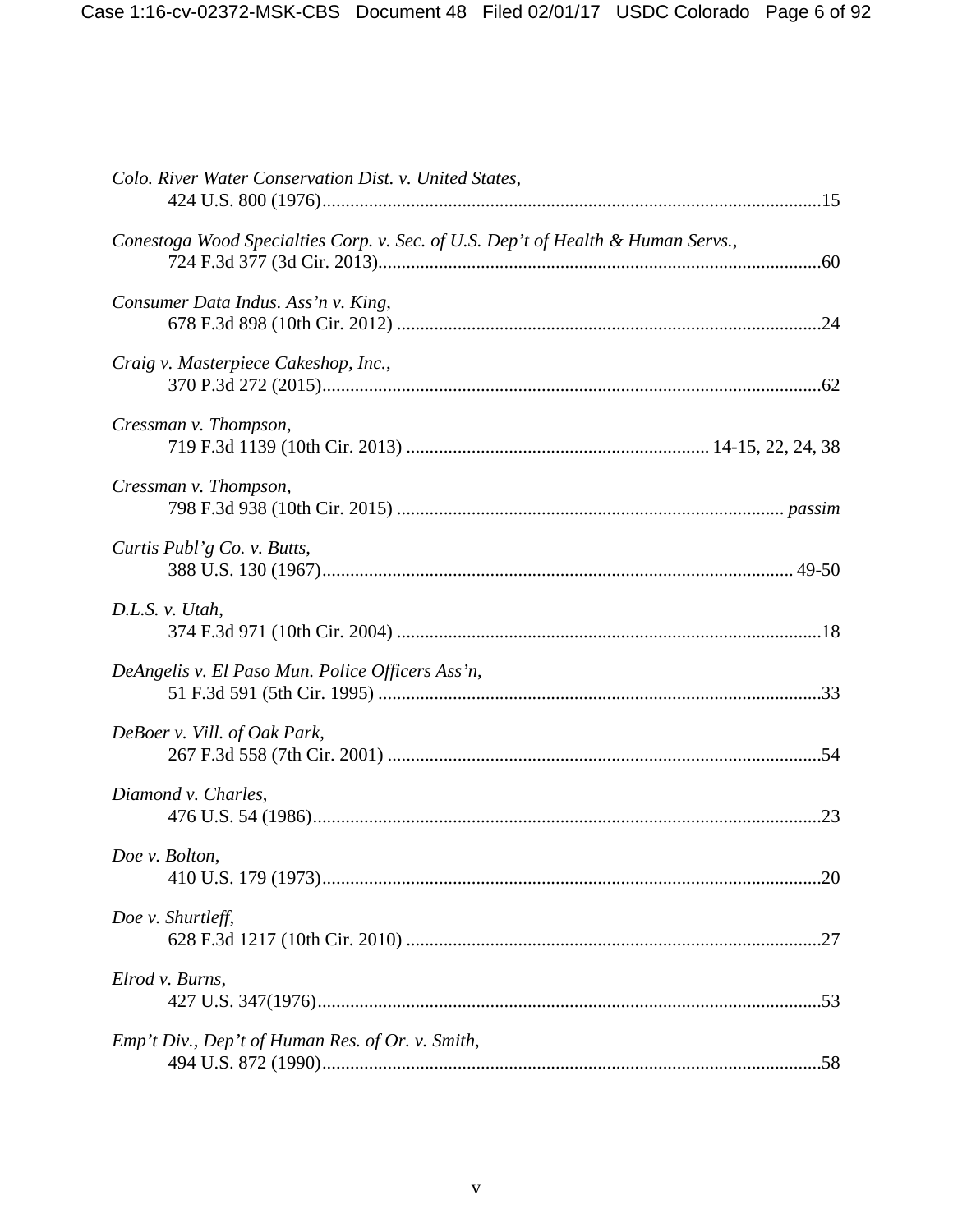| Ex Parte Young,                                                               |
|-------------------------------------------------------------------------------|
| Forsyth Cnty. v. Nationalist Movement,                                        |
| Fowler v. Rhode Island,                                                       |
| Fox v. Maulding,                                                              |
| Gonzales v. O Centro Espirita Beneficente Uniao Do Vegetal,                   |
| Grayned v. City of Rockford,                                                  |
| Greene v. McElroy,                                                            |
| Grosjean v. Am. Press Co.,                                                    |
| Hands on Originals, Inc. v. Lexington-Fayette Urban Cnty. Human Rights Comm'n |
| Hobby Lobby Stores, Inc. v. Sebelius,                                         |
| Hurley v. Irish-Am. Gay, Lesbian & Bisexual Grp. of Bos.,                     |
| Hustler Magazine, Inc. v. Falwell,                                            |
| Joseph Burstyn, Inc. v. Wilson,                                               |
| Kaahumanu v. Hawaii,                                                          |
| Kaplan v. California,                                                         |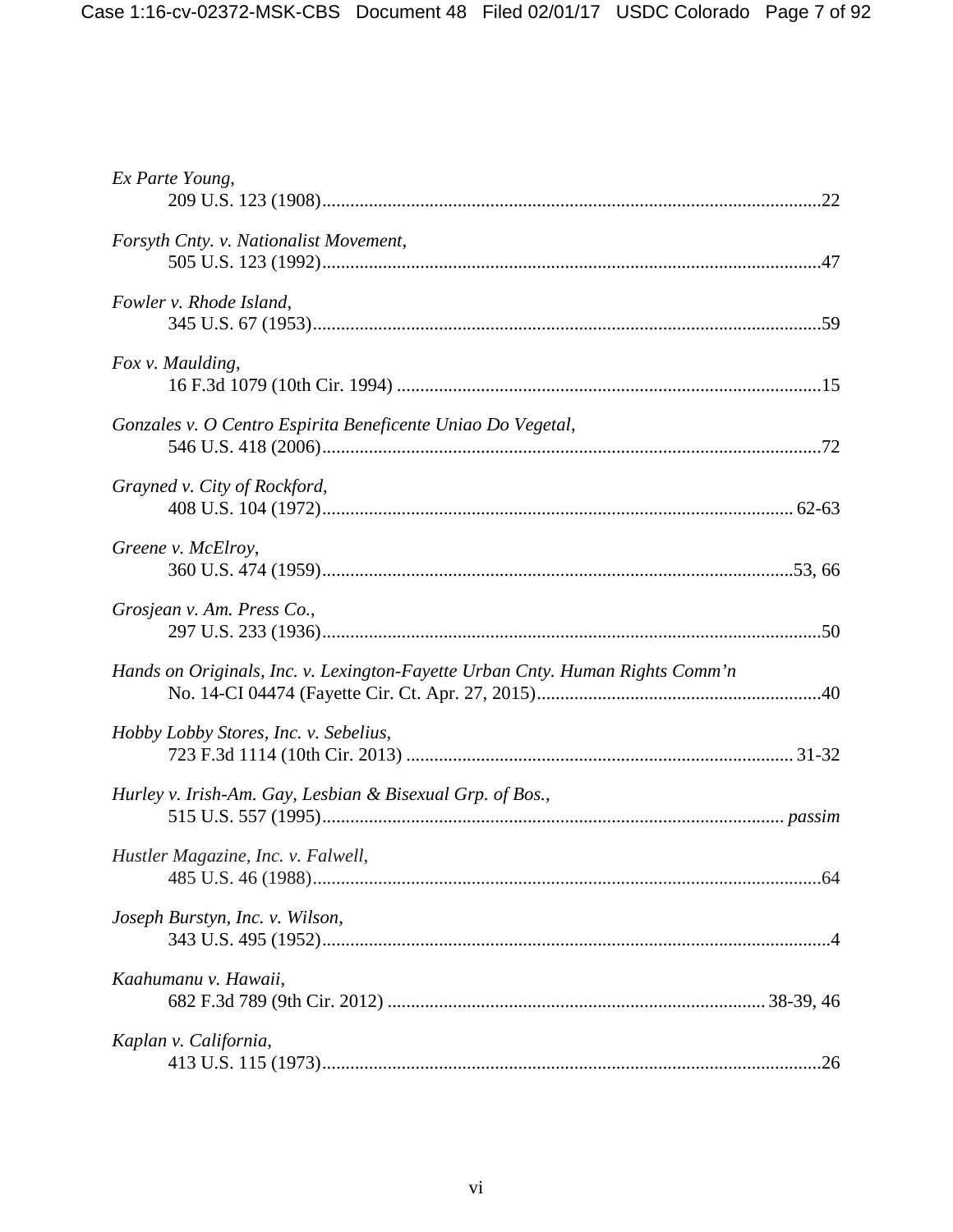| Keyishian v. Board of Regents of Univ. of N.Y.,    |
|----------------------------------------------------|
| Knox v. Serv. Emps. Int'l Union, Local 1000,       |
| Kolender v. Lawson,                                |
| Larson v. Valente,                                 |
| Lawrence v. Texas,                                 |
| Lee v. Bd. of Cnty. Comm'rs of Arapahoe Cnty.,     |
| Lujan v. Defenders of Wildlife,                    |
| Mangual v. Rotger Sabat,                           |
| Massachusetts v. EPA,                              |
| McDaniel v. Paty,                                  |
| McDermott v. Ampersand Publ'g, Inc.,               |
| Miami Herald Publ'g Co. v Tornillo                 |
| Miami Valley Fair Hous. Ctr., Inc. v. Connor Grp., |
| Mink v. Suthers,                                   |
| Miss. Gay Alliance v. Goudelock,                   |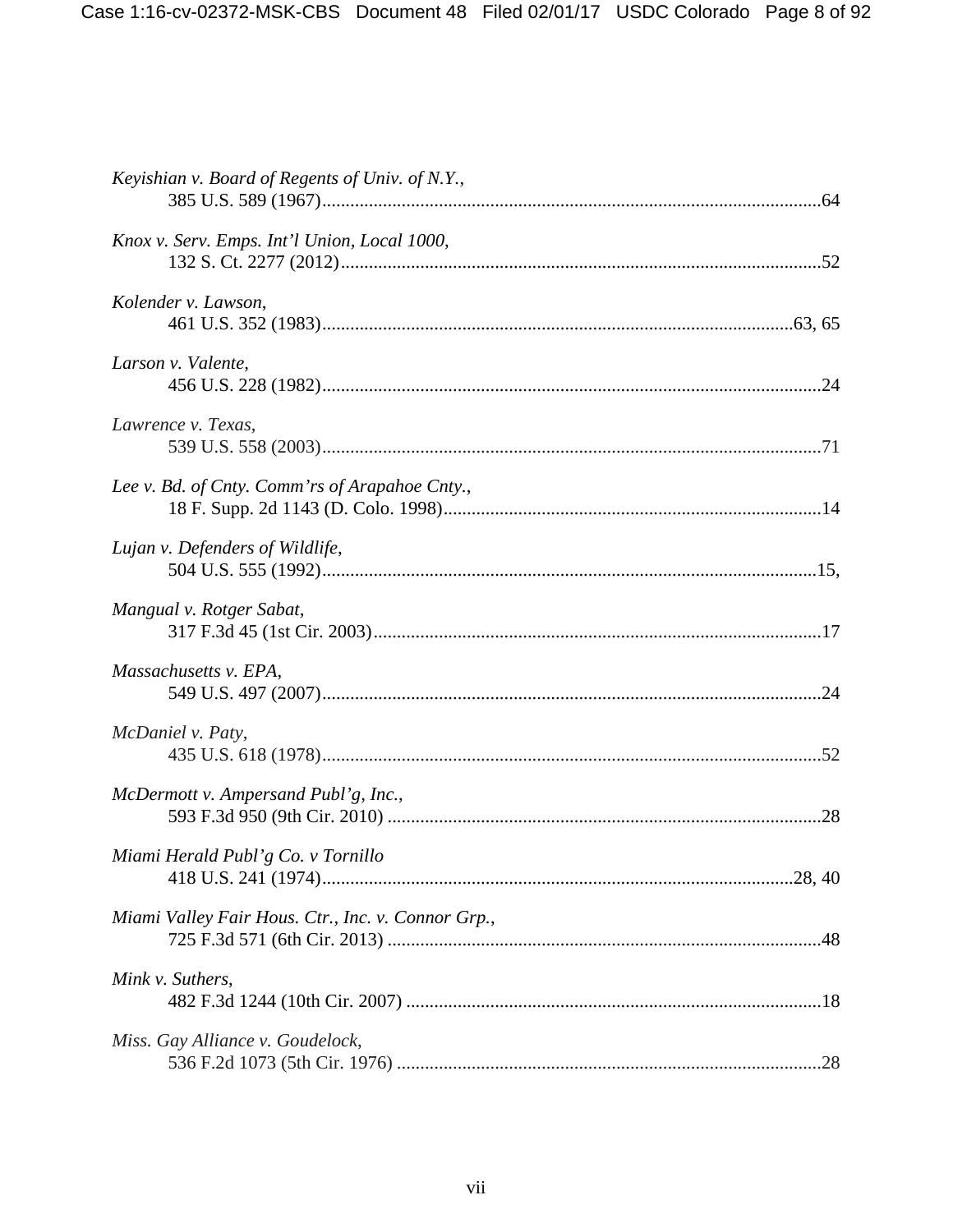| Muscogee (Creek) Nation v. Pruitt,                         |
|------------------------------------------------------------|
| NAACP v. Alabama,                                          |
| NAACP v. Button,                                           |
| Nat'l Council for Improved Health v. Shalala,              |
| Near v. Minnesota ex rel. Olson,                           |
| Newspaper Guild of Greater Philadelphia, Local 10 v. NLRB, |
| Novotny v. Tripp County,                                   |
| Obergefell v. Hodges,                                      |
| Org. for a Better Austin v. Keefe,                         |
| Pac. Gas & Elec. Co. v. Pub. Utilities Comm'n of Cal.,     |
| Perry v. Sindermann,                                       |
| Phelps v. Hamilton,                                        |
| Philadelphia Newspapers, Inc. v. Hepps,                    |
| Plyler v. Doe,                                             |
| Prairie Band Potawatomi Nation v. Wagnon,                  |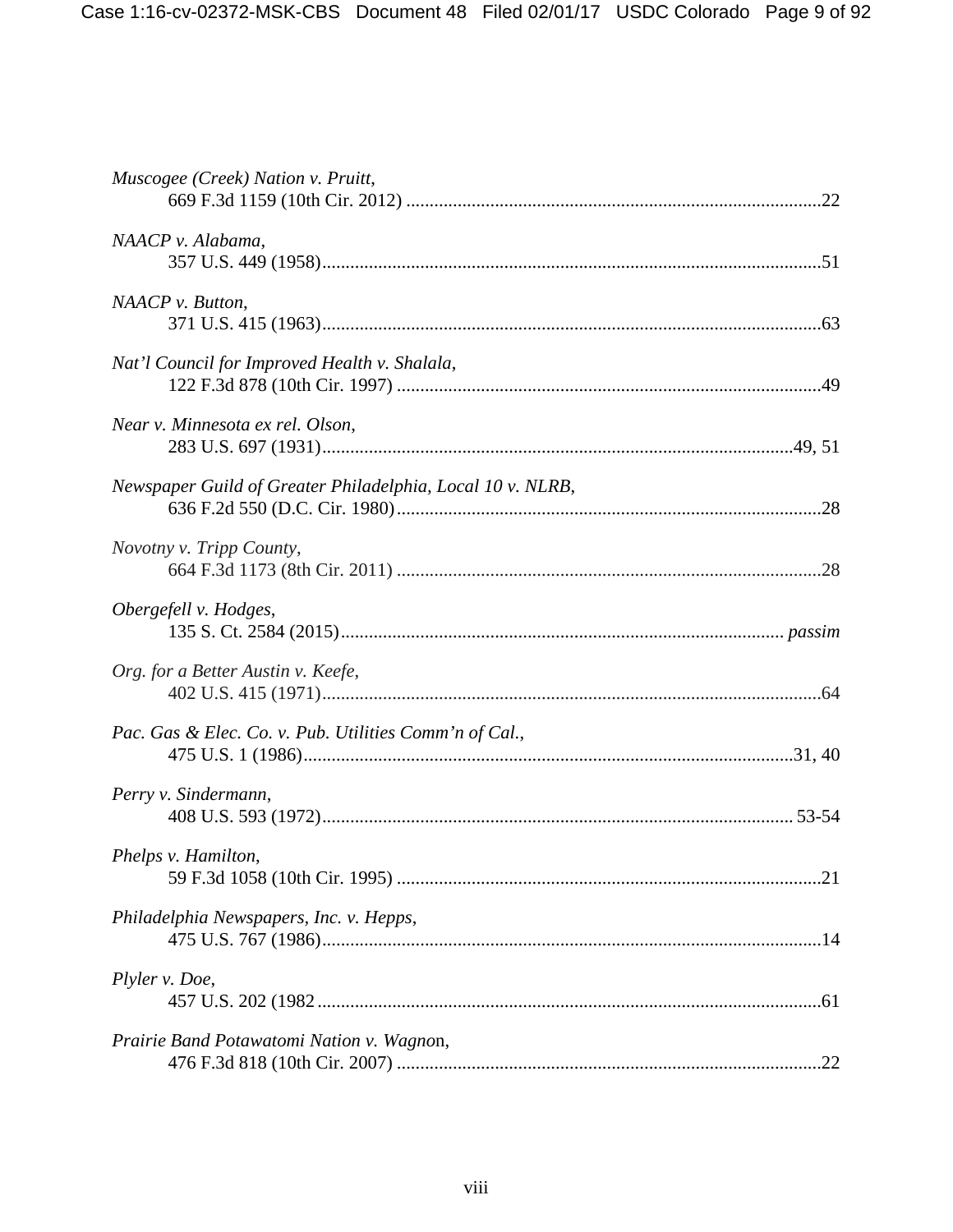| R.A.V. v. City of St. Paul,                            |  |
|--------------------------------------------------------|--|
| Redgrave v. Bos. Symphony Orchestra,                   |  |
| Reed v. Town of Gilbert,                               |  |
| Reno v. Am. Civil Liberties Union,                     |  |
| Reno v. Flores,                                        |  |
| Riley v. Nat'l Fed. of the Blind of N.C.,              |  |
| Roberts v. U.S. Jaycees,                               |  |
| Rosenberger v. Rector & Visitors of Univ. of Va.,      |  |
| S. Bos. Allied War Veterans Council v. City of Boston, |  |
| Saxe v. State Coll. Area Sch. Dist.,                   |  |
| Schneider v. New Jersey,                               |  |
| Sec'y of State of Md. v. Joseph H. Munson Co.,         |  |
| Sherbert v. Verner,                                    |  |
| Snyder v. Phelps,                                      |  |
| Sorrell v. IMS Health Inc.,                            |  |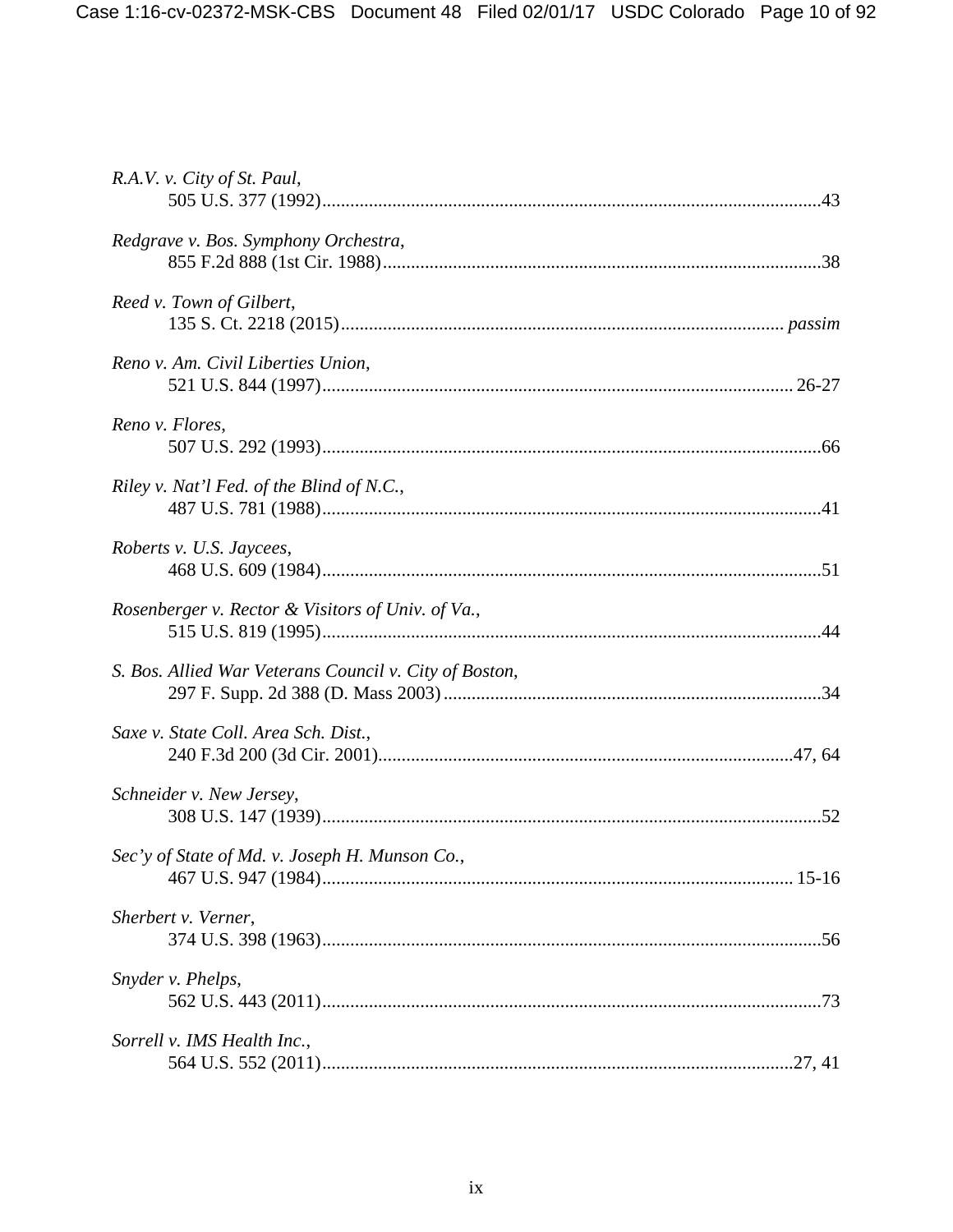| Southworth v. Bd. of Regents of Univ. of Wisc. Sys.      |  |
|----------------------------------------------------------|--|
| Sprint Commc'ns, Inc. v. Jacobs,                         |  |
| Steffel v. Thompson,                                     |  |
| Susan B. Anthony List v. Driehaus,                       |  |
| Terminiello v. City of Chicago,                          |  |
| Texas v. Johnson,                                        |  |
| Thomas v. Chicago Park Dist.,                            |  |
| Thornhill v. Alabama,                                    |  |
| Town Sound & Custom Tops, Inc. v. Chrysler Motors Corp., |  |
| Truax v. Raich,                                          |  |
| Turner v. Safley                                         |  |
| United States v. Playboy Entm't Grp., Inc.,              |  |
| United States v. Powell,                                 |  |
| United States v. Stevens,                                |  |
| Virginia v. Am. Booksellers Ass'n, Inc.,                 |  |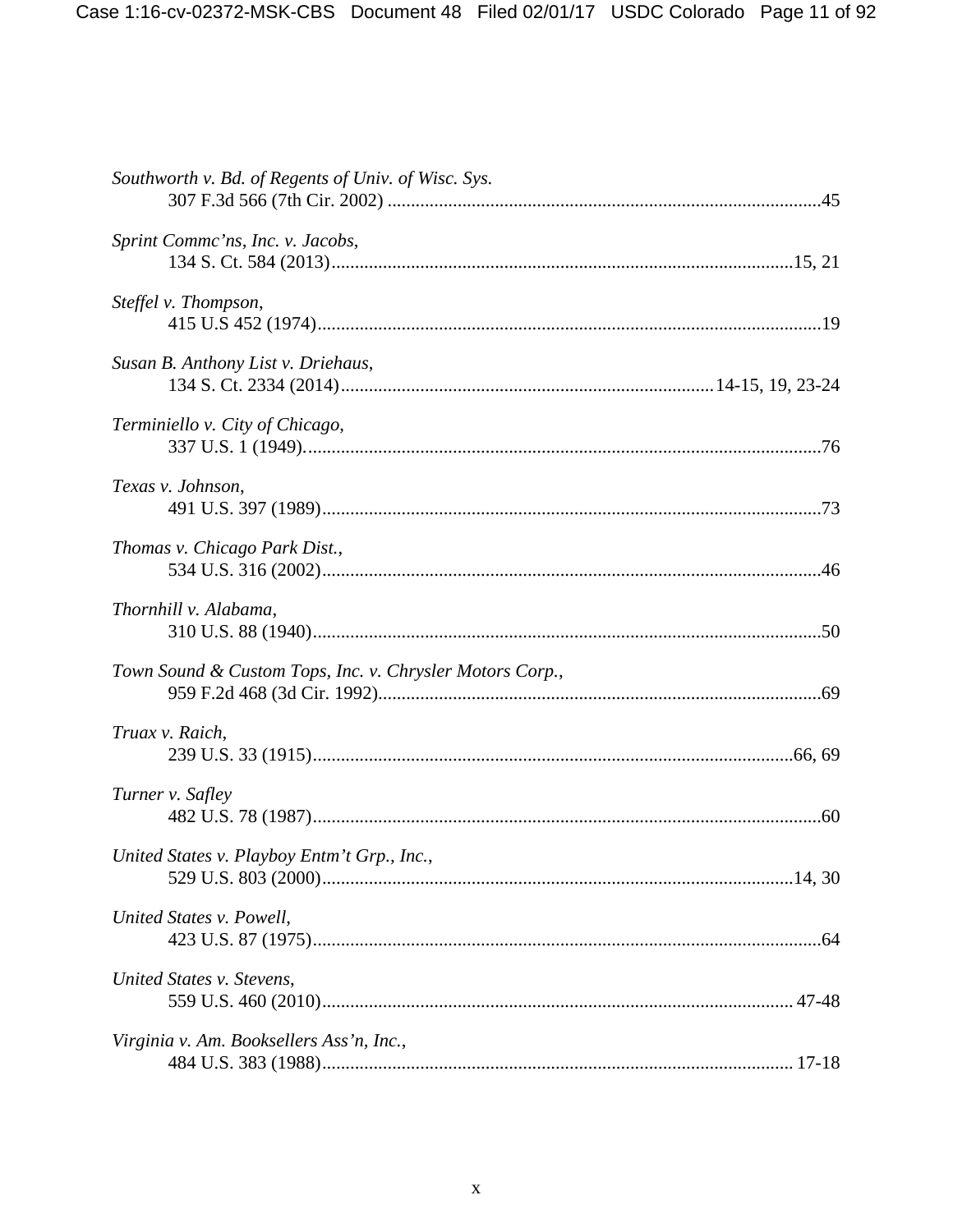| W. Va. State Bd. of Educ. v. Barnette, |  |
|----------------------------------------|--|
| Ward v. Polite,                        |  |
| Ward v. Utah,                          |  |
| White v. City of Sparks,               |  |
| Wilson v. Stocker,                     |  |
| Winsness v. Yocum,                     |  |
| Wooley v. Maynard,                     |  |
| Yes On Term Limits, Inc. v. Savage,    |  |
| Younger v. Harris,                     |  |
| <b>Statutes and Regulations:</b>       |  |
|                                        |  |
|                                        |  |
|                                        |  |
|                                        |  |
|                                        |  |
|                                        |  |
|                                        |  |
|                                        |  |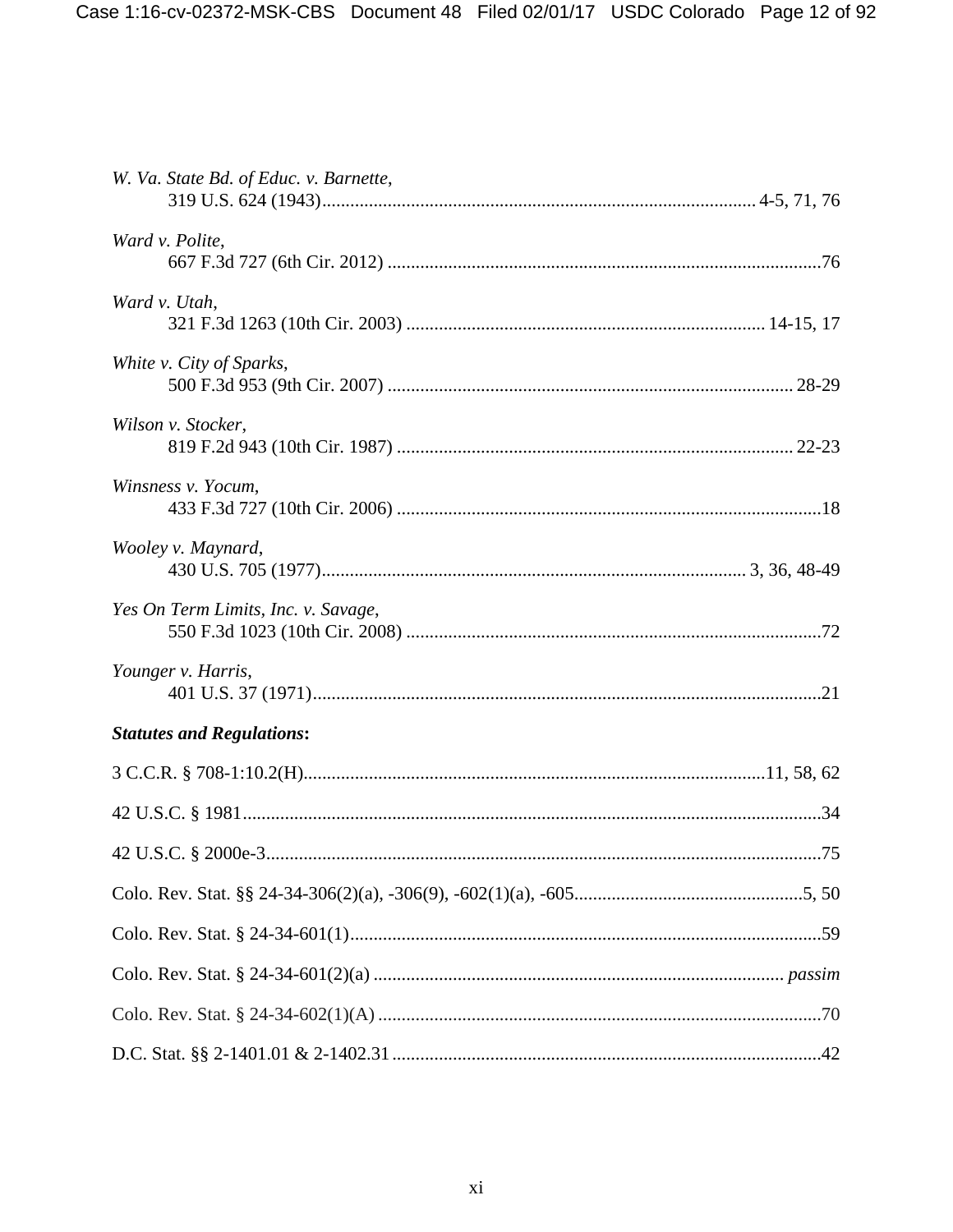# *Other Authorities***:**

| Billy Hallowell, The Blaze, T-Shirt Maker Who Refused to Print Gay Pride Shirt is Being<br>Punished - but These Lesbian Business Owners Reveal Why They're Supporting Him,<br>http://www.theblaze.com/news/2014/11/07/lesbian-business-owners-tell-glenn-beck-<br>why-they-support-the-t-shirt-maker-whos-now-being-punished-for-refusing-to-print-gay- | 36  |
|---------------------------------------------------------------------------------------------------------------------------------------------------------------------------------------------------------------------------------------------------------------------------------------------------------------------------------------------------------|-----|
| Eleanor M. Fox, The Modernization of Antitrust: A New Equilibrium, 66 Cornell L. Rev.                                                                                                                                                                                                                                                                   |     |
| Job Eugene Scott, CNN, Mormon Tabernacle Choir member quits,<br>http://www.cnn.com/2016/12/30/politics/mormon-tabernacle-choir-member-quits-trump-                                                                                                                                                                                                      | 35  |
| KOB4, Business owner refusing service to Trump supporters,<br>http://www.kob.com/albuquerque-news/business-owner-refusing-service-president-elect-<br>donald-trump-supporters-matthew-blanchfield-1st-in-seo-internet-marketing-<br>company/4325531/; Matthew Blanchfield, Linkedin, https://www.linkedin.com/                                          | .35 |
| Nick Younker, Inquisitr, Donald Trump Inauguration: Rockette Willing to Lose Job Not<br>to Perform at Ceremony, http://www.inquisitr.com/3844671/donald-trump-inauguration-                                                                                                                                                                             |     |
| Robin Givhan, Washington Post, Should designers dress Melania and Ivanka?<br>https://www.washingtonpost.com/news/arts-and-entertainment/wp/2017/01/12/should-<br>designers-dress-melania-and-ivanka-the-question-is-more-complex-than-it-                                                                                                               |     |
| Rosemary Feitelberg, LA Times, Sophie Theallet vows not to dress Melania Trump,<br>http://www.latimes.com/fashion/la-ig-wwd-sophie-theallet-melania-trump-20161117-                                                                                                                                                                                     |     |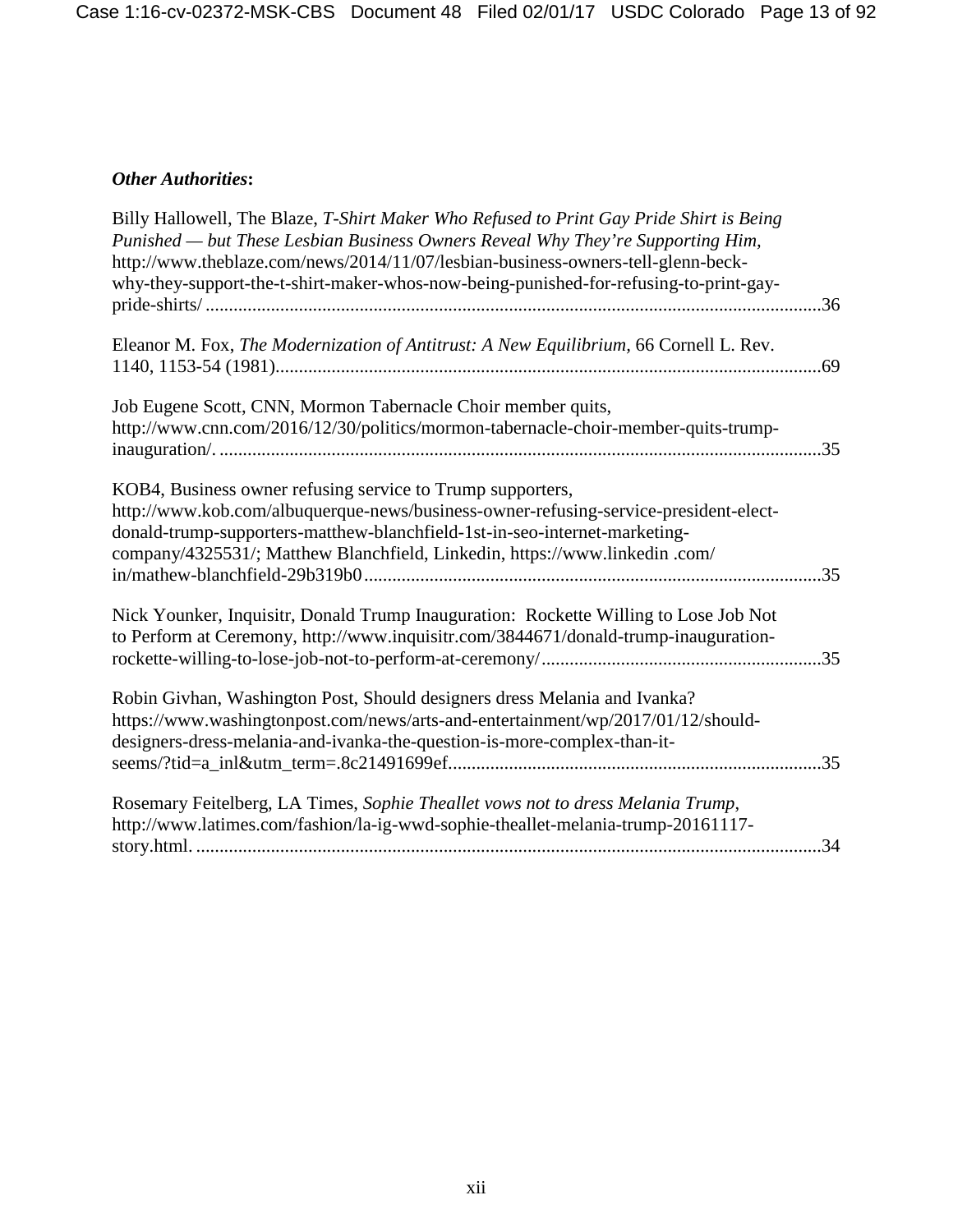COME NOW Plaintiffs 303 Creative LLC and Lorie Smith, who move for summary judgment on all of the claims in the Verified Complaint For Declaratory and Injunctive Relief, ECF No. 1 pursuant to Fed. R. Civ. P. 56. In support of their motion, Plaintiffs rely on the arguments herein, Joint Statement of Stipulated Facts with Exhibits A through L, Affidavit of Lorie Smith in Support of Plaintiffs' Motion for Summary Judgment, Affidavit of Jeremy D. Tedesco in Support of Plaintiffs' Motion for Summary Judgment, Appendix in Support of Plaintiffs' Motion for Summary Judgment, the Verified Complaint, all documents previously filed with the Court, and any oral argument granted by the Court.

#### **INTRODUCTION**

This case is about protected expression and Defendants' efforts both to coerce and squelch it. Plaintiff Lorie Smith owns and operates Plaintiff 303 Creative LLC, a small business that specializes in graphic design, website design, and related marketing, social media management, and consultation services.<sup>1</sup> Joint Statement of Stipulated Facts ("Stipulated Facts") ¶ 42, 45, 48. Like many other creative professionals, Lorie started her own business to use her design skills in keeping with her unique artistic vision, which—in Lorie's case—is firmly grounded in her Christian faith. Stipulated Facts ¶¶ 42, 60. This entrepreneurial venture would allow Lorie to use her talents in keeping with her faith by explaining on 303 Creative's website her reasons for (1) creating speech aligned with her religious values and (2) declining to create speech that does not. Stipulated Facts ¶¶ 60-63, 66-69, 86-90. But Defendants currently strip away Plaintiffs' freedom to do both.

 $\overline{a}$ 

<sup>&</sup>lt;sup>1</sup> For simplicity's sake, this motion refers to both Plaintiffs collectively as "Lorie" whenever possible.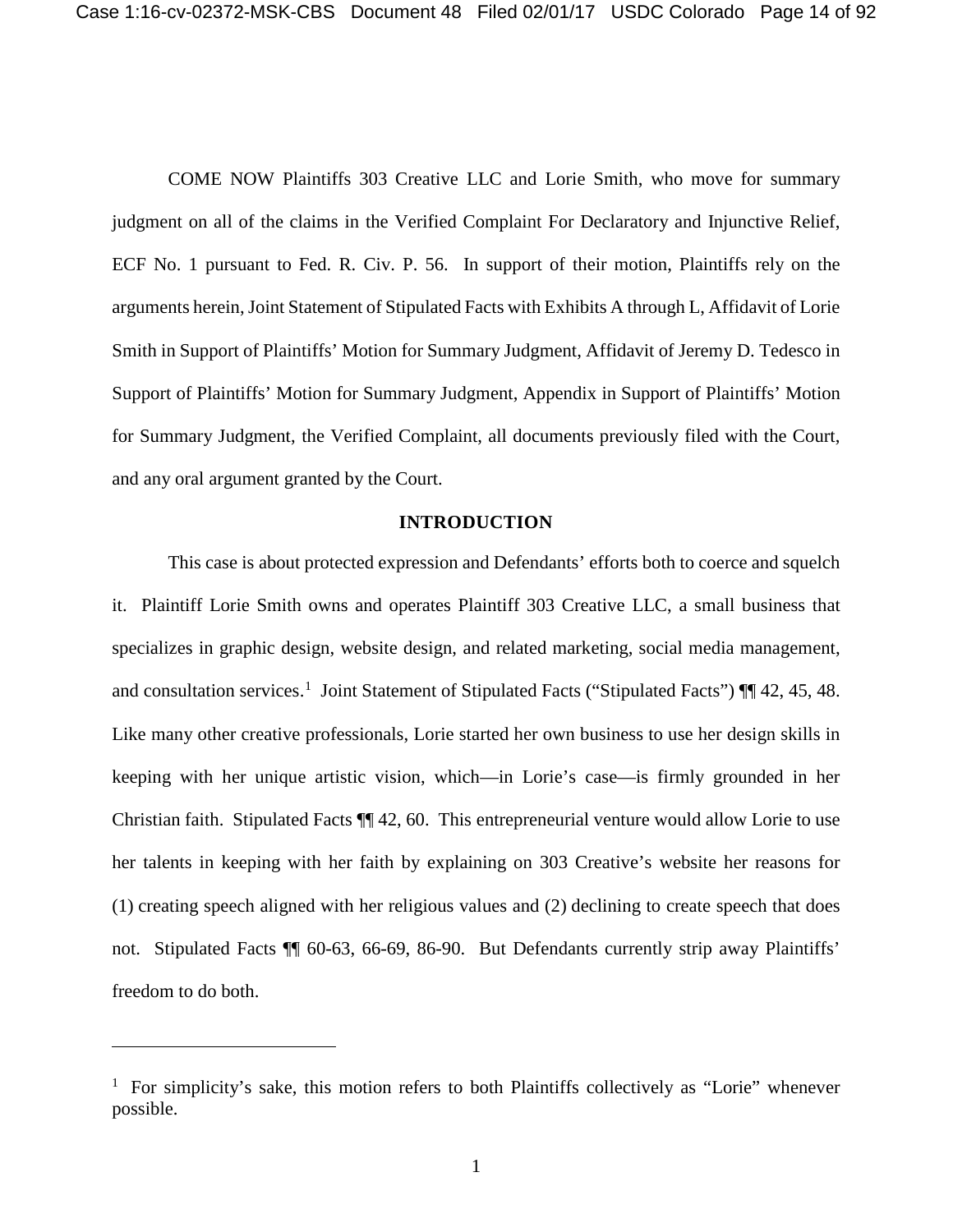Colorado's Anti-Discrimination Act ("CADA") bars businesses (expressive and nonexpressive alike) from discriminating on the basis of a person's disability, race, creed, color, sex, sexual orientation, marital status, and national origin or ancestry. Colo. Rev. Stat. § 24-34-  $601(2)(a)$ ; Stipulated Facts  $\P 1$ . Lorie does not decide what speech to create based on any of these protected characteristics and CADA should thus have no application to her. Stipulated Facts ¶¶ 66-69. But Lorie does decide what speech to design and create based on her religious beliefs, including the conviction that marriage is a union instituted by God between one man and one woman. *Id*. It is undisputed here that Defendants interpret her message-based objection to celebrating same-sex marriage as sexual orientation discrimination prohibited by CADA. Defs.' Resp. to Pls.' Mot. for Prelim. Inj. 2, 6, ECF No. 38 ("Defs.' MPI Resp.") (describing Lorie's efforts to live and work in accordance with her religious beliefs about marriage as "seek[ing] … permission to discriminate… in violation of Colorado's Anti-discrimination Act…" and asserting "her religious beliefs as a reason to discriminate"); Defs.' Mot. to Dismiss V. Compl. for Decl. and Inj. Relief 2, ECF No. 37 ("Mot. to Dismiss") (stating same). This improper application of CADA puts Lorie at imminent risk of state punishment.

In fact, Defendants apply CADA's ban on sexual orientation discrimination to require all expressive businesses like 303 Creative that design, create, and publish protected expression promoting marriages between one man and one woman to do the same for same-sex marriages. *Id.*; *see also* Stipulated Facts  $\P\P$  24-25, Ex. F, at 2 (Final Agency Order from the Colorado Civil Rights Commission ("Commission") ordering cake artist, Jack Phillips, to "cease and desist from discriminating against Complainants and other same-sex couples by refusing to sell them wedding cakes or any product [Phillips] would sell to heterosexual couples . . . ."). They deem it immaterial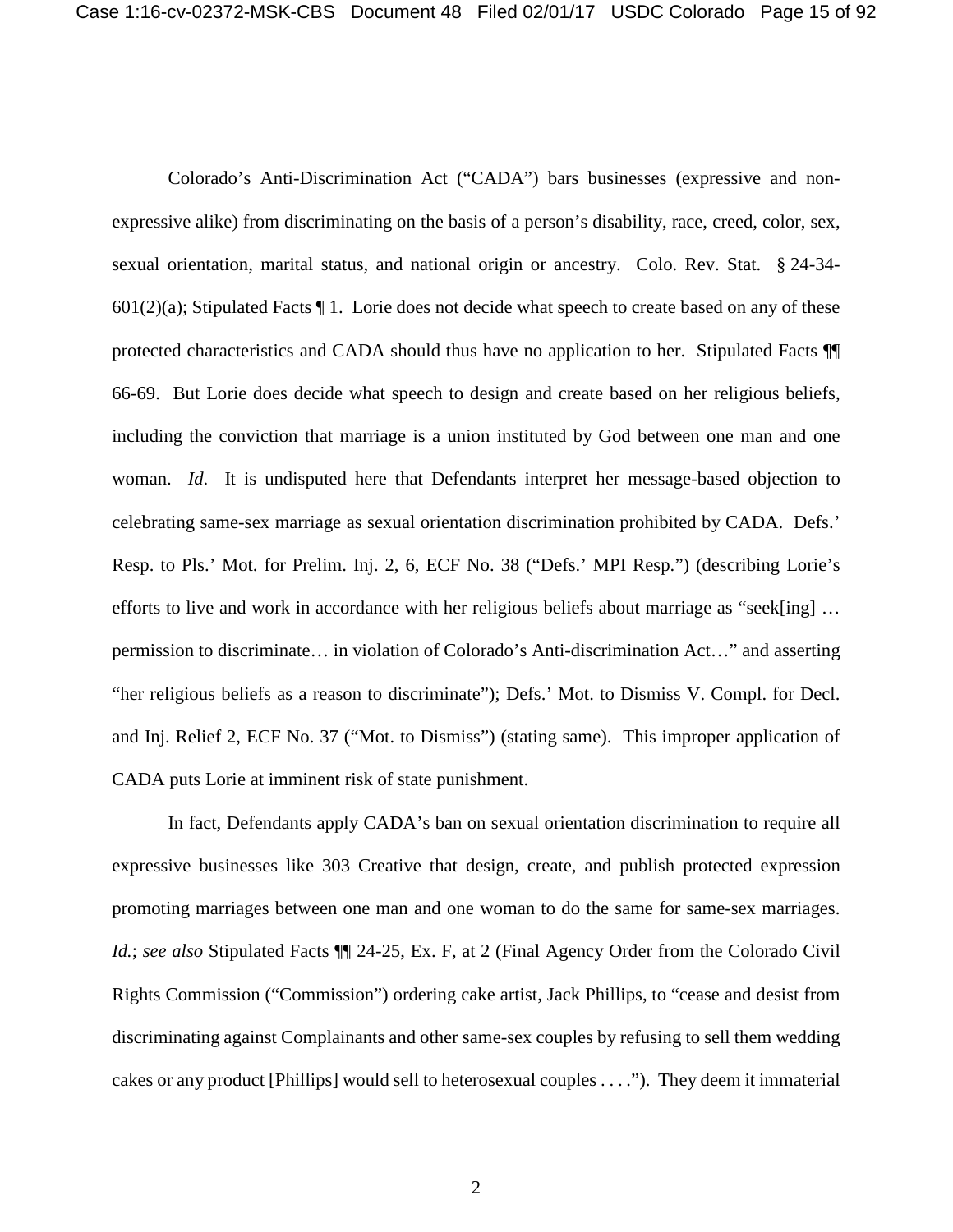that expressive businesses create constitutionally protected speech. Whether a business cleans floors after a wedding ceremony or creates art celebrating it, Defendants treat them exactly the same, so long as they disfavor messages that promote same-sex marriage. *Id.* Defendants' interpretation of CADA thus requires Lorie to create graphic designs and custom webpages celebrating same-sex wedding ceremonies if she creates custom webpages celebrating weddings between one man and one woman. *Id.* Defendants effectuate this compelled-speech requirement by banning Lorie from making public statements that suggest she will decline requests to create designs or custom webpages promoting and celebrating same-sex weddings.<sup>2</sup> Id. But expressive business owners, like secular cake artists, that publicly refuse to send religious messages critical of same-sex marriage may create and speak freely because Defendants allow them to operate by different rules. Stipulated Facts ¶ 28, Ex. G-L (the Commission found no probable cause for charges of discrimination against three bakeries who declined to create cakes with messages critical of same-sex marriage).

This application of CADA to Lorie and 303 Creative violates the First Amendment, the Unconstitutional Conditions Doctrine, and the Equal Protection and Due Process Clauses of the Fourteenth Amendment. A cardinal principle of the Free Speech Clause is that speakers—and, in particular, artists—have the right to control their own speech. The government cannot compel creative professionals to remain silent or speak, let alone force them to send messages about marriage they find "morally objectionable." *Wooley v. Maynard*, 430 U.S. 705, 714-15 (1977). Yet Defendants have done just that. They apply CADA to silence Lorie's religious speech about

 $\overline{a}$ 

<sup>2</sup> For the statements Lorie desires to publish, *see* Stipulated Facts ¶ 87, Ex. B.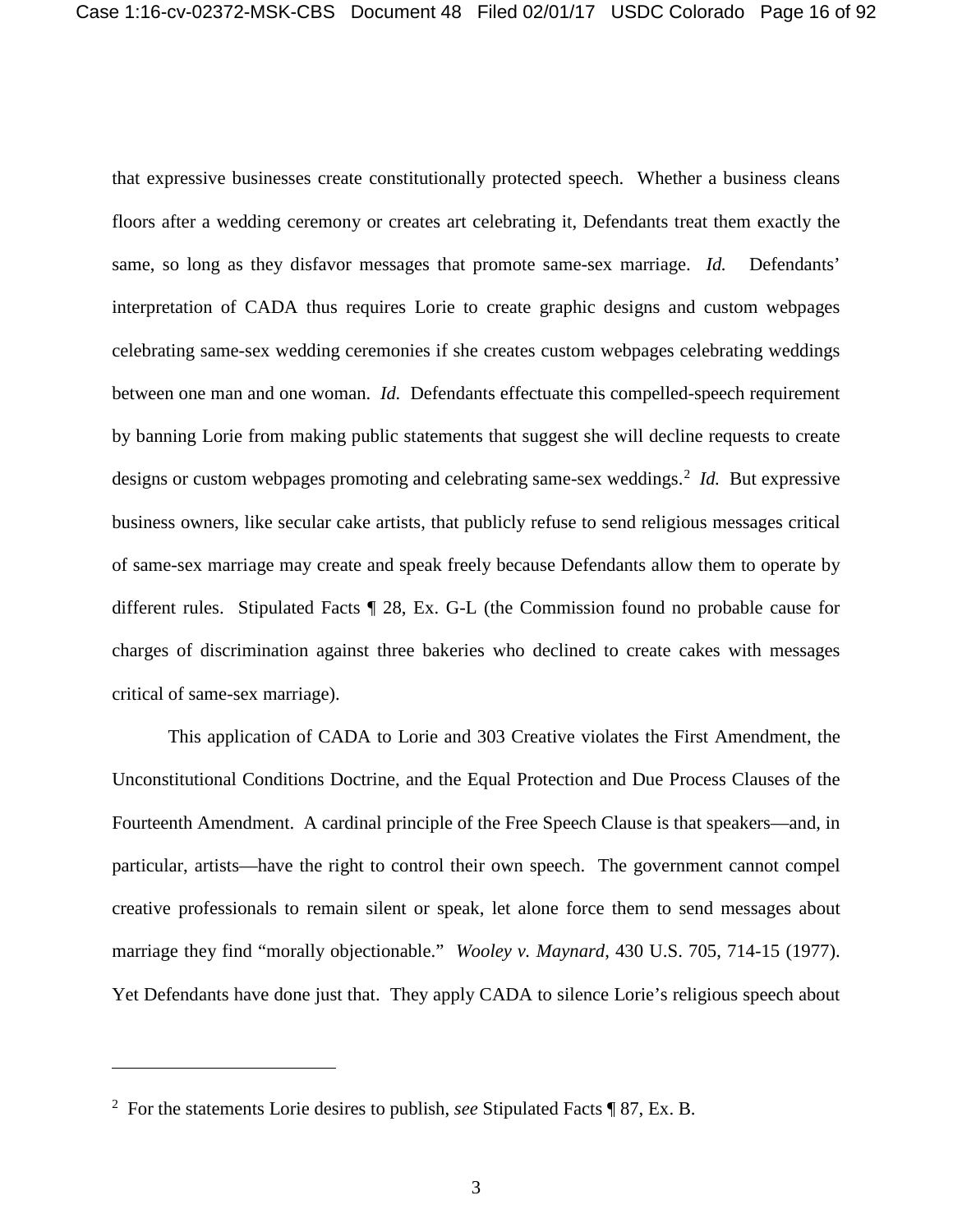marriage and force her to create custom graphics, webpages, and text that celebrate a conception of marriage that violates her faith. But the First Amendment's very purpose is to prevent such incursions into the "sphere of intellect and spirit," which must be free "from all official control." *W. Va. State Bd. of Educ. v. Barnette*, 319 U.S. 624, 642 (1943).

The Constitution protects this freedom for at least two reasons. First, art inherently involves the "subtle shaping of thought" about marriage and any other subject in our society and thus deserves strong protection as pure speech. *Joseph Burstyn, Inc. v. Wilson*, 343 U.S. 495, 501 (1952); *see also Cressman v. Thompson*, 798 F.3d 938, 952 (10th Cir. 2015) (explaining that the definition of pure speech is "fairly capacious" and includes not only words, but also things like "pictures, paintings, drawings, and engravings" and "the sale of original artwork" (quotation and alterations omitted)). Here, Lorie wishes to design, create, and publish websites promoting biblical marriage for this very reason—to use her art to protest and ultimately change the prevailing view of marriage in our society. Stipulated Facts ¶¶ 71, 73-79.

Second, any attempt by the government to favor one viewpoint over another demands intense skepticism. *See Reed v. Town of Gilbert*, 135 S. Ct. 2218, 2226 (2015) (explaining that the government "has no power to restrict expression because of its message, its ideas, its subject matter, or its content" (quotation omitted)). Defendants are clearly playing favorites: they permit artists to speak and create messages favoring same-sex marriage and to decline promoting opposing messages but threaten with investigations, re-education training, and fines those who hold a contrary view and object to promoting viewpoints they find morally objectionable. Aff. of Lorie Smith in Supp. of Pls.' Mot. for Summ. J.  $\P$  9-36 ("Lorie Smith Aff."); App. in Supp. of Pls.' Mot. for Summ. J. ("App.") 003-010 (excerpts from expressive businesses who provide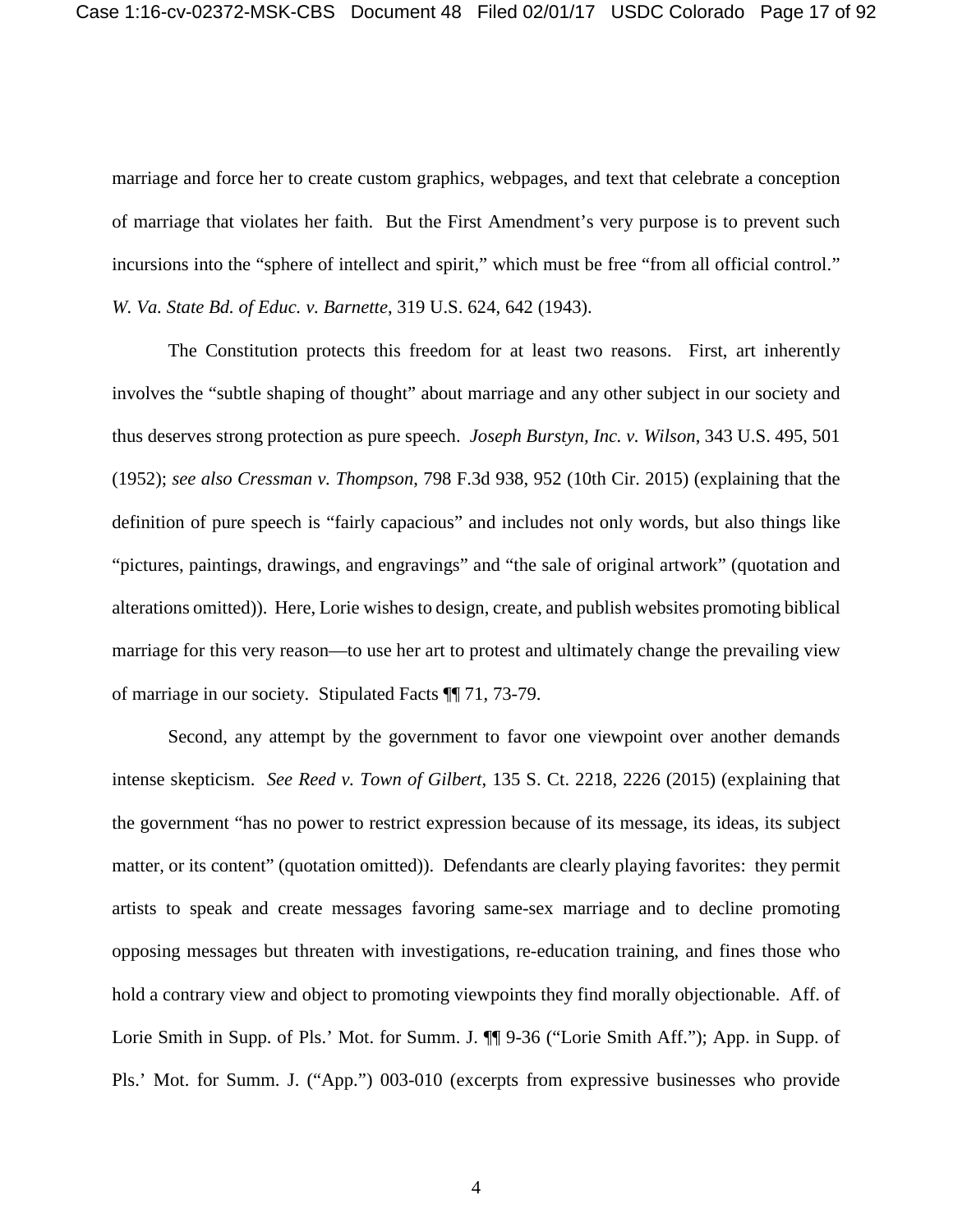services for weddings and post messages in favor of same-sex marriage); Stipulated Facts  $\P$  24-25, 28, Ex. C-L (Defendants found probable cause for a charge of discrimination against Jack Phillips and Masterpiece Cakeshop for declining to create a cake celebrating a same-sex marriage but found no probable cause for charges of discrimination against three bakeries that declined to create cakes conveying messages critical of same-sex marriage). Yet, unpopular speech is precisely what the First Amendment exists to protect. *Hurley v. Irish-Am. Gay, Lesbian & Bisexual Grp. of Bos.*, 515 U.S. 557, 574 (1995) (noting that free speech "shield[s] just those choices of content that in someone's eyes are misguided, or even hurtful"). When the government enforces ideological orthodoxy on marriage or any topic, no citizen is safe. *See Barnette*, 319 U.S. at 637 (recognizing that the First Amendment exists to protect "individual freedom of mind" against government coercion).

In this case, CADA and Defendants' discriminatory enforcement of it force Lorie to make an impossible choice. She can either (1) remain silent on the subject of marriage and abandon her right to create and publish the speech of her choosing, as directed by her religious beliefs, or (2) speak out on the subject of marriage, exercise her right to create and publish the speech of her choosing, and incur investigations, re-education training, mandatory reporting, and fines of up to \$500 for each violation of CADA, or (3) design custom websites celebrating a view of marriage that she finds morally objectionable and speak a message that she would otherwise decline to speak absent compulsion by the state. Colo. Rev. Stat. §§ 24-34-306(2)(a), -306(9), -602(1)(a), -605; Stipulated Facts ¶¶ 92-97.

No American should be forced to choose between her constitutional rights and government punishment. Defendants' efforts to force Lorie to do so are unconstitutional. The Court should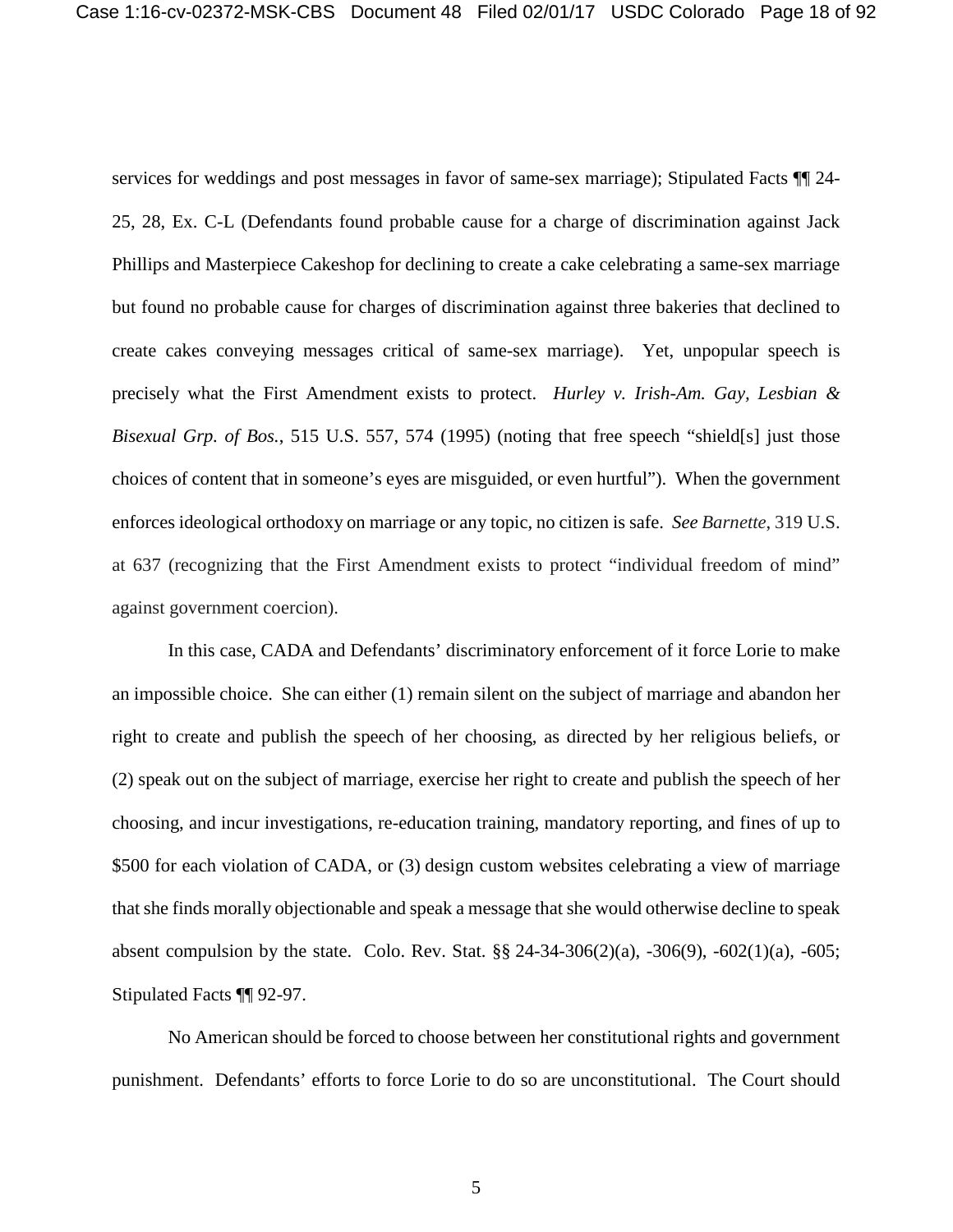grant summary judgment in her favor and hold—as other courts have already done—that when states interpret public accommodation laws to interfere with freedom of speech, the First Amendment preempts their enforcement. *See Hurley*, 515 U.S. at 581 (applying a state public accommodation law to require private parade organizers to include the message of an LGBT group violates the First Amendment). Otherwise, if Defendants' discriminatory actions are allowed to stand, the Supreme Court's promise that private individuals "who adhere to religious doctrines, may continue to advocate ... that, by divine precepts, same-sex marriage should not be condoned" is a dead letter and citizens like Lorie will be excluded from society based on their religious identity and beliefs. *Obergefell v. Hodges*, 135 S. Ct. 2584, 2607 (2015).

#### **STATEMENT OF FACTS**

Lorie Smith started 303 Creative LLC to have the freedom to incorporate her faith into her work. Stipulated Facts ¶ 42. After graduating from the University of Colorado Denver with a business degree in marketing, Lorie went to work for several years for traditional companies doing graphic design, website design, and marketing. Stipulated Facts ¶¶ 40-41. In these companies, Lorie found herself unable to use her artistic skills for a higher purpose in the way she always dreamed. Stipulated Facts ¶ 42. This troubled Lorie because her Christian faith teaches that every talent comes from God and should be used to honor Him. Stipulated Facts ¶¶ 37-38. So Lorie started her own small business, 303 Creative LLC. Stipulated Facts ¶¶ 42-45.

Lorie is 303 Creative's owner/operator and sole employee. Stipulated Facts ¶ 44. Through 303 Creative, Lorie offers a variety of creative services to the public, including graphic design and website design, and in concert with those design services social media management and consultation services, marketing advice, branding strategy, training regarding website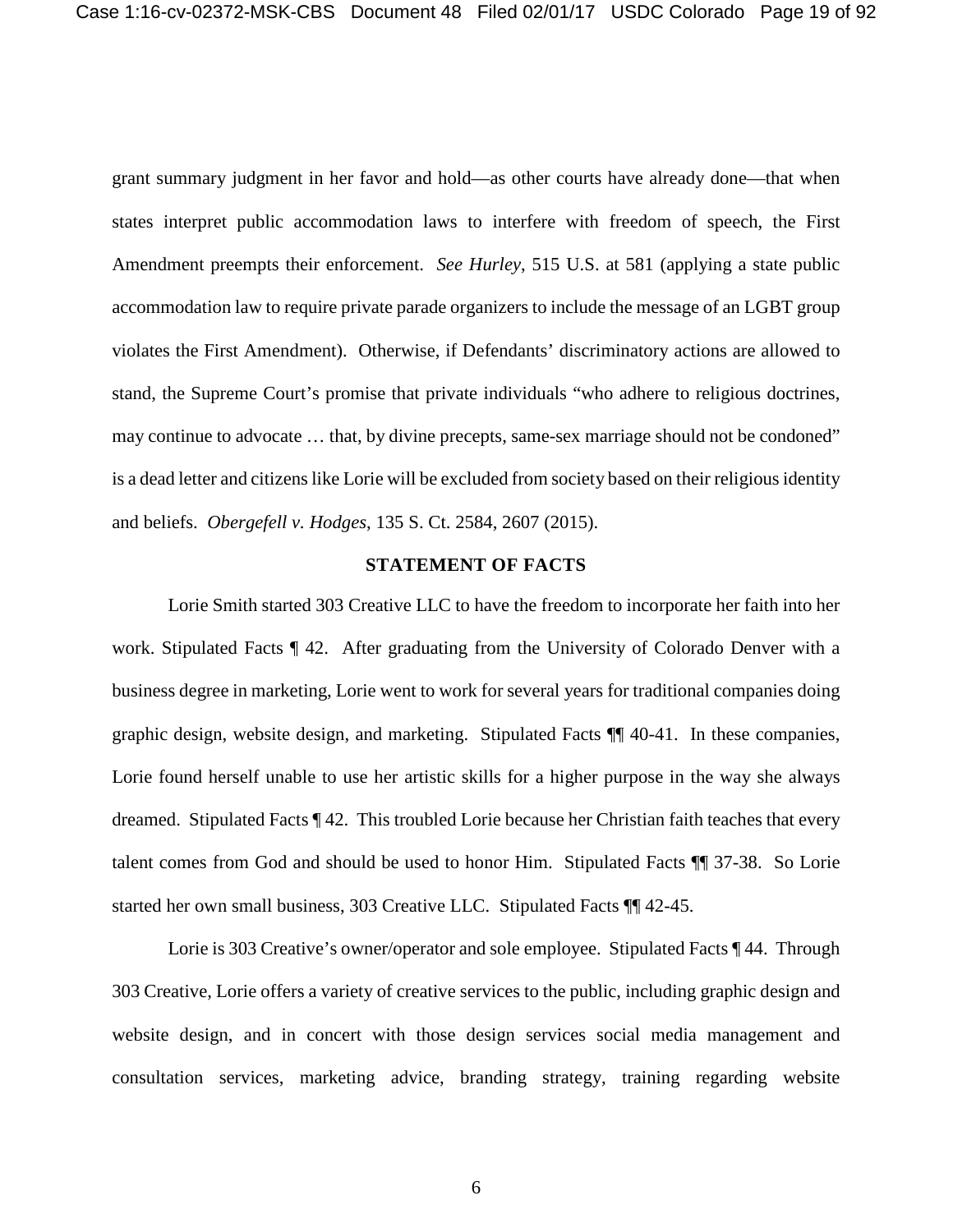management, and innovative approaches for achieving client goals. Stipulated Facts ¶ 45. Lorie controls the scope, mission, priorities, creative services, and standards of 303 Creative. Stipulated Facts ¶ 48. She does not employ or contract work to any other individuals, so each new graphic or website design is Lorie's original and custom work. Stipulated Facts ¶¶ 49-50, 83.

In creating her custom works, Lorie draws on her personal inspiration and sense of beauty to create websites and graphics, containing images, words, symbols, and other modes of expression to enhance and effectively communicate particular messages. Stipulated Facts ¶¶ 46-47, 54-55. She devotes considerable attention to artistic principles, such as color schemes, fonts, font sizes, positioning, harmony, balance, proportion, scale, space, interactivity, movement, navigability, simplicity, in her website design work. Stipulated Facts ¶¶ 51, 56-57. She also considers color, positioning, movement, angle, light, complexity, and other factors when designing graphics. Stipulated Facts ¶¶ 50, 56-57. Every aspect of Lorie's websites and graphics are designed to enhance and effectively communicate the particular message. Stipulated Facts ¶¶ 53-57. Lorie has been thrilled to be able to use 303 Creative to promote particular messages aligned with her religious beliefs. Stipulated Facts ¶ 71.

Guided by her faith, Lorie seeks to live and operate 303 Creative in accordance with the tenets of her Christian faith and in a way that brings glory to God and shares His truth with her clients and community. Stipulated Facts ¶¶ 60-61. She does this in many ways, including by treating her clients with love, honesty, fairness, transparency, and excellence and by being selective about the messages and events she creates and promotes—always ensuring they are consistent with her religious beliefs. Stipulated Facts ¶¶ 58, 62-63, 66-69.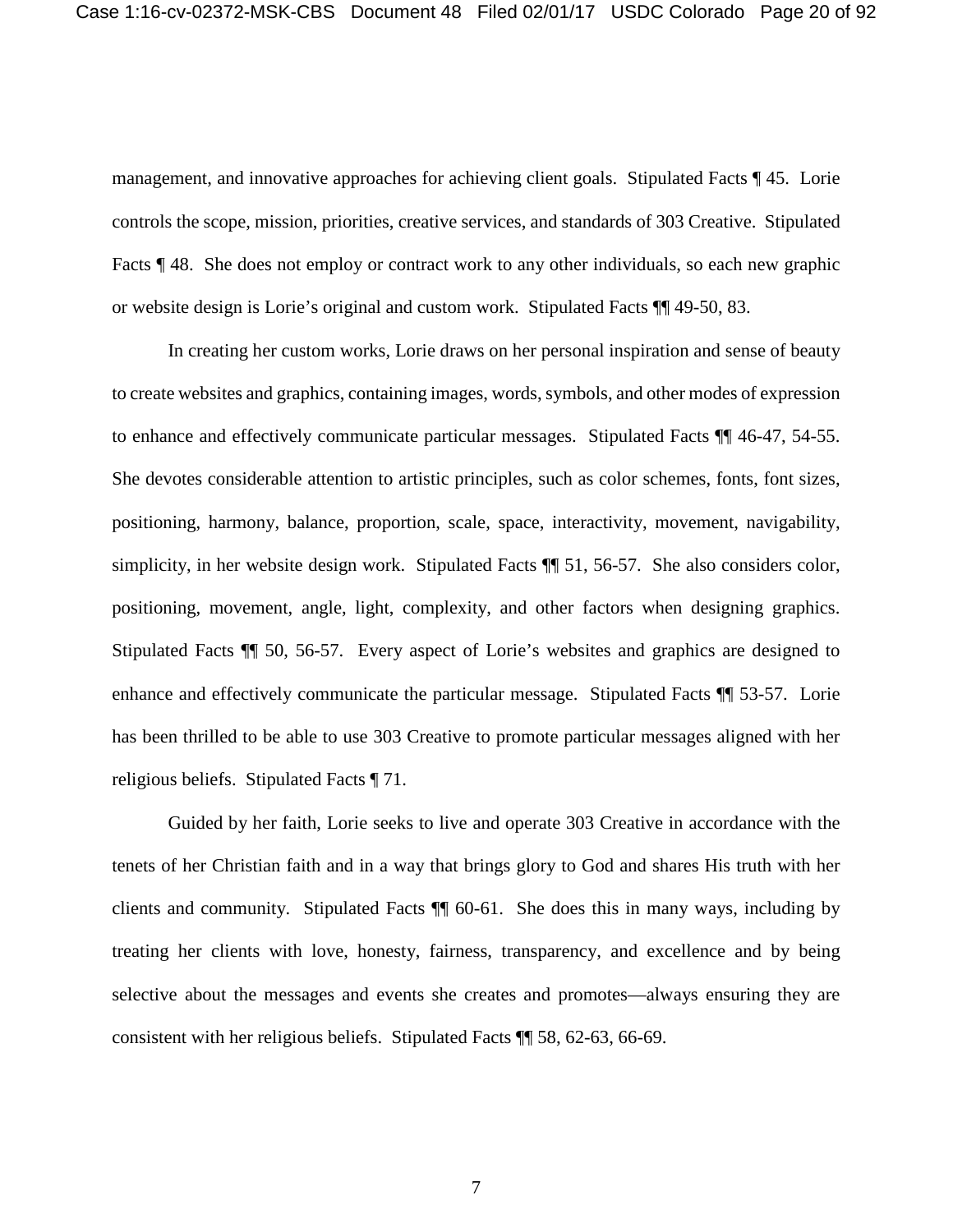To ensure this is the case and that all prospective clients are fully aware of 303 Creative's religious purpose, Lorie ultimately decided to include a special condition in her "Contract for Services" that allows the refusal to create any artwork, graphics, or textual content that communicates ideas or messages inconsistent with her beliefs. Stipulated Facts ¶ 67. Among other things, Lorie does not design, create, or promote content that: contradicts biblical truth; demeans or disparages others; promotes sexual immorality; supports the destruction of unborn children; incites violence; or promotes any conception of marriage other than between one man and one woman. Stipulated Facts ¶ 66. If a commission conflicts with its religious beliefs, Lorie will attempt to refer the prospective client to another graphic and website design company that can be of help. Stipulated Facts ¶ 69.

One key way Lorie felt called to serve God through her work was by designing, creating, and publishing custom wedding websites celebrating the union of a man and a woman. Stipulated Facts ¶¶ 73-80. Society's drift away from a biblical view of marriage was deeply troublesome to her. *Id.* Conveying the beauty of God's design for marriage by using her graphic design, web design, and marketing talents to celebrate the unique story of how a bride and groom met, fell in love, and got married was a perfect way for Lorie to convey her religious message about marriage in a compelling way. Stipulated Facts ¶¶ 73-80. All of Lorie's design work is artistic, expressive, and informational in nature, and her wedding websites will be the same, using images, words, graphics, and other modes of expression to tell a couple's unique story. Stipulated Facts ¶¶ 46-47, 81-83. Creating custom wedding websites will also give Lorie an opportunity to encourage her clients' marriages by sharing biblical truths with the bride and groom throughout the consultative process she uses to learn about them and their relationship. Stipulated Facts ¶ 80.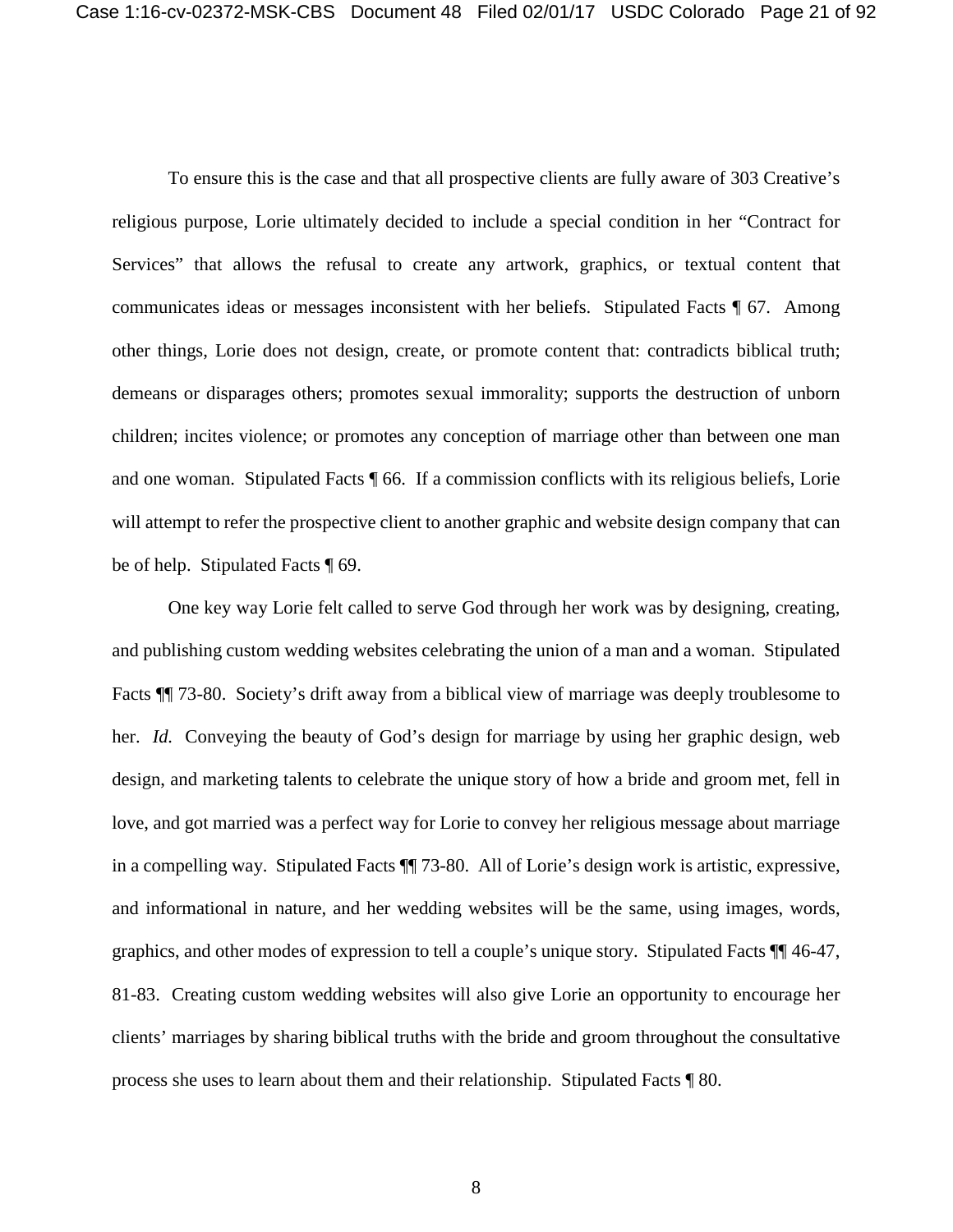So Lorie prepared a special addition to 303 Creative's website announcing the expansion of her services to include custom wedding websites. Stipulated Facts ¶¶ 85-87, Ex. B. This webpage explains Lorie's excitement about the message of love and commitment told through each couple's union and her desire to create a wedding website that expresses their distinctive story. Stipulated Facts ¶¶ 88-89. It describes Lorie's religious motivation for offering this artistic service and her goal that God's design for marriage between a man and a woman would be clear to anyone viewing the final product. *Id.* To be open and transparent about the services Lorie will provide, 303 Creative's website addition also explains that Lorie "will not be able to create websites for same-sex marriages or any other marriage that is not between one man and one woman" because "[d]oing that would compromise [her] Christian witness and tell a story about marriage that contradicts God's true story of marriage—the very story He is calling [her] to promote." Stipulated Facts ¶¶ 90-91. Plaintiffs desire, and are prepared, to publish the religious speech contained on this website immediately. Stipulated Facts  $\P\P$  92.

But 303 Creative's webpage for wedding website design services never saw the light of day because of Defendants' application of CADA. Stipulated Facts ¶¶ 93-97. CADA includes a provision—the Banned-Speech Provision—that makes it illegal

directly or indirectly to publish, circulate, issue, display, post, or mail any written, electronic, or printed communication, notice, or advertisement that indicates that the full and equal enjoyment of the … services … of a place of public accommodation will be refused, withheld from, or denied an individual or that an individual's patronage or presence … is unwelcome, objectionable, unacceptable, or undesirable because of disability, race, creed, color, sex, sexual orientation, marital status, national origin, or ancestry.

Colo. Rev. Stat. § 24-34-601(2)(a); Stipulated Facts  $\P$  3. Another CADA provision—the Compelled-Speech Provision—makes it "unlawful for a person, directly or indirectly, to refuse,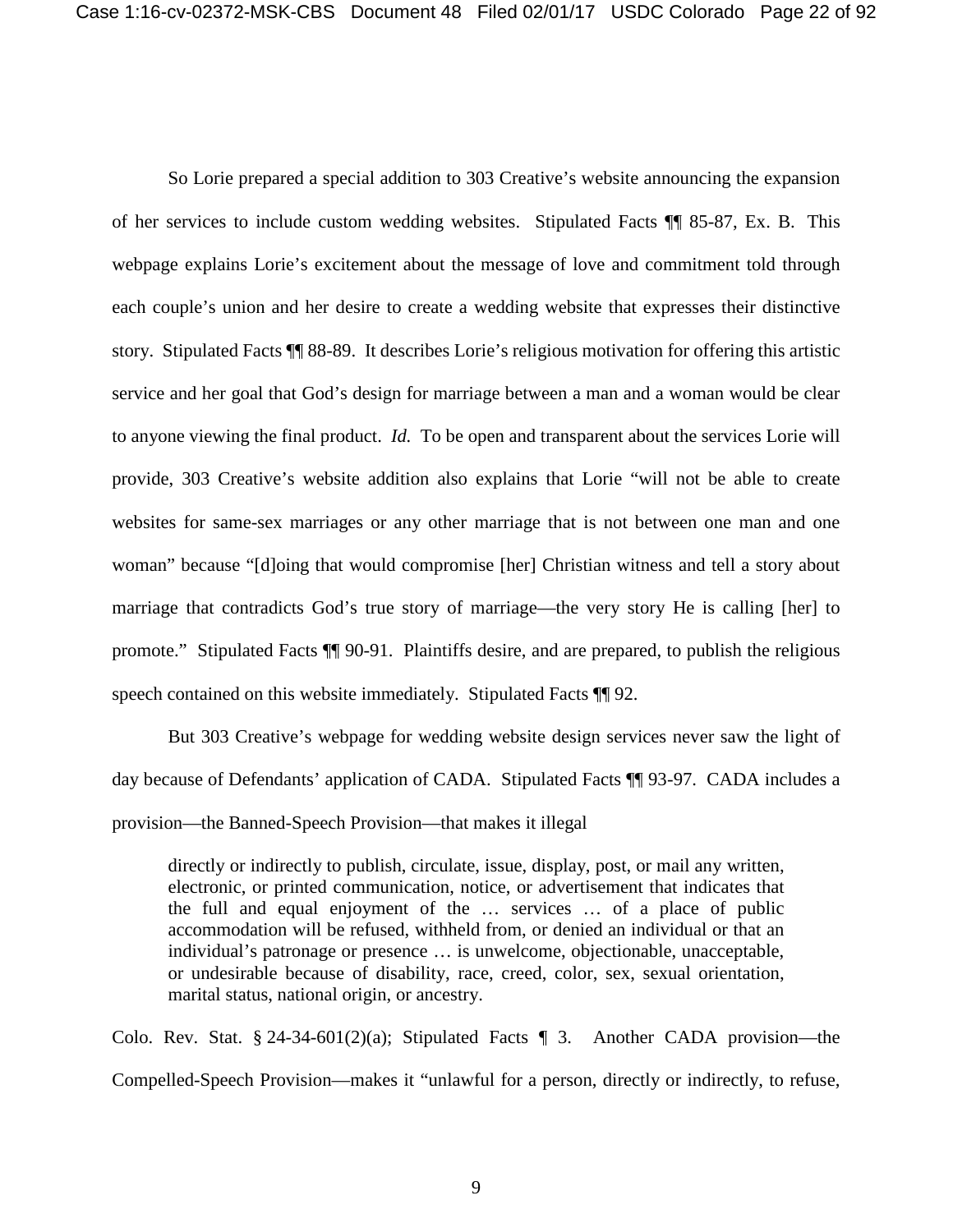withhold from, or deny to an individual or a group, because of disability, race, creed, color, sex, sexual orientation, marital status, national origin, or ancestry, the full and equal enjoyment of the … services … of a place of public accommodation." Colo. Rev. Stat. § 24-34-601(2)(a); Stipulated Facts  $\P$  1.

Defendants have interpreted these provisions as prohibiting expressive businesses from declining to create speech that celebrates same-sex marriage for religious or moral reasons, but permitting expressive businesses that support same-sex marriage to decline to create religious speech critical of the practice. For example, when a Christian bakery—Masterpiece Cakeshop declined to design and create a custom wedding cake celebrating a same-sex marriage, the Civil Rights Division concluded that it engaged in illegal sexual orientation discrimination under CADA. Stipulated Facts ¶¶ 24-25, Ex. C-D (the Civil Rights Division found probable cause for both charges of discrimination against Jack Phillips after he declined to create a cake celebrating a same-sex marriage based on his Christian faith). The Civil Rights Division found it immaterial that the Christian baker would serve anyone regardless of sexual orientation and that he simply could not promote a message at odds with his faith. *Id.*

Yet when a Christian customer later filed complaints against three other bakeries—Azucar Bakery, Le Bakery Sensual, Inc., and Gateaux, Ltd.—based on their refusal to create religious expression critical of same-sex marriage, the Civil Rights Division found no illegal discrimination under CADA based on creed. Stipulated Facts ¶¶ 28, Ex. G ("The Commission has determined that there is insufficient basis to warrant further action and has affirmed the director's decision of no probable cause" against Azucar Bakery); *see also* Ex. H-I (making the same findings of "no probable cause" against Le Bakery Sensual, Inc. and Gateaux, Ltd); Ex. J-L (Division findings of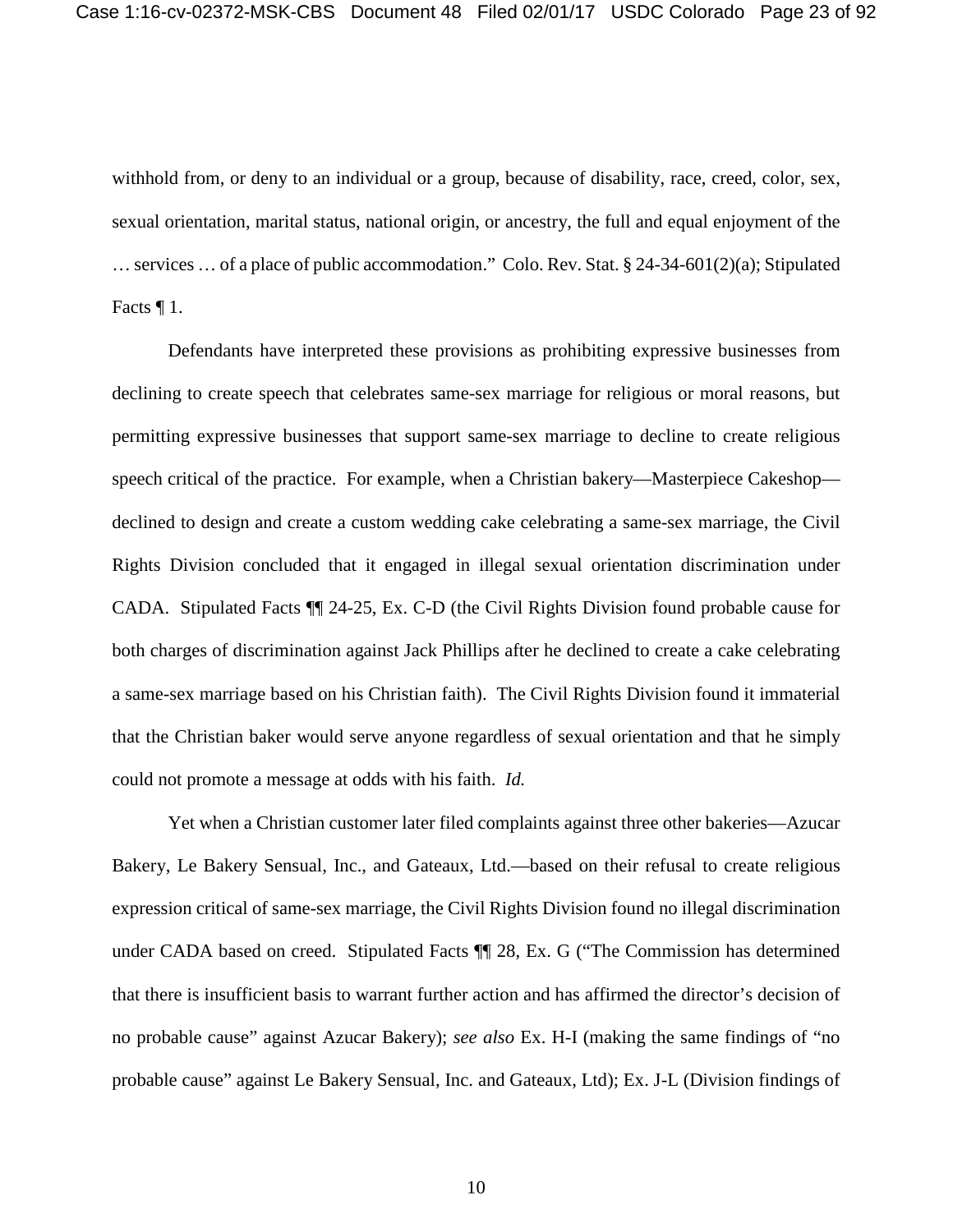"no probable cause" against the three bakeries). And it did so despite the fact that creed discrimination encompasses "all aspects of religious beliefs, observances, and practices … [including] *the beliefs or teachings of a particular religion*," 3 C.C.R. § 708-1:10.2(H) (emphasis added). The only way the Civil Rights Division could resolve these matters in favor of the three bakeries was by recognizing (1) a distinction between discriminating based on a customer's protected status and declining a commission based on a disagreeable message and (2) the significance of the secular bakeries' willingness to create other items for a member of a protected class. Stipulated Facts ¶¶ 28, Ex. J, at 3 (The Division found that Azucar Bakery's refusal was "based on the explicit message that the Charging Party wished to include on the cakes" not on his "creed" and noted that Azucar creates her cakes for Christians); *see also* Ex. K-L (finding the same in charges against Le Bakery Sensual, Inc. and Gateaux, Ltd.). But the Civil Rights Division applies these factors only to expressive businesses that approve of messages promoting same-sex marriage. *Id.*; Stipulated Facts ¶¶ 24-25, Ex. C-F (Division findings that Jack Phillips and Masterpiece Bakery violated CADA by declining to create a cake celebrating a same-sex marriage). For the Christian bakery who disapproved of messages promoting same-sex marriage, they did not matter. *Id*. In stark contrast to the Civil Rights Division's exoneration of three secular bakeries from creed discrimination charges, the Civil Rights Division ruled that the Christian bakery committed unlawful discrimination under CADA. *Id.*

303 Creative is in the same predicament as Masterpiece Cakeshop, the Christian bakery described above. It creates expression and is happy to serve all people without reference to personal characteristics, such as race, creed, sexual orientation, and gender. Stipulated Facts ¶¶ 64- 65. What 303 Creative cannot do is create speech that promotes messages at odds with its faith.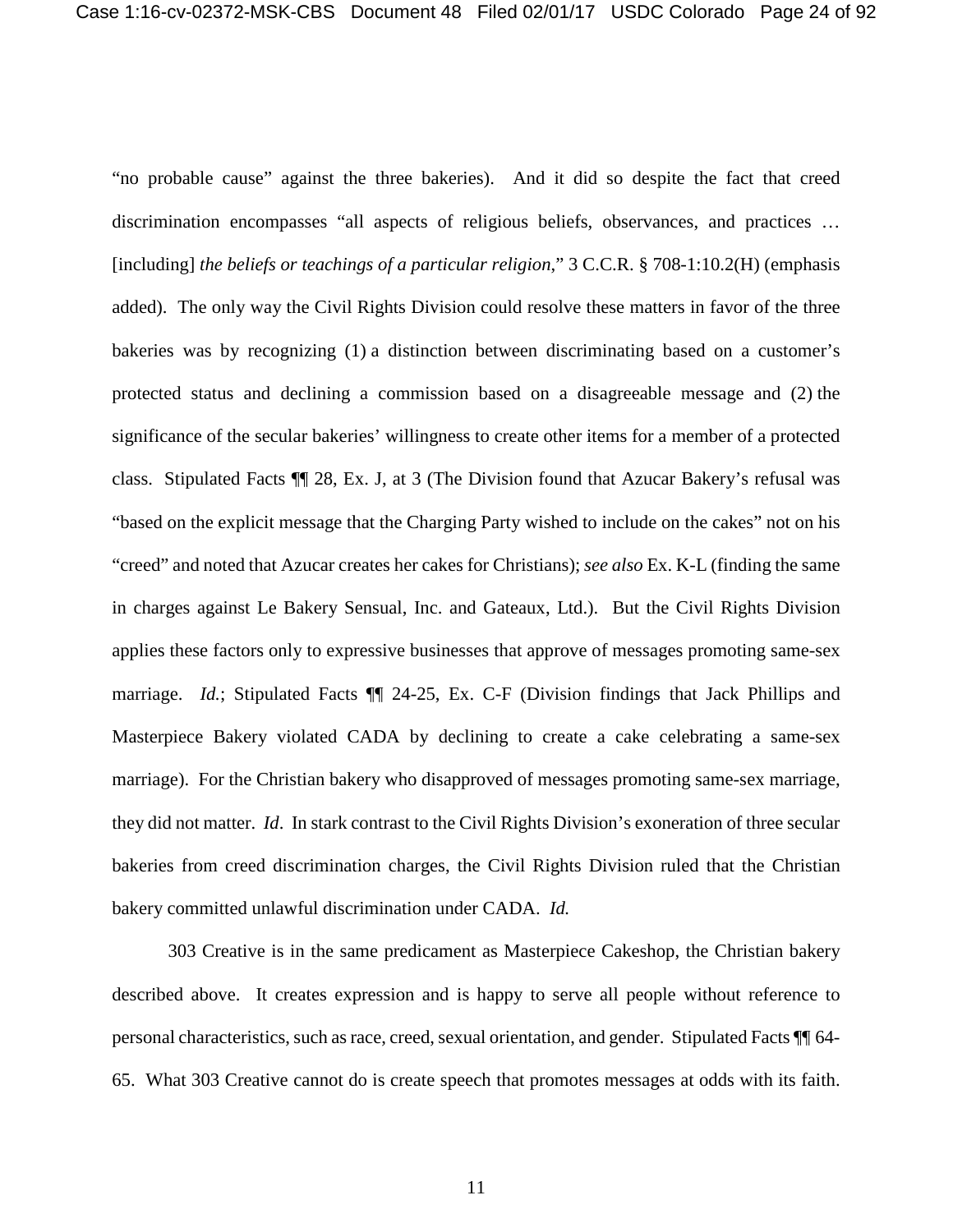Stipulated Facts ¶¶ 63, 66-68. But, according to Defendants, declining to create speech celebrating a same-sex marriage violates CADA. Defs.' MPI Resp. 2, 6 (describing Lorie's efforts to live and work in accordance with her religious beliefs about marriage as "seek[ing] … permission to discriminate… in violation of Colorado's Anti-discrimination Act…" and asserting "her religious beliefs as a reason to discriminate"); Mot. to Dismiss 2 (stating same). This interpretation of CADA has severely chilled Plaintiffs' protected speech, particularly as CADA's Banned-Speech Provision bans Lorie from directly or indirectly publishing any religious message that could conceivably make same-sex couples feel unwelcome. Stipulated Facts ¶¶ 92-97. It has also kept her from entering the wedding industry to create custom wedding websites. *Id.* 

Further, all named Defendants have enforcement power under CADA. Mot. to Dismiss 3- 4,17-19; Stipulated Facts ¶¶ 4-23. For example, Ms. Elenis, the Civil Rights Division Director ("Director") has authority to investigate all charges alleging discrimination or unfair practice, issue subpoenas make probable cause findings and conduct compulsory mediation. Stipulated Facts ¶¶ 9-13, 18-19. Mr. Aragon, Mr. Chaney, Mr. Elias, Ms. Fabrizio, Ms. Hess, Ms. Lewis, and Ms. Pocock, as commissioners on the Civil Rights Commission, have authority to independently file charges alleging discrimination or unfair practice, hear appeals from the Directors' probable cause findings, issue notices to set hearings, preside over hearings, and make findings and issue orders pursuant to those hearings, including ordering an accused individual or business to engage in remedial measures. Stipulated Facts ¶¶ 14-17, 20-21. Ms. Coffman, the Colorado attorney general has authority to independently file charges alleging discrimination or unfair practice, triggering a mandatory investigation by the Director. Stipulated Facts ¶¶ 14, 22-23.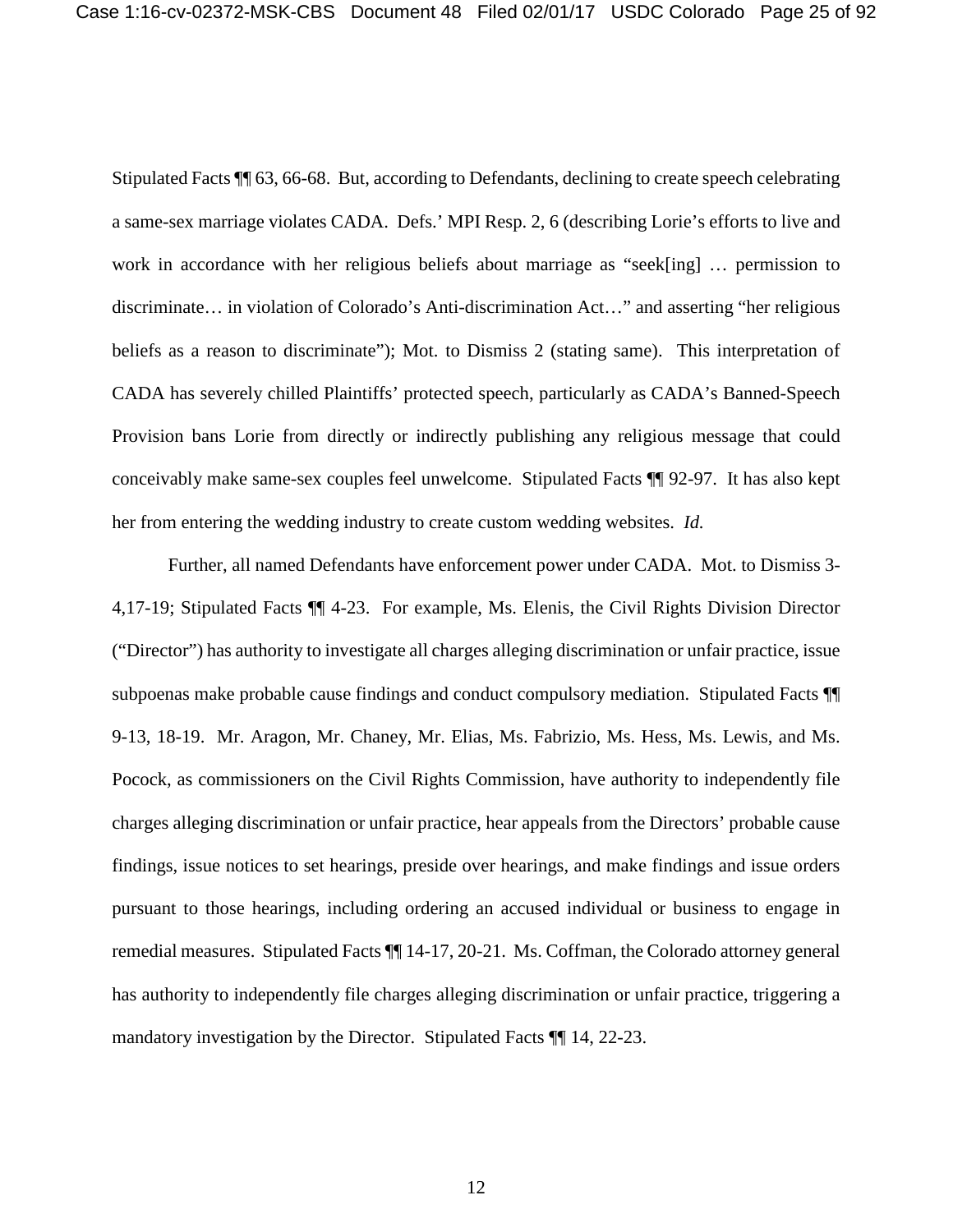Because of the looming threat of an enforcement action, Lorie has not made viewable to the public the portion of 303 Creative's website that announces the availability of custom wedding websites and its religious reasons for creating only messages that promote marriage between a man and a woman. Stipulated Facts ¶¶ 93-97. She has also not begun creating custom wedding websites. *Id.* But for Defendants' interpretation of CADA, Lorie would have already published this website and began offering creative services for the creation, design, and publication of wedding websites that promote marriages between one man and one woman. Stipulated Facts ¶¶ 95-97. CADA is the only reason that Lorie has not done so. Stipulated Facts ¶ 96. If Plaintiffs obtain relief from this Court, Lorie will immediately publish the website described above and begin work creating, designing, and publishing wedding websites that communicate her religious view of marriage. Stipulated Facts ¶ 97.

However, despite not being in the wedding industry, Lorie has received a request to provide custom graphic and website design services for a same-sex wedding ceremony. Lorie Smith Aff. ¶¶ 3-8; App. 001-002. If she were in the wedding industry, this request would place Lorie in the impossible situation she seeks to avoid by filing this lawsuit—create the celebratory message and violate her beliefs or decline to create the celebratory message and violate the law. Stipulated Facts ¶¶ 94-95.

#### **STANDARD OF REVIEW**

Summary judgment is appropriate under Fed. R. Civ. P. 56(a) if "there is no genuine dispute as to any material fact and the movant is entitled to judgment as a matter of law." Plaintiffs and Defendants agree that no material facts are in dispute and that this case should be decided as a matter of law. *See* Law & Mot. Hr'g Tr. 9: 13-20 (Jan. 11, 2017), ECF No. 47 ("Hr'g Tr. (Jan.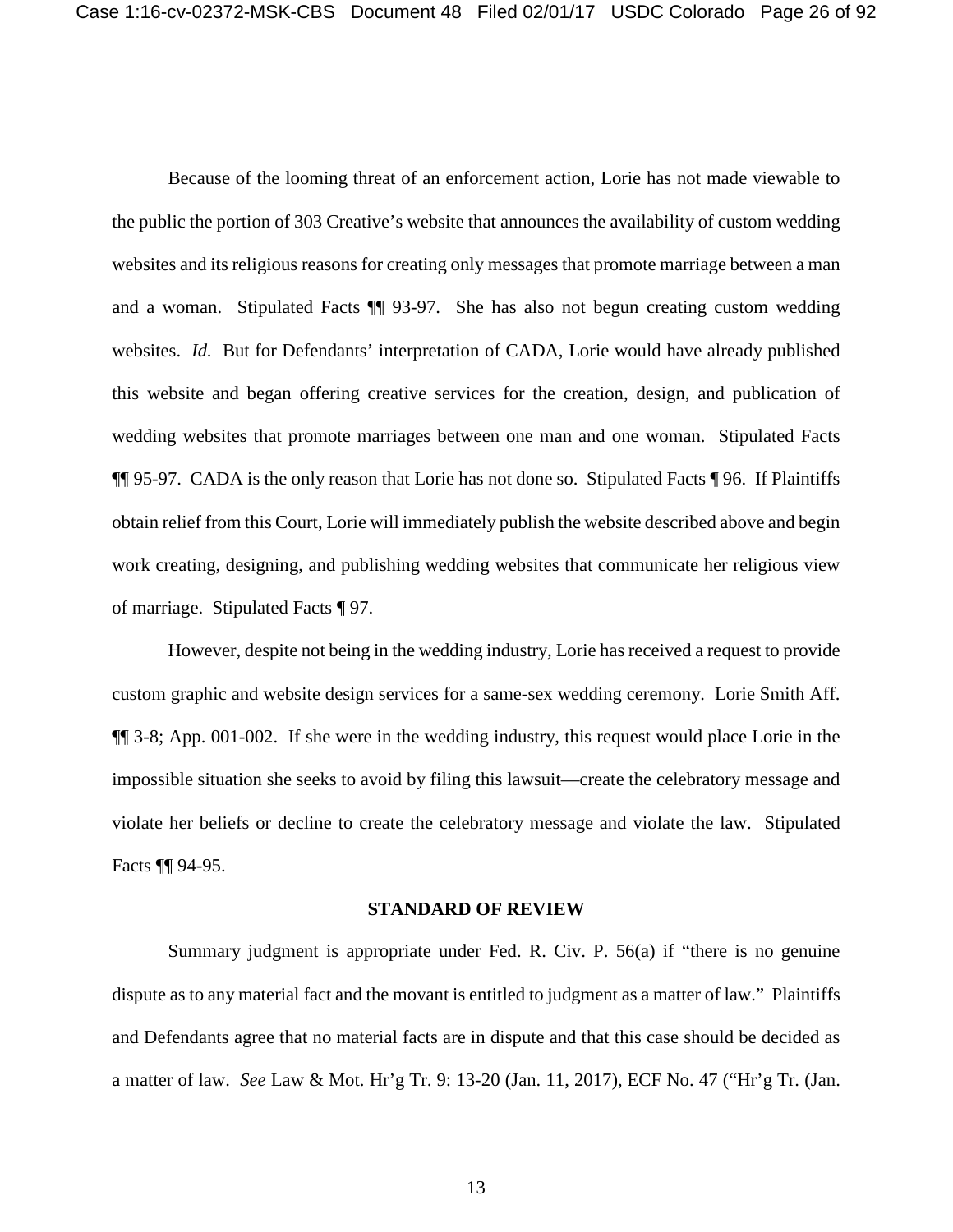11, 2017)") ("[W]e don't believe that any facts are in dispute in this matter. Certainly the facts that we think are material to this are defendants' business and their operations and their intent and their personal beliefs…. [W]e don't dispute that. We certainly dispute their statement of what the law is …."). And rightly so, for the determination of whether "speech warrants constitutional protection is a question of law to be resolved by the court on a motion for summary judgment." *Lee v. Bd. of Cnty. Comm'rs of Arapahoe Cnty.*, 18 F. Supp. 2d 1143, 1157 (D. Colo. 1998).

"When the Government restricts speech, the Government bears the burden of proving the constitutionality of its actions." *United States v. Playboy Entm't Grp., Inc.*, 529 U.S. 803, 816 (2000); *see also Philadelphia Newspapers, Inc. v. Hepps*, 475 U.S. 767, 777 (1986) ("In the context of governmental restriction of speech, it has long been established that the government cannot limit speech protected by the First Amendment without bearing the burden of showing that its restriction is justified."). The state's burden in cases of content or viewpoint discrimination is even greater because "the usual presumption of constitutionally afforded [state] enactment is reversed," courts deem the law "presumptively invalid," and the state "bears the burden to rebut that presumption." *Playboy*, 529 U.S. at 817 (quotation omitted).

#### **ARGUMENT**

### **I. This Court Has Jurisdiction To Decide Plaintiffs' Claims.**

*Susan B. Anthony List*, *Cressman*, and *Ward* control the standing inquiry in this case. *Susan B. Anthony List v. Driehaus*, 134 S. Ct. 2334, 2346 (2014) (ruling that two advocacy groups' had standing to bring First and Fourteenth Amendment pre-enforcement challenges to a state law criminalizing false statements about candidates during political campaigns because of the chilling effect on their speech); *Cressman v. Thompson*, 719 F.3d 1139, 1147 (10th Cir. 2013) (concluding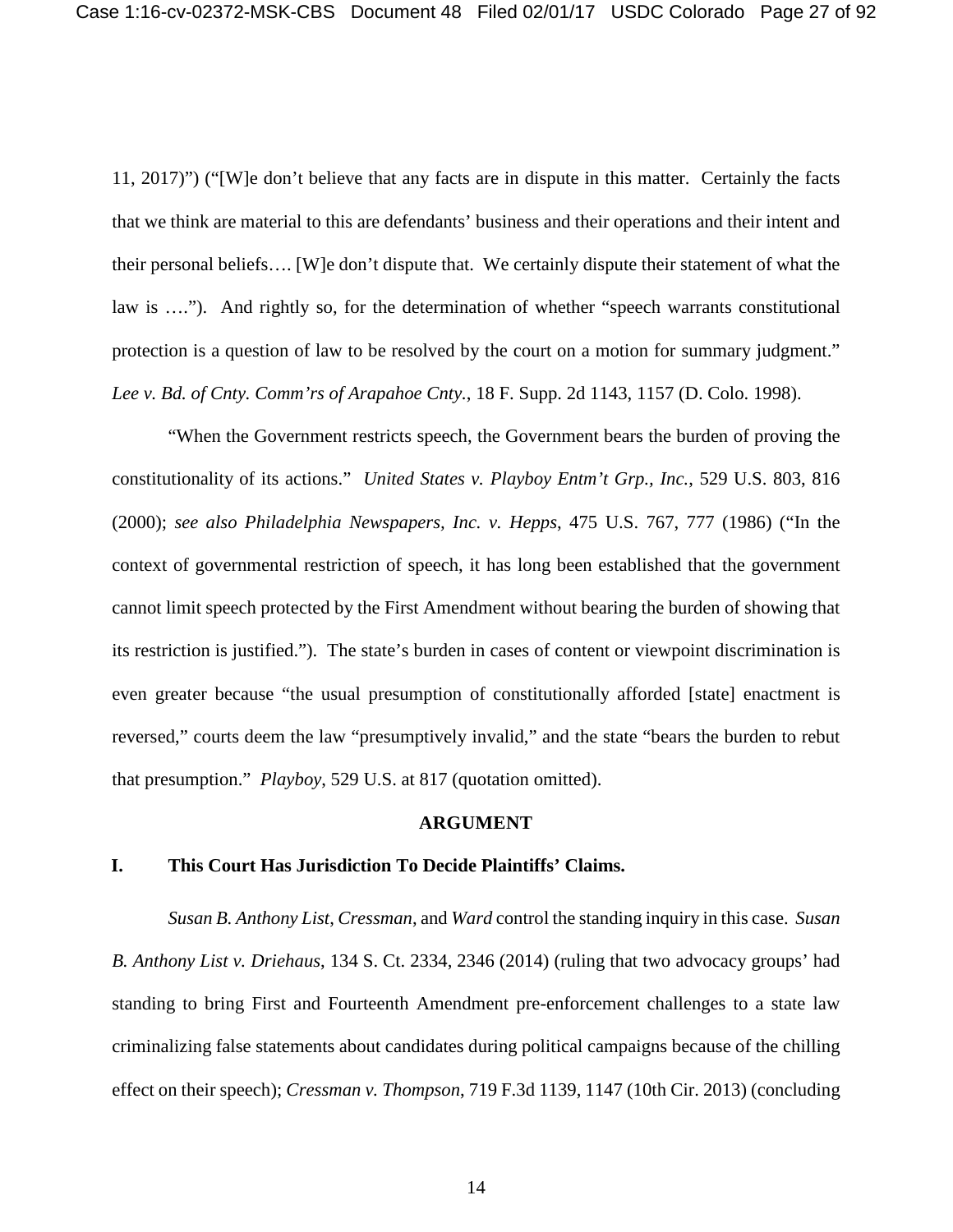that a motorist had standing to bring a First Amendment pre-enforcement challenge to a state law prohibiting him from covering an image on his license plate to which he had a religious objection); *Ward v. Utah*, 321 F.3d 1263, 1269-70 (10th Cir. 2003) (holding that an animal rights activist had standing to bring a pre-enforcement challenge to a state hate-crime statute because of the chilling effect on his speech.). All three cases involved pre-enforcement challenges to state law. *Id.* All three cases found standing. *Id.* And all three cases dictate standing in Lorie's case because she currently stands unable to exercise her First Amendment rights for fear of government punishment. *Id.*

These three cases also set out the test for pre-enforcement standing—namely that a plaintiff who intends to engage in a course of conduct, arguably protected by the constitution but prescribed by statute, suffers an injury in fact so long as there is some a credible threat of enforcement. *Susan B. Anthony List*, 134 S. Ct. at 2342; *Cressman*, 719 F.3d at 1145; *Ward*, 321 F.3d at 1267. This test satisfies the "injury in fact" requirement under *Lujan v. Defenders of Wildlife*, 504 U.S. 555, 560-561 (1992), and triggers the Court's "virtually unflagging" duty to decide the merits of the case, *Sprint Commc'ns, Inc. v. Jacobs*, 134 S. Ct. 584, 591 (2013) (*quoting Colo. River Water Conservation Dist. v. United States*, 424 U.S. 800, 817 (1976)); *see also Fox v. Maulding*, 16 F.3d 1079, 1081 (10th Cir. 1994) (quoting same), so long as a plaintiff names defendants with enforcement authority under the law, thus meeting the causation element of standing, and the Court can redress the plaintiff's injury. *Susan B. Anthony List*, 134 S. Ct. at 2341; *Cressman*, 719 F.3d at 1144; *Ward*, 321 F.3d at 1266. The test is most leniently applied when, as here, the plaintiff's injury is the "chilling effect on h[er] desire to exercise h[er] First Amendment rights." *Ward*, 321 F.3d at 1266-67; *see also Sec'y of State of Md. v. Joseph H. Munson Co.*, 467 U.S. 947, 956 (1984)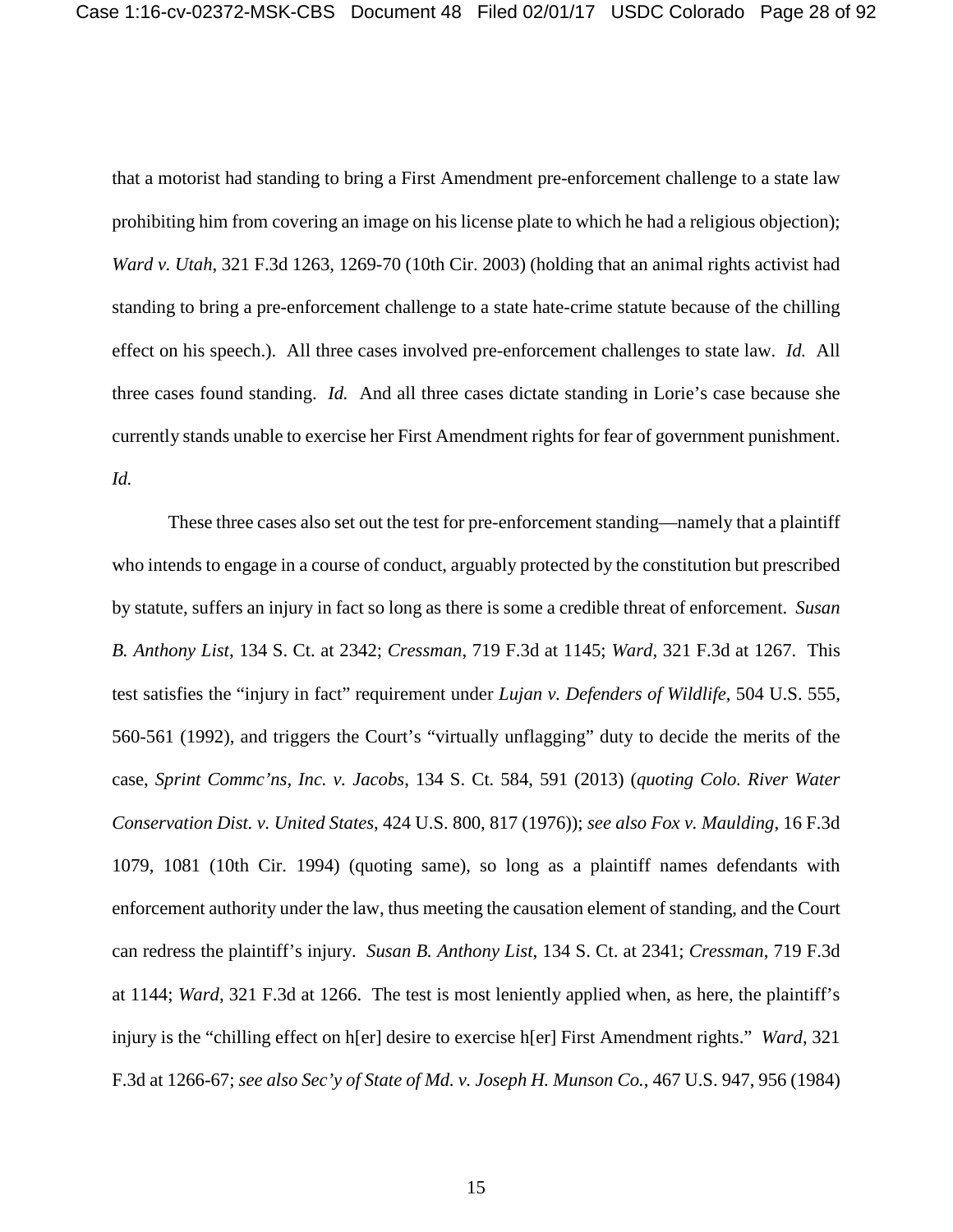("Because of the significance of First Amendment rights, the Supreme Court 'has enunciated other concerns that justify a lessening of prudential limitations on standing.'"); *Ariz. Right to Life PAC v. Bayless*, 320 F.3d 1002, 1006 (9th Cir. 2003) ("[W]hen the threatened enforcement effort implicates First Amendment rights, the inquiry tilts dramatically toward a finding of standing.").

Lorie readily satisfies the aforementioned test for pre-enforcement standing.

#### **A. Plaintiffs Suffer an Injury in Fact.**

## **1. Plaintiffs Intend to Engage in Constitutionally Protected Speech Prescribed by Statute.**

Lorie desires to exercise her First Amendment right to speak on the subject of marriage between one man and one woman. Stipulated Facts ¶¶ 71-97. She intends to do this by creating custom wedding websites that celebrate such marriages and by posting her religious beliefs about marriage on 303 Creative's website, along with her policy of taking only those creative projects that accord with her religious beliefs. *Id.*; Stipulated Facts ¶¶ 66 ("Among other things, Plaintiffs will decline any request to design, create, or promote content that: contradicts biblical truth; demeans or disparages others; promotes sexual immorality; supports the destruction of unborn children; incites violence; or promotes any conception of marriage other than marriage between one man and one woman."). As this statement pertains to marriages, Lorie's website will inform her customers that she cannot create any custom websites that celebrate marriage as a union other than between one man and one woman. *Id.* Lorie's custom wedding websites are pure speech and she has taken concrete steps towards publishing this speech. Stipulated Facts ¶¶ 81-89.

As explained in detail below, Lorie's creation of custom wedding websites and the publishing of statements regarding marriage on Lorie's website are pure speech protected by the First and Fourteenth Amendments. *See infra* Part II.A.l.a.. Both are Lorie's original works of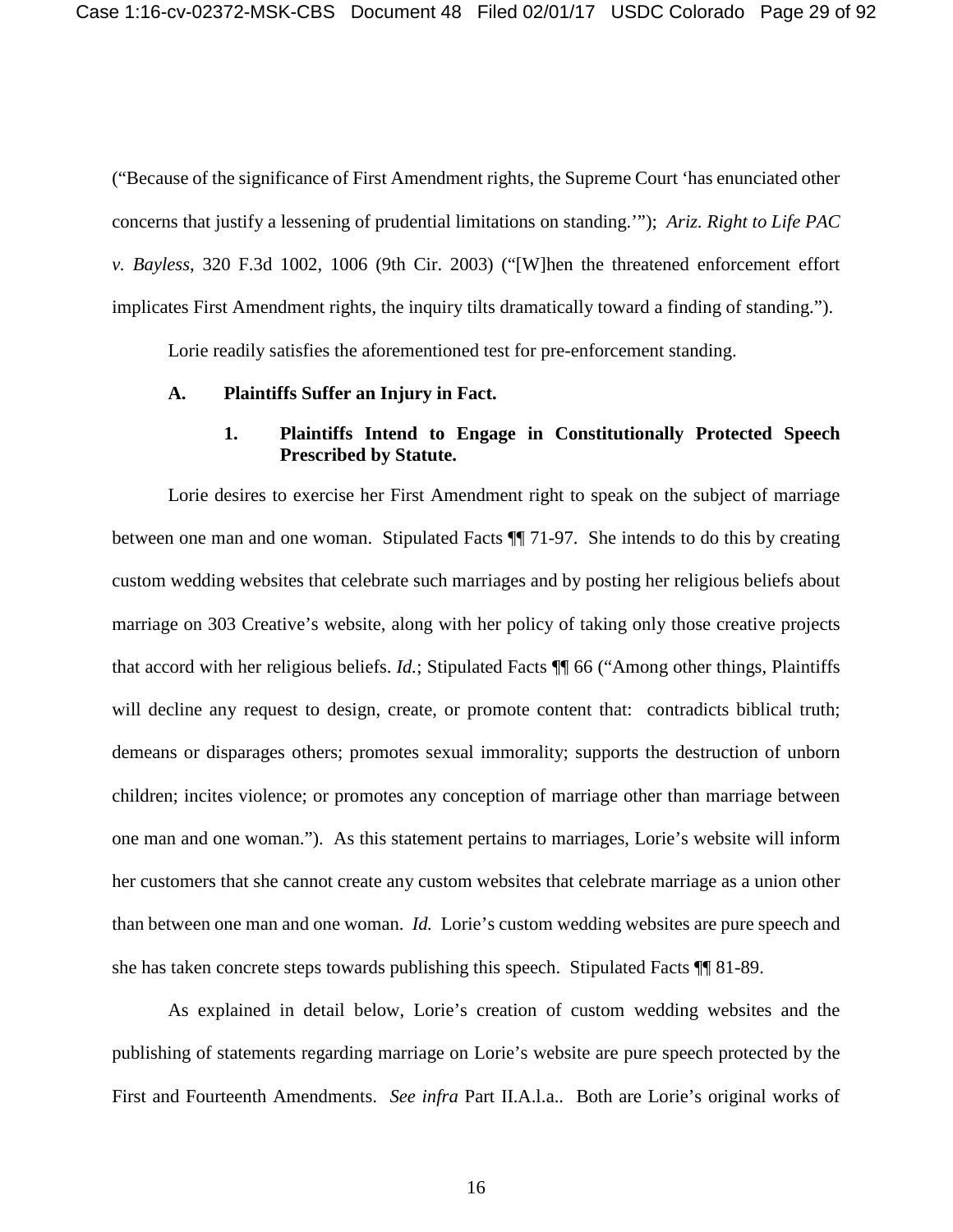texts and graphics published on the internet for the world to see. Stipulated Facts ¶¶ 93-97. Both are central to Lorie's desire to speak freely on the subject of marriage. Stipulated Facts ¶¶ 71-80, 90. And both are inextricably intertwined since the speech on 303 Creative's website serves the primary purpose of describing the views and policies by which Lorie runs her expressive business, including the creation of custom wedding websites. Stipulated Facts ¶¶ 88-91.

Lorie's speech is prohibited by both the Banned Speech Provision and the Compelled Speech Provision of CADA. *See* Defs.' MPI Resp. 2, 6 (describing Lorie's efforts to live and work in accordance with her religious beliefs about marriage as "seek[ing] … permission to discriminate against same-sex couples… in violation of Colorado's Anti-discrimination Act…" and asserting "her religious beliefs as a reason to discriminate"); Mot. to Dismiss 2 (stating same); Hr'g Tr. (Jan. 11, 2017) 8:7-10 ("…[C]ertainly I think someone would have an argument that they are not being denied service but someone is committing an illegal act by posting this discriminatory language on a website."). Because of this, Lorie must chill her desired speech. Stipulated Facts ¶¶ 93-97. And that is a concrete injury in fact sufficient to provide standing for a pre-enforcement challenge.

### **2. Lorie Faces a More Than Credible Threat of Enforcement.**

Courts "assume a credible threat of prosecution in the absence of compelling contrary evidence." *Ward*, 321 F.3d at 1269 (quoting *Mangual v. Rotger Sabat*, 317 F.3d 45, 57 (1st Cir. 2003)); *see also Virginia v. Am. Booksellers Ass'n, Inc.*, 484 U.S. 383, 393 (1988) ("The State has not suggested that the newly enacted law will not be enforced, and we see no reason to assume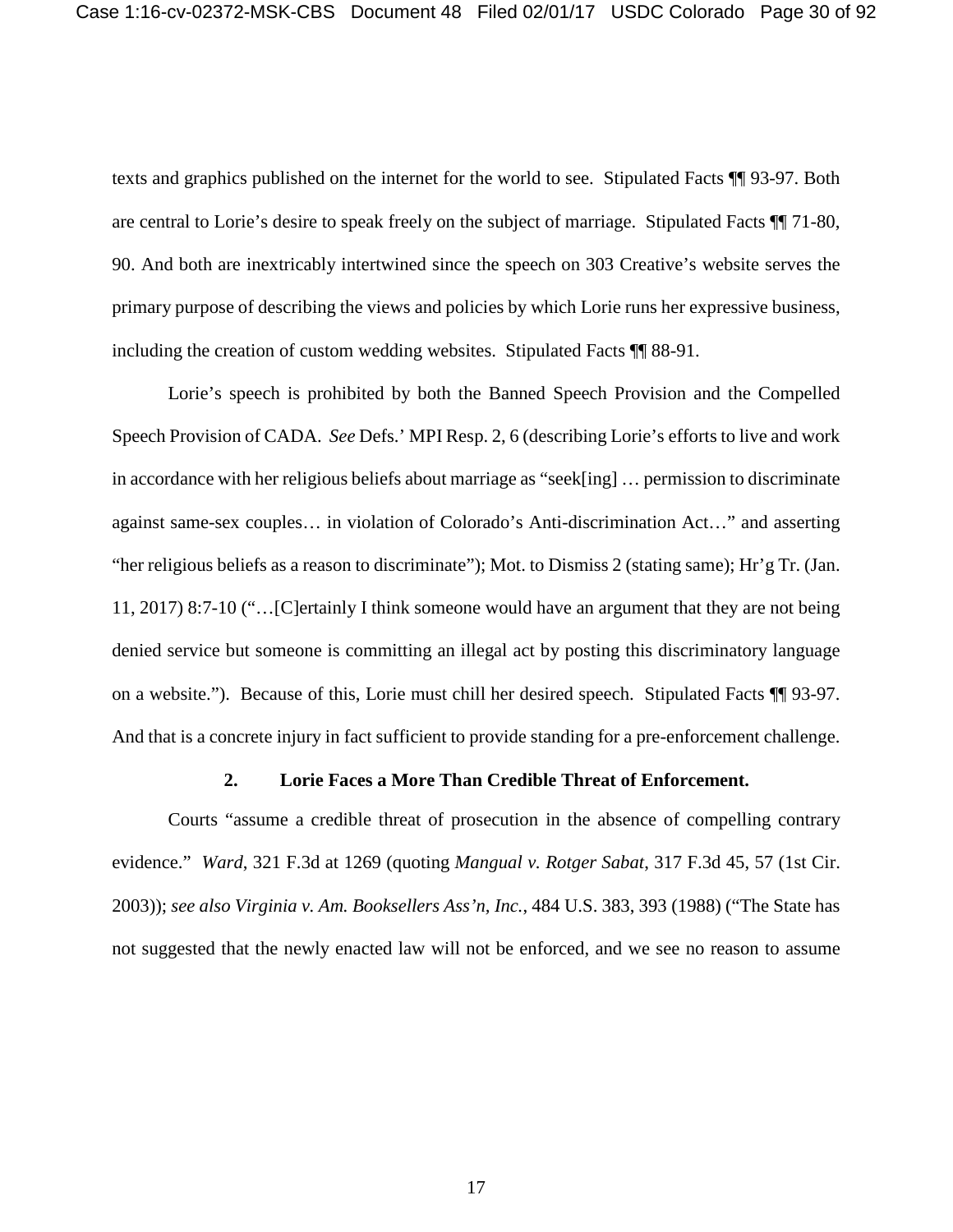otherwise."). $3$  However, this Court need not assume anything here because the Defendants have confirmed the threat of enforcement.

At the January 11th hearing in this case, Defendants' counsel conceded that the Defendants will investigate any and all charges of discrimination or unfair practice against Lorie as soon as they receive a complaint that she has either posted content on her website that someone finds "unwelcoming" or that she operates her business in a way that someone finds discriminatory by, for instance, declining to create a custom wedding website for a same-sex couple. Hr'g Tr. (Jan. 11, 2017), 7:17-20 ("If it was determined that they had jurisdiction, for instance, it was filed timely, and it fell under the statute, then the Civil Rights Division would initiate an investigation."); 8:7- 10 (". . .[C]ertainly I think someone would have an argument that they are not being denied service but someone is committing an illegal act by posting this discriminatory language on a website."); 9:4-5 ("The only discretion it exercises is jurisdictional" so the Division "has no discretion whether it could accept a complaint as long as it is filed."). In their briefing, Defendants' repeatedly identified Lorie's speech as "discriminat[ion]," Mot. to Dismiss 2, in "violation of Colorado's Anti-discrimination Act." Defs.' MPI Resp. 2. Defendants also accused Lorie of "assert[ing] her religious beliefs as a reason to discriminate against same-sex couples," Defs.' MPI Resp. 6, and characterized views, like hers, that are critical of same-sex marriage on religious grounds, as

 $\overline{a}$ 

<sup>&</sup>lt;sup>3</sup> Compelling contrary evidence historically has included evidence that a statute is moribund, *D.L.S. v. Utah*, 374 F.3d 971, 975 (10th Cir. 2004), or clear statements from the state defendants denouncing any intent to enforce the law, *Winsness v. Yocum*, 433 F.3d 727, 731 (10th Cir. 2006) ("[A]ssurances from prosecutors that they do not intend to bring charges are sufficient to defeat standing…." (quoting *D.L.S.*, 374 F.3d at 975)); *Mink v. Suthers*, 482 F.3d 1244, 1255 (10th Cir. 2007). The Defendants have not denounced an intent to enforce and instead have stated they will enforce the law to punish Lorie if she speaks as she desires. *See infra.*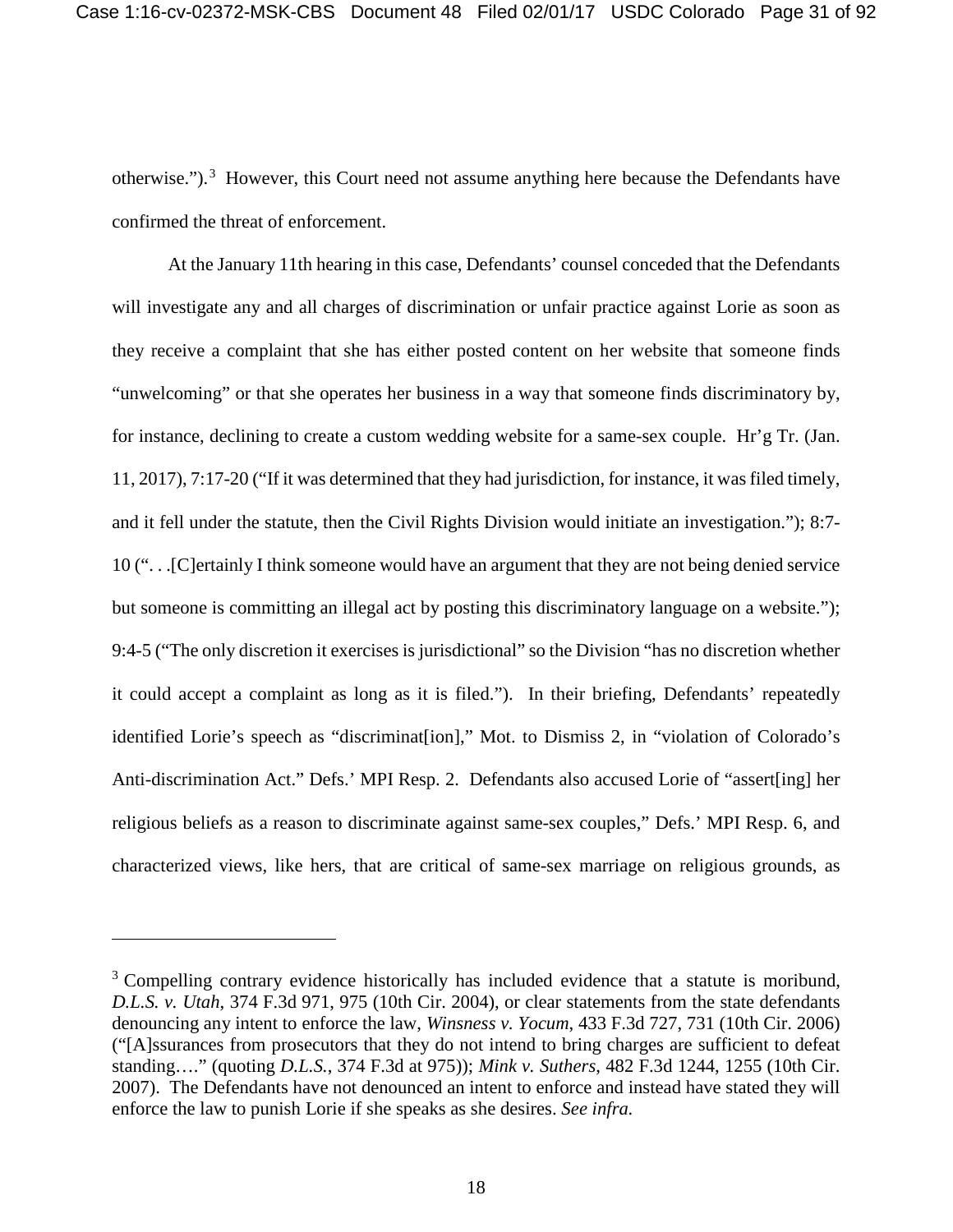"derogatory, and offensive message[s]." Defs.' MPI Resp. 18. These statements leave no question as to the Defendants' view of the legality of Lorie's protected speech. Indeed, Defendants' past enforcement of CADA against Masterpiece Cakeshop confirms their aggressive application of the statute to punish similar religious expression. Stipulated Facts ¶¶ 24-25, Ex. C-F.

The credible threat is further supported by the Division's punishment of Jack Phillips, the cake artist who owns and operates a Colorado bakery called Masterpiece Cakeshop. *See Susan B. Anthony List*, 134 S. Ct. at 2345 ("[P]ast enforcement against the same conduct is good evidence that the threat of enforcement is not "'chimerical.'"); *Steffel v. Thompson*, 415 U.S. 452, 459 (1974) (stating the same). Like Lorie, Phillips believes marriage is an institution between one man and one woman. Stipulated Facts ¶¶ 24-25, Ex. E, at 3 ("Phillips believes . . . that God's intention for marriage is the union of one man and one woman."). In line with his beliefs, he declined to design and create a custom cake celebrating a same-sex wedding. *Id*. After the same-sex couple filed a charge of discrimination, the Division aggressively prosecuted Phillips all the way to the U.S. Supreme Court. *Id.* And Defendants' require Phillips to create custom cakes promoting same-sex ceremonies, submit to re-education training for himself and his staff, and file regular reports with the Division justifying any decision he makes to decline an order for any reason. Stipulated Facts ¶¶24-25, Ex. F (Commission's Final Agency Order). With such prospects of onerous and expensive investigations, subpoenas, hearings, appeals, findings, and orders, Lorie cannot take the risk of speaking freely.

Defendants will likely respond, as they did in their Motion to Dismiss, by referring the Court to an irrelevant ten-item list of events they claim must occur before they will enforce CADA. Mot. to Dismiss 6-7. This list is inapposite. Nearly everything on that list is what Lorie can only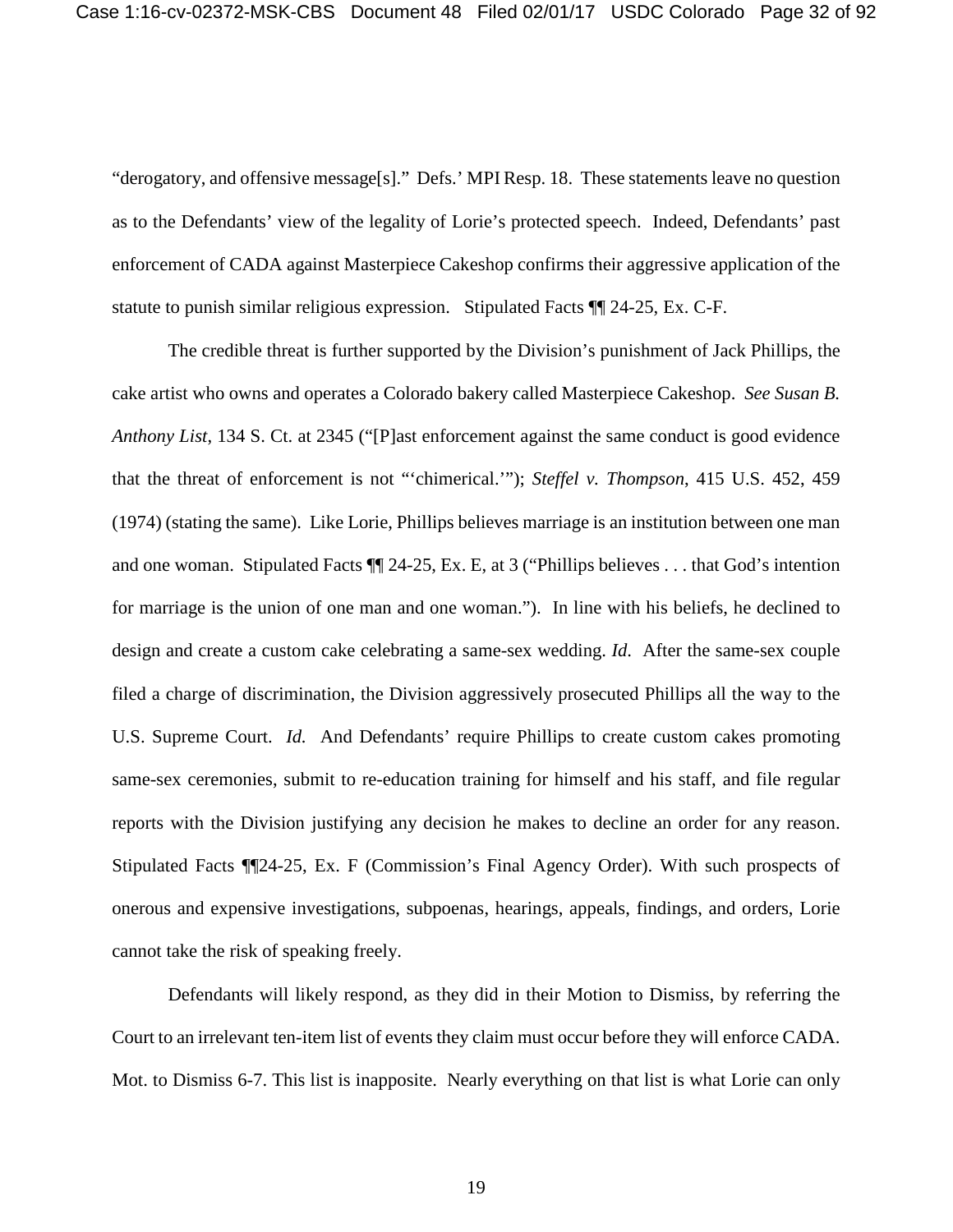avoid by chilling her protected speech. The only remaining item is the request from a third party to create a custom wedding website for a same-sex ceremony and that does not impact preenforcement standing. Under the Defendants' interpretation of CADA, Lorie violates the Banned Speech Provision as soon as she posts her desired statements on her own website regardless of any third party requests. Defendants ignored this fact in their prior briefing but confirmed at the January 11th hearing that as soon as Lorie posts her statements she violates CADA and can be investigated and punished. *See supra*. Similarly, under Defendants' interpretation of CADA, Lorie violates the law as soon as she begins creating custom wedding websites for any marriages between one man and one woman because she is doing so under a policy that states she will only create custom wedding websites for such unions and not for other types of marriages, including samesex weddings. Stipulated Facts ¶¶ 90-91. That policy, as she posts it on her website, will violate CADA regardless of any third party request. Hr'g Tr. (Jan. 11, 2017) 7:17-20, 8:7-10; 9:4-5. This forces Lorie to make the decision about what she can and cannot create before entering the industry and, based on her convictions, puts her in immediate violation of the law if she enters the wedding market. Moreover, Lorie has already received a request to design materials for a same-sex wedding, as explained below.

The suggestion that lack of a third party request negates standing is contradicted by caselaw. That exact issue was presented in *Doe v. Bolton*, 410 U.S. 179, 188 (1973), a case in which the U.S. Supreme Court considered a challenge to an abortion statute. The Court affirmed the physician plaintiffs' standing even though they could not violate the law absent a request by a third party to perform an abortion. *Id.*; *see also ACLU v. Alvarez*, 679 F.3d 583, 594 (7th Cir. 2012) (recognizing that "[p]reenforcement suits always involve a degree of uncertainty about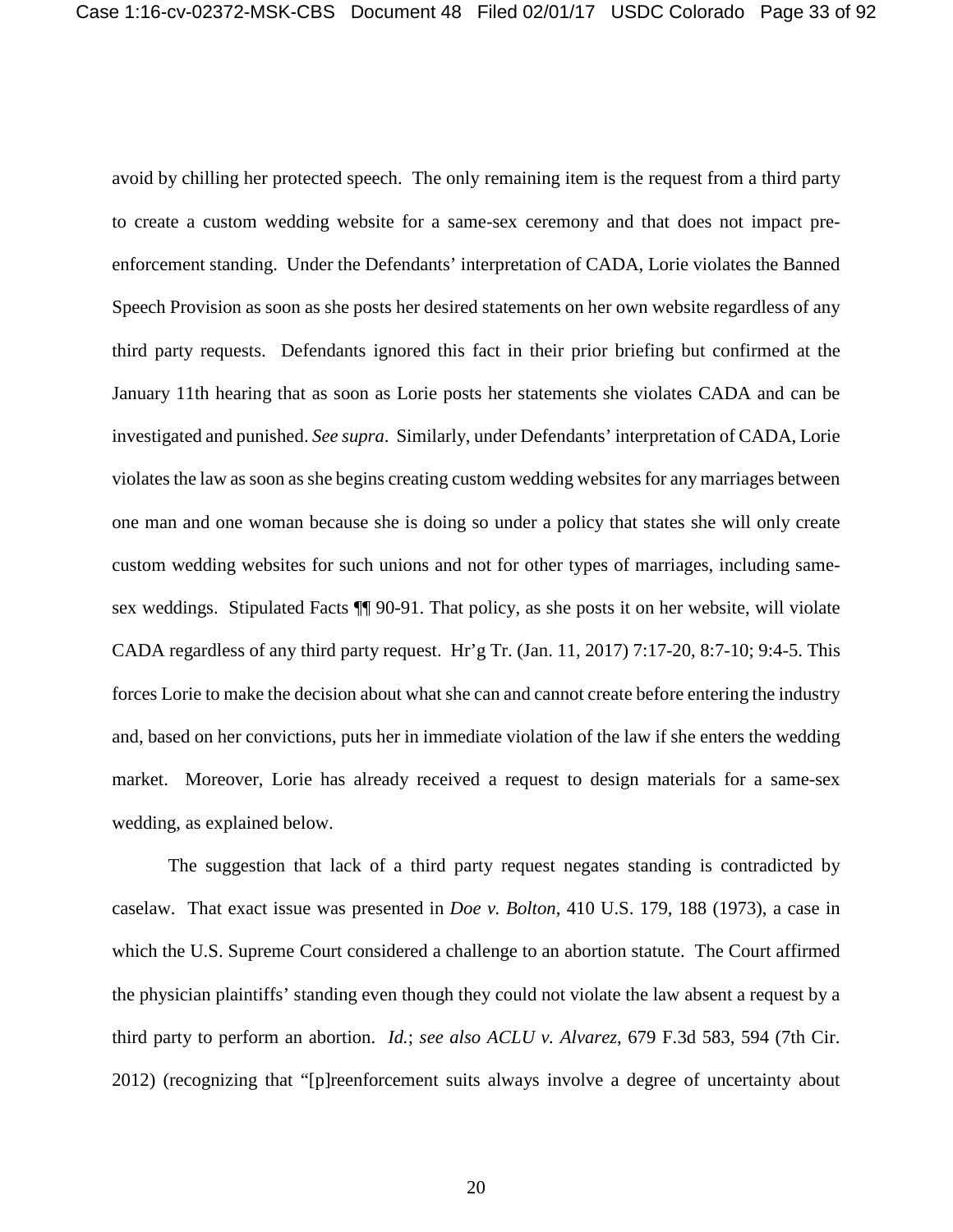future events."); *Brandt v. Vill. of Winnetka*, 612 F.3d 647, 649 (7th Cir. 2010) ("Any preenforcement suit entails some element of chance.").

The Supreme Court's holding makes eminent sense because any other result would bar Lorie, and pre-enforcement plaintiffs like her, from federal court. In addition to violating CADA upon entering the industry by merely announcing her policy against promoting non-biblical marriage, Lorie will also violate CADA when she effectuates that policy by declining a request to create a website promoting a same-sex marriage. Based on the customers' complaint which Defendants must investigate—they have no discretion to decline—or their own independent charge of discrimination, Defendants can immediately commence investigations and other enforcement actions against Lorie. Hr'g Tr. (Jan. 11, 2017) 7:17-20 ("If it was determined that they had jurisdiction [over a complaint], for instance, it was filed timely, and it fell under the statute, then the Civil Rights Division would initiate an investigation."). This state court proceeding mandates abstention by federal courts, therefore precluding Lorie from a federal venue in which to vindicate her constitutional rights. *Sprint Commc'ns*, 134 S. Ct. at 591-94 (2013); *see also Younger v. Harris*, 401 U.S. 37, 41 (1971); *Phelps v. Hamilton*, 59 F.3d 1058, 1063-64 (10th Cir. 1995). Therefore, Lorie's only opportunity to exercise her right to bring a pre-enforcement lawsuit in federal court is to bring that suit before she violates the law which means *before* she receives a third party request. Anything else forces Lorie to gamble with her conscience and her rights as she enters an expressive business knowing she will likely receive a request, and trigger punishment.

Notably, any claim that Lorie will never receive a request to create a custom website celebrating a same-sex ceremony is no longer legitimate because Lorie has received such a request.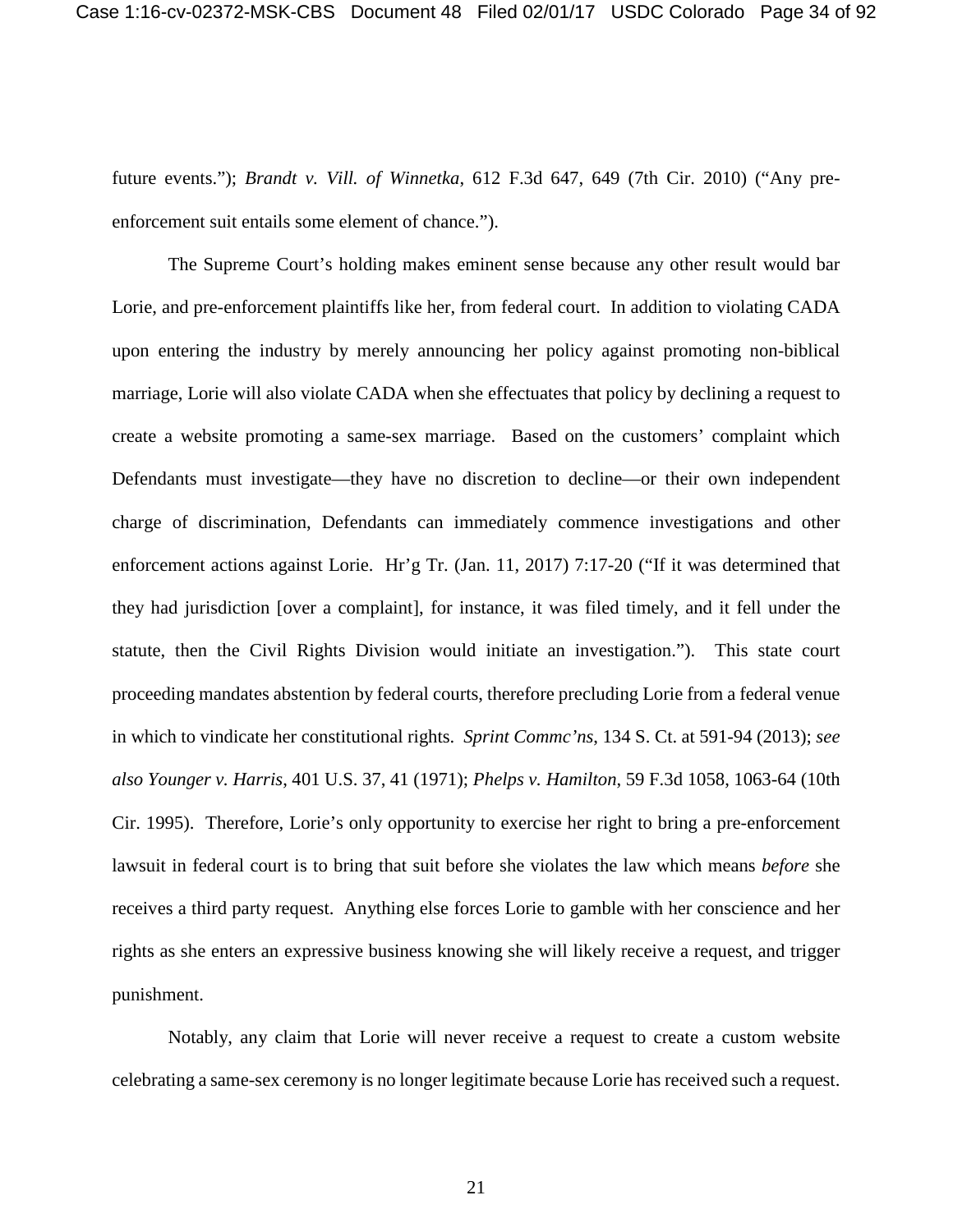Aff.  $\P$  3-8, App. 001-002. Even though she is not currently in the wedding industry, Lorie received an email inquiry on September 21, 2016 asking her to "design…invites, placenames, etc." as well as maybe "stretch[ing] to a website" for a same-sex wedding ceremony. *Id*. If Lorie were already in the wedding industry, that request would have placed her in the impossible position of choosing between compliance with CADA and compliance with her conscience. Stipulated Facts ¶ 93-97. That impossible choice is the very one she seeks to avoid by filing this pre-enforcement lawsuit. *Id.* Once Lorie begins promoting her custom wedding websites, she will likely get more requests. She should not have to choose between violating her conscience and violating the law.

#### **B. Plaintiffs' Injury is Caused by the Defendants as the Enforcers of CADA.**

"It is well-established that when a plaintiff brings a pre-enforcement challenge to the constitutionality of a particular statutory provision, the causation element of standing requires the named defendants to *possess authority to enforce the complained of provision*." *Cressman*, 719 F.3d at 1145 (quoting *Bronson v. Swensen*, 500 F.3d 1099, 1110 (10th Cir. 2007)) (emphasis in original). *Ex Parte Young* and its progeny set out this exception to Eleventh Amendment Sovereign Immunity, which allows a plaintiff to seek prospective relief against a state law by naming those enforcement officials with "some connection" to "the enforcement of the act." *Ex Parte Young*, 209 U.S. 123, 157 (1908); *Muscogee (Creek) Nation v. Pruitt*, 669 F.3d 1159, 1166 (10th Cir. 2012); *Prairie Band Potawatomi Nation v. Wagno*n, 476 F.3d 818, 827-28 (10th Cir. 2007); *Wilson v. Stocker*, 819 F.2d 943, 945-46 (10th Cir. 1987). As the Tenth Circuit confirmed in *Wilson*, "'[a] suit against a state officer in his official capacity is of course, a suit against the State' … thus a controversy exists not because the state official is himself a source of injury, but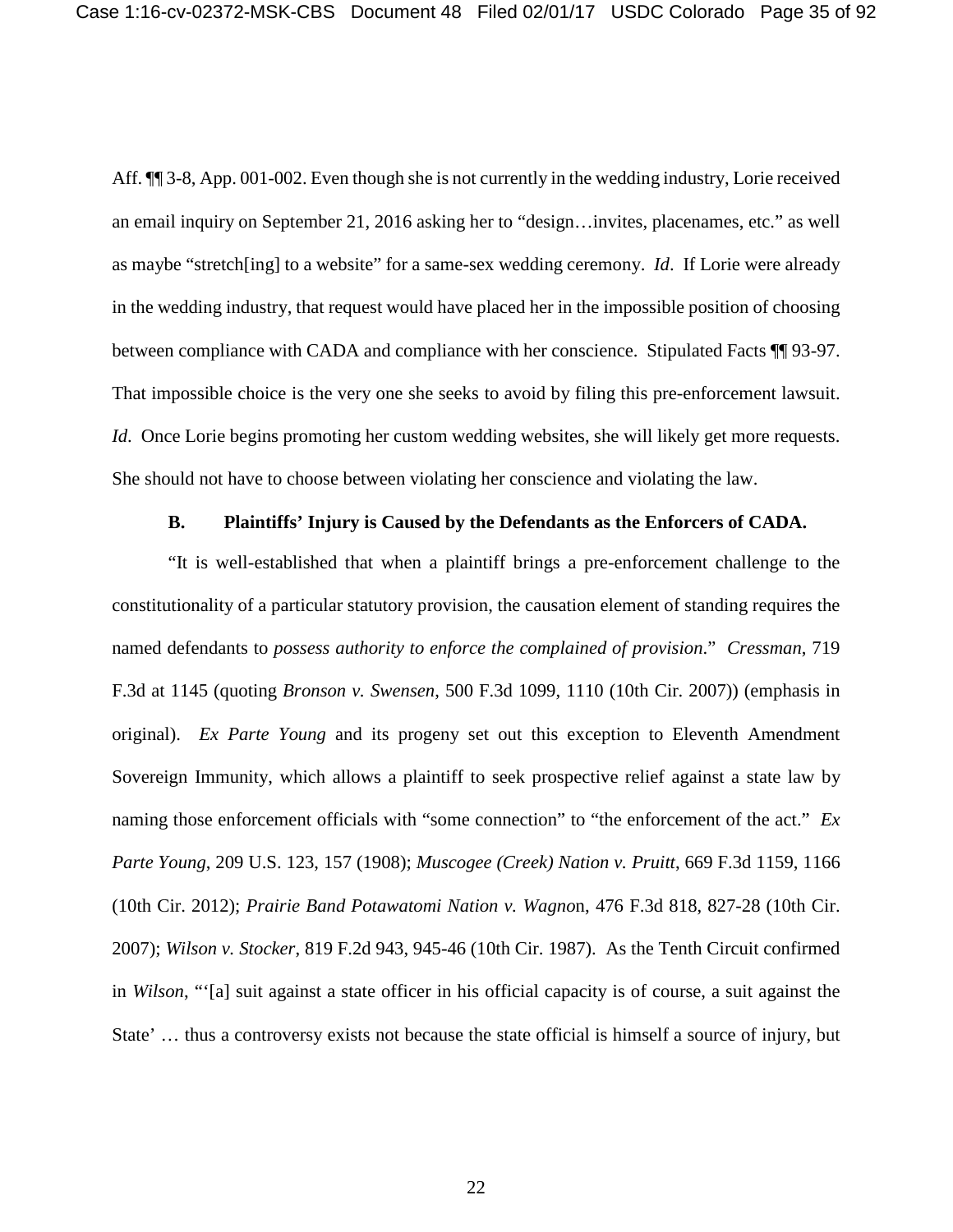because the official represents the state whose statute is being challenged as the source of injury." 819 F.2d at 947 (quoting *Diamond v. Charles*, 476 U.S. 54, 57 n.2 (1986)).

Although Defendants have disputed the legal standard for "causation," they do not dispute each Defendants' specific "connection" to "the enforcement" of CADA. Stipulated Facts  $\P$  4-23; *see also* Mot. to Dismiss 3-4,17-19. The parties agree that under CADA the Defendants have the following authority. Defendant Elenis, as Director of the Colorado Civil Rights Division, has authority over all investigations of all charges of discrimination or unfair practice received by the Division. Stipulated Facts  $\P\P$  9-13, 18-19. Defendant Elenis also has the power to issue subpoenas, determine whether probable cause exists for crediting charges of discrimination or unfair practice, dismiss charges, issue probable cause determinations, and commence compulsory mediation. *Id.* Defendants Aragon, Chaney, Elias, Fabrizio, Hess, Lewis, and Pocock, as members of the Commission have the power to file charges of discrimination or unfair practice, hear appeals from the Directors' findings, issue notices and complaints to set hearings before the Commission or an ALJ, make findings at hearings before the Commission, and after a finding by the Commission or an ALJ that an individual or business violated CADA, the power to issue orders including ceaseand-desist orders and other remedial measures. Stipulated Facts ¶¶ 14-17, 20-21. Defendant Coffman, as Colorado Attorney General, has authority to file charges of discrimination. Stipulated Facts ¶¶ 14, 22-23. Each of these powers enforces CADA. *Susan B. Anthony List*, 134 S. Ct. at 2345-46 ("We take the threatened Commission proceedings into account because administrative action, like arrest or prosecution, may give rise to harm sufficient to justify pre-enforcement review. The burdens that Commission proceedings can impose … are of particular concern [when]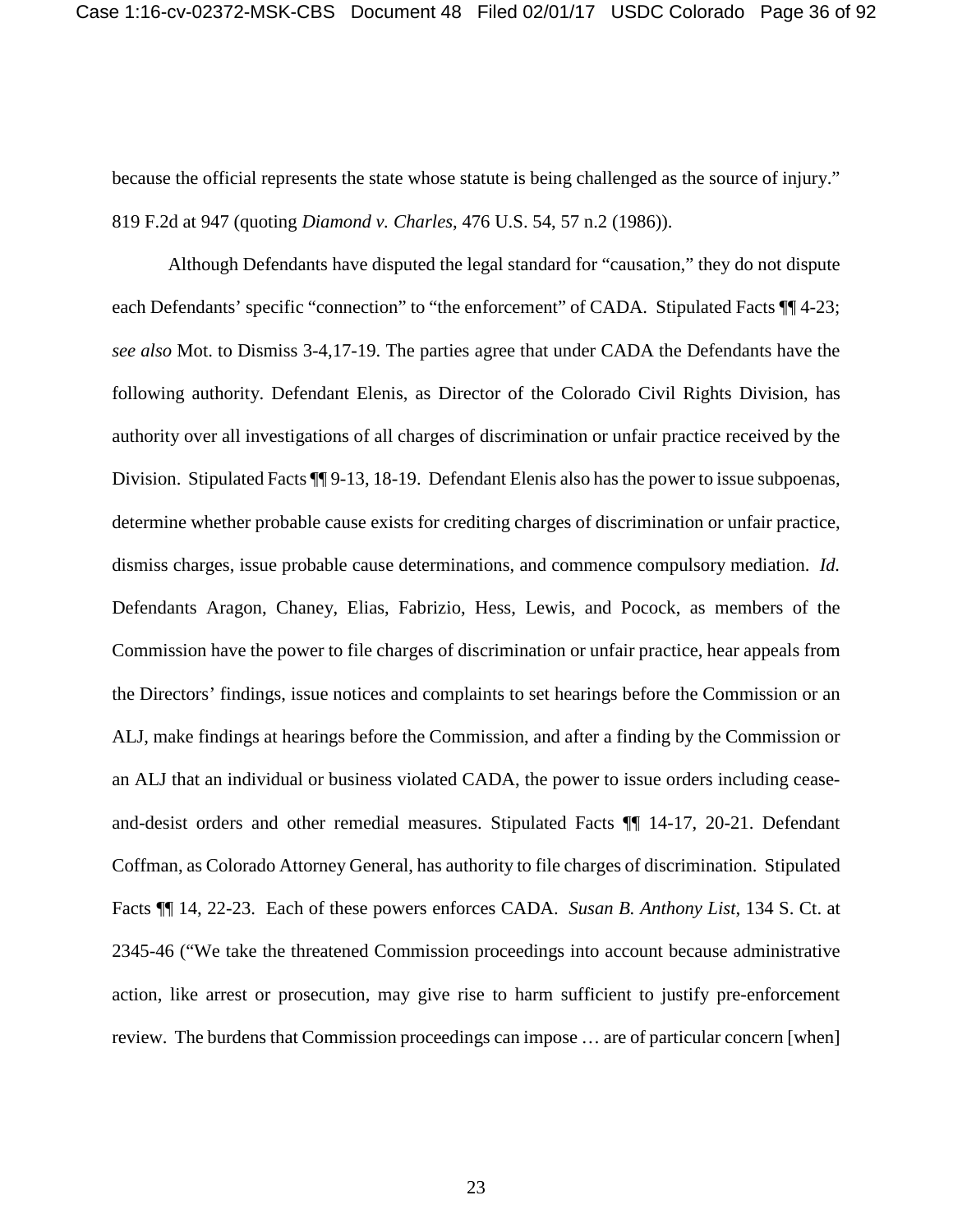…. the target of a … complaint may be forced to divert significant time and resources to hire legal counsel and respond to discovery requests….") (internal citation omitted).

No question exists that Defendants have the authority to enforce CADA. The parties both agree that they do. Importantly, the precise nature of that authority is not significant because Defendants are sued only in their official capacities and Plaintiffs do not seek to impose personal liability upon them.

#### **C. This Court Can Redress Plaintiffs' Injury.**

Redressability need not be "complete" and is satisfied where "the risk of harm 'would be reduced *to some extent* if petitioners received the relief they seek.'" *Consumer Data Indus. Ass'n v. King*, 678 F.3d 898, 902 (10th Cir. 2012) (quoting *Massachusetts v. EPA*, 549 U.S. 497, 526 (2007)); *see also Larson v. Valente*, 456 U.S. 228, 243 (1982); *Cressman*, 719 F.3d at 1146-47. A favorable decision from this Court will redress Plaintiffs' injuries by barring Defendants from enforcing CADA to ban or compel Lorie's protected speech. It will also significantly reduce, if not eliminate, the chances that a private plaintiff would file a lawsuit in an attempt to compel her to create speech she cannot create or punish her for publishing statements regarding her religious beliefs about marriage.

#### **II. Plaintiffs are Entitled to Summary Judgment as a Matter of Law.**

As previously noted, the material facts of this case are not in dispute. Plaintiffs and Defendants simply have differing views of the legal principles that control this case. For the reasons outlined below, the Court should decide those legal questions in Lorie's favor.

#### **A. Defendants' Application of CADA Violates Plaintiffs' First Amendment Rights to Freedom of Speech, the Press, and Expressive Association**.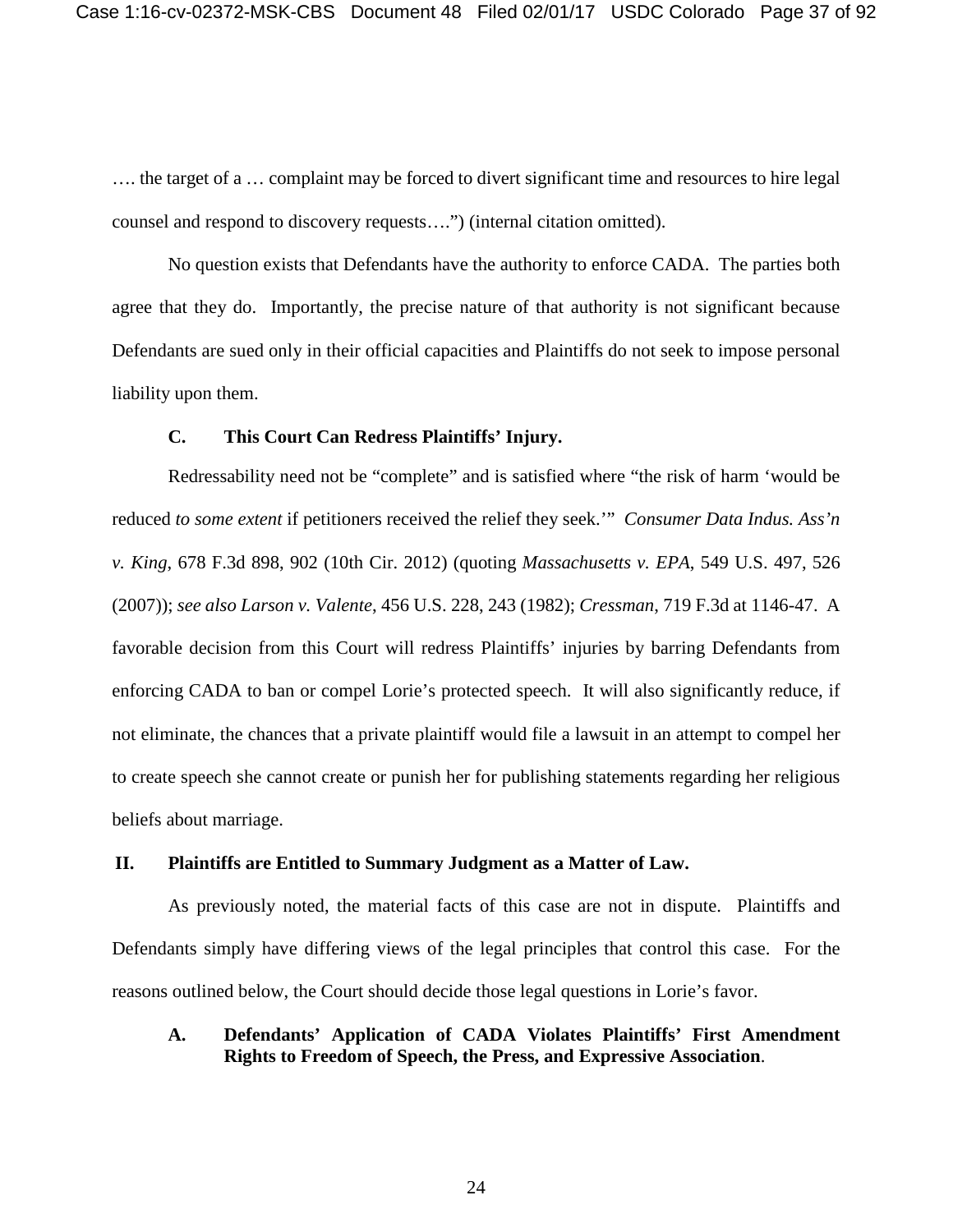Defendant's application of CADA to Lorie and 303 Creative violates three rights guaranteed by the First Amendment: (1) freedom of speech, (2) freedom of the press, and (3) freedom of expressive association, as explained below.

## **1. Applying CADA to Force Plaintiffs to Create Speech Celebrating Same-Sex Weddings and to Prohibit Plaintiffs from Publishing Speech Communicating Their Religious View of Marriage Violates the Free Speech Clause.**

CADA violates Lorie's rights under the Free Speech Clause of the First Amendment in at least five separate ways. It not only punishes Lorie's religious speech about marriage based on its content and viewpoint, but also fails to offer any protection against viewpoint discrimination by enforcement officials. What is more, CADA compels Lorie to create morally-objectionable speech promoting same-sex marriage and bans Lorie from publishing religious speech opposing same-sex marriage. The statute's speech-coercing and speech-squelching terms also employ facially overbroad language that covers a substantial amount of protected expression. Last but not least, CADA renders it impossible for Lorie to form an artistic partnership or expressive association solely with those who share her expressive purpose of promoting biblical marriage. These critical errors render CADA's application to Lorie unlawful and parts of the statute unconstitutional on their face.

# **a. The Free Speech Clause Protects Plaintiffs' Right to Speak and Create Art.**

Lorie's custom wedding webpages, which are composed of images, words, graphics, and other forms of expression, are pure speech protected by the First Amendment. Stipulated Facts ¶¶ 46-47. The Tenth Circuit has recognized that "[t]he concept of pure speech is fairly capacious." *Cressman*, 798 F.3d at 952. Pure speech includes not just the written or spoken word but "music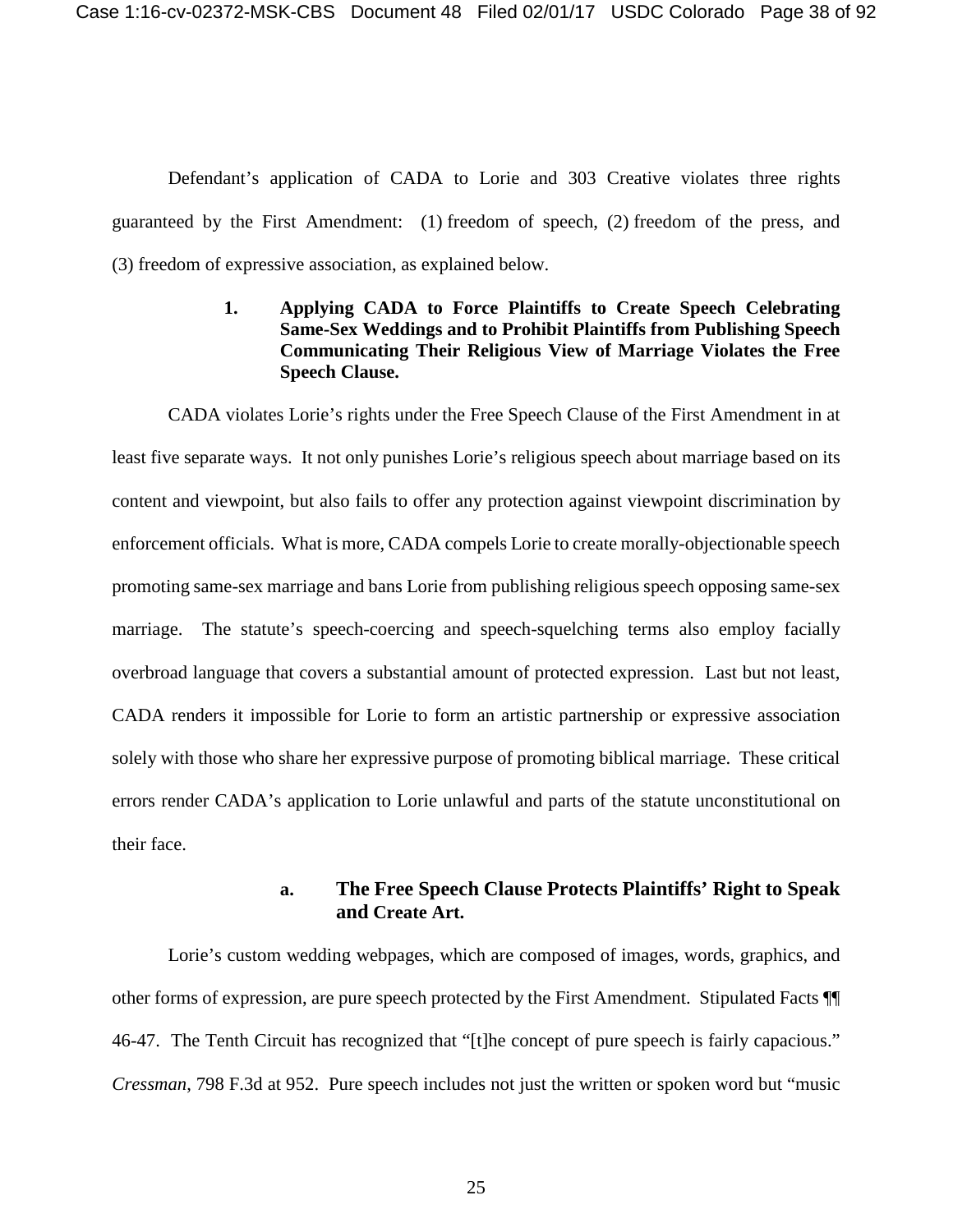without words, dance, theater, movies, and pictures, paintings, drawings, and engravings," as well as "tattoos, artwork, custom-painted clothing, and stained-glass windows." *Id.* at 952 (internal quotations and alterations omitted). Lorie's custom wedding websites, which are composed of custom text and graphics, as well as other forms of expression, fit comfortably into this description of pure speech.

It is important to note that although pure speech extends well "beyond written … words," it unquestionably includes them. *Hurley*, 515 U.S. 569. The custom text Lorie writes celebrating the union of a man and a woman, as well as the words Lorie authors explaining her religious reasons for declining to promote same-sex marriage, is therefore unquestionably speech protected by the First Amendment. Stipulated Facts ¶¶ 86-89, 91; *see also Cressman*, 798 F.3d at 954 (noting that courts dealing with "images in the context of … accompanying … text" have routinely assumed that protected speech exists).

So are the custom graphics Lorie designs for her custom webpages. Stipulated Facts ¶¶ 50, 55, 79. For they are simply the modern equivalent of traditional visual media like "pictures, … paintings, drawings, and engravings" that courts have protected as speech for over forty years. *Kaplan v. California*, 413 U.S. 115, 119 (1973). In fact, Lorie's graphic design business deals in nothing less than "an artist's sale of [her] own original work," which always qualifies as pure speech because Lorie creates custom graphic designs for each client and incorporates those designs into her custom websites. *Cressman*, 798 F.3d at 953; *see* Stipulated Facts ¶ 59.<sup>4</sup> While those

<sup>4</sup> Numerous courts have found electronic text, images, and graphics to be protected speech. *See, e.g., Brown v. Entm't Merchs. Ass'n*, 564 U.S. 786, 790 (2011) (video games are protected speech); *Ashcroft v. Free Speech Coal.*, 535 U.S. 234, 245-51 (2002) (virtual child pornography is protected speech); *see also Reno v. Am. Civil Liberties Union*, 521 U.S. 844, 870 (1997) (noting that the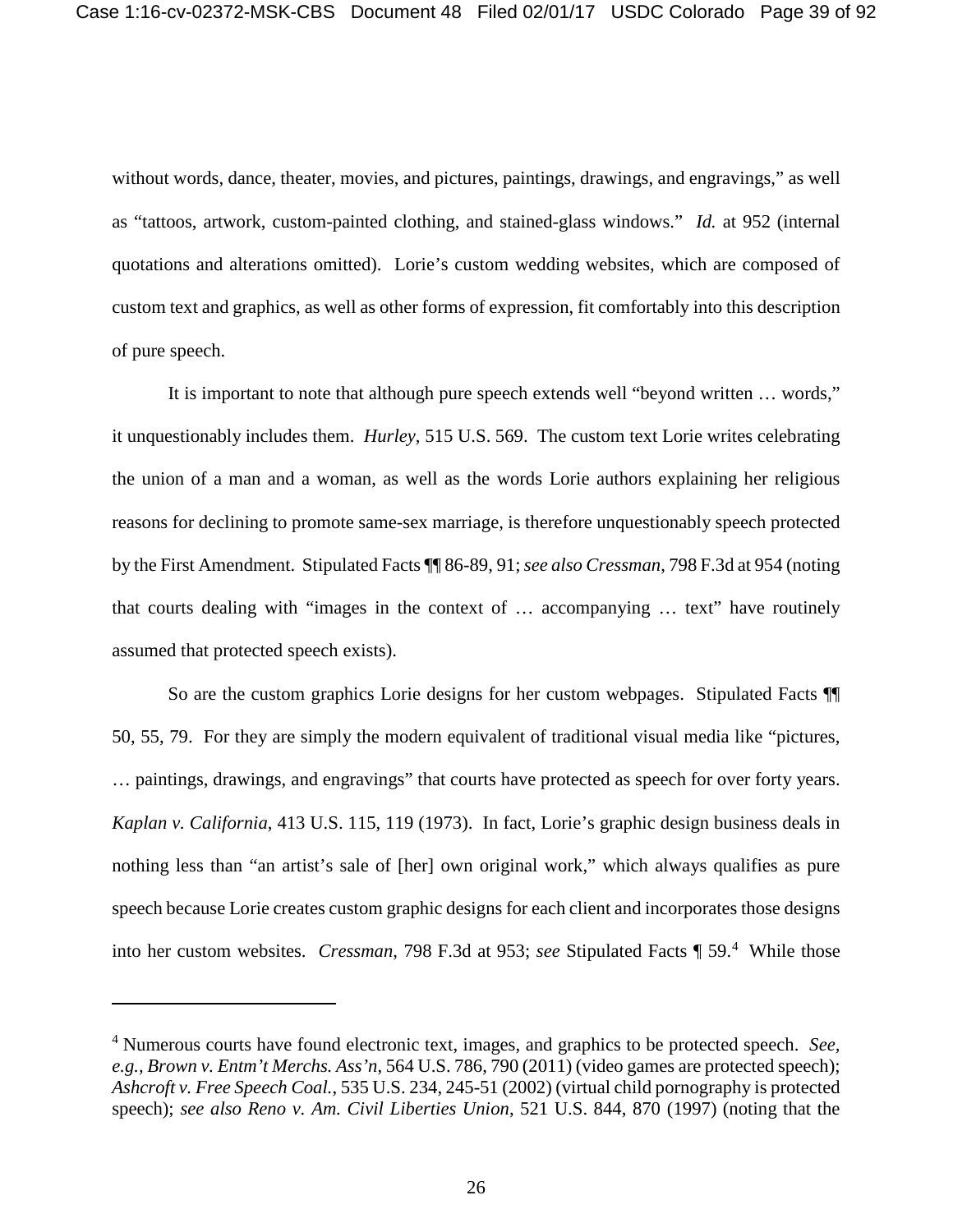websites may contain both original and pre-existing content, the website as a whole is a new, original creation. Stipulated Facts ¶¶ 50, 56-59. For instance, the meaning of any pre-existing images and videos that Lorie incorporates into her website designs are changed by the new overarching context that she alone creates. *See Hurley*, 515 U.S. at 569-70 ("[A] private speaker does not forfeit constitutional protection … by failing … to generate, as an original matter, each item featured in the communication."). Lorie's web designs are—simply put—the modern digital equivalent of incorporating another's "pictorial rendition" into "a larger collage," a well-known artistic practice, which the Tenth Circuit has acknowledged results in pure speech. *Cressman*, 798 F.3d at 953; *see* Stipulated Facts ¶¶ 50-59.

Indeed, Lorie's business of graphic and webpage design is inherently expressive in every respect. Stipulated Facts ¶¶ 46-47; c*f. Hurley*, 515 U.S. at 568 (recognizing that parades are inherently expressive). Not only is Lorie's artistic and informational product expressive, so too is her artistic design process, and the business of creating graphics and webpages itself. Stipulated Facts ¶¶ 45-59; *cf. Sorrell v. IMS Health Inc.*, 564 U.S. 552, 570 (2011) ("This Court has held that the creation and dissemination of information are speech within the meaning of the First Amendment."). It is well settled that the processes expressive businesses use to create speech are themselves entitled to First Amendment protection. Take newspapers, for example; in some

internet is a "dynamic, multifaceted category of communication" that "includes not only traditional print and news services, but also audio, video, and still images, as well as interactive, real-time dialogue."); *Doe v. Shurtleff*, 628 F.3d 1217, 1222 (10th Cir. 2010) ("The Supreme Court has also made clear that First Amendment protections for speech extend fully to communications made through the medium of the internet.").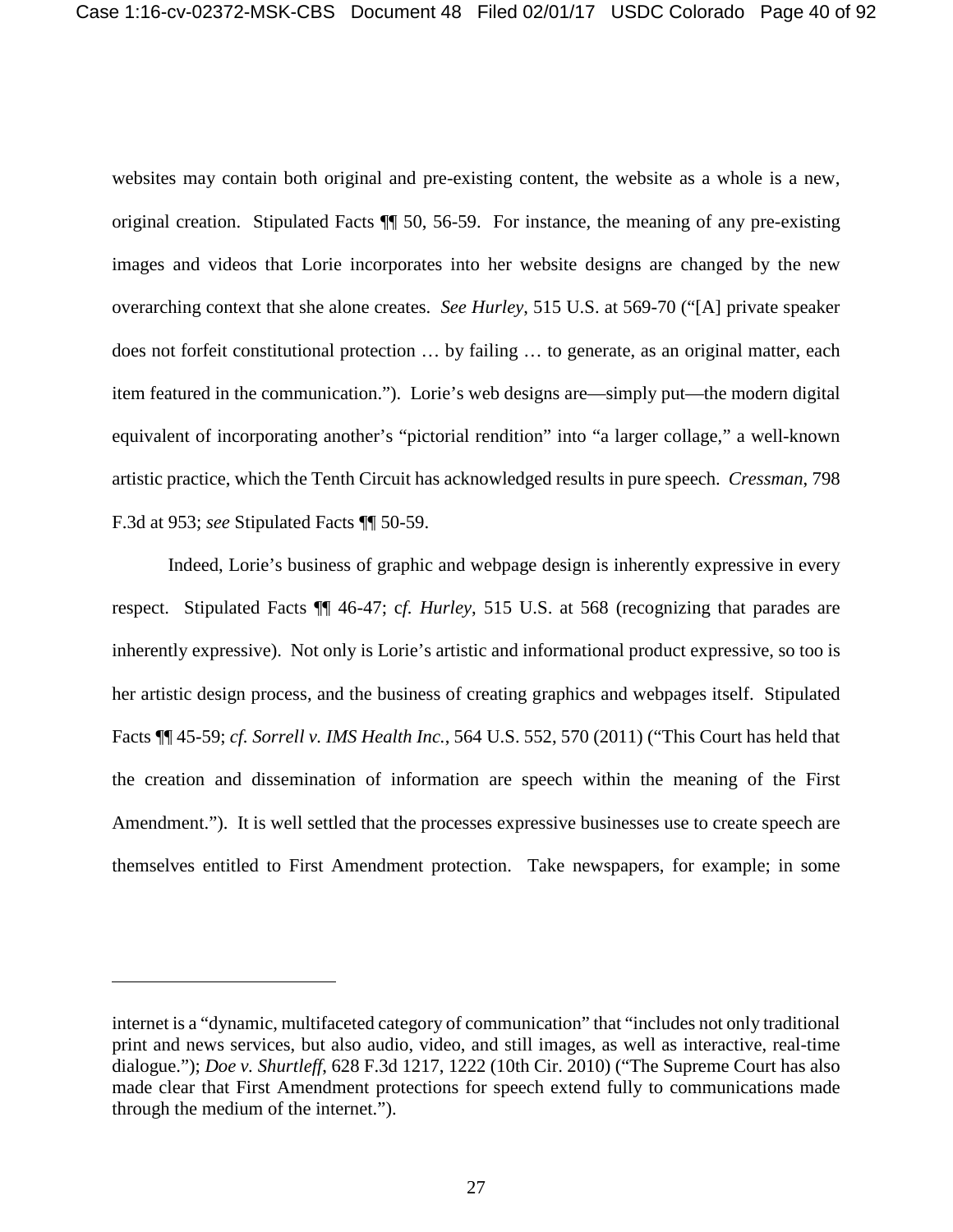respects, they are businesses like any other. But they deal in speech not widgets. Thus, if a decision effects a newspapers' choice of content, that choice is constitutionally protected.

An unbroken line of federal caselaw proves this point. Newspapers have the freedom to select their own writers and editorial staff because those employment decisions—which are generally subject to pervasive government regulation—affects their speech. *See, e.g.*, *McDermott v. Ampersand Publ'g, Inc.*, 593 F.3d 950, 962 (9th Cir. 2010) (the First Amendment protects a "publisher's choice of writers"); *Newspaper Guild of Greater Philadelphia, Local 10 v. NLRB*, 636 F.2d 550, 560 (D.C. Cir. 1980) ("[E]ditorial control [is] within the First Amendment's zone of protection …."). Likewise, no law may compel newspapers to publish a written work because they have the right to editorial control or speaker autonomy. *See, e.g.*, *Miami Herald Publ'g Co. v Tornillo*, 418 U.S. 241, 256 (1974) ("[A]ny … compulsion to publish that which reason tells them should not be published is unconstitutional" (quotation omitted)); *Novotny v. Tripp County*, 664 F.3d 1173, 1177 (8th Cir. 2011) ("requir[ing] that a privately owned newspaper publish [a] letter to the editor" would "infringe upon the right of the newspaper itself to decide what content it includes on its own editorial page"). Newspapers' right to control their own speech extends even to their commercial decisions whether to accept an ad. *See, e.g.*, *Miss. Gay Alliance v. Goudelock*, 536 F.2d 1073, 1075 (5th Cir. 1976) (holding "the First Amendment interdicts judicial interference with the editorial decision" to reject an ad).

Less iconic expressive businesses receive the same constitutional protection. The First Amendment protects speech creation of both high and low varieties. Few are able to make a living selling their original paintings and other works of visual art. But an artist's creation and sale of her original artwork is constitutionally protected. *See, e.g.*, *White v. City of Sparks*, 500 F.3d 953,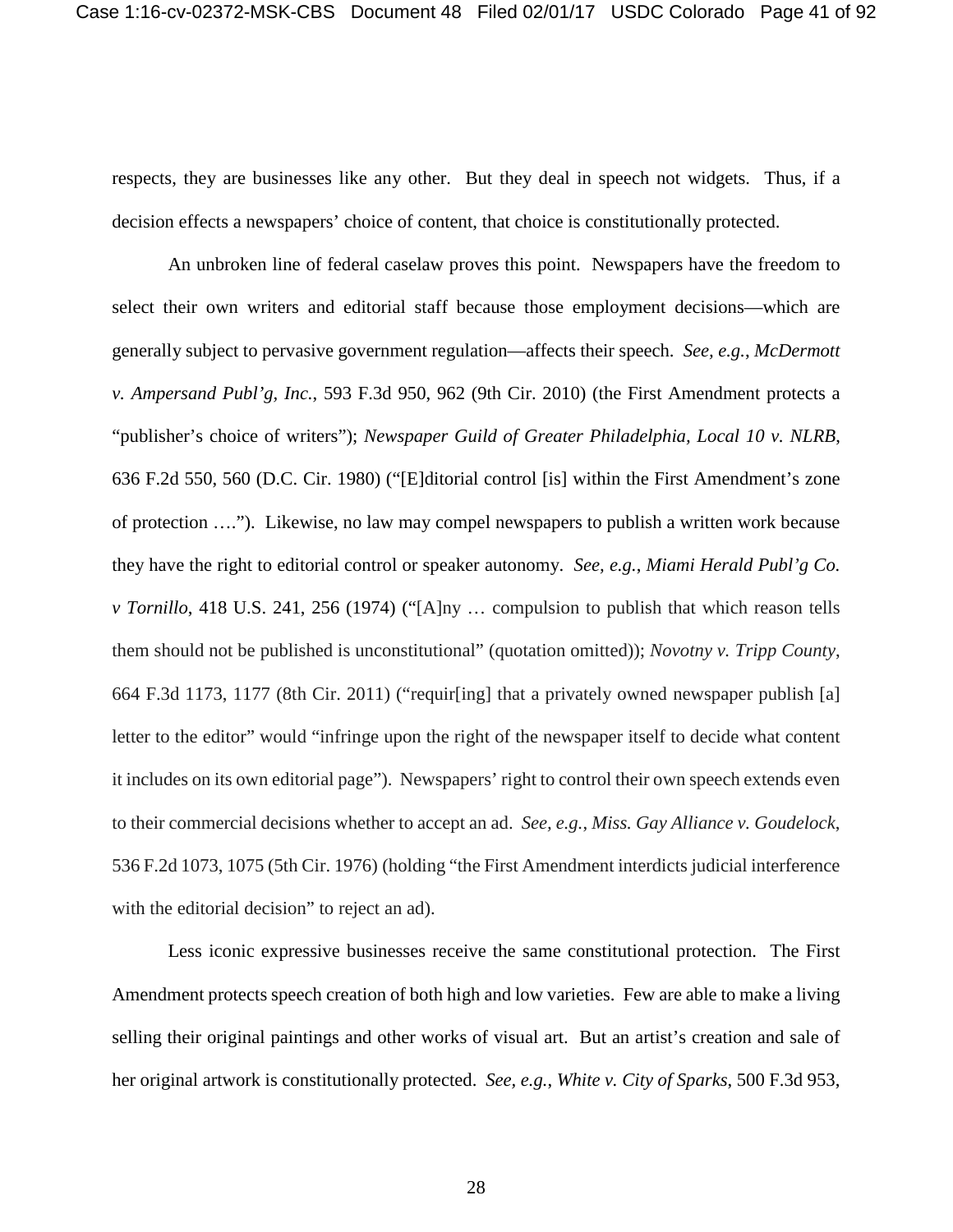957 (9th Cir. 2007) ("[A]n artist's sale of his original paintings is entitled to First Amendment protection."); *Bery v. City of New York*, 97 F.3d 689, 695 (2d Cir. 1996) (holding that "[v]isual art is as wide ranging in its depiction of ides, concepts and emotions as any book, treatise, pamphlet or other writing, and is similarly entitled to full First Amendment protection" and that "[t]he sale of protected materials is also protected").

Not many people would find the design and sale of violent video games comparable to the business of dealing in visual art. But the Supreme Court has held that "video games communicate ideas—and even social messages—through many familiar literary devices (such as characters, dialogue, plot, and music) and through features distinctive to the medium (such as the player's interaction with the virtual world). That suffices to confer First Amendment protection." *Brown v. Entm't Merchants Ass'n*, 564 U.S. at 790. As a result, government regulation of violent video games engenders strict scrutiny, even when mere age restrictions on their purchase are at issue. *See id.* at 799 ("Because the Act imposes a restriction on the content of protected speech, it is invalid unless California can demonstrate that it passes strict scrutiny ….").

The same is true of the business of designing and creating tattoos, which is conventionally considered one of the lower forms of art available. No less than two courts of appeals have invalidated restrictions on operating a tattoo parlor based on the Free Speech Clause of the First Amendment. *See Buehrle v. City of Key West*, 813 F.3d 973, 976 (11th Cir. 2015) ("We join the Ninth Circuit in holding that the act of tattooing is sheltered by the First Amendment, in large part because we find tattooing to be virtually indistinguishable from other protected forms of artistic expression."); *Anderson v. City of Hermosa Beach*, 621 F.3d 1051, 1063 (9th Cir. 2010) ("[T]he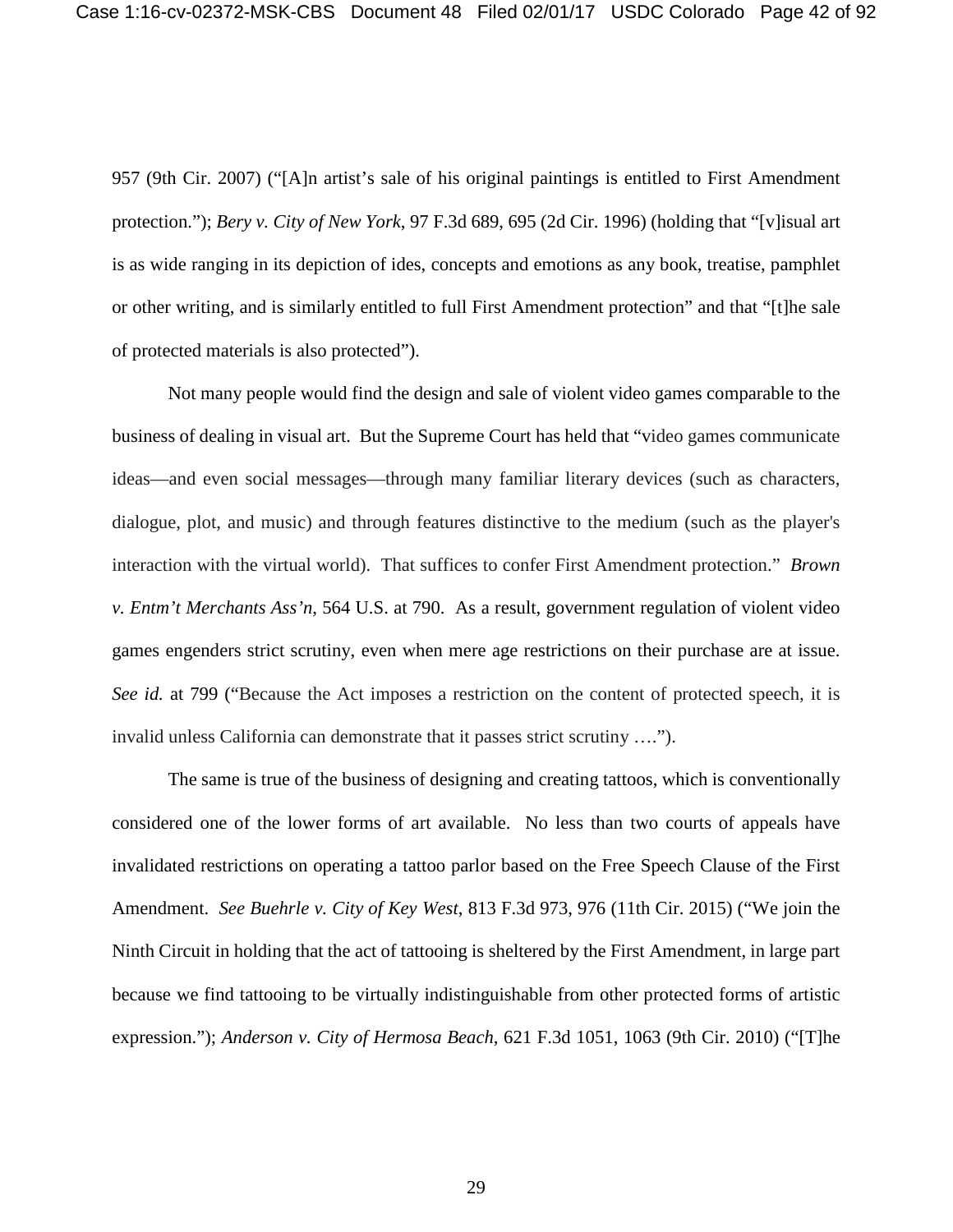business of tattooing qualifies as purely expressive activity … and is therefore entitled to full constitutional protection ….").

This line of diverse precedents demonstrate that the government's ability to regulate expressive businesses, *i.e.*, those that deal in speech creation, is constitutionally limited. Precedent is so well established in this regard that, in its filings with the Supreme Court in the *Masterpiece*  case, the State of Colorado admitted that bakeries operated by cake artists may qualify for free speech protection. App. 032 ("[C]reating a cake could … be expressive and could therefore implicate the First Amendment."); App. 033 (admitting regulation of a cake shop "could give rise to a First Amendment claim"). It could hardly do otherwise because the state had previously admitted that the Christian cake artist in question's work demonstrated "considerable skill and artistry." Stipulated Facts ¶¶ 24-25, Ex. E, at 7. If newspapers, painters, video game developers, tattooists, and cake artists all receive a First Amendment shield in operating their businesses because they produce speech, Lorie's operation of her graphic and web design business is protected by the Free Speech Clause as well.<sup>5</sup> That is because Lorie's custom wedding webpages are composed of unique combinations of images, words, graphics, and other forms of expression that—individually and collectively—qualify as pure speech. Stipulated Facts ¶¶ 46-47.

The Free Speech Clause thus offers Lorie and 303 Creative strong protection against Defendants' speech-coercing and speech-squelching application of CADA. *Cressman*, 798 F.3d at 951 (noting that "'pure speech' activities are rigorously protected regardless of meaning").

<sup>&</sup>lt;sup>5</sup> Indeed, the Supreme Court protected even expressive businesses that deal in pornography because the parties agreed that they produced speech. *See, e.g.*, *United States v. Playboy Entm't Grp., Inc.*, 529 U.S. 803, 811 (2000) (noting that because Playboy's television programming is not "obscene" all parties agreed that it "has First Amendment protection").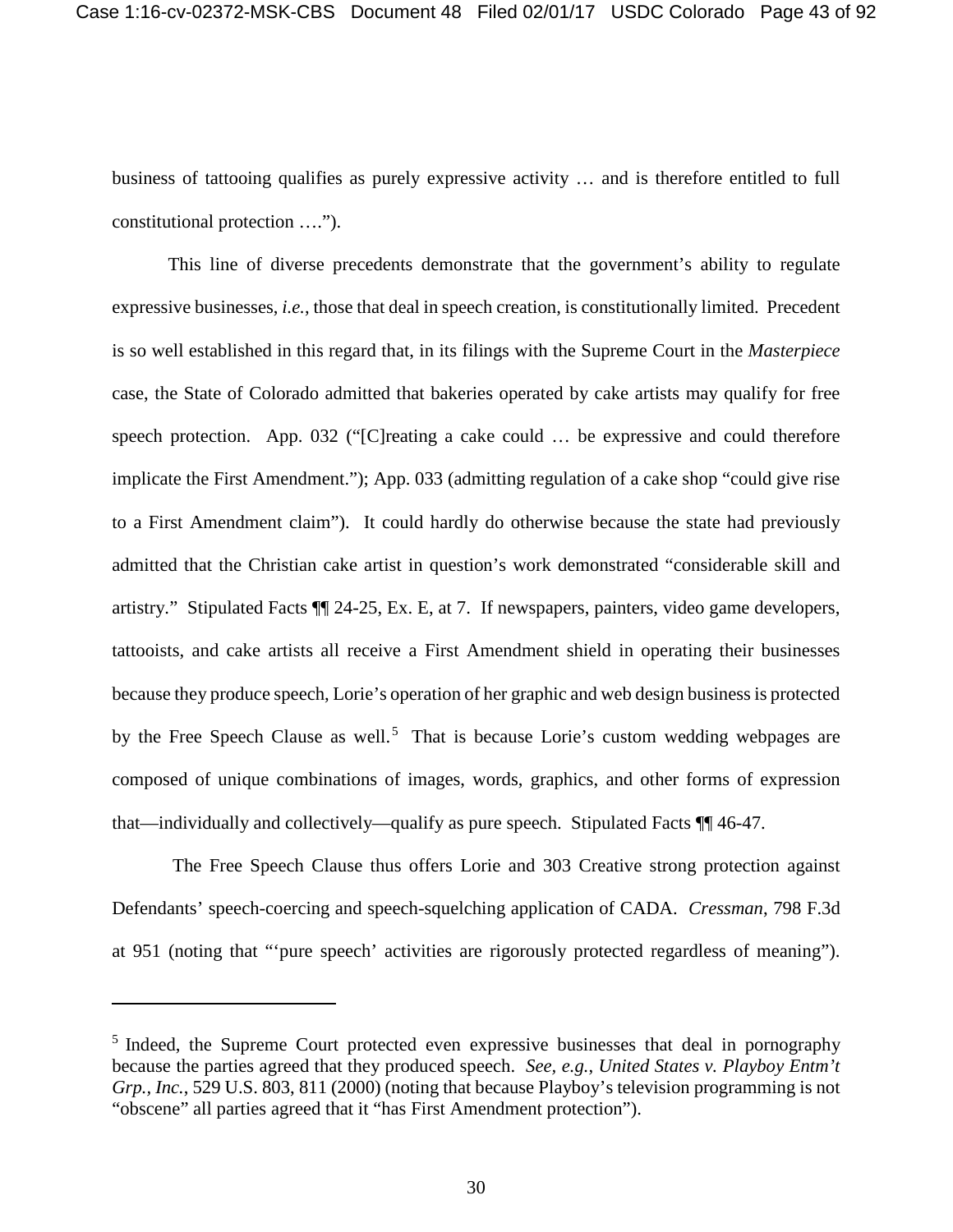Indeed, the right to speak and the right not to speak are simply two sides of the same coin. *See Agency for Int'l Dev. v. Alliance for Open Soc. Int'l, Inc.*, 133 S. Ct. 2321, 2327 (2013) ("At the heart of the First Amendment lies the principle that each person should decide for himself or herself the ideas and beliefs deserving of expression, consideration, and adherence." (quotation omitted)). It would be utterly meaningless for Lorie to publish an explanation of why she cannot design websites for same-sex weddings if Colorado may force her to actually create them in practice. Stipulated Facts ¶ 91; *see Pac. Gas & Elec. Co. v. Pub. Utilities Comm'n of Cal.*, 475 U.S. 1, 16 (1986) (explaining that free speech "protection would be empty" if "the government could require speakers to affirm in one breath that which they deny in the next").

Moreover, the speech that Lorie creates as the sole owner and operator of 303 Creative equally belongs to her and her closely-held corporation. They both may accordingly challenge the state's unconstitutional actions here. Seven years ago in *Citizens United v. Federal Election Commission*, 558 U.S. 310 (2010), the Supreme Court recognized "that First Amendment protection extends to corporations," *id.* at 342, because "[w]hen the Government seeks to use its full power ... to command where a person may get his or her information or what distrusted source he or she may not hear, it uses censorship to control thought. This is unlawful. The First Amendment confirms the freedom to think for ourselves," *id.* at 356.

A couple of years later in *Hobby Lobby Stores, Inc. v. Sebelius*, 723 F.3d 1114, 1135 (10th Cir. 2013) (en banc), the Tenth Circuit clarified how *Citizens United'*s holding applies to joint religious speech by closely-held-for-profit businesses and their owners. It held that protected speech is equally attributable to the closely-held business, *see id.* ("We see no reason the Supreme Court would recognize constitutional protection for a corporation's political expression but not its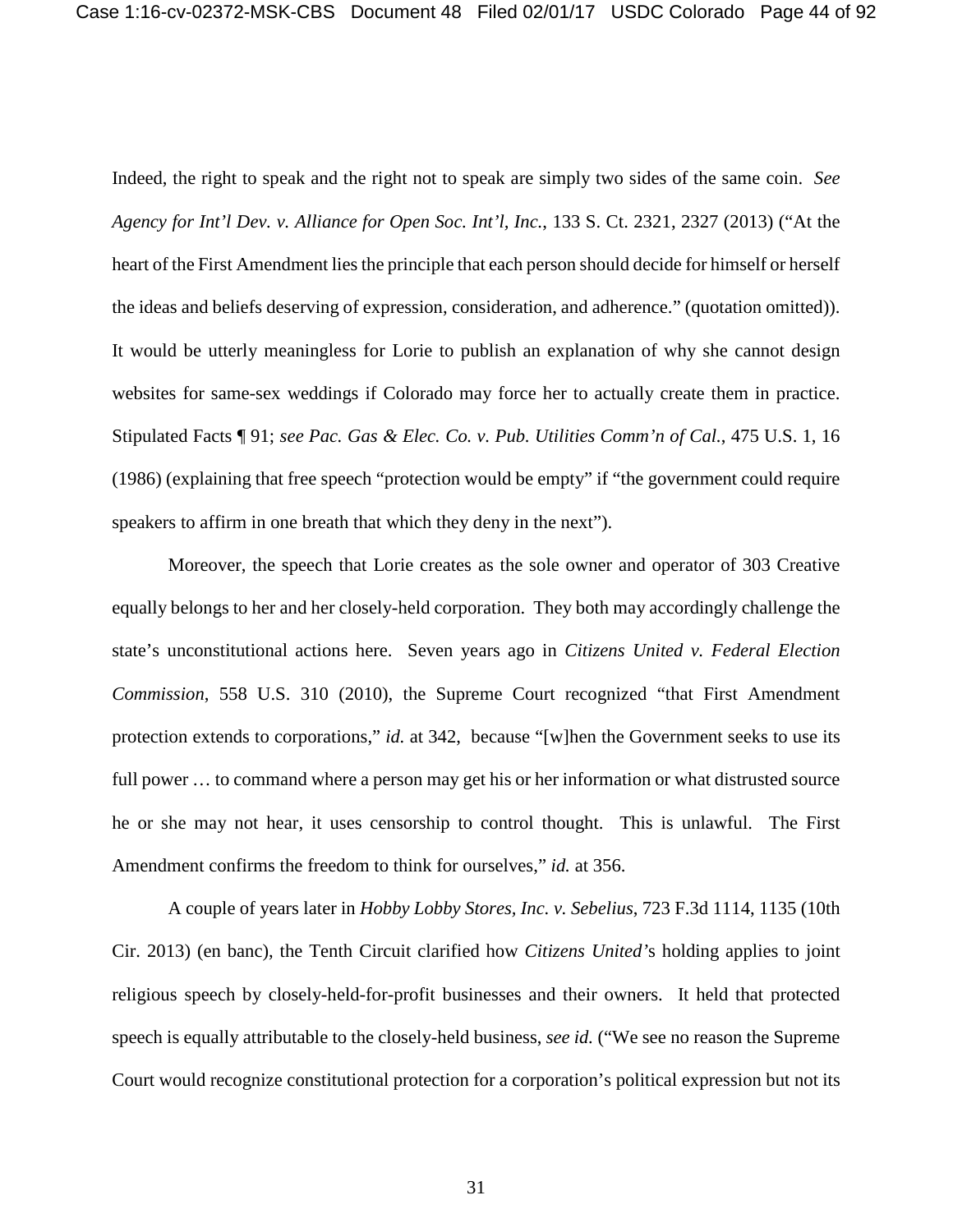religious expression."), and its owner(s), *see id.* ("A religious individual may enter the for-profit realm intending to demonstrate to the marketplace that a corporation can succeed financially while adhering to religious values. As a court, we do not see how we can distinguish this form of evangelism from any other.").

The Supreme Court affirmed the Tenth Circuit's reasoning in *Burwell v. Hobby Lobby Stores, Inc.*, 134 S. Ct. 2751, 2768 (2014), when it clarified that "[a] corporation is simply a form of organization used by human beings to achieve desired ends…. And protecting the free-exercise rights of corporations like Hobby Lobby, Conestoga, and Mardel protects the religious liberty of the humans who own and control those companies." The same is true of free speech. *See Hobby Lobby*, 723 F.3d at 1135 ("We see no reason the Supreme Court would recognize constitutional protection for a corporation's political expression but not its religious expression."). Tellingly, the individual owners of Hobby Lobby and Conestoga were named plaintiffs along with their closelyheld corporations during the entire course of litigation that resulted in victory at the Supreme Court. *See Hobby Lobby*, 134 S. Ct. at 2765 ("The Hahn's and Conestoga sued HHS and other federal officials and agencies under RFRA and the Free Exercise Clause of the First Amendment …."); *id.* at 2766 ("The Greens, Hobby Lobby, and Mardel sued HHS and other federal agencies and officials to challenge the contraceptive mandate under RFRA and the Free Exercise Clause."). Thus, Lorie and 303 Creative's constitutional rights are identical and they are both proper plaintiffs here. *See id.* at 2785 ("The contraceptive mandate, as applied to closely held corporations, violates RFRA. Our decision on that statutory question makes it unnecessary to reach the First Amendment claim raised by Conestoga and the Hahns.").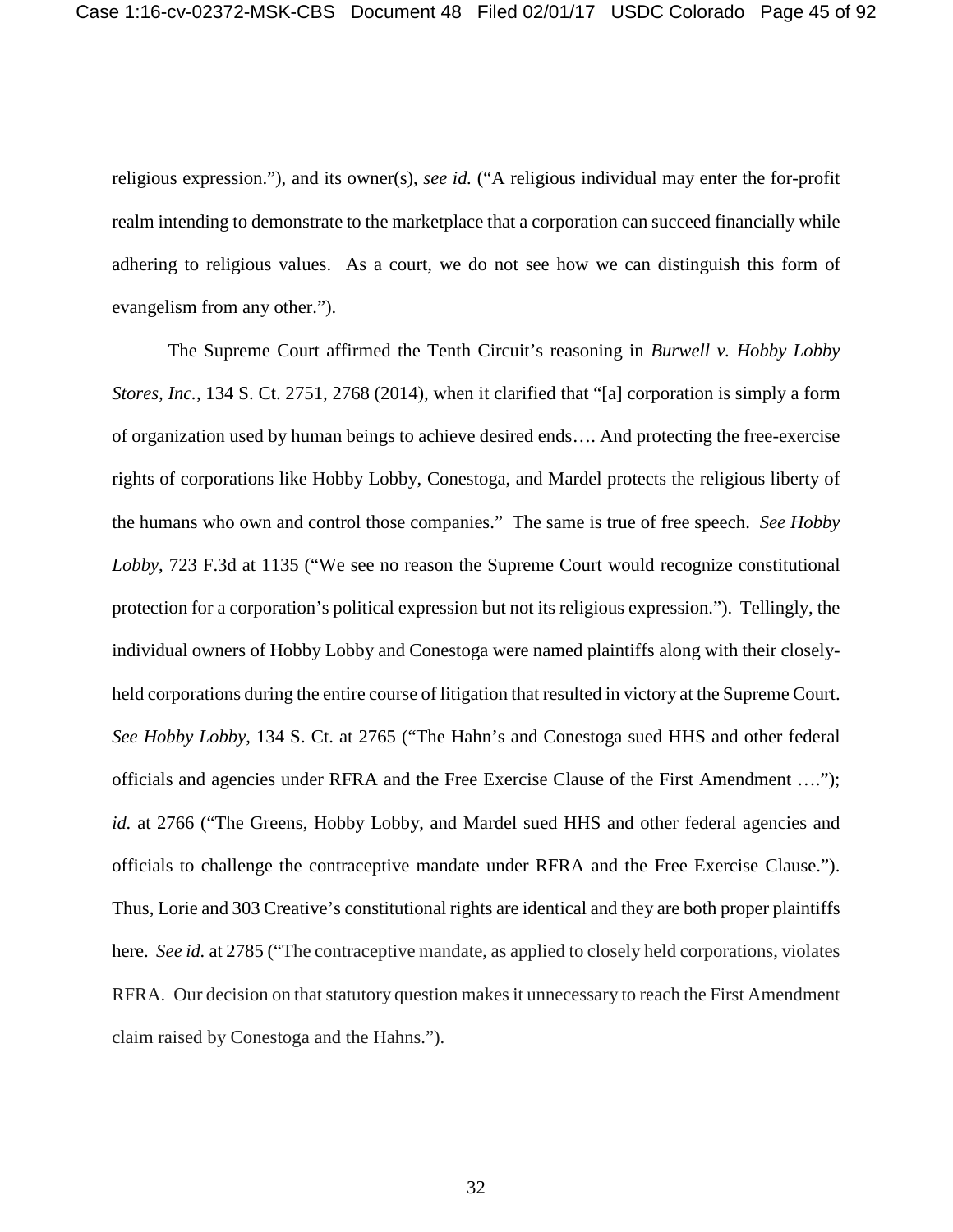## **b. Free Speech Exceptions to Nondiscrimination Laws are Routinely Mandated by Federal Courts.**

The potential of nondiscrimination laws to unconstitutionally interfere with protected expression has long been recognized by federal courts. *See, e.g.*, *Boy Scouts of Am. v. Dale*, 530 U.S. 640, 657 (2000) (noting "the potential for conflict between state public accommodation laws" and "the First Amendment"); *Hurley*, 515 U.S. at 572 (characterizing as "peculiar" and striking down the application of a state public accommodation law to speech). Defendants' extreme position that CADA regulates only conduct and thus allows for no free speech exception directly conflicts with this precedent. Title VII is a widely revered nondiscrimination statute but even it "steers into the territory of the First Amendment" when "pure expression is involved." *DeAngelis v. El Paso Mun. Police Officers Ass'n*, 51 F.3d 591, 596-97 (5th Cir. 1995). For this reason, the Supreme Court has twice rejected attempts to apply public accommodation laws to interfere with private speech. *Dale*, 530 U.S. at 658; *Hurley*, 515 U.S. at 578.

Lower federal courts have correctly received the Supreme Court's message: where free speech and nondiscrimination laws come into conflict, free speech wins.<sup>6</sup> Here are just a few relevant examples where federal district courts have held just that:

• *City of Cleveland v. Nation of Islam*, 922 F. Supp. 56 (N.D. Ohio 1995): Cleveland prevented Nation of Islam ministers from delivering "separate speeches to men and women" at a conference held in a city convention center pursuant to a state public accommodations law that prohibited sex discrimination. *Id.* at 59. A federal district court held that forcing ministers to speak to a mixed gender audience would necessarily change "the content and character of the speech" and barred that particular application of the nondiscrimination law. *Id.*

<sup>&</sup>lt;sup>6</sup> If Defendants properly interpreted the MHRA, there would be no conflict between the statute and Lorie's free speech rights. Lorie selects her website and graphic design projects based on the message requested, not the sexual orientation of her patrons. Stipulated Facts ¶¶ 58, 63-69.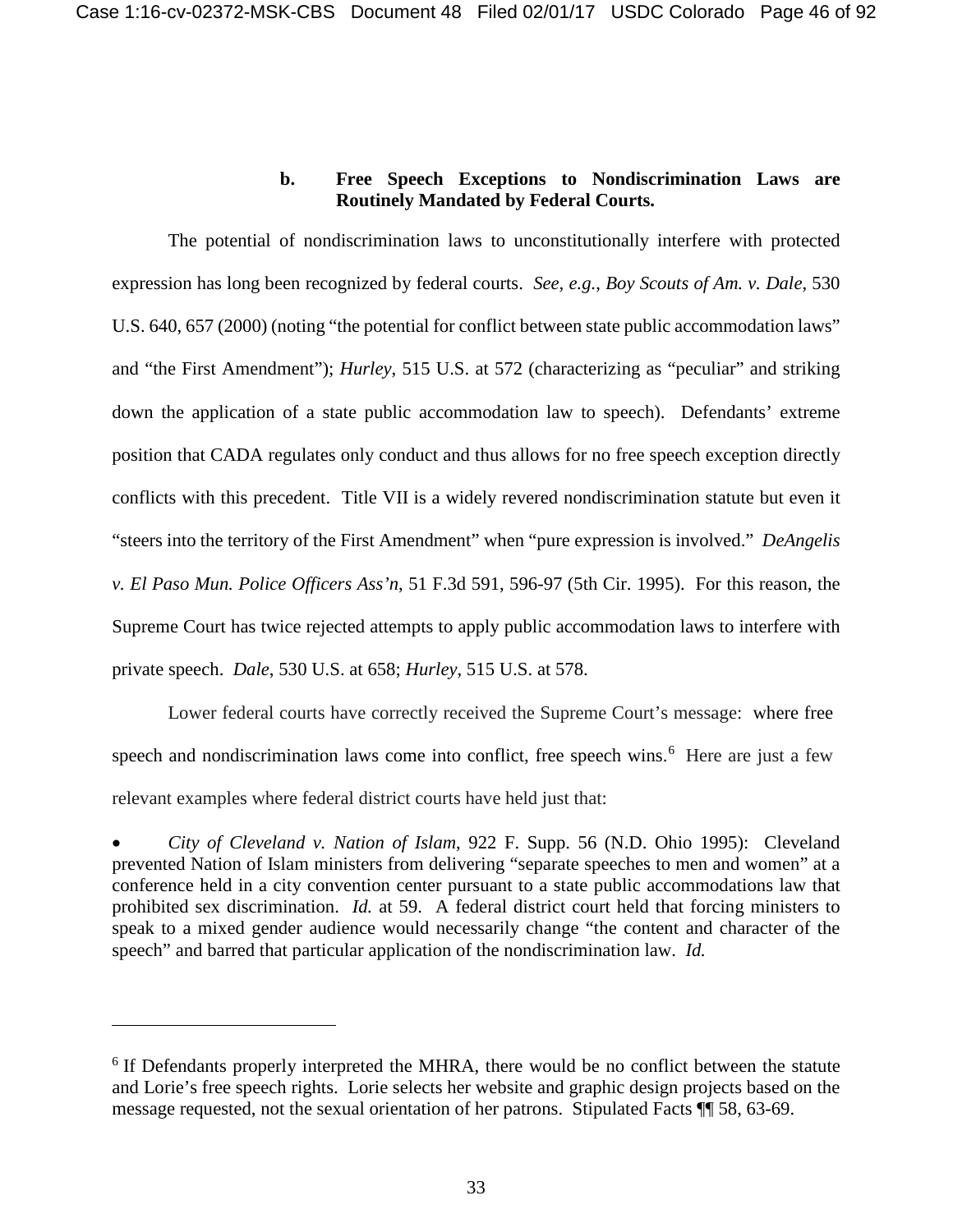• *Claybrooks v. Am. Broad. Cos.*, 898 F. Supp. 2d 986, 989-90 (M.D. Tenn. 2012): African-American men who auditioned for, but were rejected by, the producers of ABC's television show *The Bachelor*sued for racial discrimination under 42 U.S.C. § 1981. *Id.* at 989-90, 1000. A federal district court dismissed the suit because "the First Amendment protects the producers' right unilaterally to control their own creative content" and base their casting decisions "on whatever considerations the producers wish to take into account." *Id.* at 1000.

• *S. Bos. Allied War Veterans Council v. City of Boston*, 297 F. Supp. 2d 388 (D. Mass 2003): Boston officials forced parade organizers to allow a Veterans for Peace group to march at the end of their St. Patrick's Day parade, even though the organizers had previously denied the anti-war group's request to take part. *Id.* at 394. A federal district court held that these private speakers had the right "not [to] have the message of an opposing group forced on them by the state," *id.*at 393, and that a distance of "no less than a mile" between the groups was required to adequately "distinguish the two sets of speech," *id.* at 399.

These cases establish that even nondiscrimination laws have their limits. One is private speech.

## **c. Creative Professionals Regularly Select Projects Based on Their Values and Preferred Message.**

In the creative professions, it is standard practice for artists to operate based on their values and to associate their professional work with a certain message to the exclusion of others. Recent controversy surrounding the election of President Trump has brought this to light. Perhaps the first creative professional to object publically to the election result was Sophie Theallet, a wellknown fashion designer who often dressed first lady Michelle Obama. Theallet views her "familyowned company" as "not just about money" but as a vehicle for exercising her "artistic freedom" and "philosophical ideas," which include the "celebration of diversity." Because she viewed President Trump as compromising those values, Theallet issued a letter stating that she would not provide her fashion designs to his wife.<sup>7</sup> The Washington Post's fashion critic defended Theallet's and certain other fashion designers' stance in this regard, explaining: "[F]or those designers for

<sup>7</sup> Rosemary Feitelberg, LA Times, *Sophie Theallet vows not to dress Melania Trump*, http://www.latimes.com/fashion/la-ig-wwd-sophie-theallet-melania-trump-20161117-story.html.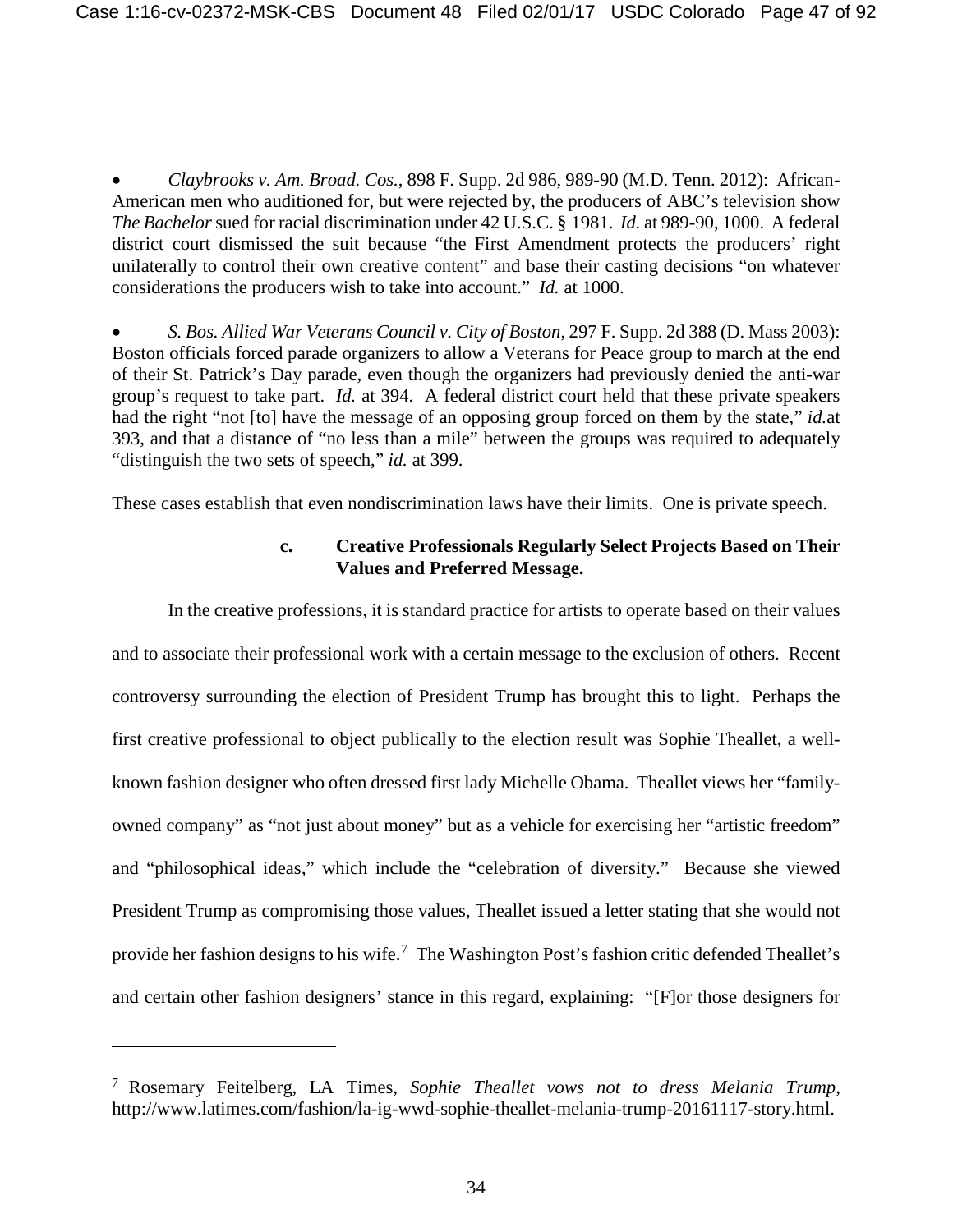whom fashion serves as their voice in the world, they should not feel obligated to say something in which they do not believe."<sup>8</sup>

Controversy regarding whether artists should perform at the presidential inauguration followed Theallet's letter. Some accepted, while others declined. Media speculation ran rampant for weeks regarding whether members of the Radio City Rockettes would lose their jobs because they refused to perform.<sup>9</sup> And at least one member of the Mormon Tabernacle Choir resigned rather than "endorsing" what she viewed as "tyranny and fascism by singing for this man."<sup>10</sup> But not all creative professionals' objections were so limited. One website designer and internet marketing provider in New Mexico went so far as to say that his company would refuse service to any Republican or supporter of President Trump because "he has a moral obligation to stand up for what he believes is right."<sup>11</sup>

Expressive business owners of all stripes share this principle even if they do not take it to such extremes. The lesbian owners of a New Jersey t-shirt company, for example, defended the decision of a Christian t-shirt printing shop to decline to create t-shirts promoting a local LGBT

<sup>8</sup> Robin Givhan, Washington Post, *Should designers dress Melania and Ivanka?*  https://www.washingtonpost.com/news/arts-and-entertainment/wp/2017/01/12/should-designersdress-melania-and-ivanka-the-question-is-more-complex-than-it-

seems/?tid=a\_inl&utm\_term=.8c21491699ef.

<sup>&</sup>lt;sup>9</sup> Nick Younker, Inquisitr, *Donald Trump Inauguration: Rockette Willing to Lose Job Not to Perform at Ceremony*, http://www.inquisitr.com/3844671/donald-trump-inauguration-rockettewilling-to-lose-job-not-to-perform-at-ceremony/.

<sup>10</sup> Job Eugene Scott, CNN, *Mormon Tabernacle Choir member quits*, http://www.cnn.com/2016/12/30/politics/mormon-tabernacle-choir-member-quits-trumpinauguration/.<br> $\frac{11}{\text{KORA}}$ 

<sup>11</sup> KOB4, *Business owner refusing service to Trump supporters*, http://www.kob.com/albuquerque-news/business-owner-refusing-service-president-elect-donaldtrump-supporters-matthew-blanchfield-1st-in-seo-internet-marketing-company/4325531/; Matthew Blanchfield, Linkedin, https://www.linkedin .com/ in/mathew-blanchfield-29b319b0.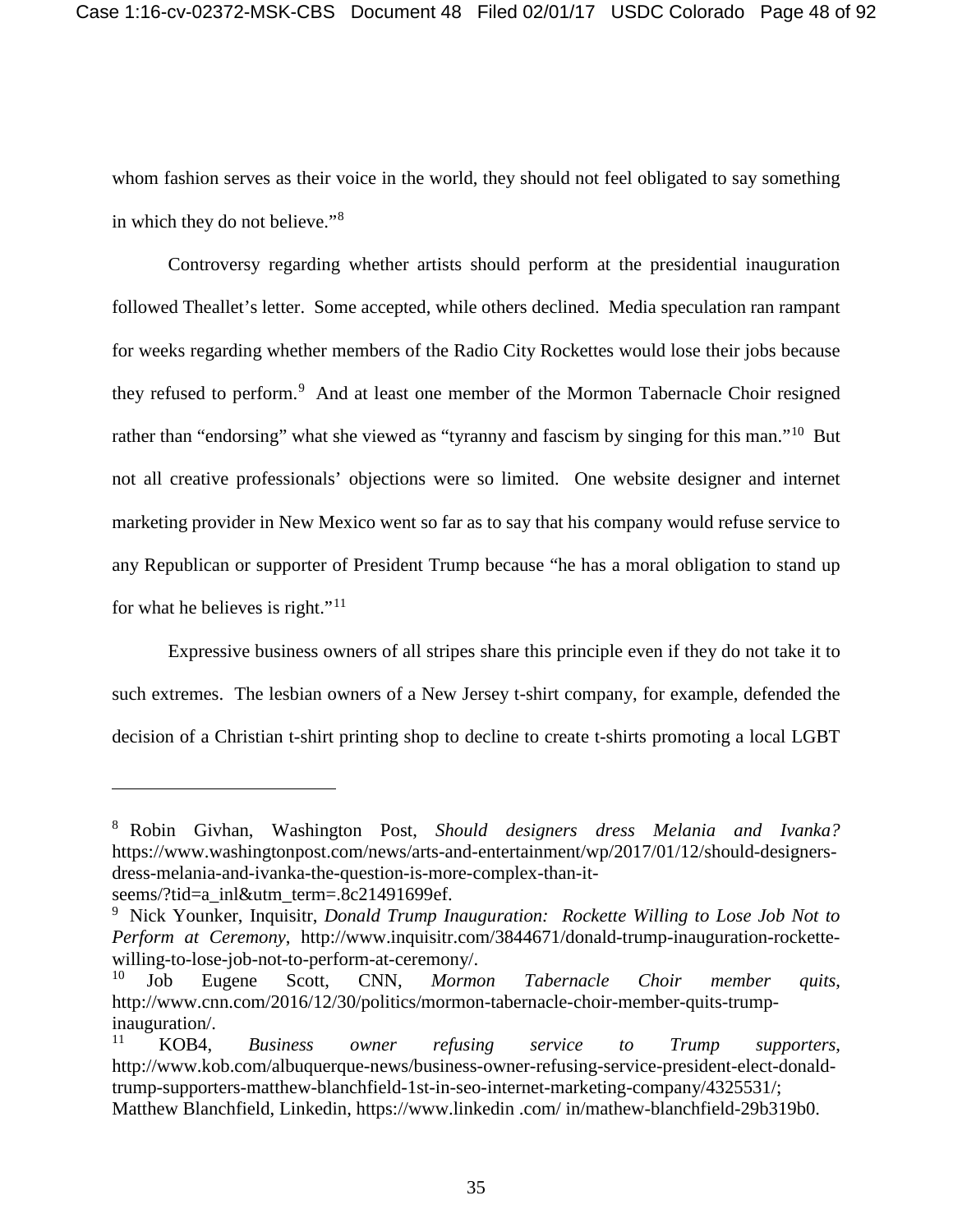pride festival on the ground that creative professionals often refuse "to do something against what they believe in." For them, the moral objection would be to creating t-shirts for the Westboro Baptist Church, but the same principle controlled.<sup>12</sup> Professional speech creators may not use proper legal terminology but their instincts are correct. Federal courts have recognized their right to speaker autonomy, *i.e.*, private speakers' right to control their own speech. *See, e.g.*, *Cressman*, 798 F.3d at 952 (discussing a wide range of "media" that are safeguarded because "their expressive character … falls within a spectrum of protected speech" (quotation omitted)).

## **d. Defendants' Application of CADA Unlawfully Forces Lorie to Create Speech.**

The Free Speech Clause grants "both the right to speak freely and the right to refrain from speaking at all." *Wooley*, 430 U.S. at 714. This latter aspect, known as the compelled speech doctrine, bars the government from coercing unwanted expression. *See Alliance for Open Soc.*, 133 S. Ct. at 2327 ("It is … a basic First Amendment principle that freedom of speech prohibits the government from telling people what they must say." (quotation omitted)).

The First Amendment's ban on compelled speech applies just as strongly to public accommodation laws as it does to any other statute. For example, the Supreme Court in *Hurley,*  515 U.S. at 572-75, held that Massachusetts' public accommodation law could not be used to force the organizers of a St. Patrick's Day parade to admit an LGBT contingent expressing an unwanted message regarding the "unqualified social acceptance of gays and lesbians." The Court held that

<sup>12</sup> Billy Hallowell, The Blaze, *T-Shirt Maker Who Refused to Print Gay Pride Shirt is Being Punished — but These Lesbian Business Owners Reveal Why They're Supporting Him,* http://www.theblaze.com/news/2014/11/07/lesbian-business-owners-tell-glenn-beck-why-theysupport-the-t-shirt-maker-whos-now-being-punished-for-refusing-to-print-gay-pride-shirts/.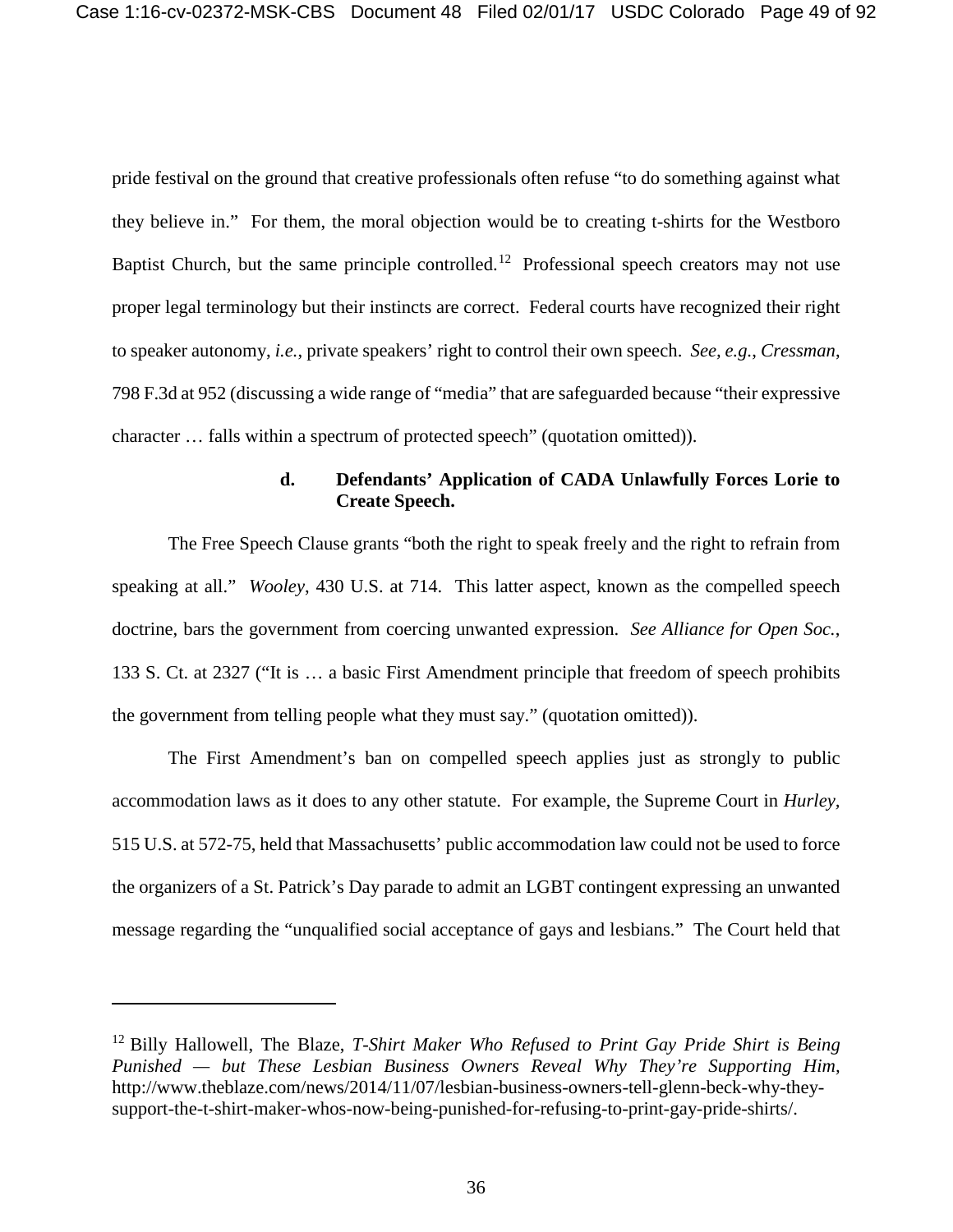any effort to declare the parade "sponsors' speech itself to be the public accommodation" was bound to fail because the state "may not compel affirmance of a belief with which the speaker disagrees." *Id.* at 573. Lorie, like the parade organizers in *Hurley*, has "the autonomy to choose the content of [her] own message" and cannot be compelled to express an unwanted message by the state. *Id.*; *see also Dale*, 530 U.S. at 642 (invalidating the application of a public accommodation law that interfered with speech).

A more straightforward violation of the compelled speech doctrine than Defendant's mandate that Lorie design, create, and publish custom websites celebrating same-sex weddings is hard to fathom. Making out a compelled-speech claim in the Tenth Circuit requires that "a party" … establish (1) speech; (2) to which he objects; that is (3) compelled by some governmental action." *Cressman*, 798 F.3d at 951. All three factors are met here. First, Lorie's custom wedding websites are pure speech, as explained above. *See supra* Part II.A.1.a. Second, it is clear that Lorie has strong religious objections to creating speech that promotes same-sex marriage. Stipulated Facts ¶¶ 60-61, 63, 66-71, 73-80, 88-92, 94. In fact, Lorie desires to publish speech explaining that such unions "contradict[] God's true story of marriage—the very story He is calling [303 Creative] to promote." Stipulated Facts ¶ 91. Third, Defendants seek to apply CADA to compel Lorie to design, create, and publish that speech. Stipulated Facts ¶ 95; Defs.' MPI Resp. 2, 6 (describing Lorie's efforts to live and work in accordance with her religious beliefs about marriage as "seek[ing] … permission to discriminate against same-sex couples… in violation of Colorado's Anti-discrimination Act…" and asserting "her religious beliefs as a reason to discriminate"); Mot. to Dismiss 2 (stating same). Defendants' prosecution of Masterpiece Cakeshop proves that they require expressive business owners that object to same-sex marriage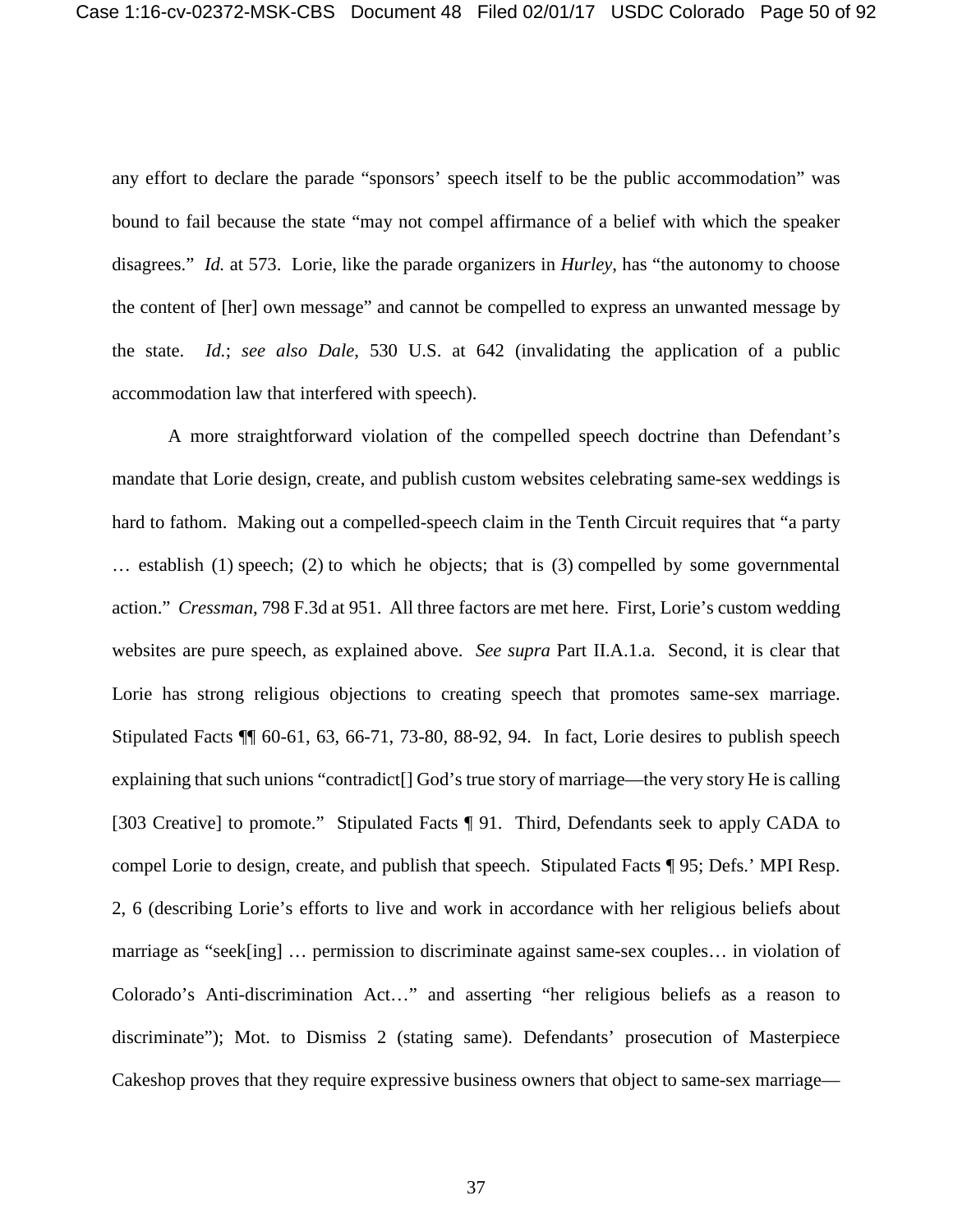like Lorie—to create and publish speech promoting same-sex weddings if they create and publish speech celebrating weddings between one man and one woman. Stipulated Facts ¶¶ 24-25, Ex. C-F (Commission orders related to Masterpiece Cakeshop). But the compelled speech doctrine prevents a speaker from "being forced to speak" on the subject of same-sex marriage. *Cressman,*  719 F.3d at 1152 (quotation omitted).

That is particularly true here where Lorie designs, creates, and publishes artistic expression. *See Redgrave v. Bos. Symphony Orchestra*, 855 F.2d 888, 905 (1st Cir. 1988) ("[T]he law's typical reluctance to force private citizens to act, … augments its constitutionally based concern for the integrity of the artist."). The Free Speech Clause protects not only the pure speech Lorie creates, but also her process for creating that pure speech. Stipulated Facts ¶¶ 46-47, 50-59; *see Cressman*, 798 F.3d at 954 (noting that artistic "creation is itself an act of self-expression"); *Buehrl*e, 813 F.3d at 977 (refusing to "draw[] a distinction between the process of creating a form of pure speech (such as writing or painting) and the product of these processes (the essay or the artwork) in terms of the First Amendment protection afforded." (quoting *Anderson*, 621 F.3d at 1061)).

Because Lorie wants to design custom webpages for the express purpose of honoring God's design for marriage, Stipulated Facts ¶¶ 71, 73-79, a critical part of her creative process is subject matter selection: Lorie will use the unique stories of brides and grooms to communicate, in an engaging way, the distinctive beauty of marriage between one man and one woman to the general public. Stipulated Facts ¶¶ 79-81. Modifying Lorie's artistic subject matter to include same-sex weddings fundamentally changes her message about marriage and what merits celebration in that context. Weddings are, after all, inherently expressive events that celebrate "the uniting of two people in a committed long-term relationship." *Kaahumanu*, 682 F.3d 789, 799 (9th Cir. 2012).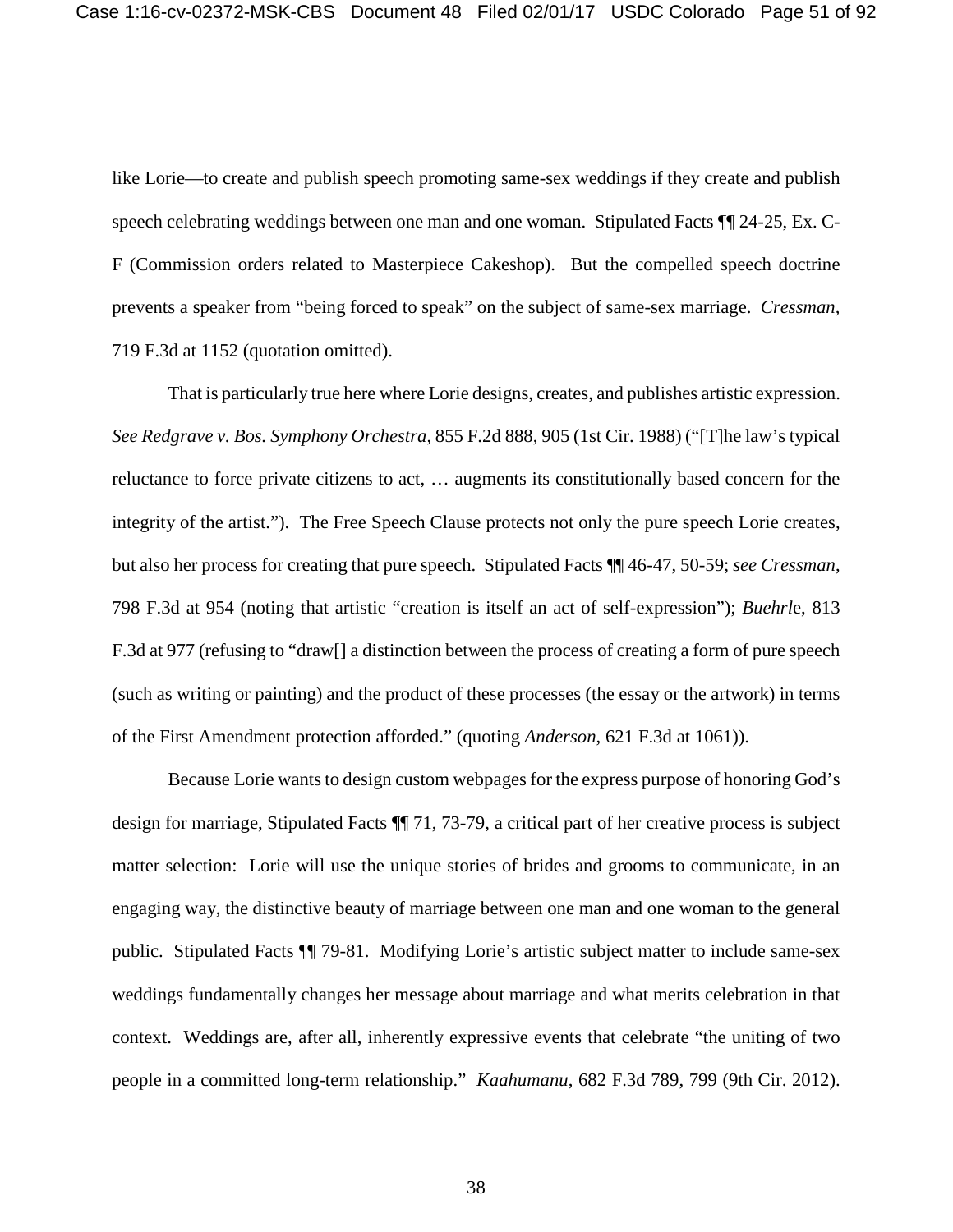It is impossible for Lorie to communicate that such unions should *only* be between a man and a woman if Colorado may force her to design and create custom websites promoting and celebrating same-sex weddings in practice. *Id*.; Stipulated Facts ¶¶88-91, 94.

Lorie is rightly proud of her artistic work and an important means of defining her religious message about marriage is placing the text "Designed by 303Creative.com" on all of her custom wedding websites. Stipulated Facts ¶ 83. No one in our society listens to hypocrites. Yet forcing Lorie to communicate a celebratory message about same-sex marriage would "compromise [her] Christian witness and tell a story about marriage that contradicts" the teachings of her faith before a watching world. Stipulated Facts ¶ 91. Colorado's attempts to force Lorie to promote a view of marriage she does not hold must necessarily fail because, under the First Amendment, Lorie has the "autonomy to choose the content of [her] own message." *Hurley*, 515 U.S. at 573; *see also id.* at 576 (explaining that the government cannot "require speakers to affirm in one breath that which they deny in the next" (quotation omitted)).

Defendants will invariably claim that these free speech protections do not apply because (1) Lorie's speech belongs to her clients and (2) 303 Creative is a for-profit business. But neither argument holds water. Federal courts have rejected the peculiar notion that free speech protections apply only to those who commission an expressive work and not to the artist who creates it. *Buehrle*, 813 F.3d at 977 ("The First Amendment protects the artist who paints a piece just as surely as it protects … the buyer who purchases it …."); *Anderson*, 621 F.3d at 1062 (recognizing that both the artist and the patron "are engaged in expressive activity"). Lorie's custom wedding websites consist of unique combinations of graphics, images, and text that promote the bride's and groom's story of love and commitment in a way that promotes biblical marriage. Their creation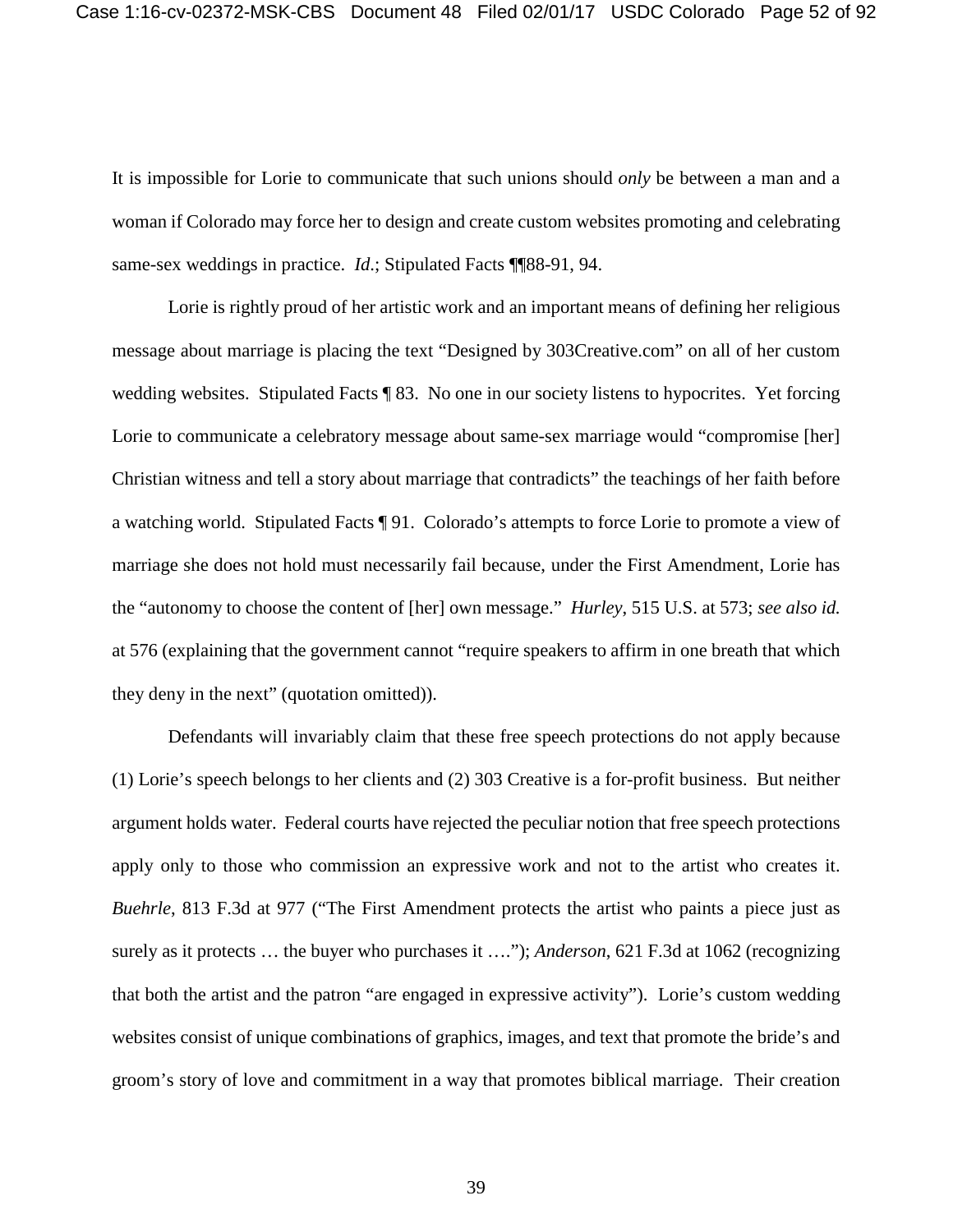is "an act of self-expression" on Lorie's part that promote her religious vision of marriage to society at large. *Cressman*, 798 F.3d at 954. Lorie's pure speech is attributable to her not only because it is her original artwork, but also because the wedding websites she designs will bear the text "Designed by 303Creative.com." Stipulated Facts ¶83. Lorie is thus "intimately connected with the communication advanced" on any website she creates and publishes. *Hurley*, 515 U.S. at 576. And in those circumstances, the forced "dissemination of a view contrary to one's own" violates "the speaker's right to autonomy over the message." *Id.*; *see also Obergefell*, 135 S. Ct. at 2607 (recognizing that "[t]he First Amendment ensures that religious organizations and persons [like Lorie] are given proper protection as they seek to teach the principles that are so fulfilling and so central to their lives and faith, and to their own deep aspirations to continue the family structure they have long revered.").

Just as importantly, *Hurley*, 515 U.S. at 574, recognized that the freedom not to engage in or publish unwanted speech is "enjoyed by business corporations generally" and "professional publishers" in particular. Precedent supports no other view, as the Supreme Court has protected for-profit businesses against compelled speech for at least forty years. *See, e.g.*, *Pac. Gas*, 475 U.S. at 5-6 (protecting a for-profit electric company); *Miami Herald Pub. Co. v. Tornillo*, 418 U.S. 241, 258 (1974) (shielding a for-profit newspaper). In keeping with this precedent, a trial court in Kentucky invalidated the application of a public accommodation law to compel an expressive business to print t-shirts for a gay-pride festival. *Hands on Originals, Inc. v. Lexington-Fayette Urban Cnty. Human Rights Comm'n, No.* 14-CI 04474 (Fayette Cir. Ct. Apr. 27, 2015).<sup>13</sup>

<sup>13</sup> The *Hands on Originals* opinion is available at http://perma.cc/75FY-Z77D.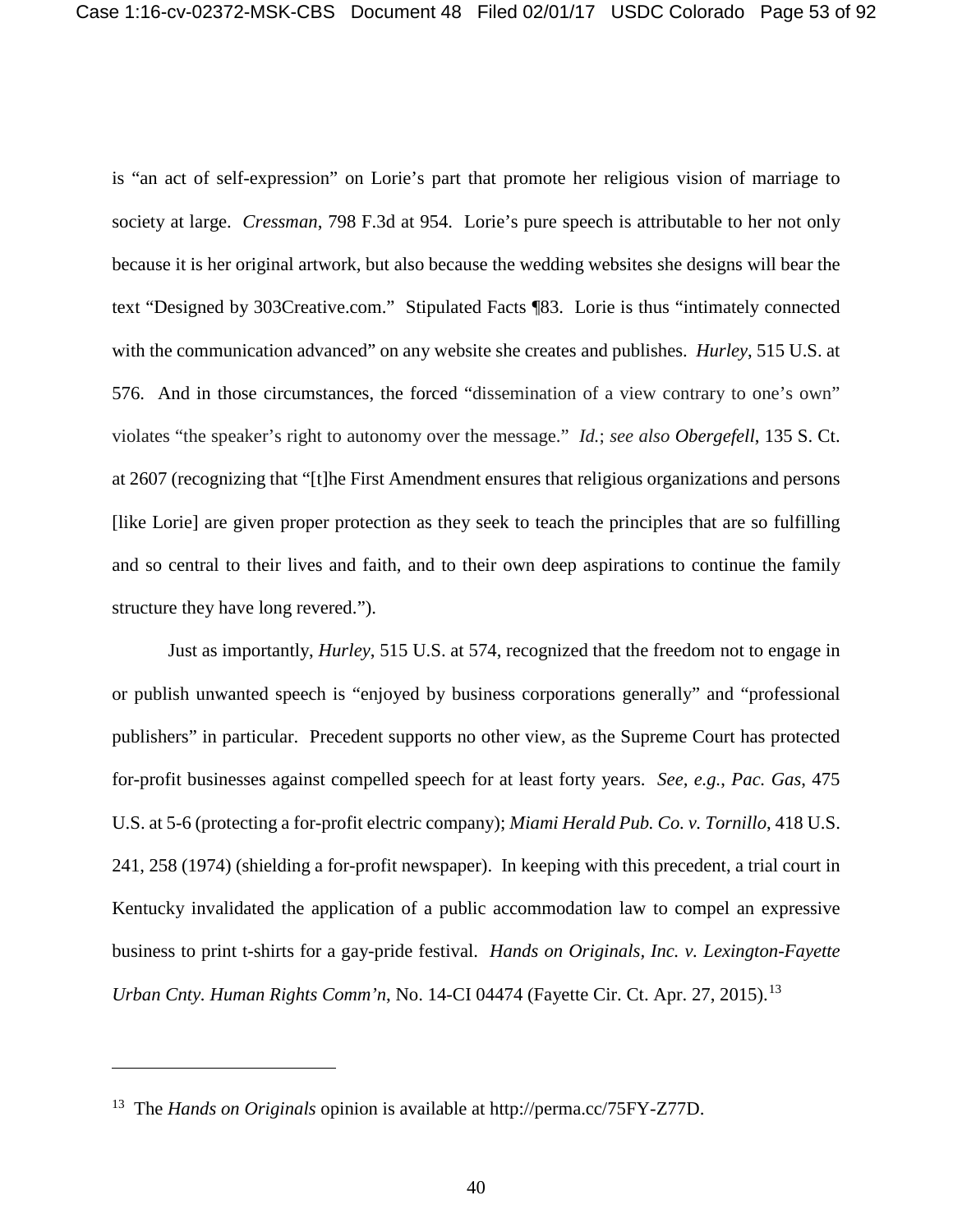This Court should do the same here because Defendants are similarly compelling Lorie to speak in an unlawful manner. *See also Claybrooks*, 898 F. Supp. 2d at 1000 (holding that a federal anti-discrimination law could not be used to compel a for-profit television studio to engage in raceblind casting decisions). "[A] speaker's rights are not lost merely because compensation is received; a speaker is no less a speaker because he or she is paid to speak." *Riley v. Nat'l Fed. of the Blind of N.C.*, 487 U.S. 781, 801 (1988); *see also Sorrell v. IMS Health Inc.*, 564 U.S. 552, 567 (2011) (explaining that "a great deal of vital expression" results from an "economic motive"). Supreme Court caselaw is unambiguous in this respect: "[T]he degree of First Amendment protection is not diminished merely because the [expression] is sold rather than given away." *City of Lakewood v. Plain Dealer Publ'g Co.*, 486 U.S. 750, 756 n.5 (1988).

Because Defendants' interpretation of CADA forces Lorie to create pure speech against her will, that application of the statute is unconstitutional and should be held invalid. *See Dale*, 530 U.S. at 659 (noting that in *Hurley* the Court "applied traditional First Amendment analysis to hold the application of [a] public accommodations law to [protected expression] violated the First Amendment" without engaging in strict scrutiny).

#### **e. CADA Regulates Speech Based on Its Content and Viewpoint, and Unconstitutionally Allows for Viewpoint Discrimination.**

"Content-based laws—those that target speech based on its communicative content—are presumptively unconstitutional and may be justified only if the government proves that they are narrowly tailored to serve compelling state interests." *Reed*, 135 S. Ct. at 2226. Defendants apply CADA in a content-based manner by targeting speech critical of same-sex marriage for censure and punishment, while allowing speech in favor of same-sex marriage to flourish. Stipulated Facts ¶¶ 24-25, 28, Ex C-L (Commission and Division rulings finding probable cause for charges of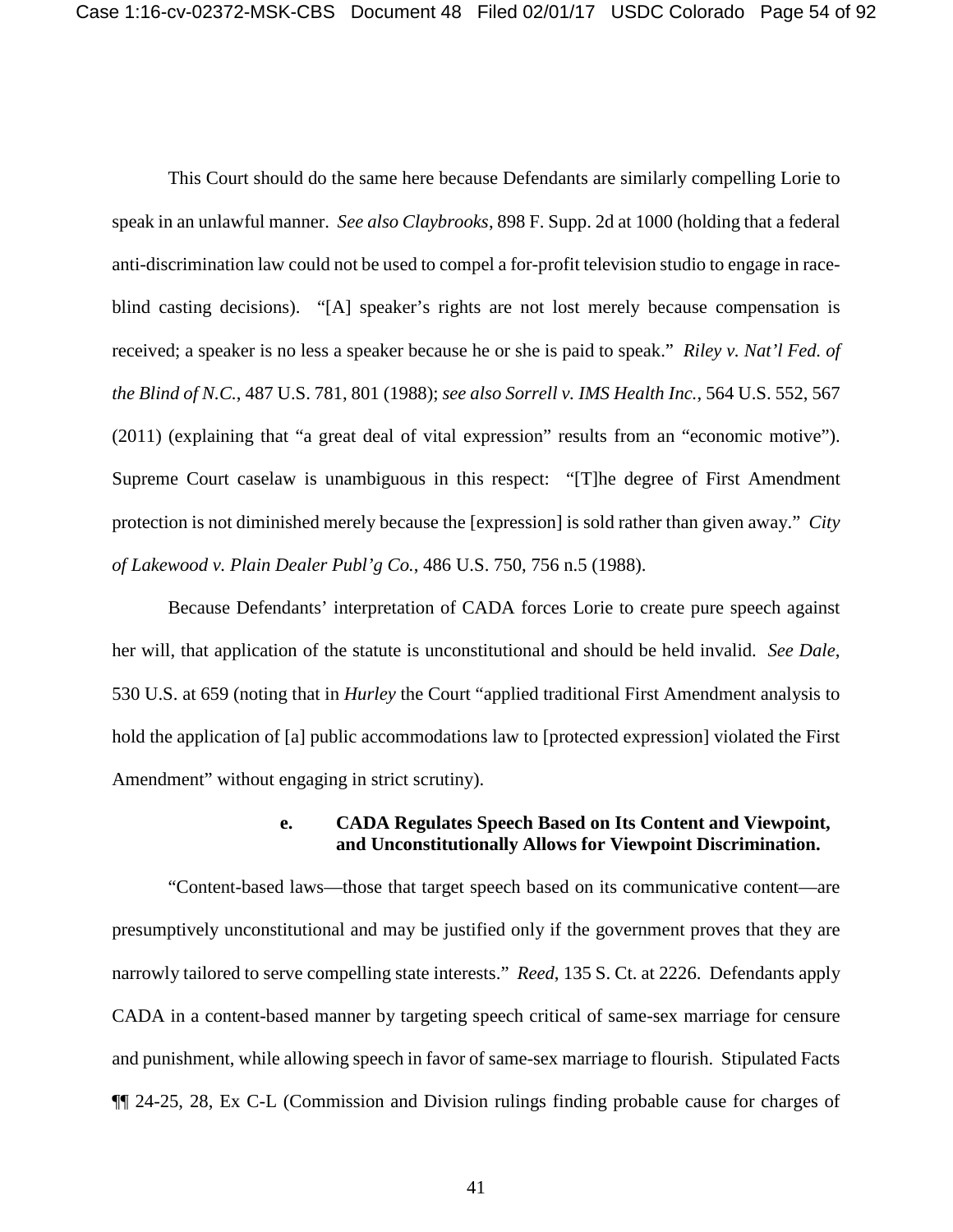discrimination against Jack Phillips and Masterpiece Bakery but finding no probable cause against Azucar Bakery, Gateaux, Ltd, or Le Bakery Sensual, Inc.); App. 003-010 (websites from other artists who provide expressive services for weddings who have posted messages in favor of samesex marriage); Defs.' MPI Resp. 18 (characterizing views, like Lorie's, that are critical of samesex marriage as "derogatory, and offensive message[s].").

"Government regulation of speech is content based if a law applies to particular speech because of the topic discussed or the idea or message expressed." *Reed*, 135 S. Ct. at 2227. Because CADA guards against discrimination based on a narrow set of characteristics, that is certainly true here. Colo. Rev. Stat.  $\S$  24-34-601(2)(a). Only ideas or messages related to protected characteristics may implicate CADA's Banned-Speech or Compelled-Speech Provisions. For example, CADA does not require a Democrat speech writer to draft a speech for a Republican because political affiliation is not a protected characteristic. *But see* D.C. Stat. §§ 2- 1401.01 & 2-1402.31 (banning discrimination by a public accommodation based on "political affiliation"). Sexual orientation is protected, however, so under Defendants' interpretation of CADA, Lorie is forced to design, create, and publish custom wedding websites that promote and celebrate a same-sex wedding. Stipulated Facts ¶¶ 93-97; Defs.' MPI Resp. 2, 6 (describing Lorie's efforts to live and work in accordance with her religious beliefs about marriage as "seek[ing] … permission to discriminate against same-sex couples… in violation of Colorado's Anti-discrimination Act…" and asserting "her religious beliefs as a reason to discriminate"); Mot. to Dismiss 2 (stating same). In short, the message expressed determines whether CADA applies. The First Amendment, however, does not allow Colorado to impose "special prohibitions on … speakers who express views on disfavored subjects" without first bearing the burden of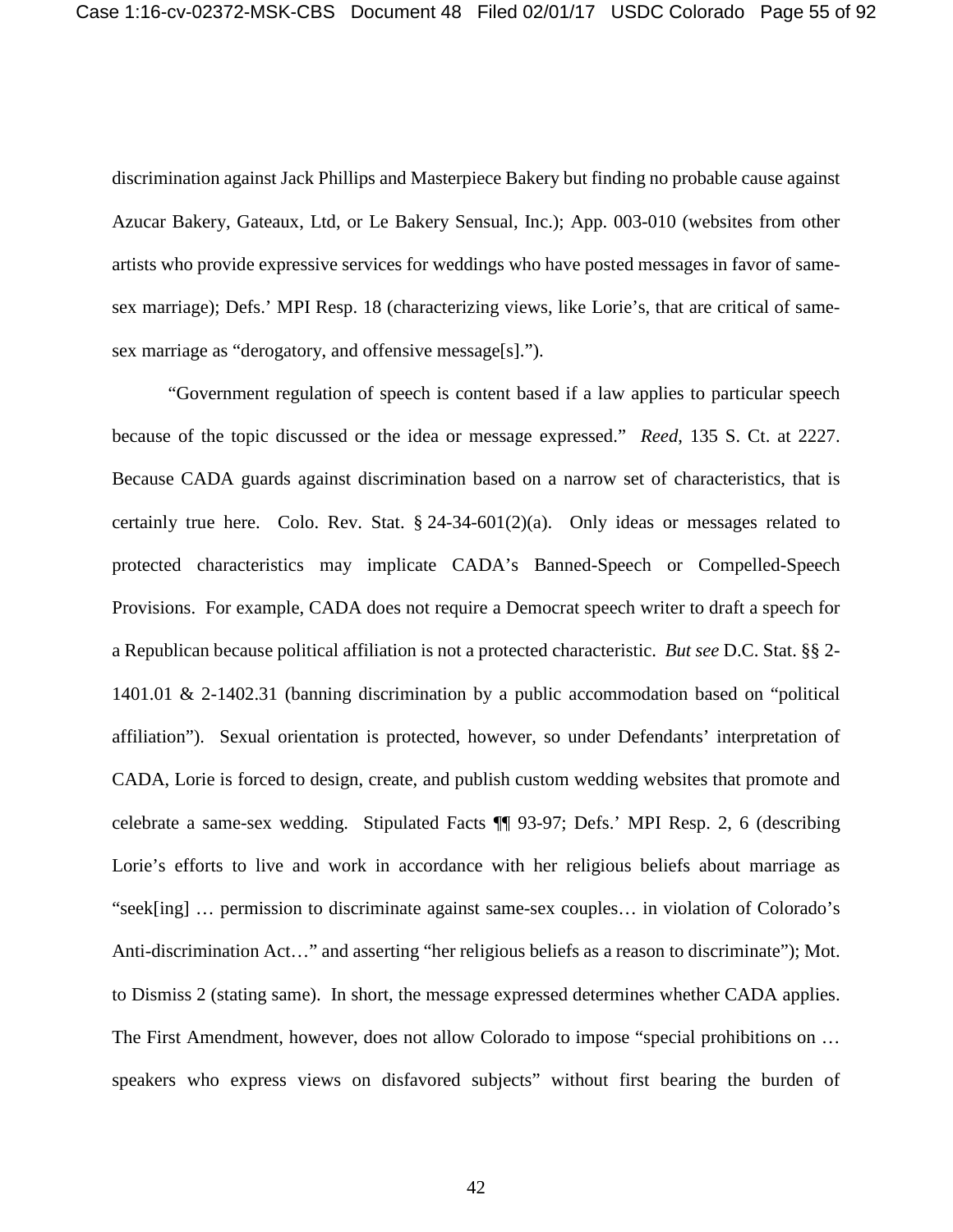overcoming strict scrutiny. *R.A.V. v. City of St. Paul*, 505 U.S. 377, 391 (1992); *cf. Campbell v. Robb*, 162 F. App'x 460, 468 (6th Cir. 2006) (ruling that the Fair Housing Act's similar publication ban is content based).

The Supreme Court's decision in *R.A.V.* proves this point. In that case, a city ordinance banned only a limited class of fighting words that insulted based on a person's "race, color, creed, religion, or gender." 505 U.S. at 391. Only invectives relating "to one of the[se] disfavored topics" implicated the speech ban. *Id.* As a result, those who insulted based on "political affiliation, union membership, or homosexuality [were] not covered." *Id.* The Supreme Court held that the ordinance was content based and that, in its real operation, it resulted in "viewpoint discrimination" because speakers sharing the city's values in favor of "tolerance and equality" could use fighting words, such as "aspersions upon a person's mother," at will. *Id.* Only "opponents" of the city's ideology were subject to the speech ban because they chose to address someone's race, color, creed, religion, or gender in a negative manner. *See, e.g.*, *id.* at 391-92 ("One could hold up a sign saying, for example, that all 'anti-Catholic bigots' are misbegotten; but not that all 'papists' are, for that would insult and provoke violence 'on the basis of religion.'"). But government has "no such authority to license one side of a debate to fight freestyle, while requiring the others to follow Marquis of Queensberry rules." *Id.* at 392.

That is precisely what Colorado has done by allowing expressive businesses who support same-sex marriage to speak freely, while subjecting expressive businesses that oppose same-sex marriage to an onerous set of speech-compelling and speech-squelching rules. When the Christian owner of Masterpiece Cakeshop declined to design and create a cake celebrating a same-sex union because it communicated an unwelcome message about marriage, the Civil Rights Division ruled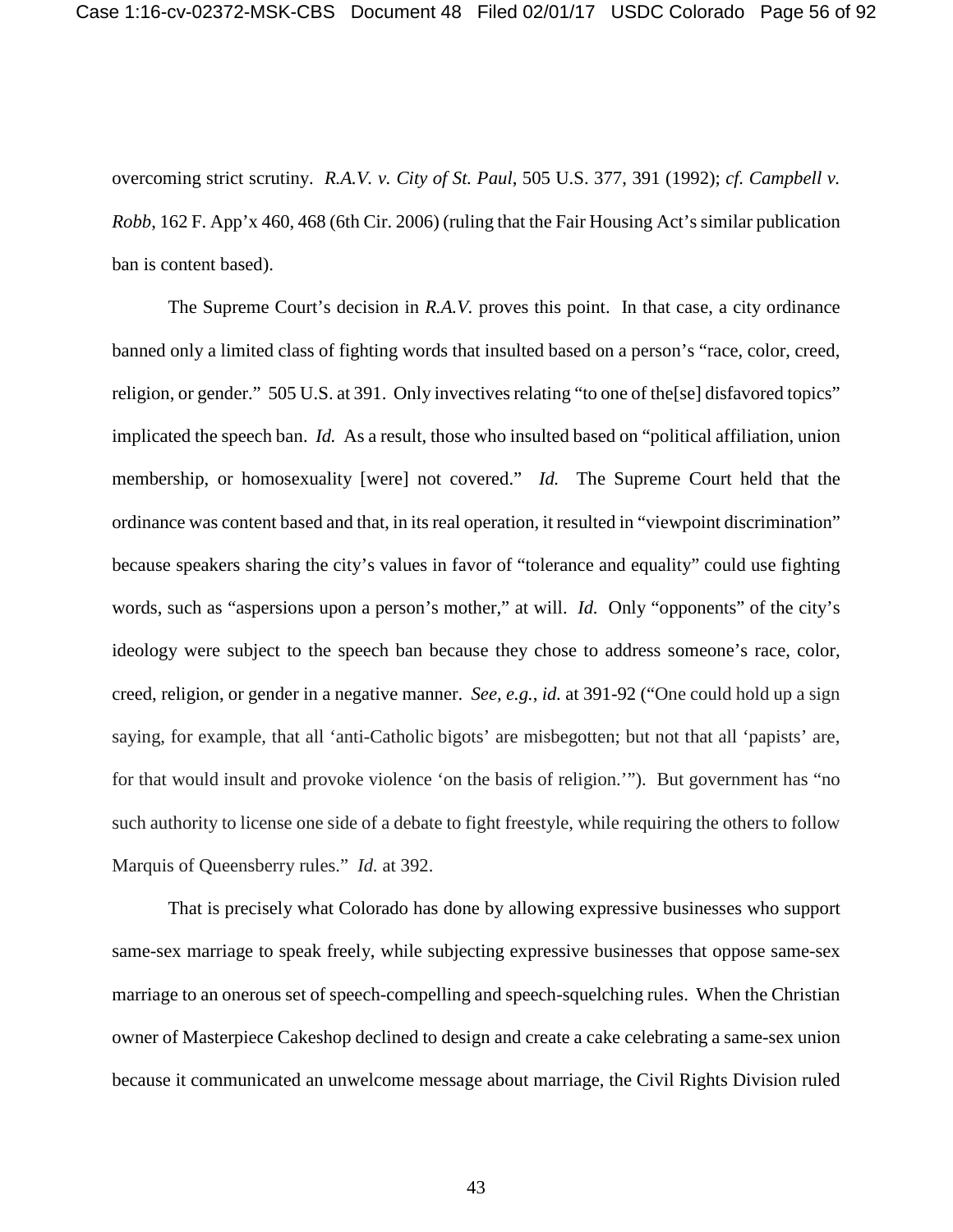that he must "cease and desist from discriminating against … same-sex couples." Stipulated Facts ¶¶ 24-25, Ex. F, at 2. But when three secular cake artists declined commissions to create cakes with a religious message critical of same-sex marriage for a Christian patron based on their unwelcome message, the Civil Rights Division found no evidence of unlawful discrimination because the "denial was based on the explicit message that the [customer] wished to include on the cakes," Stipulated Facts ¶ 28, Ex. J, at 4; *see also* Ex. K, L, which Defendants arbitrarily deem "derogatory, and offensive message[s]," Def.'s MPI Resp.18. This interpretation of CADA is inherently content and viewpoint based.

According to Defendants, whether an expressive business may decline a commission based on its message depends solely on its view of same-sex marriage. Expressive businesses that oppose same-sex marriage and decline an order based on its opposing message violate CADA, whereas those who support same-sex marriage and decline an order based on its opposing message do not. Stipulated Facts ¶¶2 4-25, 28, Ex. C-L (Defendants found probable cause for a charge of discrimination against Jack Phillips and Masterpiece Cakeshop for declining to create a cake celebrating a same-sex marriage but found no probable cause for charges of discrimination against three bakeries that all declined to create cakes conveying messages critical of same-sex marriage.). This is blatant viewpoint discrimination—the most egregious form of content discrimination possible—because Defendants differentiate among similarly situated expressive businesses based solely on their "specific motivating ideology or … opinion or perspective." *Reed*, 135 S. Ct. at 2230 (quotation omitted); *see also Rosenberger v. Rector & Visitors of Univ. of Va.*, 515 U.S. 819, 829 (1995) ("When the government targets not subject matter, but particular views taken by speakers on a subject, the violation of the First Amendment is all the more blatant."); *Church on*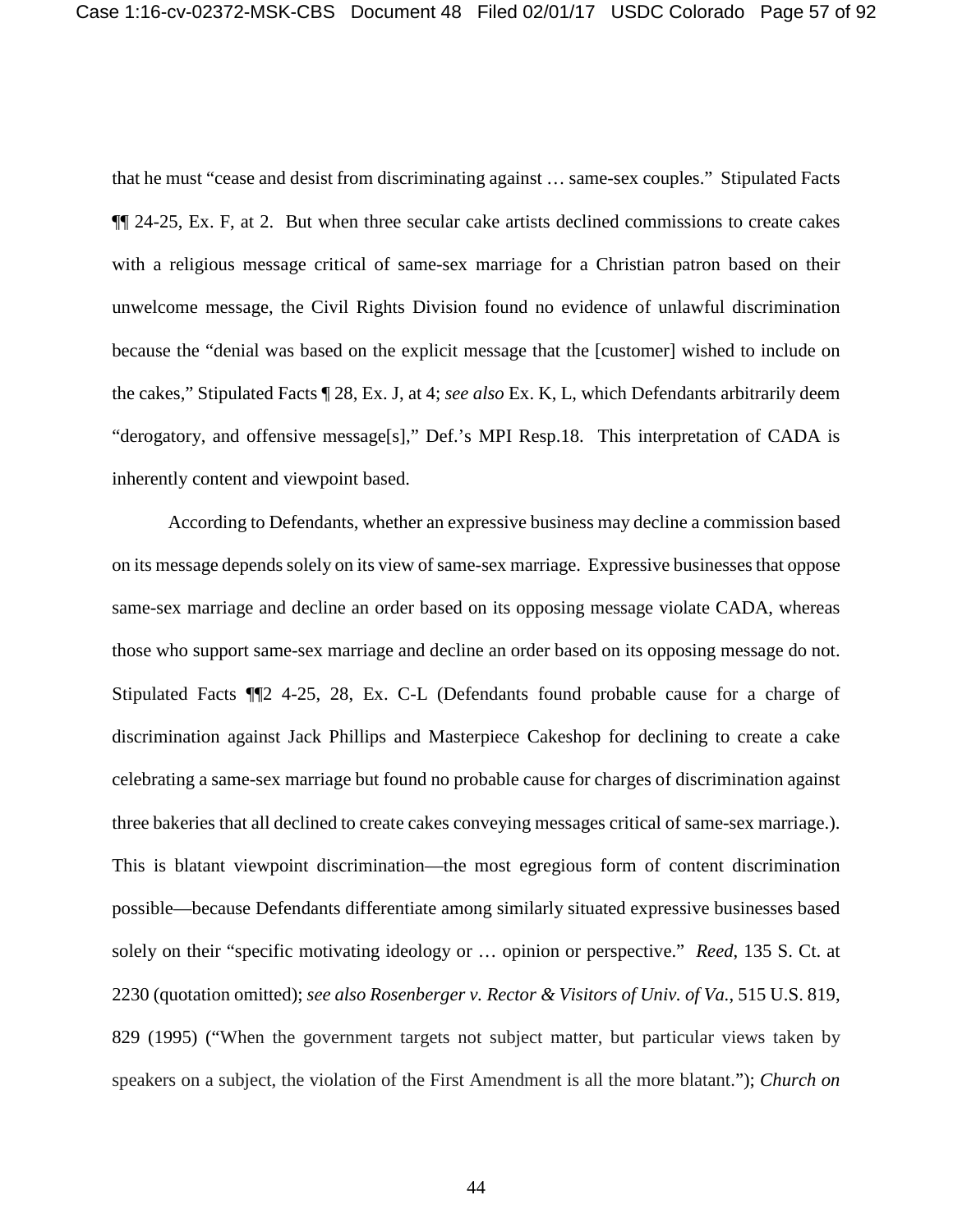*the Rock v. City of Albuquerque*, 84 F.3d 1273, 1279 (10th Cir. 1996) (explaining that viewpoint discrimination occurs when "[t]he prohibited perspective, not the general subject matter" trigger[s] the decision to bar … private expression (quotation omitted)).

Just as Defendants force artists to *create* expression celebrating same-sex marriage under the Compelled-Speech Provision, they apply the Banned-Speech Provision to ban any *speech* "directly or indirectly" suggesting artists—like Lorie—would decline such a commission based on their religious viewpoint. Stipulated Facts ¶ 3; Hr'g Tr. 8:7-10 ("…[C]ertainly I think someone would have an argument that they are not being denied service but someone is committing an illegal act by posting this discriminatory language on a website."). But when the government "favor[s] some speakers over others" due to preference for certain content—in this case, speech favorable towards same-sex marriage—strict scrutiny applies. *Reed*, 135 S. Ct. at 2230 (quotation omitted). And rightly so, for the First Amendment's very purpose is to prevent the government from wielding laws like CADA "to suppress disfavored speech" in a manner that could potentially serve "invidious, thought-control purposes." *Id.* at 2229 (quotation omitted).

In fact, it is impossible for a speech-regulating law like CADA to be viewpoint neutral unless it incorporates affirmative "protection … for viewpoint neutrality." *Bd. of Regents of Univ. of Wis. Sys. v. Southworth*, 529 U.S. 217, 235 (2000). "[V]iewpoint neutrality requires not just that a government refrain from explicit viewpoint discrimination, but also that it provide adequate safeguards to *protect* against the improper exclusion of viewpoints." *Child Evangelism Fellowship of Md., Inc. v. Montgomery Cnty. Pub. Schs.,* 457 F.3d 376, 384 (4th Cir. 2006); *see also Southworth v. Bd. of Regents of Univ. of Wisc. Sys.,* 307 F.3d 566, 579 (7th Cir. 2002) ("[W]e conclude that the prohibition against unbridled discretion is a component of the viewpoint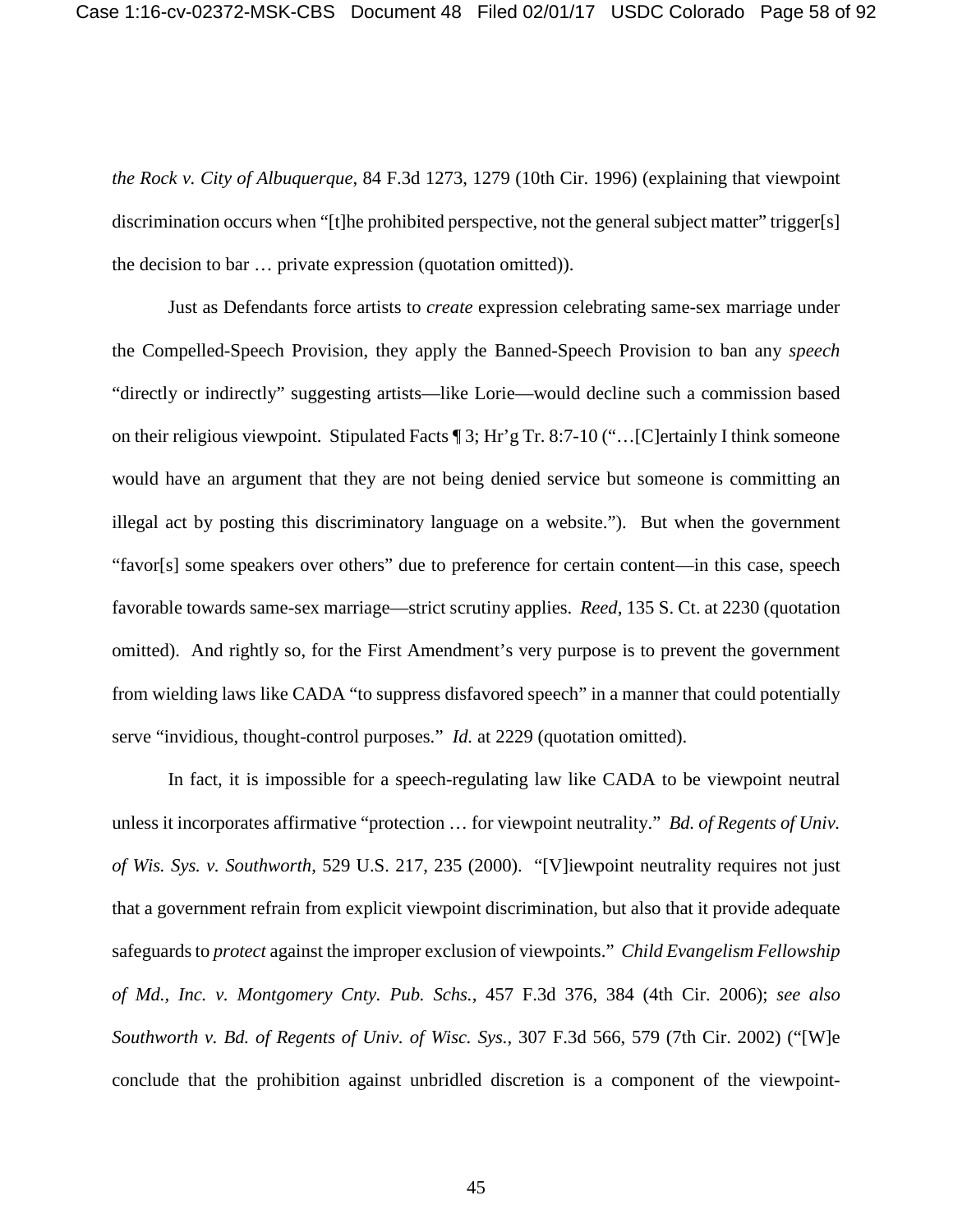neutrality requirement."); *Kaahumanu,* 682 F.3d at 806 (joining the Seventh and Fourth Circuits in holding "that the viewpoint neutrality requirement includes the prohibition on a licensing authority's unbridled discretion"). Laws generally meet this requirement by incorporating "reasonably specific and objective" guidelines that are "narrowly drawn" and which contain "reasonable and definite standards" for enforcement. *Thomas v. Chicago Park Dist.*, 534 U.S. 316, 324 (2002) (quotation omitted).

CADA contains no such guidelines or standards. To the contrary, it gives Defendants *carte blanche* authority to decide whether an expressive business's decision to turn down an order was based on its message or "because of" a protected characteristic. Colo. Rev. Stat. § 24-34-601(2)(a). It makes no difference whether Defendants have demonstrably misused the unbridled discretion provided by CADA because it is "the *pervasive threat inherent in its very existence* that constitutes the danger to freedom of discussion." *City of Lakewood v. Plain Dealer Publ'g Co.*, 486 U.S. 750, 757 (quotation omitted) (emphasis added). But Defendants have, in fact, used their unbridled discretion in a viewpoint-based manner to require expressive businesses that oppose same-sex marriage on religious grounds to create speech celebrating it, whereas they have allowed expressive businesses that support same-sex marriage to refuse to create religious speech critical of the practice. Stipulated Facts ¶¶ 24-25, Ex. C-L.

Likewise, CADA provides no guidelines or standards to restrict Defendants' ability to decide that expressive businesses' communications are off-putting enough to make members of a protected group feel "unwelcome, objectionable, unacceptable, or undesirable." Colo. Rev. Stat. § 24-34-601(2)(a); Stipulated Facts ¶ 3. The vagueness and subjectivity of these terms cannot be overstated. Speech that would make some people feel unwanted would be perfectly congenial to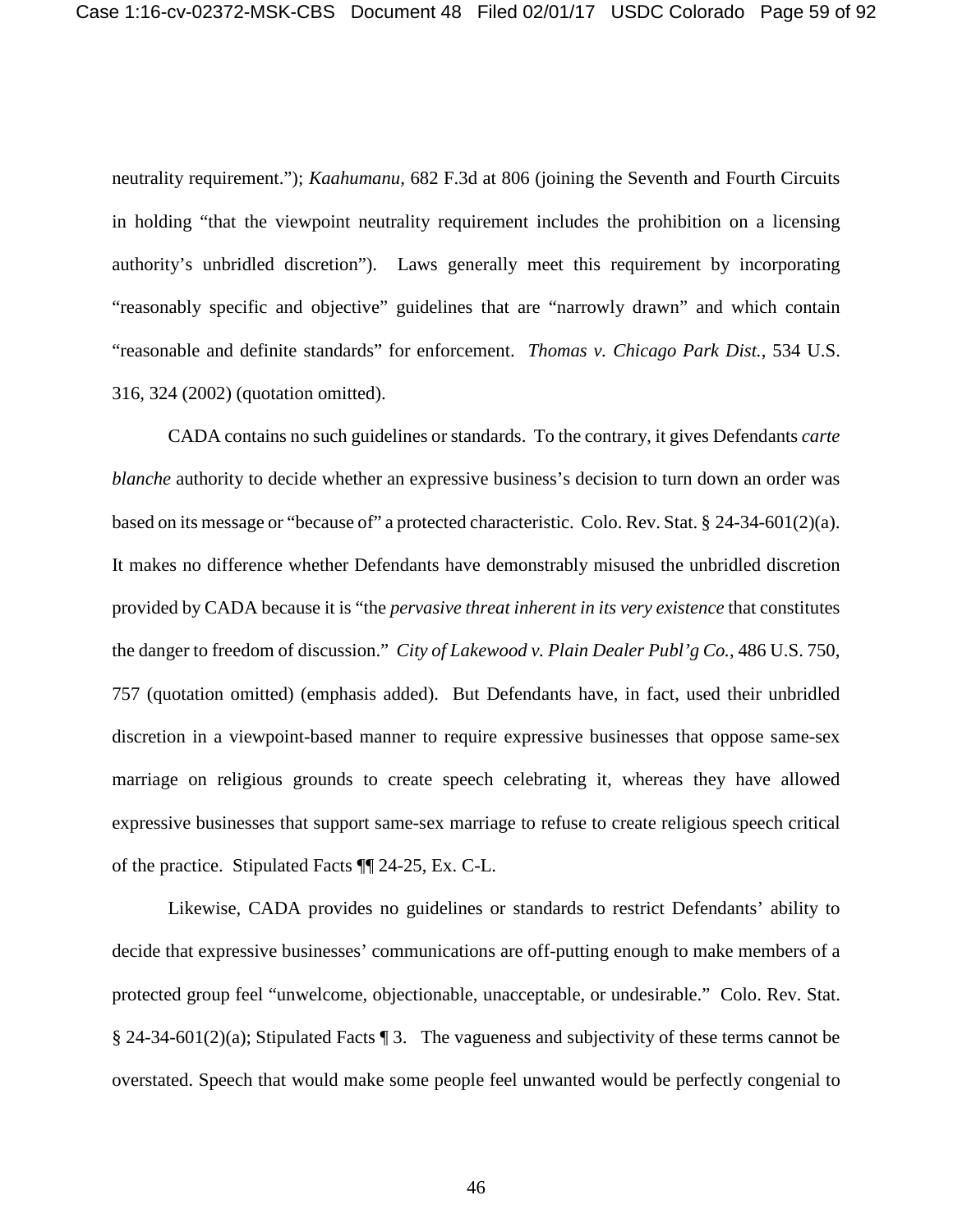others. No objective standard of "unwelcomeness" or "objectionability" exists and CADA makes no effort to define these terms in order to provide one. That is, in and of itself, sufficient to render CADA unconstitutional. *See Saxe v. State Coll. Area Sch. Dist.*, 240 F.3d 200, 215 (3d Cir. 2001) (Alito, J.) (invalidating a school policy that banned "any unwelcome verbal … conduct which offends … because of" protected characteristics); *Armstrong v. Dist. of Columbia Pub. Library*, 154 F. Supp. 2d 67, 79-80 (D.D.C. 2001) (striking down a library regulation that denied access to patrons with an "objectionable" appearance).

State officials enforcing the statute are, in practice, left to their own devices, which—as we know—includes a willingness to coerce speech from expressive businesses that reject same-sex marriage and unwillingness to coerce speech from expressive businesses that share their pro-samesex-marriage views. Stipulated Facts ¶¶ 24-25, 28, Ex. C-L; *see, e.g.*, *City of Lakewood*, 486 U.S. at 771 (explaining that when there are no "limits as to what reasons [government officials] may give" for their decisions and their rulings "need not be made with any degree of specificity," the "standards necessary to insure constitutional decisionmaking" are absent). CADA's failure to establish any "narrowly drawn, reasonable and definite standards" to guide Defendants' exercise of discretion and their failure to "rely on any objective factors" in enforcing the statute results in the vesting of "unbridled discretion in … government official[s]." *Forsyth Cnty. v. Nationalist Movement*, 505 U.S. 123, 132-33 (1992). This allows for viewpoint discrimination, which violates the First Amendment.

#### **f. CADA's Banned-Speech Provision is an Unconstitutionally Overbroad Prior Restraint on Speech.**

A law must be facially "invalidated as overbroad if a 'substantial number of its applications are unconstitutional, judged in relation to the statute's plainly legitimate sweep.'" *United States*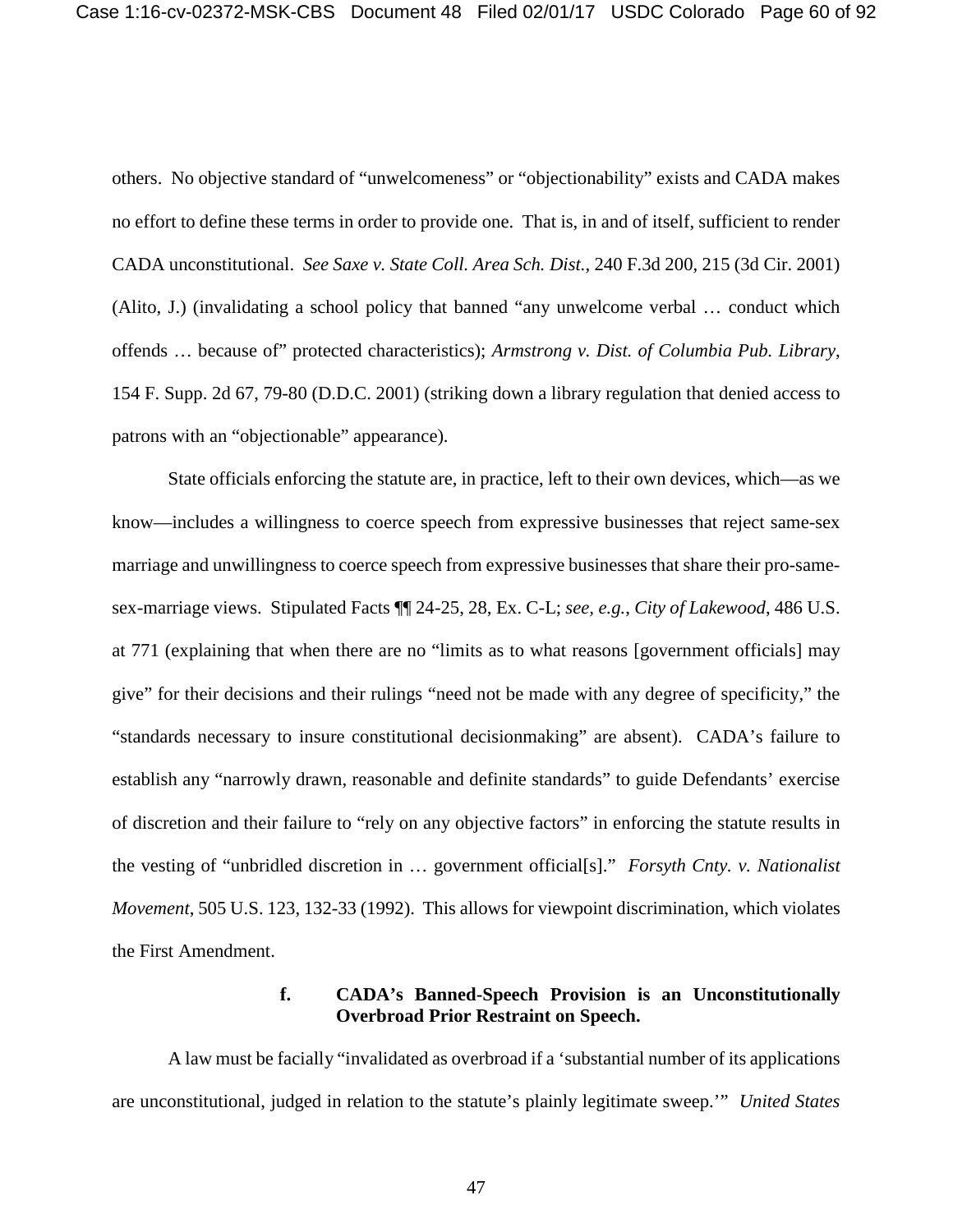*v. Stevens*, 559 U.S. 460, 473 (2010). That is true in regards to CADA's Banned-Speech Provision, which makes it unlawful to "directly or indirectly" publish, circulate, issue, display, post, or mail "any written, electronic, or printed communication, notice, or advertisement that indicates … that an individual's patronage or presence at a place of public accommodation is unwelcome, objectionable, unacceptable, or undesirable because of disability, race, creed, color, sex, sexual orientation, marital status, national origin, or ancestry." Colo. Rev. Stat. § 24-34-601(2)(a); Stipulated Fact ¶ 3.

Because the Speech-Ban Provision is not limited to non-expressive businesses, it applies to newspapers, book publishers, printers, web designers and other creative professionals who deal in pure speech. These private speakers all have the constitutional right to (1) create speech that accords with their beliefs, (2) solicit the expressive work they desire, and (3) decline to create speech with which they disagree, as outlined above. *See supra* Parts II.A.1.c and d; *cf. Miami Valley Fair Hous. Ctr., Inc. v. Connor Grp.*, 725 F.3d 571, 578 (6th Cir. 2013) (declining to interpret the Fair Housing Act's publication ban to prohibit statements that would "discourage an ordinary reader of a particular protected class … [because] using 'discourage' could create First Amendment concerns by creating an overly broad restriction on speech"). Yet CADA robs them of that right if they oppose same-sex marriage.

In addition, the Banned-Speech Provision is remarkably broad in scope, extending to speech that "directly or *indirectly*" makes any member of a protected class feel undesirable as a patron. Colo. Rev. Stat. § 24-34-601(2)(a) (emphasis added). This vague and subjective prohibition bans the expression of any number of opinions critical of others' political, religious, and social views, even though such speech lies at the heart of the First Amendment. *See Wooley*,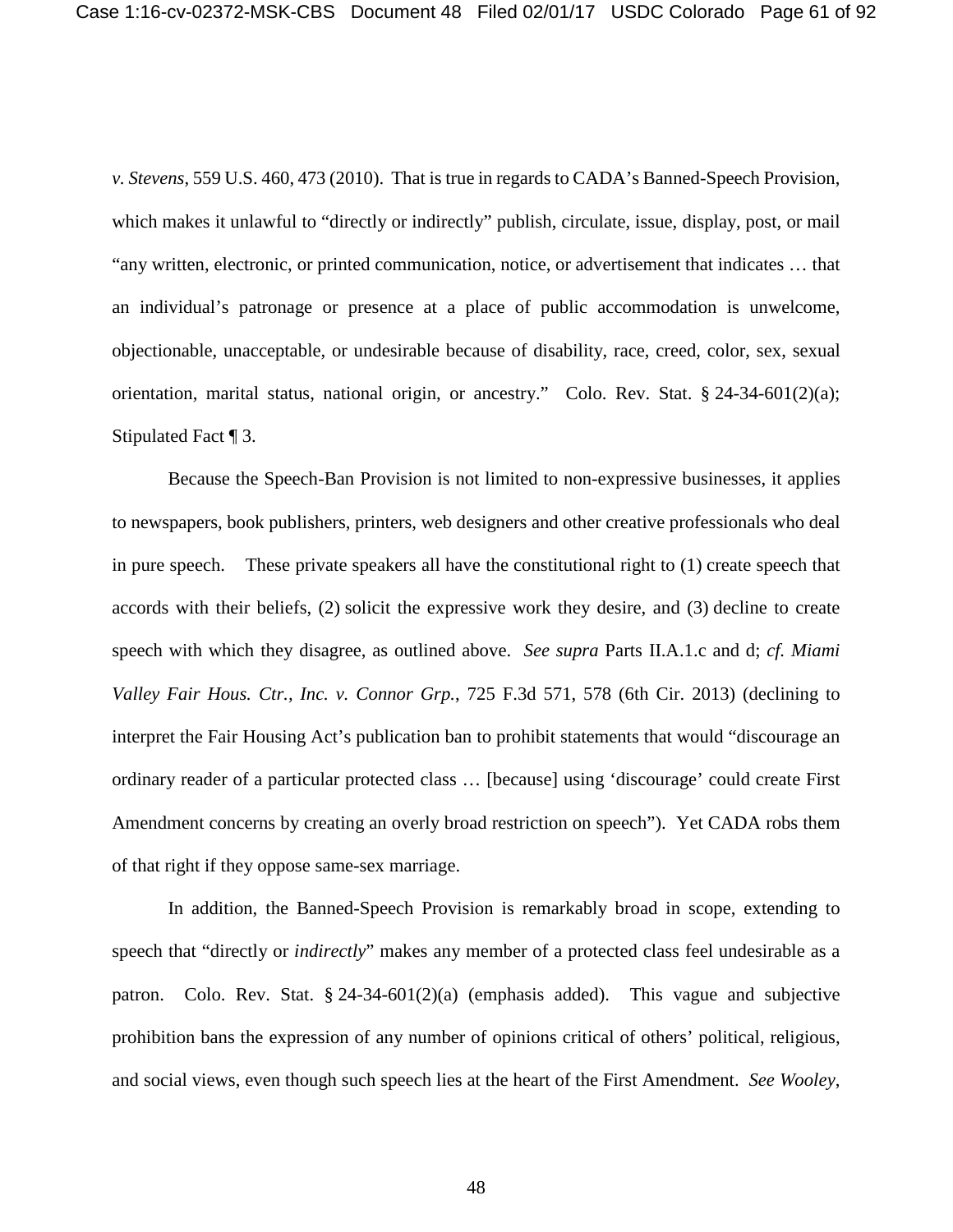430 U.S. 714 (recognizing that the First Amendment "secures the right to proselytize religious, political, and ideological causes"). CADA's Banned-Speech Provision also encompasses positive statements that are exclusive in nature, such as communications indicating that only one religion is true and of eternal significance. For that would mean all other religions are untrue and their adherents are simply wasting their time. That would surely make some protected class members feel unwelcome.

Because CADA's Banned-Speech Provision bans a broad swathe of expression that might cause others offense, it is overbroad and facially unconstitutional regardless of this Court's holding regarding Lorie's speech here. *See Nat'l Council for Improved Health v. Shalala*, 122 F.3d 878, 882 (10th Cir. 1997) ("[A]n overbroad regulation may be subject to facial review and invalidation, even though its application in the case under consideration may be constitutionally unobjectionable." (quotation omitted)).

#### **g. Defendants' Application of CADA's Banned-Speech Provision Violates Plaintiffs' Rights Under the Free Press Clause.**

The chief purpose of the Free Press Clause is "to prevent previous restraints upon publication." *Near v. Minnesota ex rel. Olson*, 283 U.S. 697, 713 (1931). Although some perceive this clause as protecting only news media, the freedom of press is far broader. It is "a guarantee to individuals of their personal right to make their thoughts public and put them before the community." *Curtis Publ'g Co. v. Butts*, 388 U.S. 130, 149 (1967). The Free Press Clause protects Lorie's right to publish religious speech on her website explaining why same-sex marriage should not be condoned without fear of retribution or censorship. Stipulated Facts ¶ 91. Indeed, one of the functions of that clause is to protect private speakers like Lorie from "fear [of] physical or economic retribution solely because of what they choose to think and publish." *Curtis*, 388 U.S.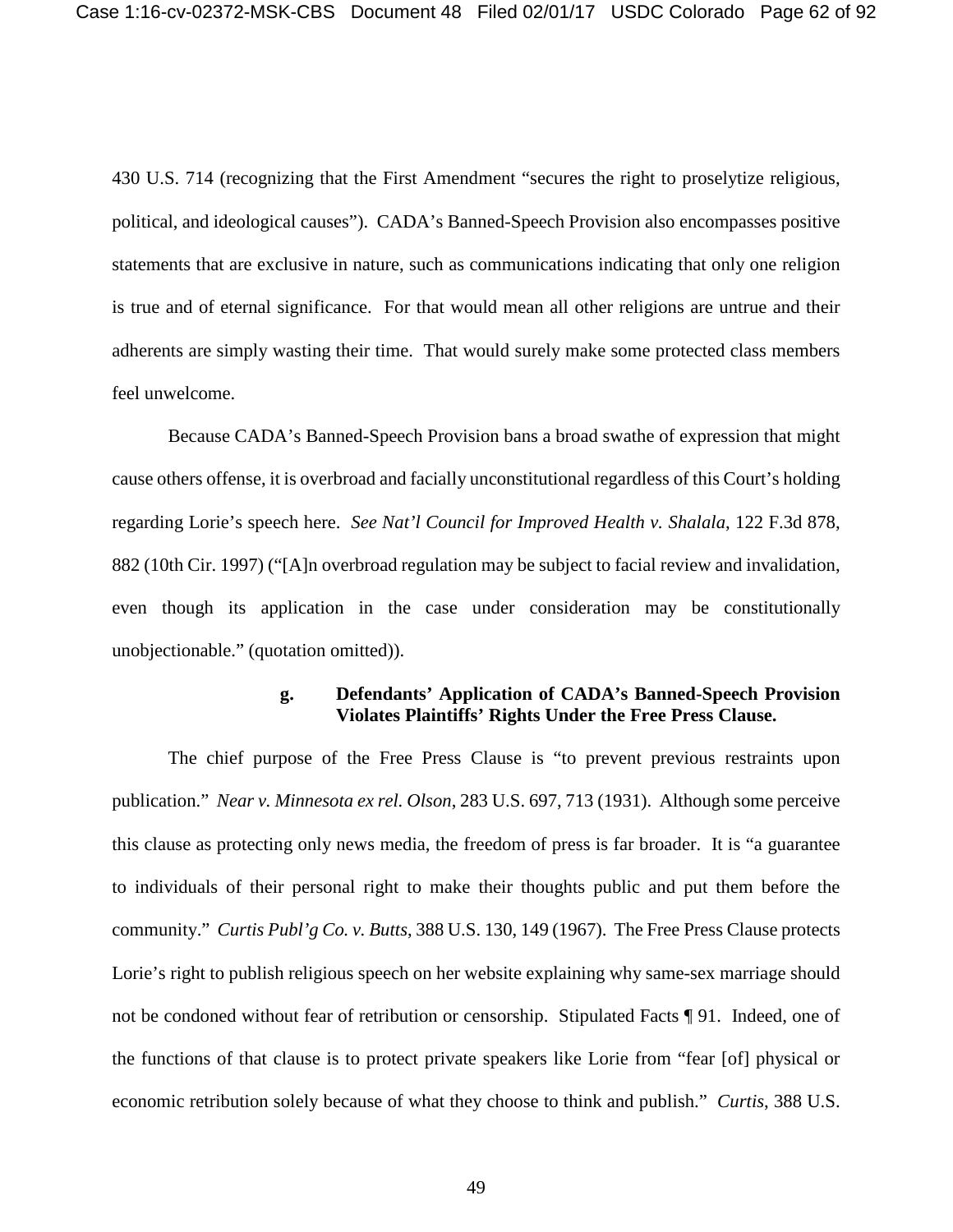at 151; *see also Thornhill v. Alabama*, 310 U.S. 88, 101-02 (1940) (noting the freedom of press protects the ability "to discuss publicly and truthfully all matters of public concern without previous restraint or fear of subsequent punishment" by the government).

But Defendants apply CADA's Banned-Speech Provision to forbid Lorie from publishing religious speech critical of same-sex marriage on 303 Creative's website because that speech might "directly or indirectly" indicate that requests for custom same-sex wedding websites would be "unwelcome" or "denied." Colo. Rev. Stat. § 24-34-601(2)(a); *see* Defs.' MPI Resp. 2, 6 (describing Lorie's efforts to live and work in accordance with her religious beliefs about marriage as "seek[ing] … permission to discriminate against same-sex couples… in violation of Colorado's Anti-discrimination Act…" and asserting "her religious beliefs as a reason to discriminate"); Mot. to Dismiss 2 (stating same); Hr'g Tr. 8: 7-10 ("…[C]ertainly I think someone would have an argument that they are not being denied service but someone is committing an illegal act by posting this discriminatory language on a website."). And they do so on pain of investigations, reeducation training, reporting requirements, and fines of up to \$500 for each violation. Colo. Rev. Stat. §§ 24-34-306(2)(a), -306(9), -602(1)(a), -605; Stipulated Facts ¶¶ 5-17. Defendants' application of CADA to expressive businesses is the only reason that Lorie has not published speech on 303 Creative's website explaining her religious reasons for promoting only marriages between a man and a woman. Stipulated Facts ¶¶ 95-97. This significant restraint on Lorie's right to publish violates the Free Press Clause. *See Grosjean v. Am. Press Co.*, 297 U.S. 233, 249–50 (1936) (explaining that "any action of the government" that prevents the "free and general discussion of public matters" violates the Free Press Clause). Accordingly, the Court should declare the Banned-Speech Provision unlawful.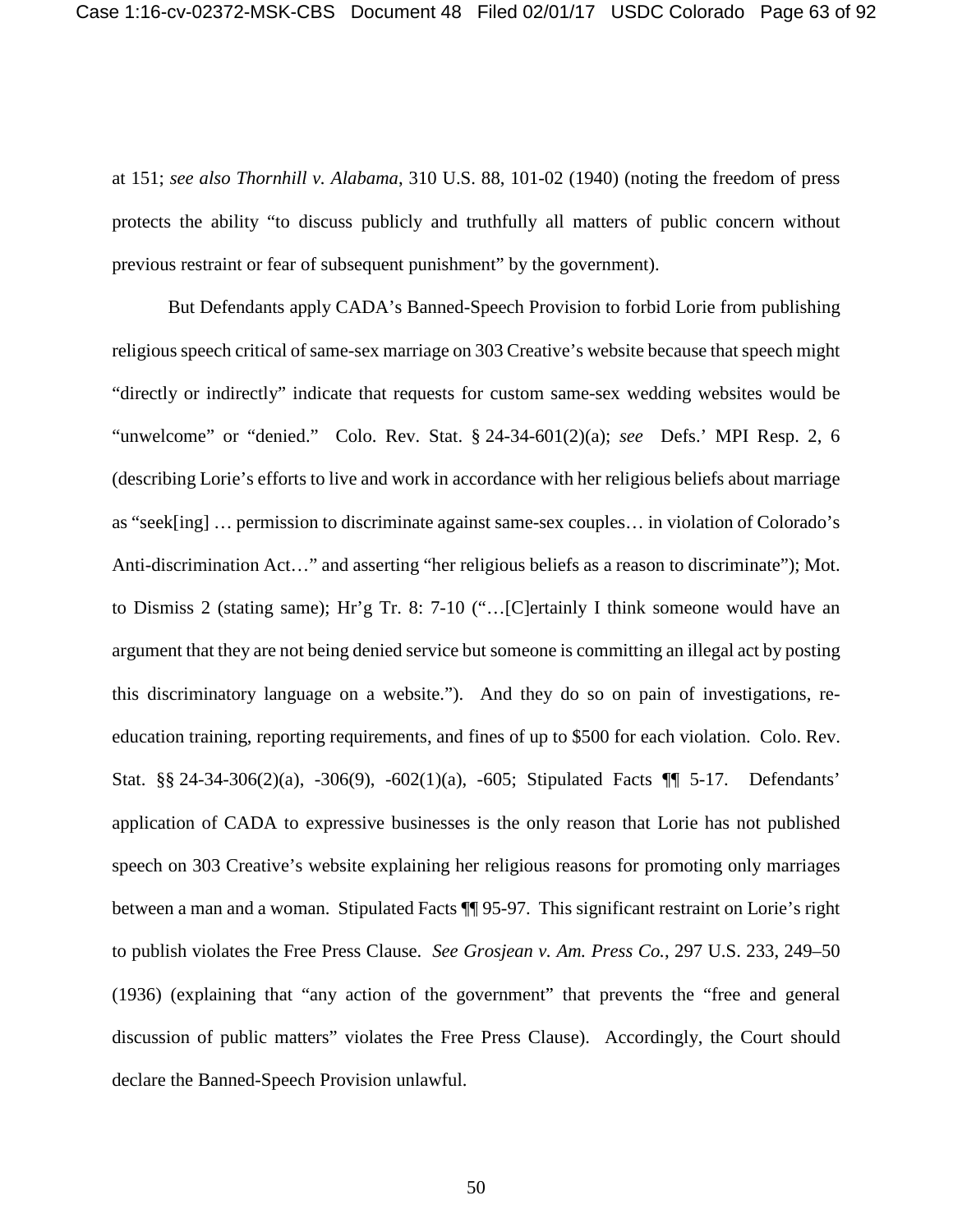It is no answer to say that Lorie's speech may be proscribed because 303 Creative is a business or that CADA makes such speech about marriage illegal. As the Supreme Court explained in *Near*, 283 U.S. at 720-21, over eighty years ago,

[c]haracterizing [Plaintiffs'] publication as a business, and the business as a nuisance, does not permit an invasion of the constitutional immunity against restraint…. Nor can it be said that the constitutional freedom from previous restraint is lost because charges are made of derelictions which constitute crimes…. The freedom … from previous restraint has never been regarded as limited to such animadversions as lay outside the range of penal enactments.

## **h. Defendants' Application of CADA's Compelled-Speech Provision Violates Plaintiffs' Freedom of Expressive Association.**

Implicit in the First Amendment is a "right to associate with others in pursuit of a wide variety of political, social, economic, educational, religious, and cultural ends." *Roberts v. U.S. Jaycees*, 468 U.S. 609, 622 (1984); *see also NAACP v. Alabama*, 357 U.S. 449, 460 (1958) (explaining that associating "for the advancement of beliefs and ideas is an inseparable aspect of … freedom of speech" and that "it is immaterial whether the beliefs sought to be advanced … pertain to political, economic, religious or cultural matters"). Lorie's collaboration with individuals who desire custom wedding websites that reflect the beauty of God's design for marriage is expressive association of the classic sort between a like-minded artist and patrons. Stipulated Facts ¶¶ 55-59, 79-82; *see Dale*, 530 U.S. at 648 (noting that only "some form of expression" with others is required to raise a free association claim). This freedom of expressive association includes a right "not to associate" with those promoting competing views. *Id.* (quotation omitted). Defendants violate that right here by applying CADA's Compelled-Speech Provision to require Lorie to engage in expressive associations with persons seeking to promote a view of marriage that directly opposes her own.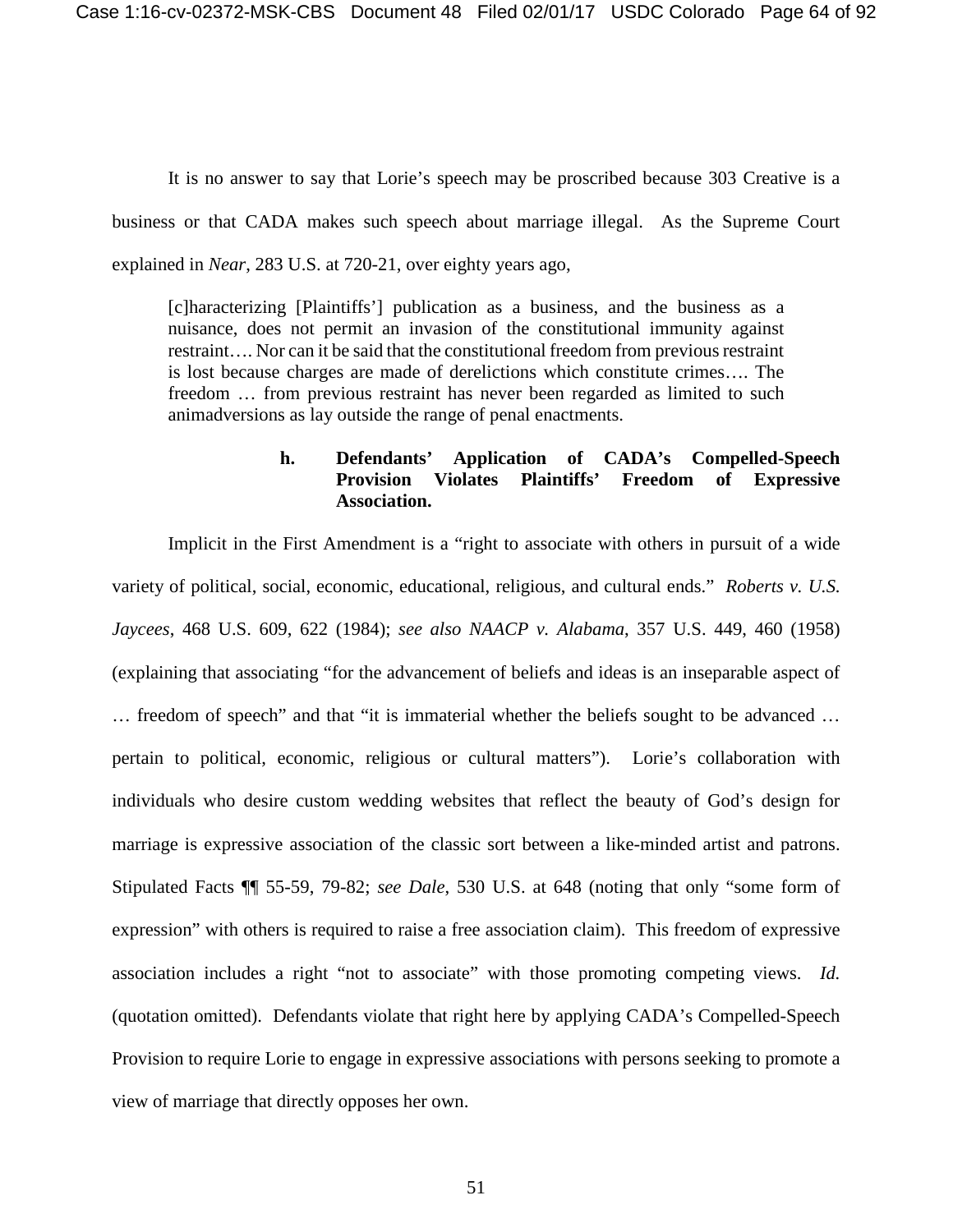Just like in *Dale*, where applying a public accommodation law to force the Boy Scouts to associate with a gay scoutmaster would send the conflicting message that "homosexual conduct [is] a legitimate form of behavior," *Dale*, 515 U.S. at 653, requiring Lorie to design, create, and publish custom websites promoting same-sex weddings would send the message that she celebrates same-sex marriage. This would undoubtedly "affect[] in a significant way" Lorie's ability to promote the unique beauty of God's design for one-man-one-woman marriage through the creation of custom wedding websites. *Id.* at 648; *see* Stipulated Facts ¶¶ 71, 73-79, 88-89. Indeed, it would force Lorie either "to propound a point of view contrary to [her] beliefs" or stop collaborating with those who share her expressive purpose of promoting only marriage between a man and a woman. *Dale*, 515 U.S. at 654; *see* Stipulated Facts ¶¶ 88-89. But "the ability of likeminded individuals to associate for the purpose of expressing commonly held views may not be curtailed" in this way. *Knox v. Serv. Emps. Int'l Union, Local 1000*, 132 S. Ct. 2277, 2288 (2012). CADA does not justify such a "severe intrusion" into Lorie's freedom of expressive association. *Dale*, 515 U.S. at 642.

It makes no difference that Colorado does not *also* limit Lorie's ability to attend church and join strictly religious groups that often engage in internally-focused religious expression. "[O]ne is not to have the exercise of his liberty of expression in appropriate places abridged on the plea that it may be exercised in some other place." *Schneider v. New Jersey*, 308 U.S. 147, 163 (1939). That Lorie's "public debate of religious ideas [about marriage], like any other, may arouse emotion, may incite, may foment religious divisiveness and strife does not rob it of constitutional protection." *McDaniel v. Paty*, 435 U.S. 618, 640 (1978).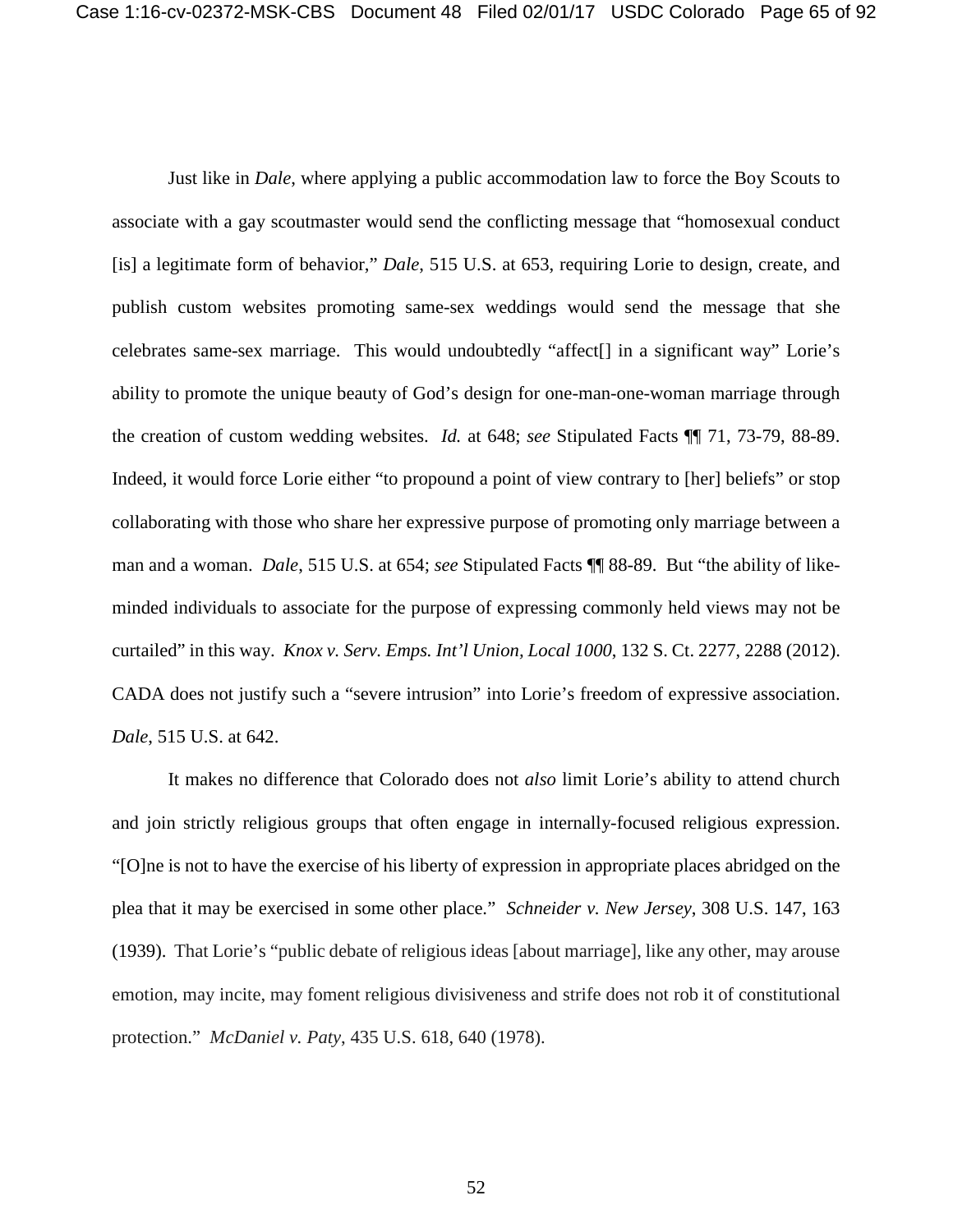In short, Defendants' application of CADA places a "serious burden" on Lorie's right to expressive association and thus violates the First Amendment. *Dale*, 530 U.S. at 658; *see also id.* at 659 ("The state interests embodied in New Jersey's public accommodations law do not justify such a severe intrusion on the Boy Scouts' rights to freedom of expressive association. That being the case, we hold that the First Amendment prohibits the State from imposing such a requirement through the application of its public accommodations law.").

#### **B. Defendants' Application of CADA Forces Lorie to Choose Between Operating an Expressive Business in Colorado and Her First Amendment Rights in Violation of the Unconstitutional Conditions Doctrine.**

Defendants cannot force Lorie to forgo the exercise of her First Amendment rights as a condition of operating an expressive business in Colorado. *See Greene v. McElroy*, 360 U.S. 474, 492 (1959) (noting that the "right … to follow a chosen profession free from unreasonable governmental interference comes within the 'liberty' and 'property' concepts" of the Due Process Clause); *see also Perry v. Sindermann*, 408 U.S. 593, 597 (1972) (explaining the government "may not deny a benefit to a person on a basis that infringes his constitutionally protected interests"). The unconstitutional conditions doctrine bars the state not just from prohibiting Lorie's exercise of her rights to free speech, the press, and expressive association outright, but also from "deter[ing], or chilling" the exercise of those rights. *Bd. of Comm'rs, Wabaunsee Cnty. v. Umbehr*, 518 U.S. 668, 674 (1996) (quotation omitted); *see also Elrod v. Burns*, 427 U.S. 347, 358 n.11 (1976) (explaining the unconstitutional conditions doctrine applies "however slight the inducement … to forsake [constitutional] rights"). Here, Defendants have severely chilled Lorie's exercise of her First Amendment rights by applying CADA to force her to design, create, and publish custom wedding websites promoting same-sex weddings if she does so for weddings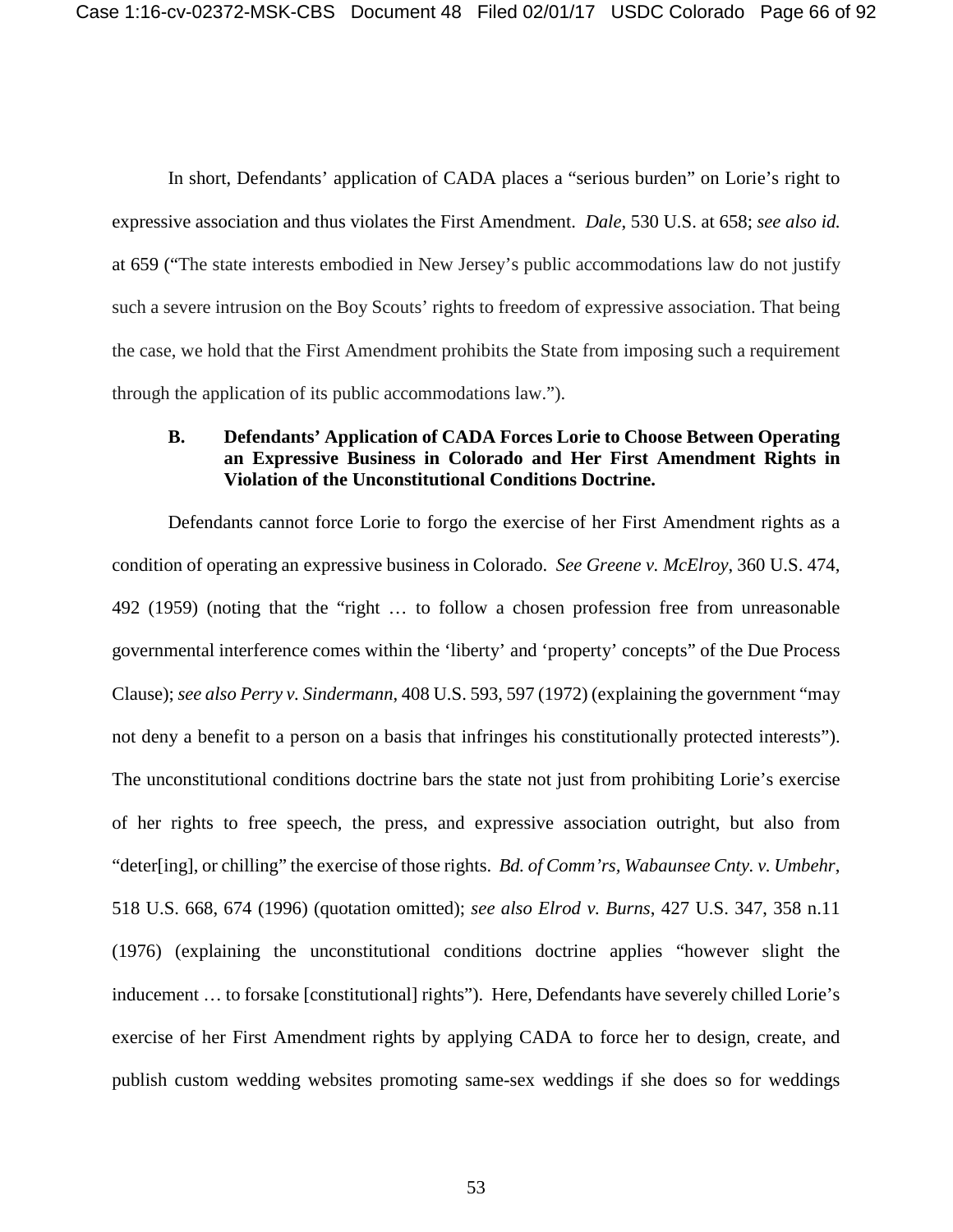between one man and one woman. Stipulated Facts ¶¶ 95-98; Defs.' MPI Resp. 2, 6 (describing Lorie's efforts to live and work in accordance with her religious beliefs about marriage as "seek[ing] … permission to discriminate against same-sex couples… in violation of Colorado's Anti-discrimination ACT..." and asserting "her religious beliefs as a reason to discriminate"); Mot. to Dismiss 2 (stating same).

A fundamental principle of First Amendment law is that the government may not dilute a private person's speech "by forcing the inclusion of all views on" a given topic. *DeBoer v. Vill. of Oak Park*, 267 F.3d 558, 572 (7th Cir. 2001) (citing *Hurley*, 515 U.S. at 575-76). Yet Defendants have conditioned Lorie's right to operate a business that creates expression about marriage between a man and a woman on her agreement to create unwanted expression about same-sex weddings. Stipulated Facts  $\P$  24-25, 95; Defs.' MPI Resp. 2, 6 (describing Lorie's efforts to live and work in accordance with her religious beliefs about marriage as "seek[ing] … permission to discriminate against same-sex couples… in violation of Colorado's Antidiscrimination Act…" and asserting "her religious beliefs as a reason to discriminate"); Mot. to Dismiss 2 (stating same); *cf.. Hobby Lobby.*, 134 S. Ct. at 2783 (expressing concern that the Affordable Care Act would "effectively exclude [some religious] people from full participation in the economic life of the Nation."). This indirect attempt to force Lorie to design and create speech promoting same-sex marriage, something Defendants plainly could not do directly, violates the unconstitutional conditions doctrine. *See Perry*, 408 U.S. at 597 (explaining the government cannot deny a benefit to "produce a result [it] could not command directly") (quotation omitted)).

Defendants' application of CADA to Lorie violates the unconstitutional conditions doctrine and should accordingly be invalidated. *See Alliance for Open Soc'y Int'l*, 133 S. Ct. at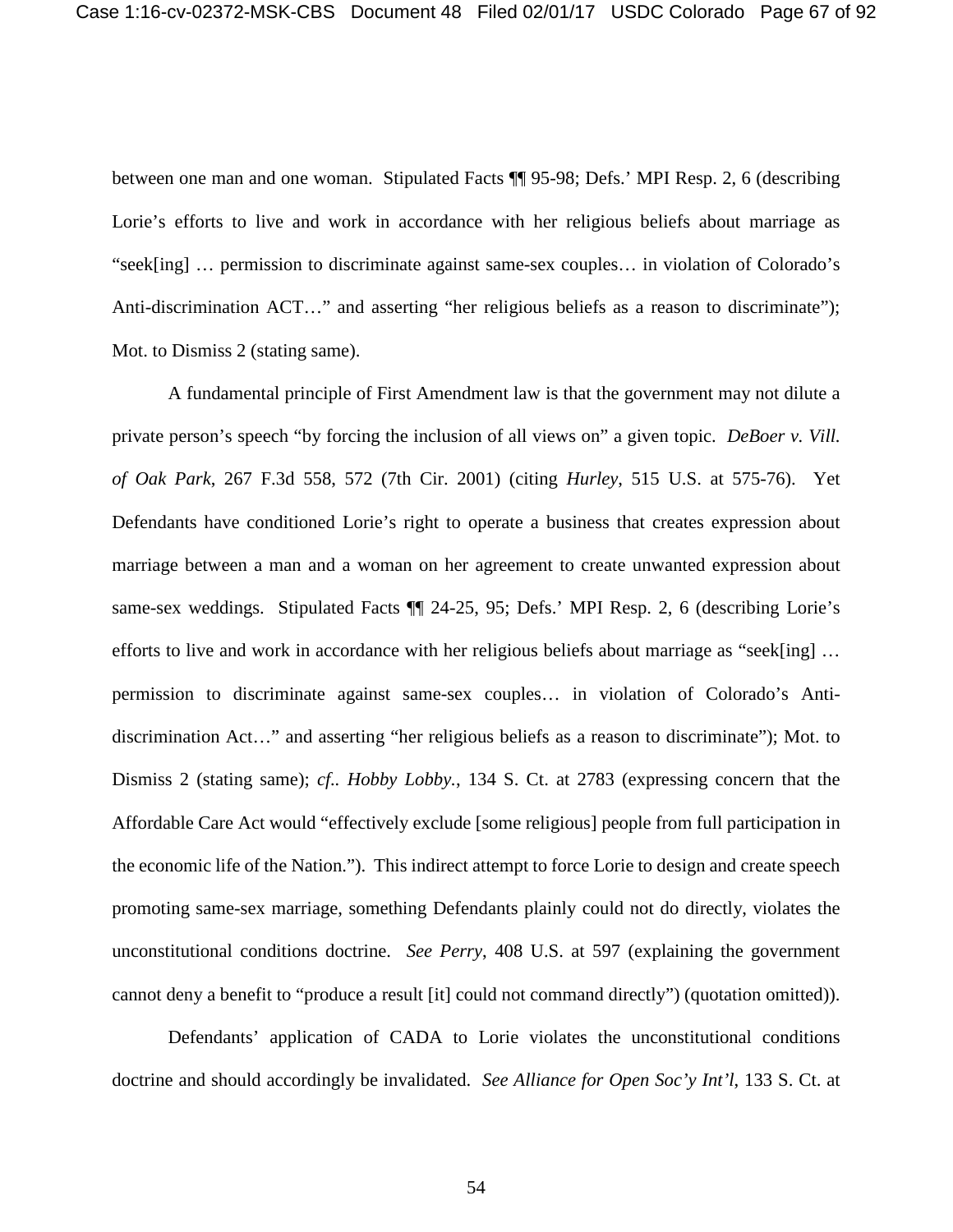2329 ("[W]e have held that the Government may not deny a benefit to a person on a basis that infringes his constitutionally protected ... freedom of speech even if he has no entitlement to that benefit." (quotation omitted)).

## **C. Because CADA is Neither Neutral Nor Generally Applicable, Its Application to Lorie Violates the Free Exercise Clause.**

"Marriage is sacred to those [like Lorie] who live by their religions …." *Obergefell*, 135 S. Ct. at 2594. Her belief that marriage "is by its nature a gender-differentiated union of man and woman" ordained by God has long "been held—and continues to be held—in good faith by reasonable and sincere people here and throughout the world." *Id*. Lorie's faith requires that she not create or promote a message contrary to the teachings of the Bible. Stipulated Facts  $\P$  60-61, 63. As a result, she cannot design a custom website for a same-sex wedding because that would entail speaking a message about marriage that is contrary to God's design. Stipulated Facts ¶ 94. Just as importantly, Lorie's faith requires her to explain her religious beliefs about marriage and the religious reasons for and meaning of her expression. Stipulated Facts ¶¶ 73-78. In fact, her purpose for entering the marriage market in the first place is to "affect the current cultural narrative regarding marriage" by promoting God's design for marriage between one man and one woman. Ver. Compl. ¶¶ 3-4; Stipulated Facts ¶¶ 73-78. She cannot do that without communicating her religious view that biblical marriage is correct and all other views on marriage are "wrong … based on [the] decent and honorable religious … premises" of her Christian faith. *Obergefell*, 135 S. Ct. at 2602.

Defendants' interpretation of CADA's Compelled-Speech Provision substantially burdens the exercise of Lorie's religious beliefs by making it impossible for her to speak exclusively in favor of biblical marriage through the design of custom wedding websites without incurring state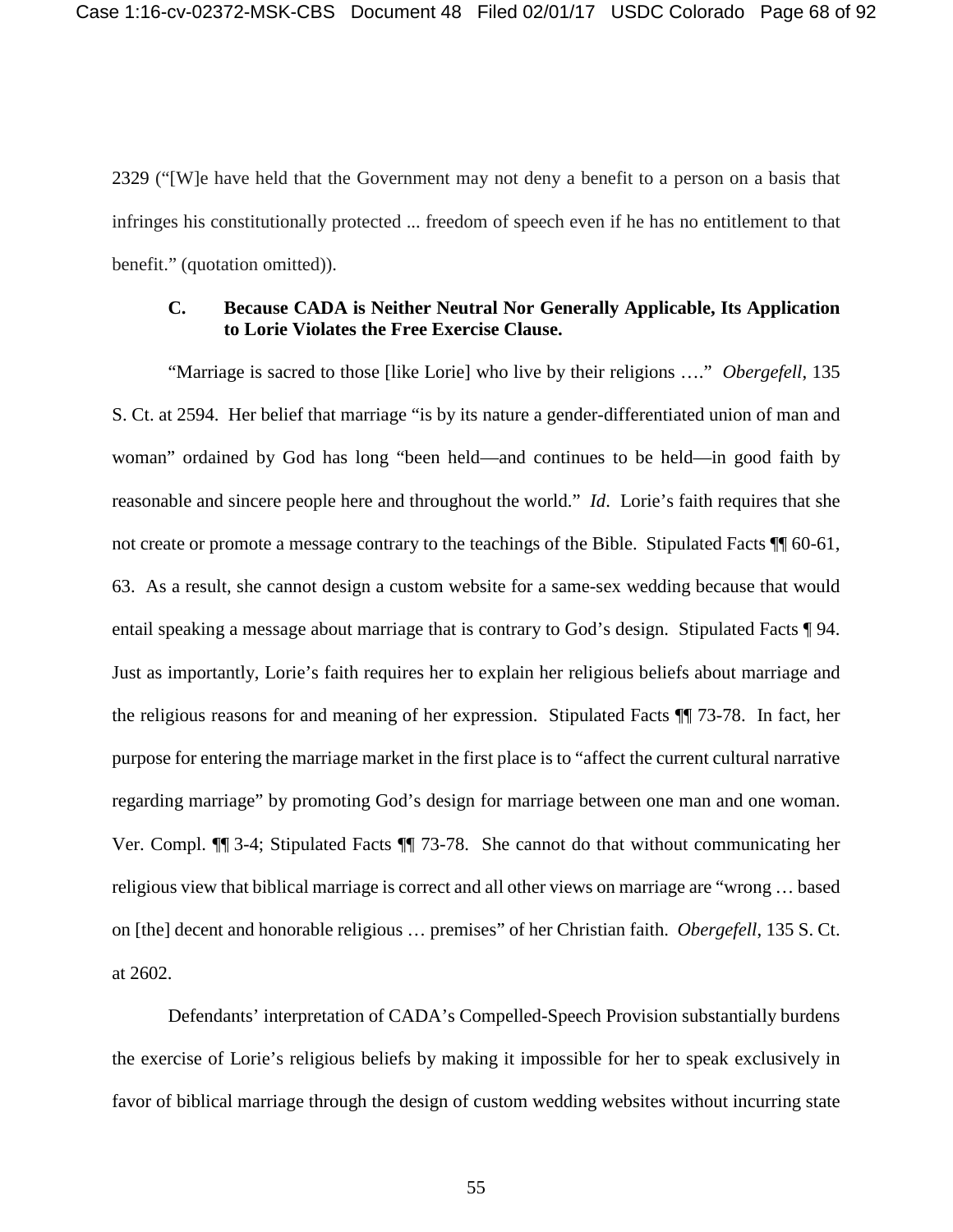investigations, prosecutions, and penalties. Stipulated Facts ¶¶ 5-17; Defs.' MPI Resp. 2, 6 (describing Lorie's efforts to live and work in accordance with her religious beliefs about marriage as "seek[ing] … permission to discriminate against same-sex couples… in violation of Colorado's Anti-discrimination Act…" and asserting "her religious beliefs as a reason to discriminate"); Mot. to Dismiss 2 (stating same). Lorie must therefore choose between complying with the demands of her faith and incurring significant government punishment or violating her religious beliefs in order to avoid state censure. *Id.* Stipulated Facts ¶ 95; *cf. Sherbert v. Verner*, 374 U.S. 398, 404 (1963) ("The ruling forces her to choose between following the precepts of her religion and forfeiting benefits, on the one hand, and abandoning one of the precepts of her religion in order to accept work, on the other hand. Governmental imposition of such a choice puts the same kind of burden upon the free exercise of religion as would a fine imposed against appellant for her Saturday worship."). In the same vein, CADA's Banned-Speech Provision puts Lorie between a rock and a hard place. She can either comply with her religious beliefs by publishing religious statements regarding God's design for marriage and be investigated, prosecuted, and fined by the state or forfeit her First Amendment rights, comply with the speech ban, and abandon the callings of her faith. *Id.* Either way, Lorie may only comply with one set of commands—the state's or God's. *Cf. Hobby Lobby*, 134 S. Ct. at 2778 (asking whether the law in question "impose[d] a substantial burden on the ability of the objecting parties to conduct business in accordance with *their religious beliefs*").

A statute "burdening religious practice that is not neutral or not of general application must undergo the most rigorous of scrutiny." *Church of the Lukumi Babalu Aye, Inc. v. City of Hialeah*, 508 U.S. 520, 546 (1993). Defendants' application of CADA to Lorie fails on both counts. First,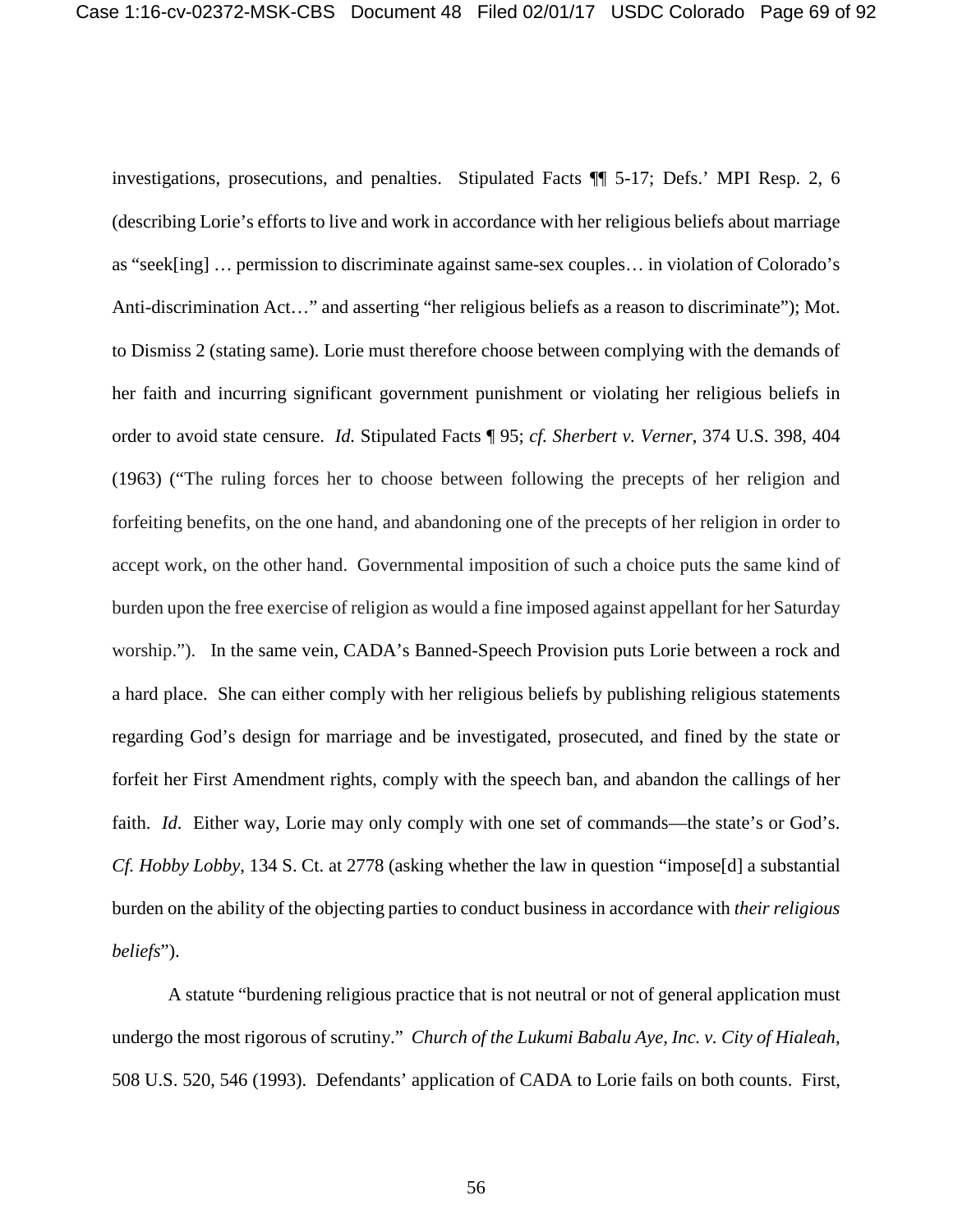a law is not neutral if authorities apply it in a biased manner. In *Lukumi,* for instance, officials interpreted an ordinance banning the unnecessary killing of animals as rendering "[k]illings for religious reasons … unnecessary, whereas most other killings [fell] outside the prohibition." *Id.* at 537.As a result of this prejudicial interpretation of the statute by enforcement officials, the Supreme Court concluded that the law was not religiously neutral. *Id.* at 537-38. Equally important to the Supreme Court's holding was the fact that state officials engaged in "an evaluation of the particular justification for [each] killing" and thus created "a system of individualized governmental assessment of the reasons for the relevant conduct." *Id.* at 537.For it is hornbook law that the government may not refuse to extend a system of individualized exemptions "to cases of religious hardship without compelling reason." *Id.* (quotation omitted).

Defendants' application of CADA is just as biased and case-specific as that of the enforcement officials in *Lukumi*. *See* App. 051-052 (commissioner stating that "[f]reedom of religion and religion has been used to justify all kinds of discrimination throughout history," such as "slavery" and "the holocaust," and opining that using "freedom of religion" to "justify discrimination … is one of the most despicable pieces of rhetoric that people can use"); Def.'s MPI Resp. 2, 6 (denigrating Lorie's efforts to live and work in accordance with her religious beliefs about marriage as "seek[ing] … permission to discriminate" and asserting "her religious beliefs as a reason to discriminate"). In fact, they have already punished a Christian cake artist under CADA because he objected to speaking a message that promotes same-sex marriage on religious grounds. Stipulated Facts ¶¶ 24-25, Ex. F. But when three secular cake artists who supported same-sex marriage refused to speak a customer's religious message critical of same-sex marriage, which included requested cites to the Bible, Defendants decided that no violation of CADA occurred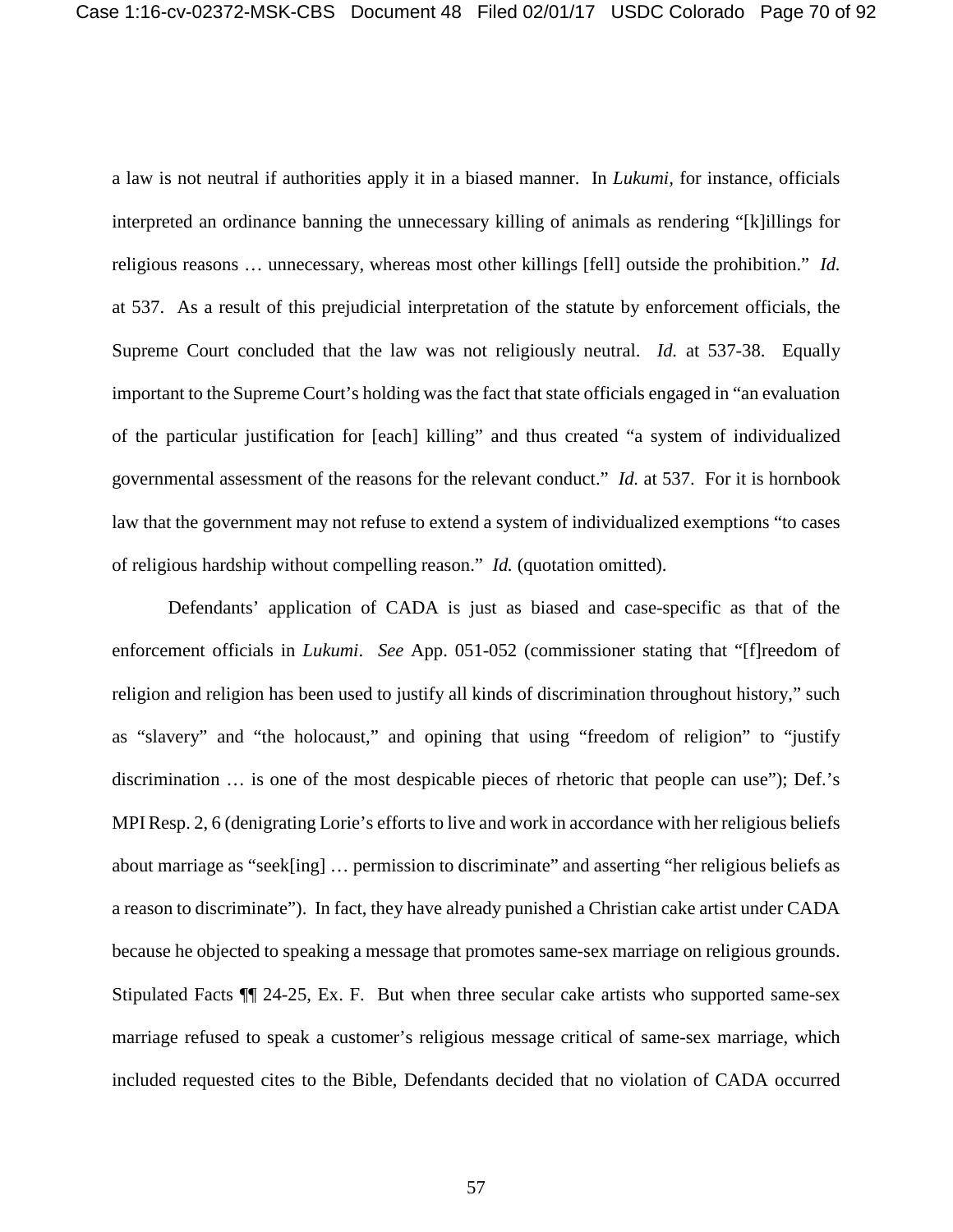because the cake artists' refusal was "based on the explicit message that the [customer] wished to include on the cakes." Stipulated Facts ¶ 28, Ex. G-L. Defendants reached this conclusion despite the fact that creed or religious discrimination under CADA encompasses "all aspects of religious beliefs, observances, and practices … [including] *the beliefs or teachings of a particular religion*." 3 C.C.R. 708:1:10.2(H) (emphasis added). What is more, the state has indicated that it is perfectly acceptable for "[a]n African-American baker [to] decline to create a custom cake celebrating the racist ideals of a member of the Aryan Nation" and for "a Muslim baker [to] refuse to create a custom cake denigrating his faith for the Westboro Baptist Church." App. 029. This interpretation of the law is inherently biased and viewpoint based. *See supra* Part II.A.1.e.

Defendants plainly assess the expressive business owners' specific rationale in determining whether declining an order violates CADA. That is precisely why they required the owner of Masterpiece Cakeshop to submit "compliance reports" documenting "the number of patrons denied service … and the *reasons* the patrons were denied service." Stipulated Facts ¶¶ 24-25, Ex. F, at 2 (emphasis added). CADA is not neutral as a result because Defendants employ a system of individualized, ad-hoc exemptions in enforcing the statute. The First Amendment therefore prohibits Defendants from denying a religious exception to Lorie because doing so would "devalue[] religious reasons for [declining an order] by judging them to be of lesser import than nonreligious reasons" and single out her "religious practice [of declining to speak unwanted messages] for discriminatory treatment." *Lukumi*, 508 U.S. at 537-38.

Second, CADA cannot be considered generally applicable in any meaningful sense. *See Emp't Div., Dep't of Human Res. of Or. v. Smith*, 494 U.S. 872, 884 (1990) (establishing "a generally applicable criminal law" that brooked no exception as the gold standard under the Free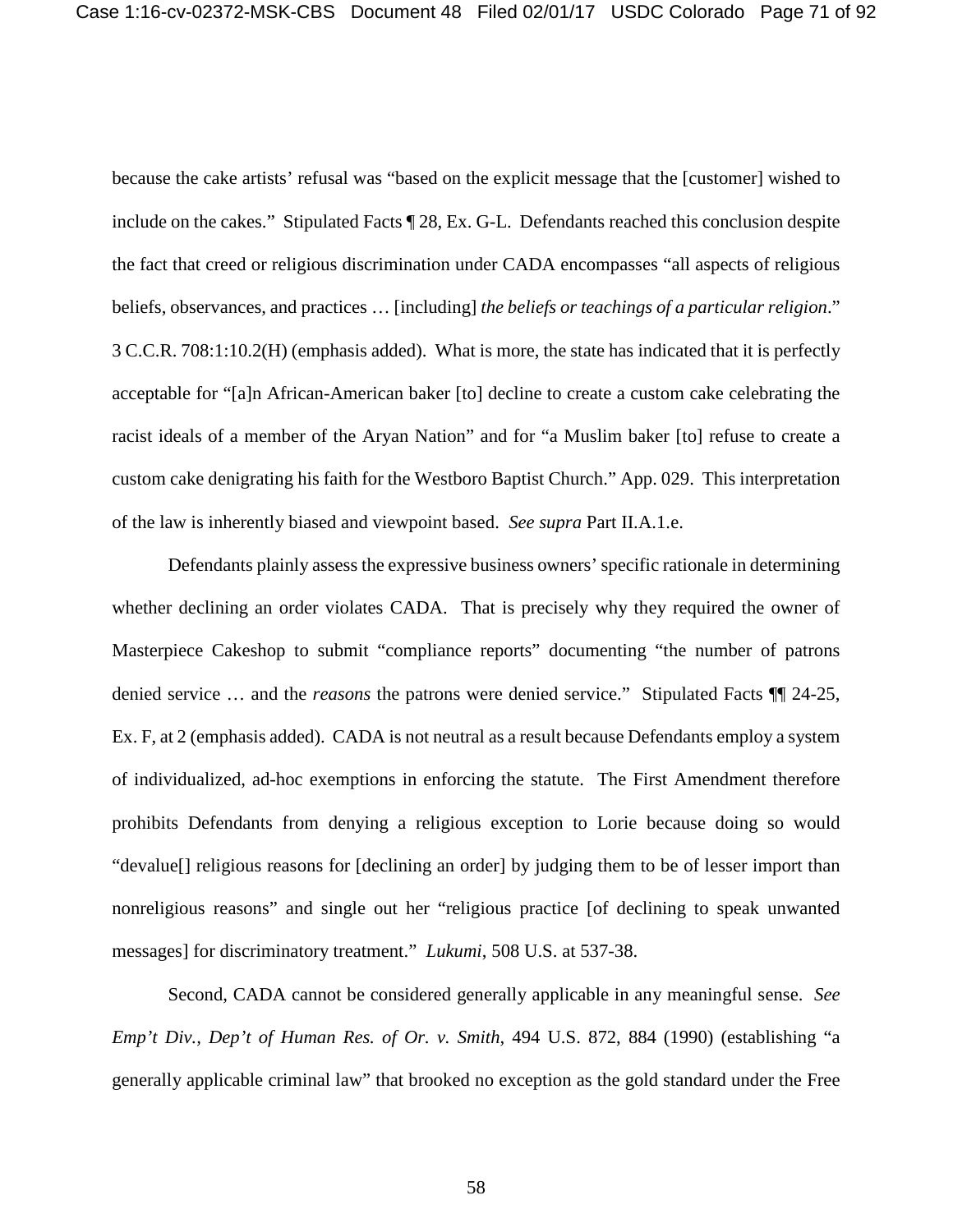Exercise Clause). To Plaintiffs' knowledge, the only expressive business to which CADA has *ever* been applied is Masterpiece Cakeshop. Stipulated Facts ¶¶ 24-25, Ex. C-F. Defendants exempted three secular bakeries that refused to create speech criticizing same-sex marriage for a Christian customer. Stipulated Facts ¶ 28, Ex. G-L. They also indicated that African-American cake artists may refuse to speak an offensive white-supremacist message for the Aryan Nation and that Muslim cake artists are not required to create offensive speech denigrating the Quran. App. 029. It is therefore plain that Defendants have "fail[ed] to prohibit nonreligious conduct that endangers [CADA's interest in non-discrimination] in a similar or greater degree than" Lorie's actions do. *Lukumi*, 508 U.S. at 543. Due to this substantial underinclusiveness, CADA fails the general-applicability test. *See id.* (ruling that a law banning animal killing was "underinclusive for [its] ends" and thus lacked general applicability).It is, by now, quite apparent that CADA's onerous speech restrictions are burdens "that society is prepared to impose upon [religious objectors to same-sex marriage] but not upon itself." *Id.* at 545. And that is the "precise evil … the requirement of general applicability is designed to prevent." *Id.* at 546.

The Free Exercise Clause also forbids the state from "preferring some religious groups over" others. *Fowler v. Rhode Island*, 345 U.S. 67, 69 (1953). CADA includes a categorical exemption for any "church, synagogue, mosque, or other place that is principally used for religious purposes." Colo. Rev. Stat. § 24-34-601(1). Lorie objects to celebrating same-sex marriage on the same religious grounds as a church, yet the state denies her an exemption from CADA and requires her to create speech promoting same-sex marriage that violates her conscience and contravenes her faith. Stipulated Facts ¶¶ 73, 89, 91, 95. No legitimate reason exists for the government to exempt some religious believers from CADA but not others. *Cf. Hobby Lobby*, 134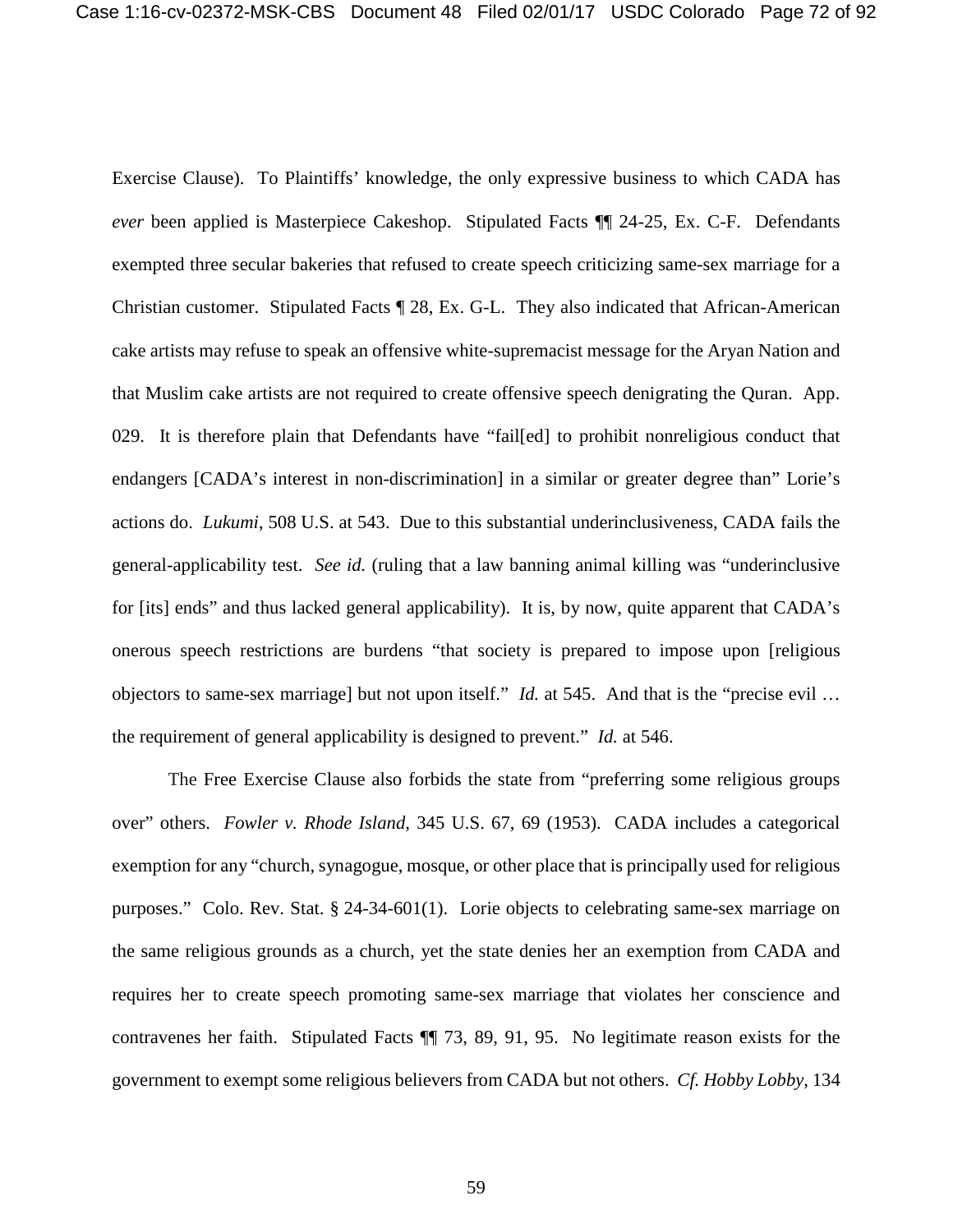S. Ct. 2786 ("RFRA is inconsistent with the insistence of an agency such as HHS on distinguishing between different religious believers—burdening one while accommodating the other—when it may treat both equally by offering both of them the same accommodation."); *Conestoga Wood Specialties Corp. v. Sec. of U.S. Dep't of Health & Human Servs.*, 724 F.3d 377, 415 (3d Cir. 2013) (Jordan, J., dissenting), *rev'd by Hobby Lobby*, 134 S. Ct. 2751 (2014) (noting that religious discrimination is inherent in the attempt "to say that some religiously motivated [groups]—the ones picked by the government—are exempt while others are not"). After all, the state would hardly have exempted churches from CADA unless it recognized that marriage has profound spiritual implications for many. *See Turner v. Safley*, 482 U.S. 78, 96 (1987) ("[M]any religions recognize marriage as having spiritual significance ….").Such differential treatment is of "paramount concern when a law has the incidental effect of burdening religious practice" and it renders CADA not generally applicable. *Lukumi*, 508 U.S. at 542.

Because CADA is neither neutral nor generally applicable, Defendants must justify their application of the statute to Lorie under the rigorous strict scrutiny test. *See id.* at 446 ("To satisfy the commands of the First Amendment, a law restrictive of religious practice must advance interests of the highest order and must be narrowly tailored in pursuit of those interests." (quotations omitted)).

## **D. Defendants' Application of CADA Only to Expressive Businesses That Disfavor Same-Sex Marriage Violates the Equal Protection Clause.**

The Equal Protection Clause is "essentially a direction that all persons similarly situated should be treated alike." *City of Cleburne v. Cleburne Living Ctr.*, 473 U.S. 432, 439 (1985). Distinctions among similarly-situated groups that affect fundamental rights "are given the most exacting scrutiny," *Clark v. Jeter*, 486 U.S. 456, 461 (1988), and discriminatory intent is presumed,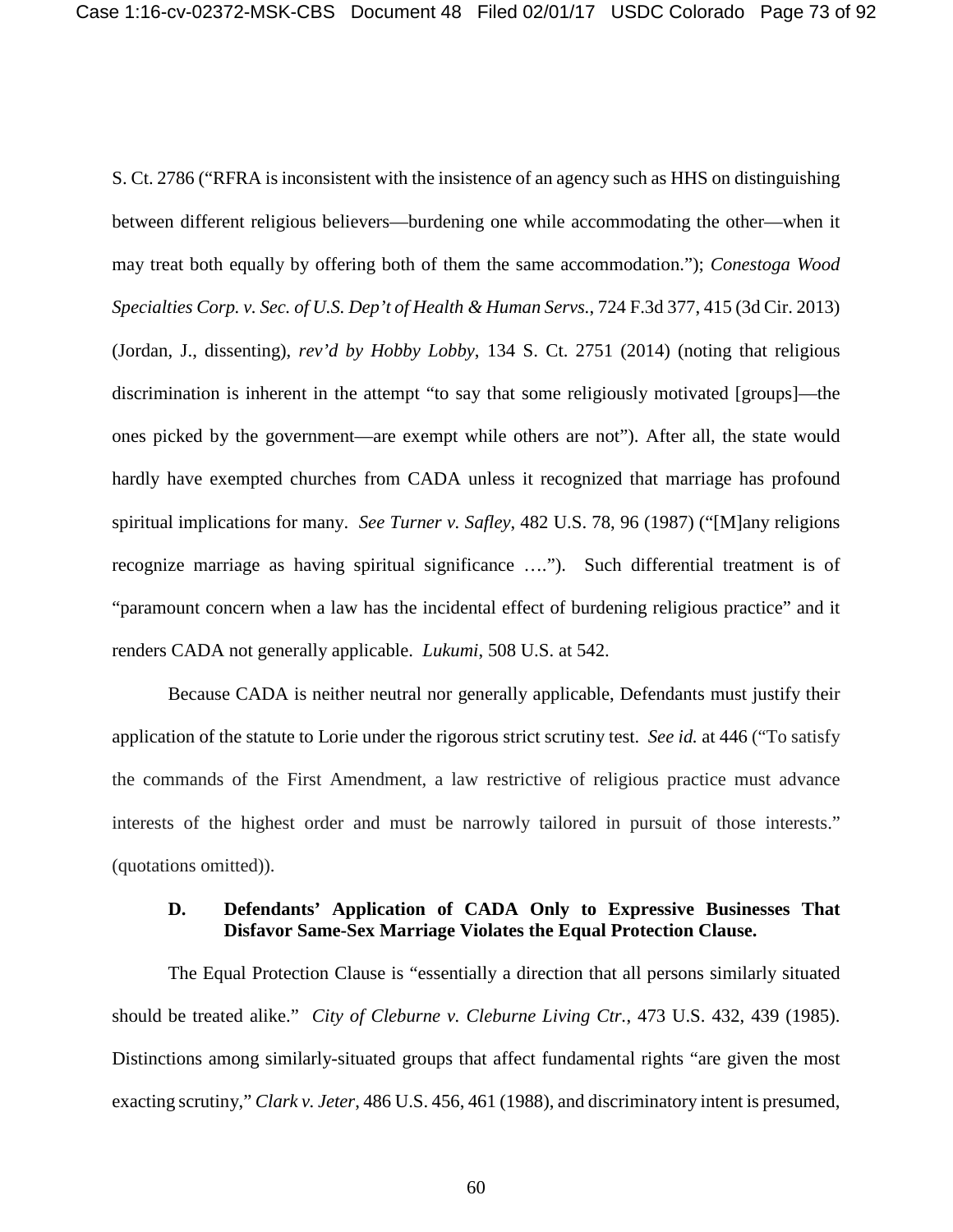*see Plyler v. Doe*, 457 U.S. 202, 216-17 (1982) ("[W]e have treated as presumptively invidious those classifications that … impinge upon the exercise of a 'fundamental right.'"). Because Defendants' disparate application of CADA impinges Plaintiffs' fundamental rights to free speech, the press, and expressive association, as well as free exercise, discriminatory intent is presumed here. *See supra* Part II.A. and II.C.

Defendants have applied CADA's Compelled-Speech Provision only to expressive business owners like Lorie that disfavor messages promoting same-sex marriage. The *only* business that Defendants have prosecuted for declining to create speech promoting an unwelcome message is a Christian bakery that declined to create a custom wedding cake celebrating a samesex marriage. Stipulated Facts ¶¶ 24-25, Ex. C-F. Three similarly situated secular cake artists who refused to create cakes criticizing same-sex marriage for a Christian patron were not prosecuted, an African–American cake artist may refuse to create a custom cake with a whitesupremacist message for the Aryan Nation, and a Muslim cake artist may decline a custom order from the Westboro Baptist Church denigrating the Quran. Stipulated Facts ¶ 28, Ex. G-L; App. 029. Yet Defendants apply CADA's Compelled-Speech Provision to force Lorie to design, create, and publish custom wedding websites promoting and celebrating same-sex weddings because they label her religious conviction "discrimination." Defs.' MPI Resp. 2, 6.

Moreover, Defendants do not apply CADA's Banned-Speech Provision to expressive business owners that strongly advocate the acceptance of same-sex marriage and whose messages "directly or indirectly" indicate that requests from religious customers with opposing beliefs would be "unwelcome" or "denied." Colo. Rev. Stat. § 24-34-601(2)(a); Lorie Smith Aff. ¶¶ 009-036; App. 003-010. Nicole Nichols Photography, a Denver-based photography company, for example,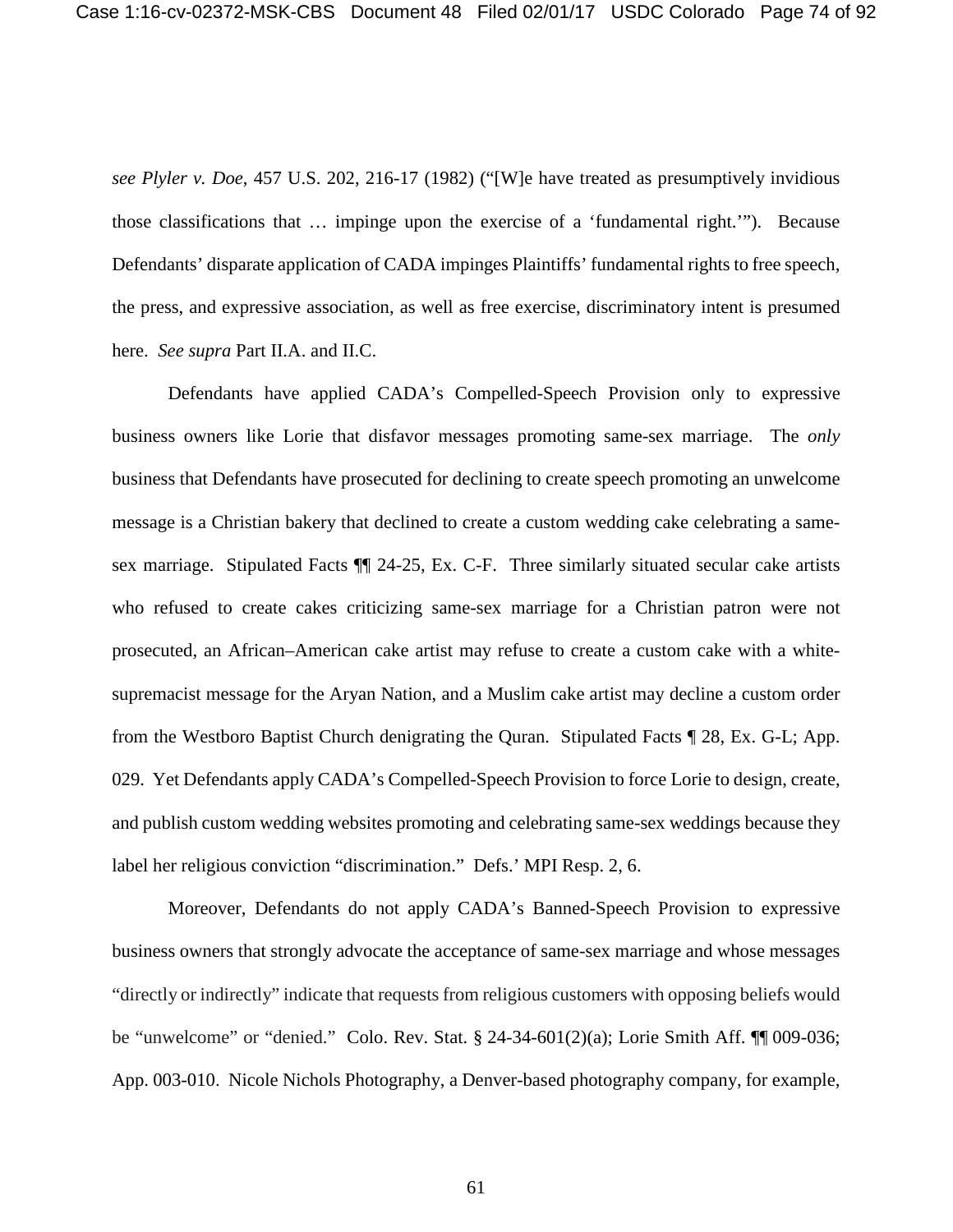has published speech criticizing "religion" for "not always recognizes in same-sex marriage, praising the *Obergefell* decision, and announcing its participation in the Denver Pridefest. Lorie Smith Aff. ¶ 31-32; App. 009. Just as with the three cake artists discussed above, Defendants would consider this speech compliant with CADA. But if sexual orientation and celebrating samesex marriage is "closely correlated" enough to strip away speaker autonomy under CADA, *Craig v. Masterpiece Cakeshop, Inc.*, 370 P.3d 272, 279 (2015), surely the Christian creed and religious criticism of same-sex marriage are as well. *See* 3 C.C.R. 708-1:10.2(H). Yet Defendants have concluded that only speech by expressive business owners like Lorie that find same-sex marriage morally objectionable is banned.

This disparate treatment of similarly situated speakers for no rational, let alone compelling, reason violates the Equal Protection Clause. As such, this Court should strike down Defendants' application of CADA to Lorie as violative of the Fourteenth Amendment.

# **E. Defendants' Application of CADA Violates Lorie's Right to Substantive and Procedural Due Process.**

The Fourteenth Amendment protects every citizens' right to life, liberty, and property from state deprivation. U.S. Const. amend. XIV, sec. 1. Defendants' application of CADA violates Lorie's rights to procedural and substantive due process because the statute is impermissibly vague and deprives her of the fundamental liberty to own and operate an expressive business and earn a livelihood free from unreasonable governmental interference.

### **1. The Banned-Speech Provision is Impermissibly Vague and Therefore Violates Lorie's Right to Procedural Due Process.**

The Due Process Clause proscribes impermissibly vague statutes. *Grayned v. City of Rockford*, 408 U.S. 104, 108 (1972) ("It is a basic principle of due process that an enactment is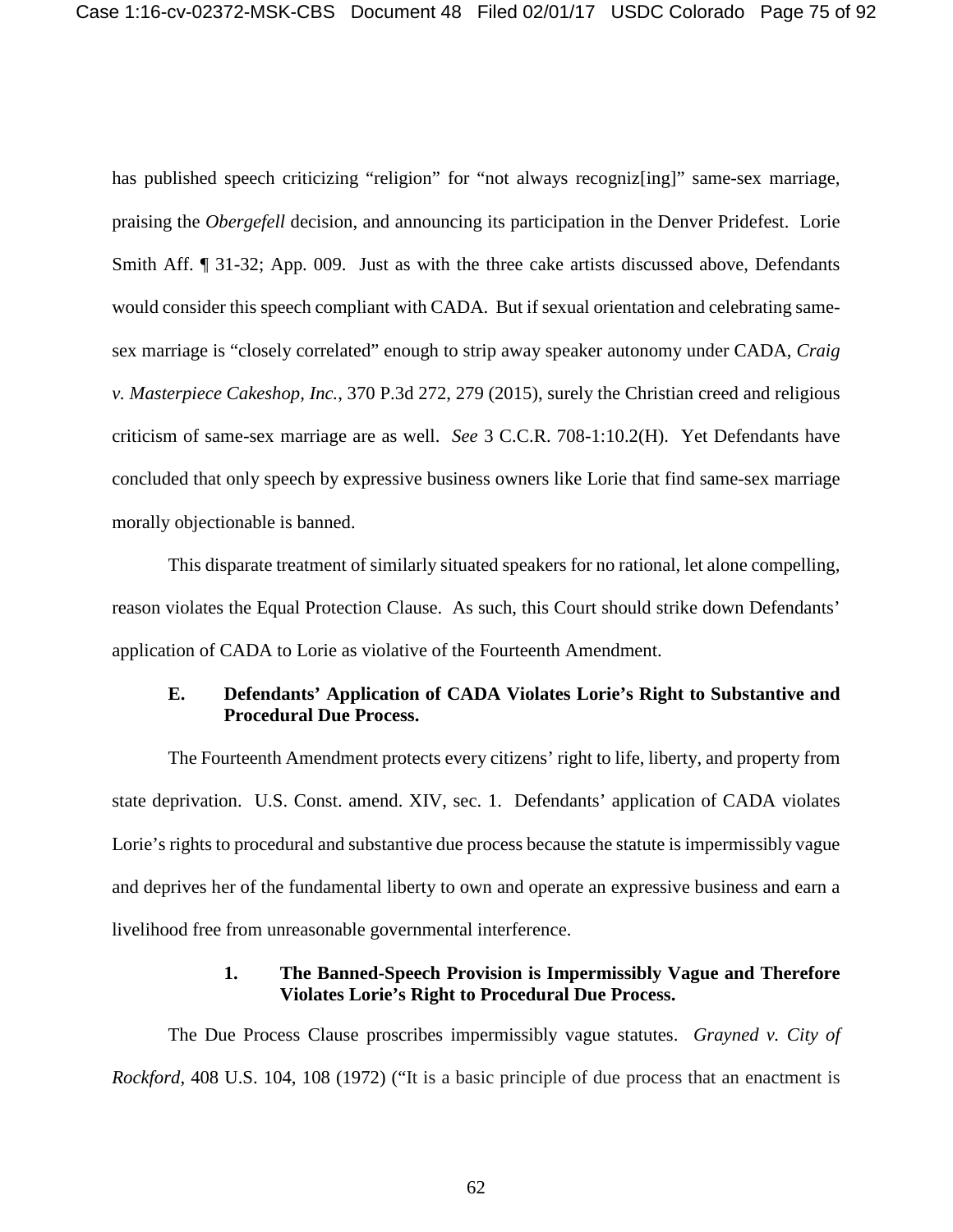void for vagueness if its prohibitions are not clearly defined."). A vague statute is a peculiar evil because it prevents a person of ordinary intelligence from "know[ing] what is prohibited" and conforming her actions to the law. *Id.* Vague statutes also invite arbitrary and discriminatory enforcement, leaving people subject to the unknowable whim of government officials charged with enforcing the law. *Id.* When a vague statute implicates First Amendment rights, "a heightened vagueness standard" applies. *Brown*, 564 U.S. at 793; *see also NAACP v. Button*, 371 U.S. 415, 433 (1963) ("For standards of permissible statutory vagueness are strict in the area of free expression…. These freedoms are delicate and vulnerable, as well as supremely precious in our society.").

To determine whether a statute is impermissibly vague, the Court must evaluate (1) whether the statute is sufficiently definite to allow ordinary people to understand what is prohibited and (2) whether the statute encourages "arbitrary and discriminatory enforcement." *Kolender v. Lawson*, 461 U.S. 352, 357 (1983). The U.S. Supreme Court focuses most closely on the second part of this test because of its concern that statutes void of minimal enforcement guidelines allow government officials to dangerously and arbitrarily "pursue their personal predilections" in the enforcement of the law. *Id.* at 358. When government officials are afforded "virtually complete discretion" to enforce a law, lawmaking power is effectively stripped from the people and vested in the "moment-to-moment judgment" of enforcement officials, *id.* at 358-60, increasing the likelihood that less popular people or viewpoints will be unlawfully discriminated against. The Due Process Clause does not permit such unrestrained government power.

The Banned-Speech Provision is impermissibly vague because it lacks sufficient definiteness to apprise an ordinary person of what is unlawful and the legislature did not establish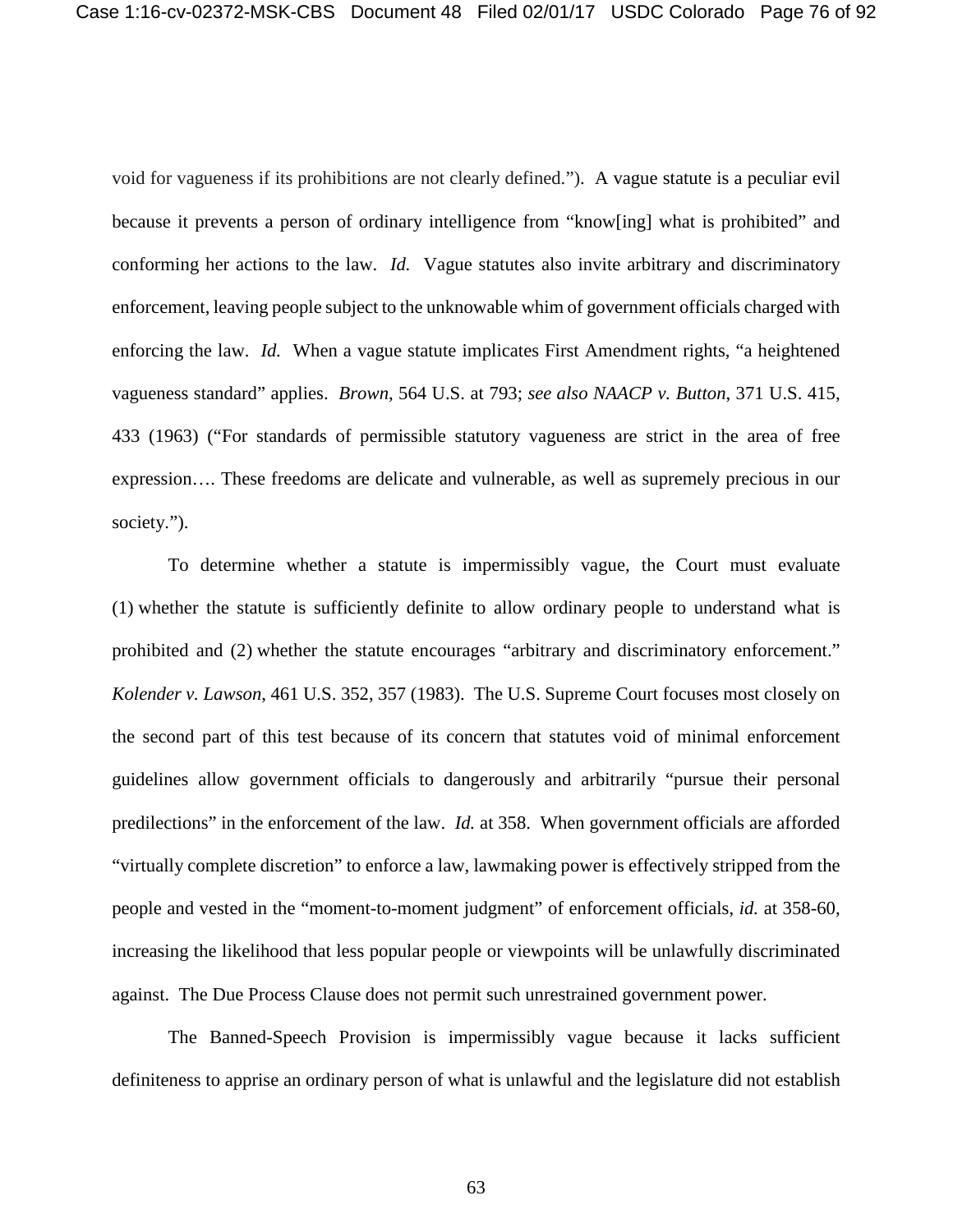minimal enforcement guidelines to prevent arbitrary and discriminatory enforcement. Specifically, the Banned-Speech Provision prohibits a business from publishing statements indicating an individual within a protected class is "unwelcome, objectionable, unacceptable, or undesirable," Colo. Rev. Stat. § 24-34-601(2)(a), without establishing *any*—yet alone minimal enforcement guidelines to stave off discriminatory or capricious enforcement. For example, the legislature did not define how statements may be determined to be objectively "unwelcome," "objectionable," "unacceptable," or "undesirable." And the vagueness and subjectivity of these terms are in a class of their own.

As stated in Section II.A.1.e *supra*, no objective standard of "unwelcomeness" or "objectionability" exists, rendering the Banned-Speech Provision unconstitutional on its face. *See Saxe,* 240 F.3d at 215 (3d Cir. 2001) (Alito, J.) (invalidating a school policy that banned "any unwelcome verbal… conduct which offends… because of" protected characteristics); *Armstrong*, 154 F. Supp. 2d at 79-80 (striking down a liberty regulation that denied access to patrons with an "objectionable" appearance). People experience offense and displeasure when they encounter differing viewpoints in a pluralistic society everyday. But no one in this country has an interest "in being free from public criticism," *Org. for a Better Austin v. Keefe*, 402 U.S. 415, 419 (1971), even if exposure to opposing views causes "severe emotional distress," *Hustler Magazine, Inc. v. Falwell*, 485 U.S. 46, 52 (1988). While the Constitution does not require absolute clarity, *United States v. Powell*, 423 U.S. 87, 96 (1975), a statute, such as the Banned-Speech Provision, that leaves people of common intelligence completely guessing as to its meaning runs afoul of the Due Process Clause, *Keyishian v. Board of Regents of Univ. of N.Y.*, 385 U.S. 589, 604 (1967).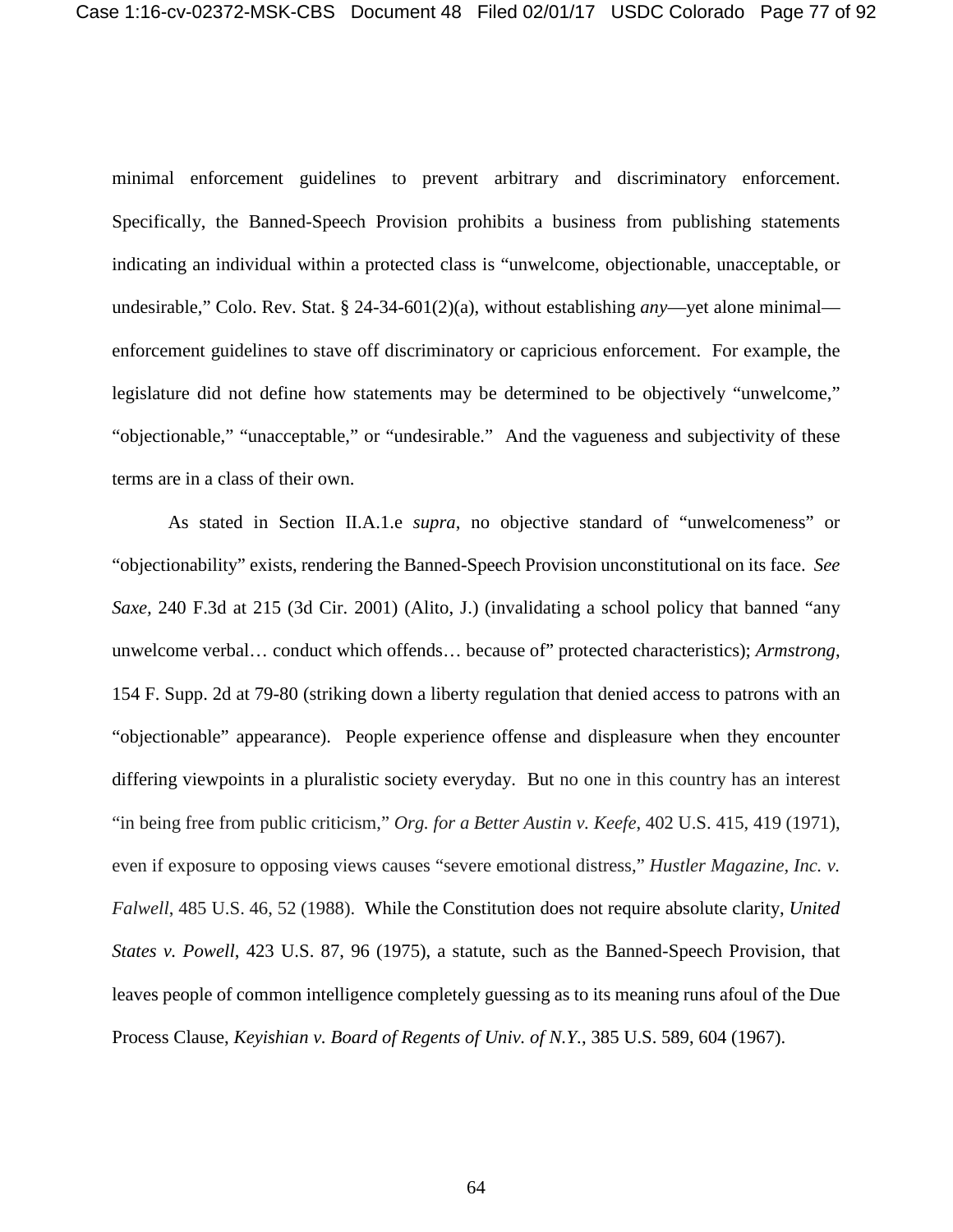This alone renders the Banned-Speech Provision unconstitutionally vague but the Colorado legislature also failed to define the necessary discriminatory nexus between an unwelcoming "indirect" communication (versus a "direct" communication) and an individual's membership in a protected class. Without such minimal guidance, enforcement officials are impermissibly granted power to interpret CADA however they like. *Kolender*, 461 U.S. at 358-60. And Defendants' enforcement history—allowing expressive businesses that support same-sex marriage to speak freely, while muzzling and imposing severe penalties on expressive businesses that oppose same-sex marriage and wish to speak a different message—belies any suggestion of restraint. Stipulated Facts ¶¶ 24-25, 28, Ex. C-L.

Based on the vague language in the statute, Defendants have unbridled discretion to censor speech out of a dislike for particular viewpoints—viewpoints on subject matters that extend much more broadly than the same-sex marriage context. Even a person of highest intelligence would have difficulty understanding what statements and messages are within the basket of unlawful expression outlawed by the Banned-Speech Provision and, therefore, would "steer far wider of the unlawful zone." *Baggett v. Bullitt*, 377 U.S. 360, 372 (1964) (internal quotation marks and citations omitted). The only criteria informing Defendants' findings of unlawful discrimination is their own *ad hoc* judgment. Because the Banned-Speech Provision invites government agents to "pursue their personal predilections" in the enforcement of the law—an invitation Defendants have readily accepted—it is impermissibly vague and violates Lorie's right to procedural due process. *Kolender*, 461 U.S. at 357-61.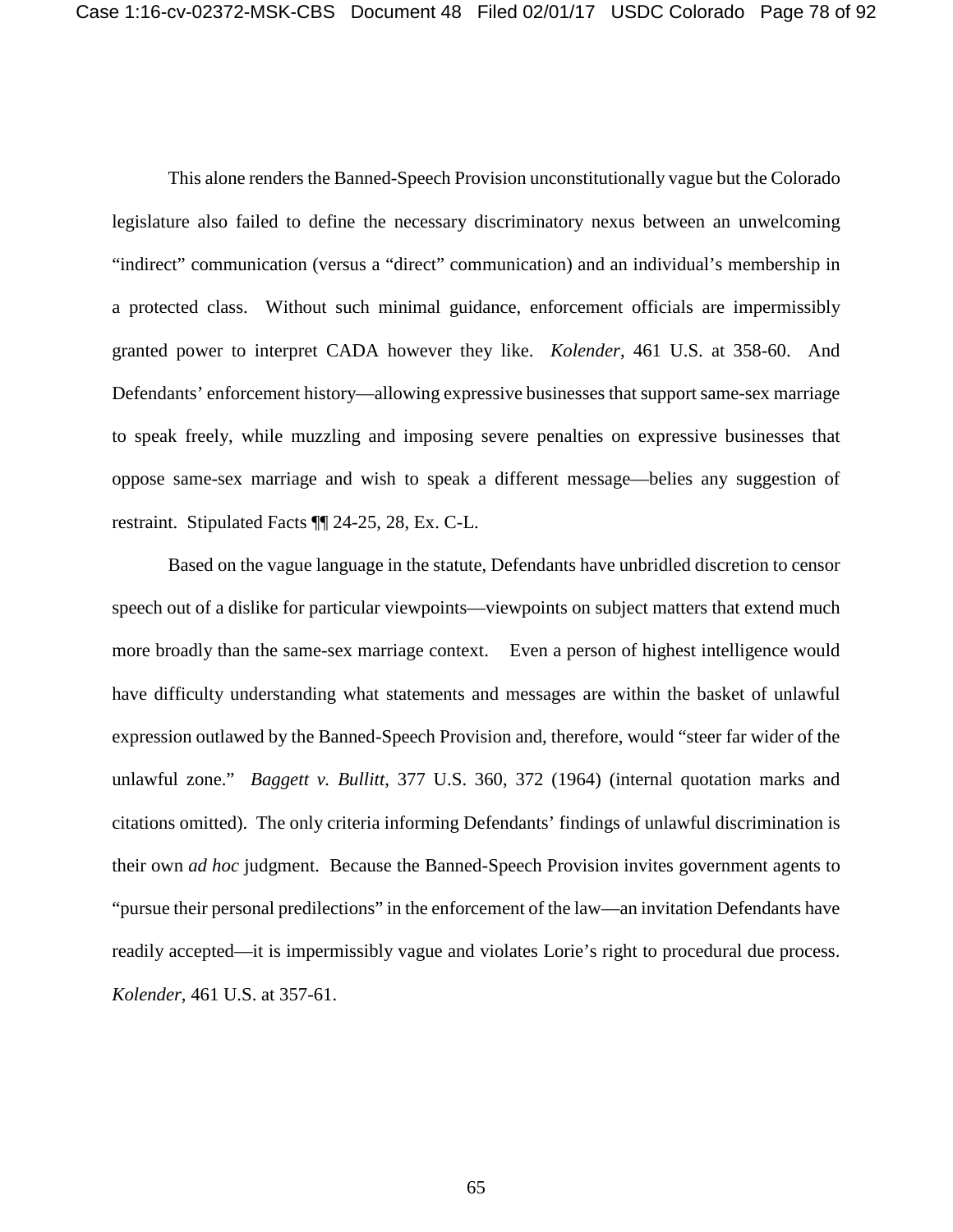## **2. Defendants' Application of CADA Deprives Lorie of the Right to Own and Operate Her Own Expressive Business and thus Violates Her Right to Substantive Due Process.**

"[W]ithout doubt," the Fourteenth Amendment protects a person's freedom "to engage in any of the common occupations of life… and to worship God according to the dictates of [her] own conscience." *Bd. of Regents of State Colls. v. Roth*, 408 U.S. 564, 572 (1972); *see also Truax v. Raich*, 239 U.S. 33, 41 (1915) ("It requires no argument to show that the right to work for a living in the common occupations of the community is of the very essence of the personal freedom and opportunity that it was the purpose of the [Fourteenth] Amendment to secure."); *Greene*, 360 U.S. at 492 ("[T]he right to hold specific private employment and to follow a chosen profession free from unreasonable governmental interference comes within the 'liberty' and 'property' concepts of [due process]."). These liberties are "essential to the orderly pursuit of happiness by free men." *Roth*, 408 U.S. at 572*.* When the government infringes on such fundamental liberty interests, courts apply strict scrutiny. *Reno v. Flores*, 507 U.S. 292, 301-02 (1993).

Defendants' application of CADA impermissibly interferes with Lorie's right "to engage in any of the common occupations of life… [and] to worship God according to the dictates of [her] own conscience…," *Roth*, 408 U.S. at 572, by conditioning her ability to participate in the wedding industry on the forfeiture of her religious convictions and the violation of her conscience. Stipulated Facts ¶ 95. The Constitution protects "more than just freedom of belief." *Hobby Lobby*, 134 S. Ct. at 2785 (Kennedy, J., concurring). It protects "the right to express those beliefs and to establish one's religious (or non-religious) self-definition in the political, civic, and economic life of our larger community." *Id.* Defendants' application of CADA, however, forces Lorie to choose whose commands she will obey—the state's or God's. Stipulated Facts ¶ 95. If she chooses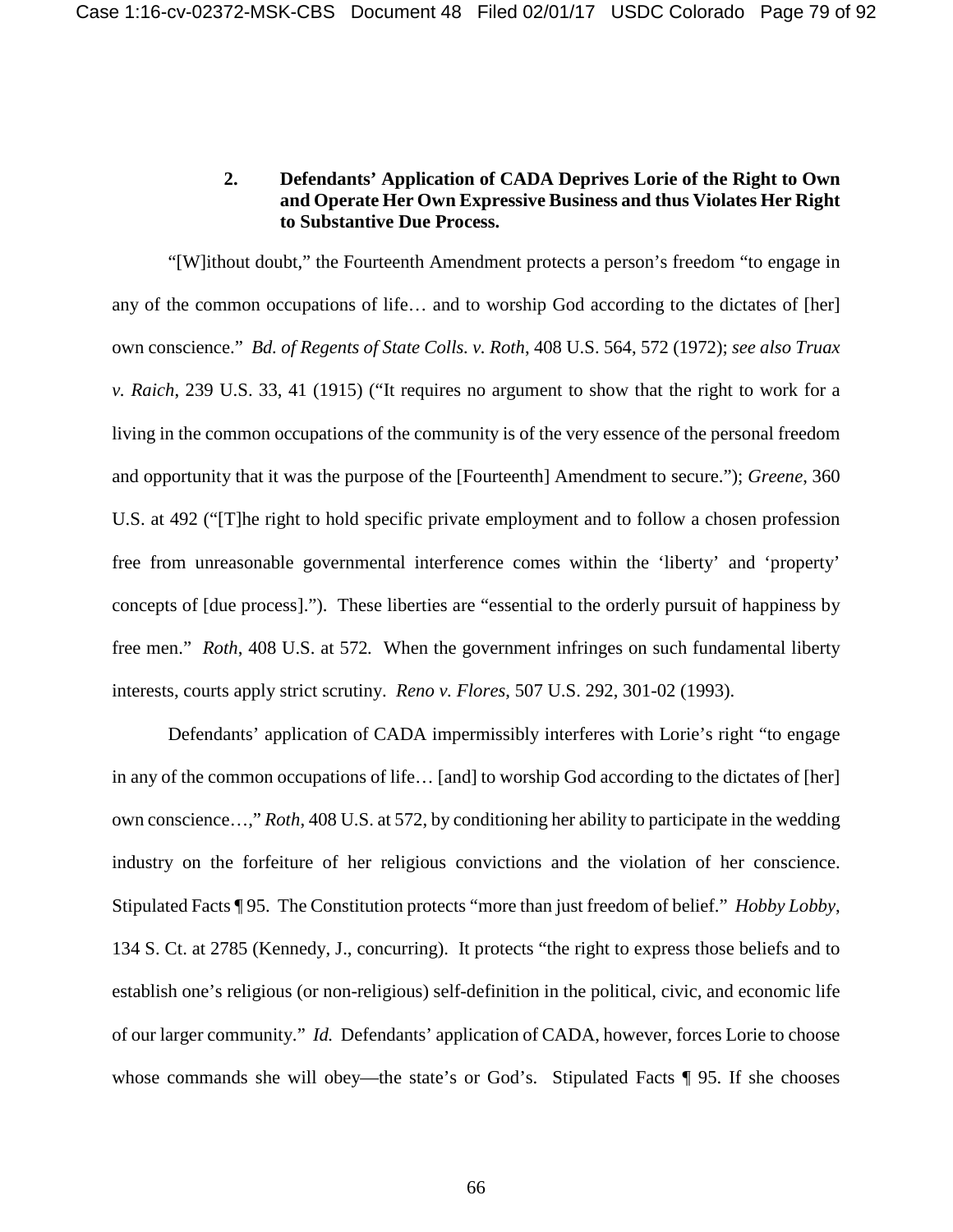incorrectly, the state precludes Lorie from participating in the "economic life" of the "larger community," a result the Constitution does not tolerate. *See Hobby Lobby*, 134 S.Ct. at 2785 (Kennedy, J., concurring); Stipulated Facts ¶¶ 5-17. As explained in Section III *infra*, Defendants can show no compelling interest to warrant such an unreasonable infringement of Lorie's fundamental liberty interest to own and operate a family business, which is protected as both a liberty and property interest under the Due Process Clause.

**F. Under Governing Supreme Court Precedent, Defendants Have Violated Lorie's Personal Autonomy in Violation of the Due Process and Equal Protection Clauses By Precluding Her from Pursing Her Entrepreneurial Dreams, Stigmatizing Her Religious Beliefs About Marriage, Labeling Her as a Discriminatory Lawbreaker, and Threatening Her with Hefty Fines, Reeducation Programming, and Invasive Reporting Requirements**.

The Supreme Court's decisions in *Obergefell*, l35 S. Ct. at 2596, and underlying cases have recognized a right of citizens "to have dignity in their own distinct identity." To the extent such right has been recognized by recent Supreme Court precedent, the Due Process and Equal Protection Clauses of the Fourteenth Amendment protect "certain personal choices central to individual dignity and autonomy, including intimate choices that define personal identity and beliefs," particularly where sexual preference is concerned. *Id.* at 2597. If personal identity related to sexual preference is constitutionally protected, identity grounded in sincerely held religious beliefs must be equally safeguarded as well.

In this case, Lorie's personal identity is rooted in her Christian beliefs. Stipulated Facts ¶¶ 30-32, 33-38. Lorie identifies first and foremost as a Christian—a follower of Jesus Christ—and her decision to act consistently with her religious understanding of marriage defines her personal identity. Stipulated Facts ¶ 30. For that reason, Lorie believes that "everything she does – personally and professionally – should be done in a manner that glorifies God." Stipulated Facts ¶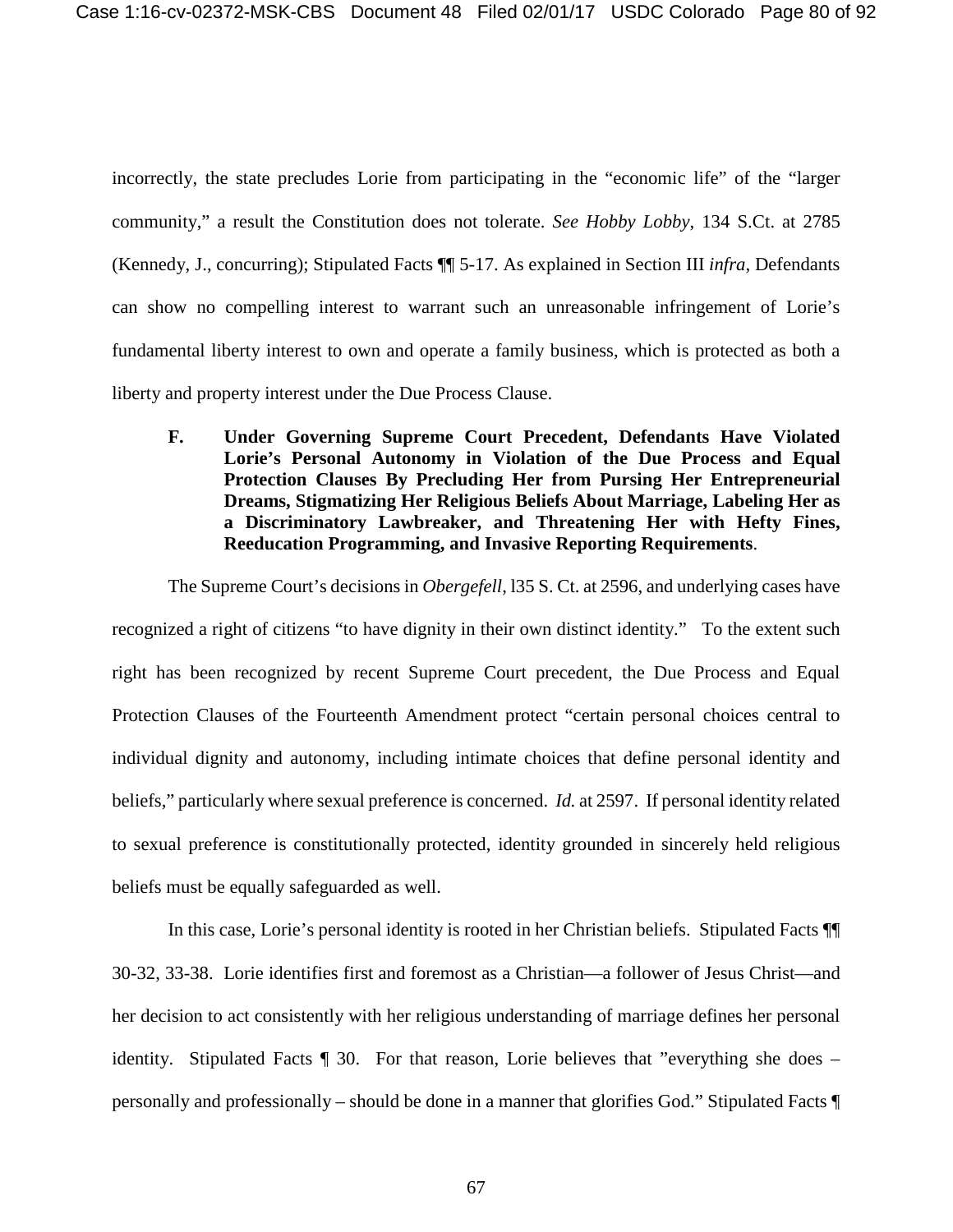34. Lorie's desire to engage in the marketplace by celebrating weddings as she believes God designed them is an expression of her personal identity and her religious understanding of marriage, both of which are central to her equal dignity as a citizen and personal autonomy. Stipulated Facts ¶¶ 30-34, 36.

Supreme Court caselaw recognizes Lorie's autonomy to express her Christian identity through her work. One of the Court's primary concerns in *Hobby Lobby*, 134 S. Ct. at 2783, was that the government's interpretation of the Affordable Care Act would "effectively exclude [Christian family business owners] from full participation in the economic life of the Nation" because they could not "in good conscience provide" insurance coverage for abortifacient drugs. In his concurrence, Justice Kennedy expounded upon this liberty to start a family business and operate it accordance with one's faith:

In our constitutional tradition, freedom means that all persons have the right to believe or strive to believe in a divine creator and a divine law. For those who choose this course, free exercise is essential in preserving their own dignity and in striving for a self-definition shaped by their religious precepts. Free exercise in this sense implicates more than just freedom of belief. It means, too, the right to express those beliefs and to establish one's religious (or nonreligious) self-definition in the political, civic, and economic life of our larger community.

*Hobby Lobby*, 134 S. Ct. at 2785 (Kennedy, J., concurring). Justice Kennedy's reasoning in *Hobby Lobby* has roots in the Due Process Clause of the Fourteenth Amendment, which has long protected citizens' right to engage "in any of the common occupations of life … to worship God according to the dictates of [their] own conscience[s], and generally to enjoy those privileges long recognized as essential to the orderly pursuit of happiness by free men." *Roth*, 408 U.S. at 572 (quotation and alteration omitted).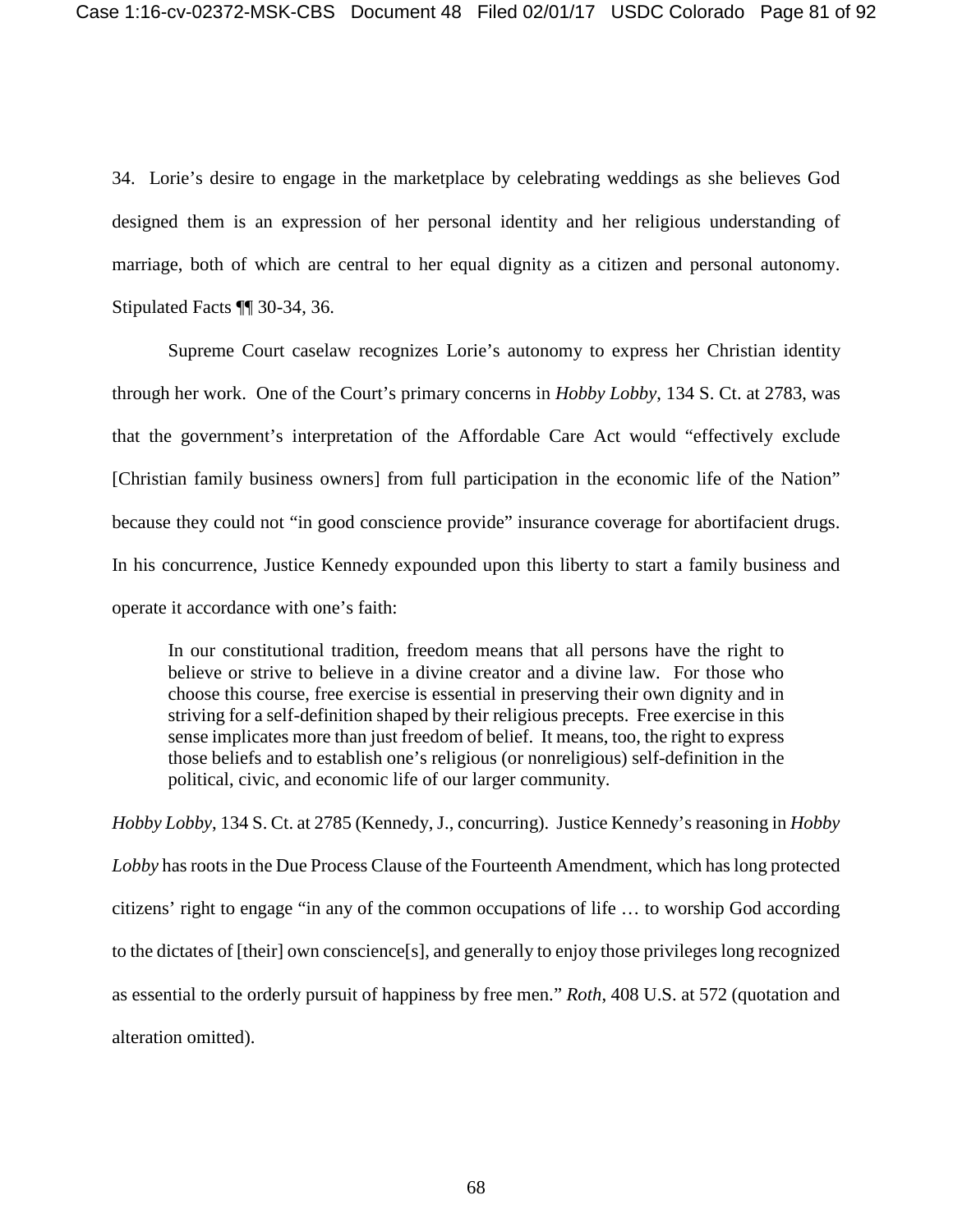Yet Defendants have interpreted CADA to exclude Lorie from the economic life of the nation based on her religious beliefs about marriage and thus rendered it impossible for her to pursue the American dream of starting a family business and working to make it a success. *See Town Sound & Custom Tops, Inc. v. Chrysler Motors Corp.*, 959 F.2d 468, 500 (3d Cir. 1992) ("[I]ndependent entrepreneurs have been seen as the heart and lifeblood of American free enterprise, and freedom of economic activity and opportunity has been thought central to the preservation of the American free enterprise system." (quoting Eleanor M. Fox, *The Modernization of Antitrust: A New Equilibrium,* 66 Cornell L. Rev. 1140, 1153-54 (1981))). Courts have long recognized that the "right to earn a livelihood and to continue employment unmolested" is essential to the pursuit of happiness. *Truax*, 239 U.S. at 38. Defendants rob Lorie of that freedom here by applying the Compelled-Speech Provision to force her to eschew the wedding business unless she is willing to abandon the commands of her faith and promote samesex weddings in which she does not believe. Defs.' MPI Resp. 2, 6 (describing Lorie's efforts to live and work in accordance with her religious beliefs about marriage as "seek[ing] … permission to discriminate against same-sex couples… in violation of Colorado's Anti-discrimination Act…" and asserting "her religious beliefs as a reason to discriminate"); Mot. to Dismiss 2 (stating same); Stipulated Facts ¶¶ 24-25, Ex. C-F; *see Obergefell*, 135 S. Ct. at 2594 (recognizing that "[m]arriage is sacred to those who live by their religions" and that many religious people view marriage, "by its nature" as "a gender-differentiated union of man and woman"). What is more, Defendants apply the Banned-Speech Provision to forbid Lorie from communicating her religious understanding of marriage to the public at large even though the Supreme Court has recognized that the Constitution "ensures that religious … persons are given proper protection as they seek to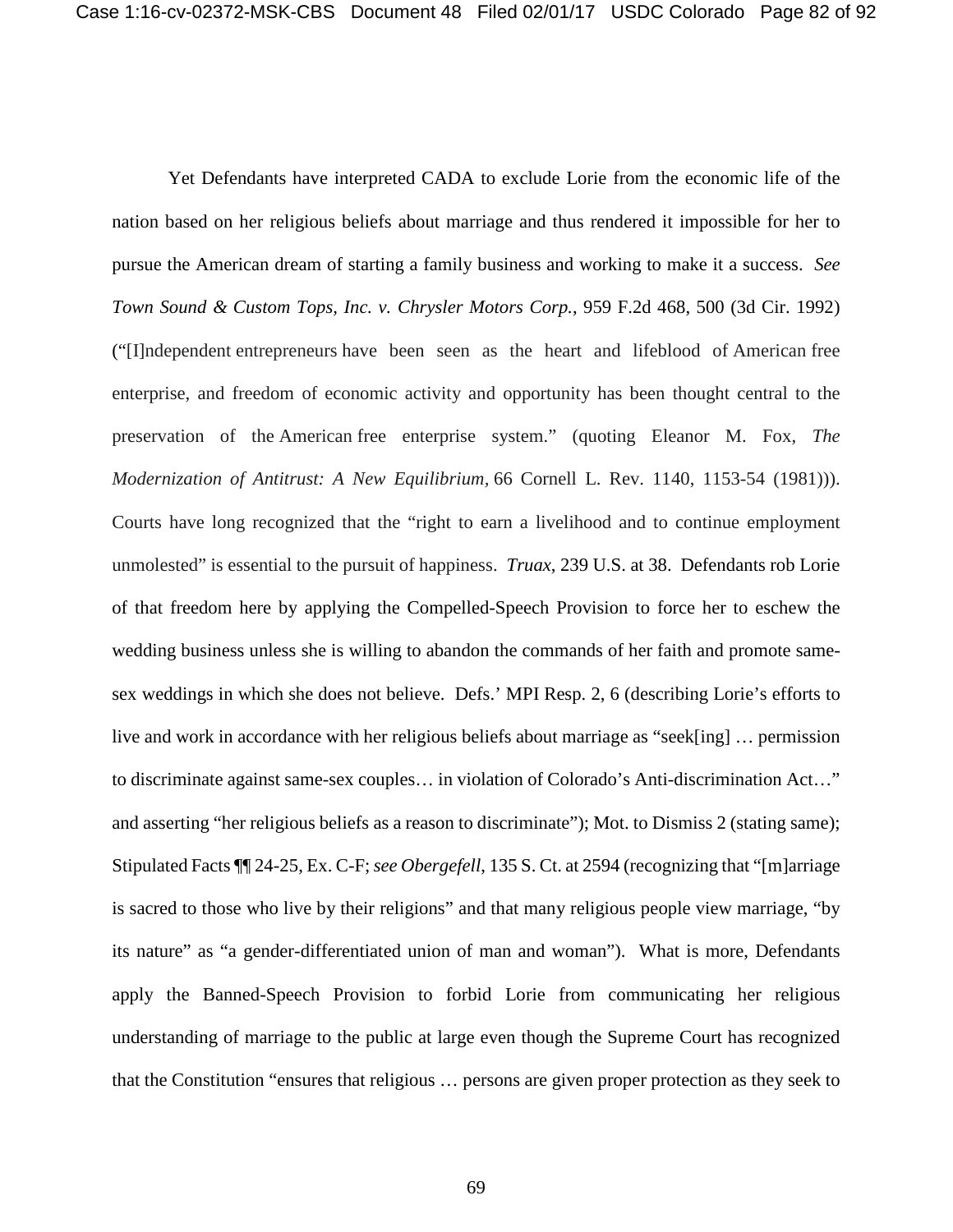teach the principles" of their faith in regards to marriage and other subjects. *Obergefell*, 135 S. Ct. at 2607.

Defendants' heavy prohibitions are backed up by substantial threats. They have already investigated, prosecuted, and punished a Christian cake artist for politely declining to design an artistic wedding to cake to celebrate a same-sex couple's nuptials. Stipulated Facts ¶¶ 24-25, Ex. C-F. After subjecting him to years of costly inquiries, hearings, and appeals, Defendants labeled him a "discriminator" and ordered him to create any cakes for "same-sex couples" that he would create for "heterosexual couples," no matter what text they contain or what message they sent. Stipulated Facts ¶¶ 24-25, Ex. F, at 2. Defendants further ordered the Christian cake artist to reeducate his employees through "comprehensive staff training" on CADA in order to change their beliefs regarding same-sex marriage and mandated that he provide invasive "quarterly compliance reports" for a period of "two years" describing these "remedial [education] measures," as well as "the number of patrons denied service … and the reasons the patrons were denied service." Stipulated Facts ¶¶ 24-25, Ex. F, p.2. In this case, Defendants have indicated they would do the same to Lorie if she creates or publishes original speech about biblical marriage. Defs.' MPI Resp. 2, 6 (characterizing Lorie's efforts to live and work in accordance with her religious beliefs about marriage as "seek[ing] … permission to discriminate" and asserting "religious beliefs as a reason to discriminate"). She is imminently threatened not only with the costly litigation, "discriminator' label, speech-coercing and speech-squelching order, and intrusive reporting requirements mentioned above, but also with a fine of up to \$500 for *each* decision to decline an artistic commission based on her religious beliefs that Defendants arbitrarily deem violative of CADA. Colo. Rev. Stat. § 24-34-602(1)(A); Stipulated Facts  $\P$  5.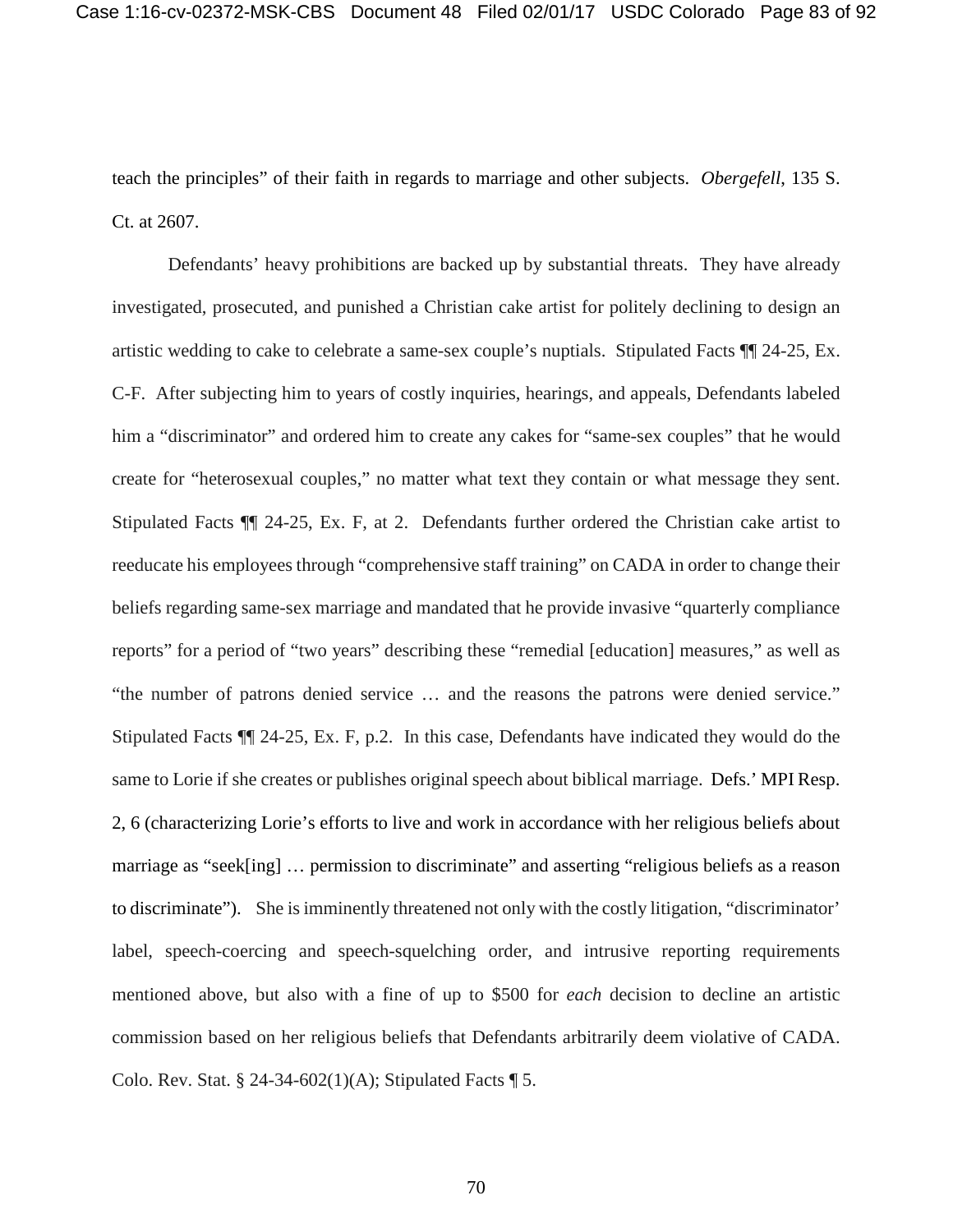In short, Defendants have excluded Lorie from the marketplace based on her beliefs and public message about marriage. *But see Obergefell*, 135 S. Ct. at 2607 ("[I]t must be emphasized that religions, and those who adhere to religious doctrines, may continue to advocate with utmost, sincere conviction that, by divine precepts, same-sex marriage should not be condoned."). Yet if "there is any fixed star in our constitutional constellation, it is that no official, high or petty, can prescribe what shall be orthodox in politics, national, religion, or others matters of opinion or force citizens to confess by word or act their faith therein." *Barnette*, 319 U.S. at 642. The state is free to support same-sex marriage by any number of means but when that preference turns into "enacted law and public policy" that expels religious objectors from public life, things have gone too far. *Obergefell*, 135 S. Ct. at 2602.

At that point, "the imprimatur of the State itself [is placed] on an exclusion that soon demeans or stigmatizes those [like Lorie] whose own liberty is then denied." *Id.*; *cf. Lawrence v. Texas*, 539 U.S. 558, 571 (2003) ("The issue is whether the majority may use the power of the State to enforce these views on the whole society through operation of the ... law."). It "disaparage[s]" Lorie's spiritual choices and "diminish[es] [her] personhood" for Defendants to bar her religious message, *Obergefell*, 135 S. Ct. at 2602, malign her as a "discriminator," and threaten her with investigations, reeducation training, fines, and reporting requirements simply for seeking to express her religious "beliefs" and establish her "religious … self-definition in the political, civic, and economic life of our larger community," *Hobby Lobby*, 134 S. Ct. at 2785 (Kennedy, J., concurring). Prohibiting Lorie from operating an expressive business in the State of Colorado "serves to disrespect and subordinate" her in an unconstitutional manner by rendering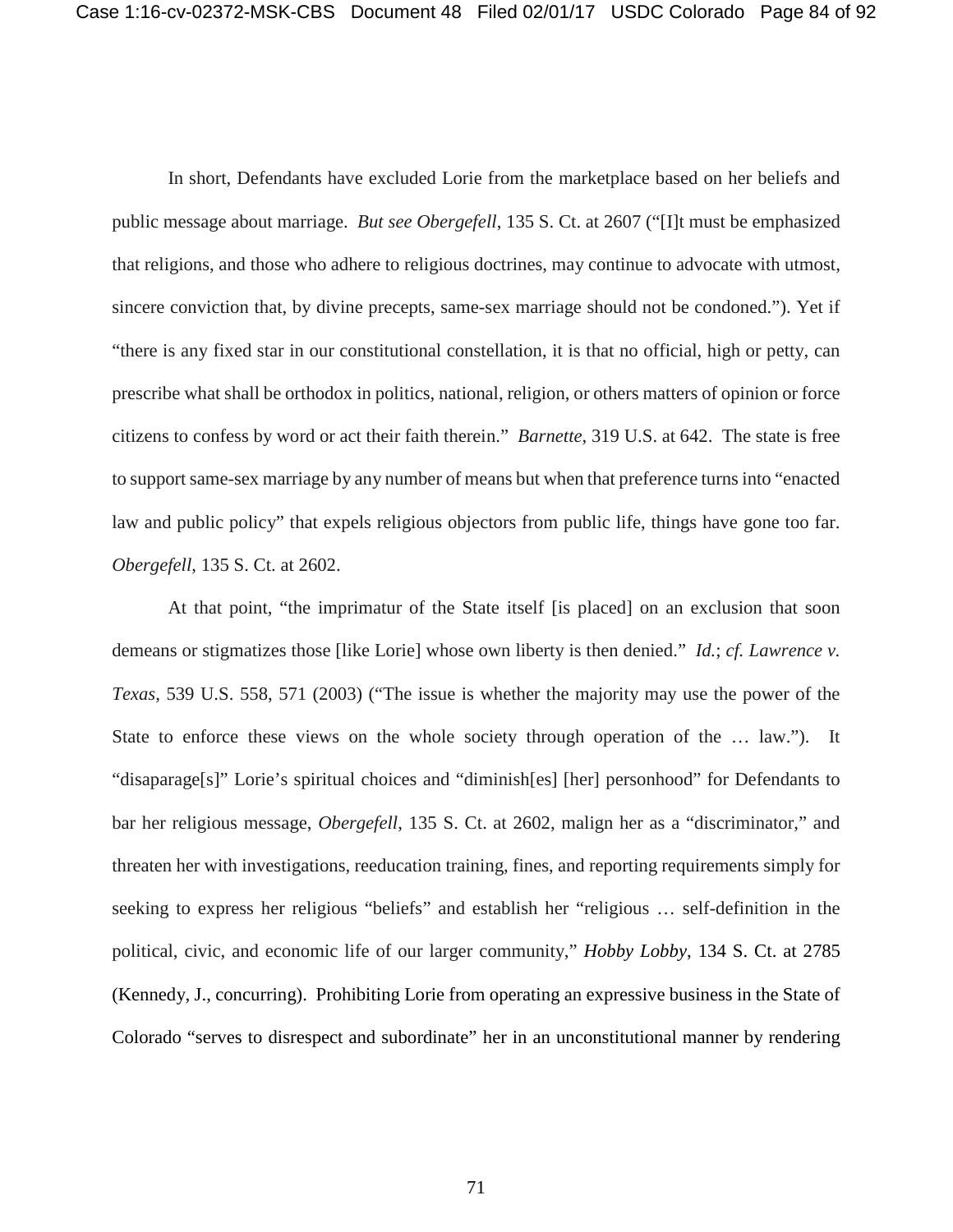her a societal outcast and robbing her of the ability to pursue the American dream by expanding her closely-held business. *Obergefell*, 135 S. Ct. at 2604.

#### **III. Defendants' Application of CADA Fails Strict Scrutiny**

Because Defendants' application of CADA to Plaintiffs violates their fundamental constitutional rights, it must satisfy strict scrutiny, "the most demanding test known to constitutional law." *City of Boerne v. Flores*, 521 U.S. 507, 509 (1997). Satisfying this standard requires Defendants to show that their application of CADA is narrowly tailored to serve a compelling state interest. *Yes On Term Limits, Inc. v. Savage*, 550 F.3d 1023, 1028 (10th Cir. 2008). "[I]t is the rare case in which … a law survives strict scrutiny." *Burson v. Freeman*, 504 U.S. 191, 211 (1992).

An interest in eliminating discrimination is not compelling in the abstract. The Court must "look beyond broadly formulated interests" in prohibiting discrimination in general and consider only Defendants' interest in applying CADA to Lorie, "the particular claimant" whose constitutional rights are infringed. *Gonzales v. O Centro Espirita Beneficente Uniao Do Vegetal*, 546 U.S. 418, 430-31 (2006). In "other words," the Court must "look to [Defendants'] marginal interest in enforcing" CADA against Lorie here, *Hobby Lobby* 134 S. Ct. at 2779.

As the Supreme Court explained in *Hurley*, applying public accommodation laws to expressive activity does not serve a valid—let alone a compelling—state interest. 515 U.S. at 578- 79 (noting it would be a "decidedly fatal objective" to apply a public accommodation law to coerce government-favored messages from private speakers). CADA's failure to satisfy the compelling interest test is further cemented by the fact that custom wedding website designs are available from expressive businesses nationwide. Stipulated Facts ¶¶ 98-101. Powerful market forces weigh in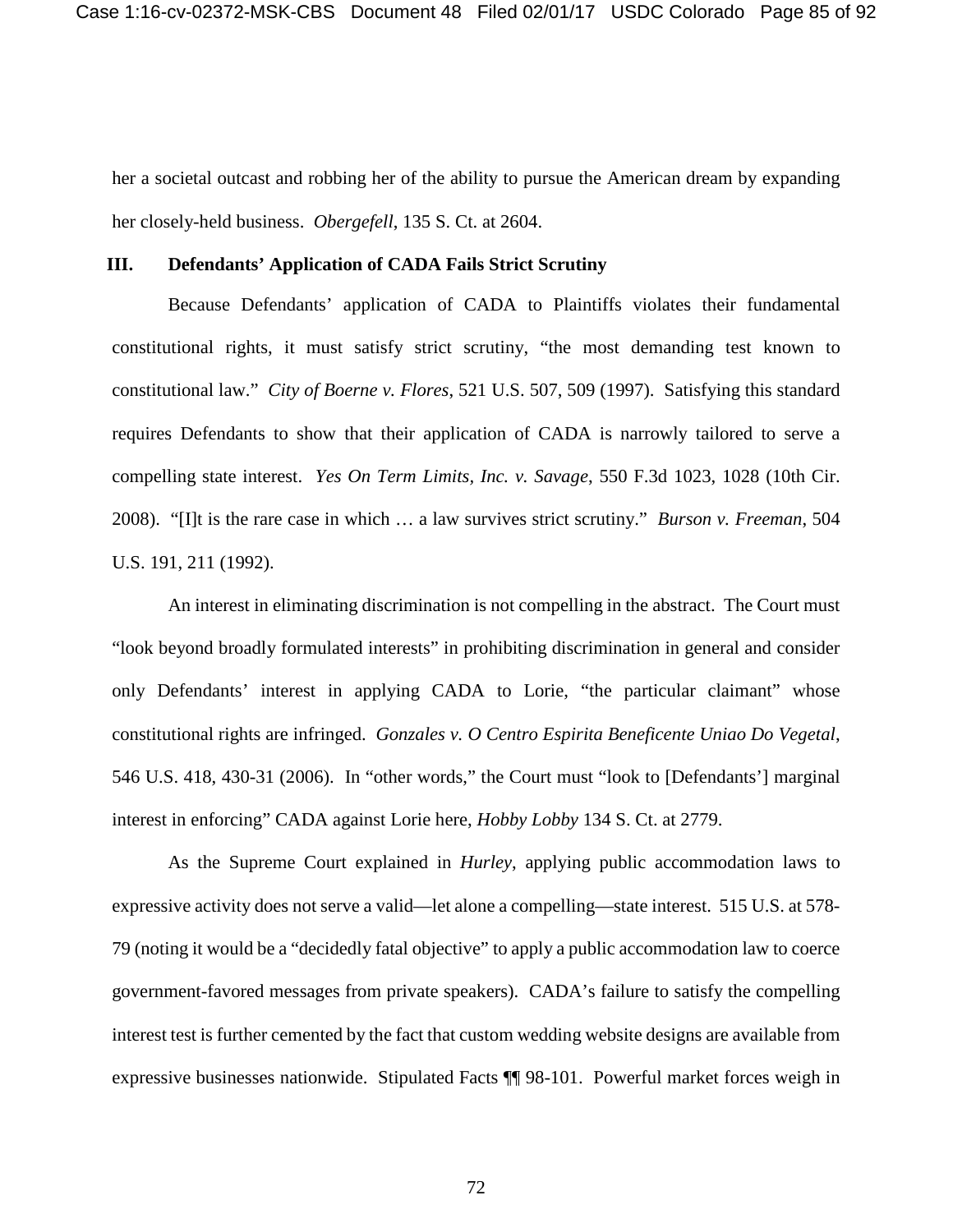favor of expressive businesses promoting same-sex weddings. Few expressive business owners are willing to lose income and engender negative press by declining to celebrate them. Thus, allowing Lorie to speak freely will not limit anyone's access to expressive services, particularly in a state like Colorado where many citizens hold progressive beliefs regarding marriage and other subjects. Lorie Smith Aff. 009-036; App. 003-010.

Furthermore, it is well established that a law "cannot be regarded as protecting an interest of the highest order … when it leaves appreciable damage to that supposedly vital interest unprohibited." *Reed*, 135 S. Ct. at 2232. Defendants have applied CADA's speech-coercing and speech-squelching terms *only* to religious opponents of same-sex marriage—expressive business owners who support same-sex marriage are exempt. Stipulated Facts ¶¶ 24-25, Ex. C-F. That, in and of itself, demonstrates that applying CADA only to Lorie and those who share her religious marriage views does not serve a compelling government interest.

Nor do Defendants serve a valid state interest by banning Lorie's publication of religious speech about God's design for marriage simply because some patrons may find it "offensive or disagreeable." *Texas v. Johnson*, 491 U.S. 397, 414 (1989). "In most circumstances, the Constitution does not permit the government to decide which types of otherwise protected speech are sufficiently offensive to require protection for the unwilling listener or viewer. Rather, the burden normally falls upon the viewer to avoid further bombardment of his sensibilities simply by averting his eyes." *Snyder v. Phelps*, 562 U.S. 443, 459 (2011) ((quotation and alterations omitted)). No one is forced to look at Lorie's website and those offended by her religious statements about marriage are free to avert their eyes and look elsewhere. Critically, "[d]isapproval of a [public accommodation's] statement does not legitimize use of the [state's]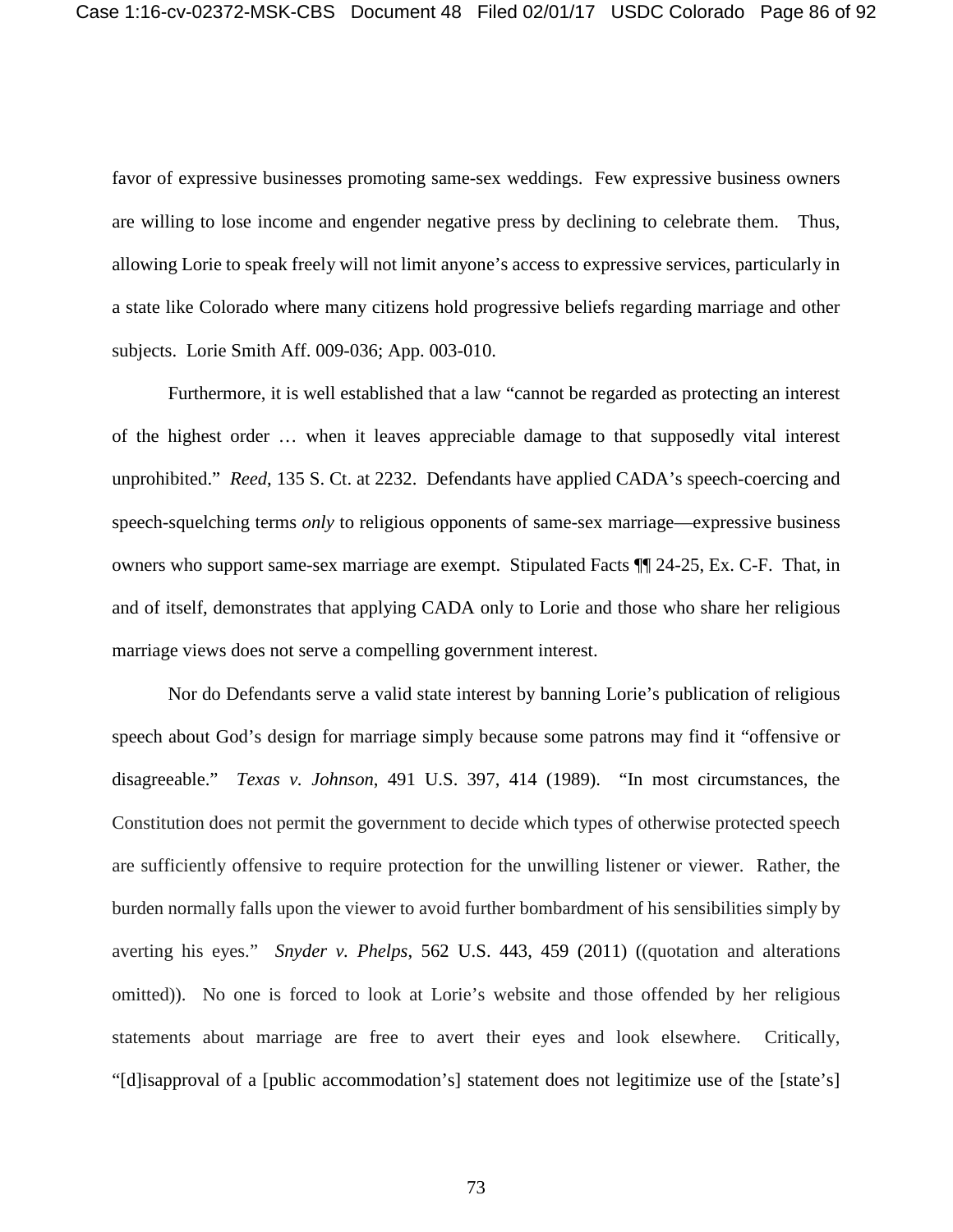power to compel the speaker to alter the message by including one more acceptable to others." *Hurley*, 515 U.S. at 581. Society's changing views on marriage do not justify burdening Lorie's First Amendment rights. As the Supreme Court explained in *Dale*, "the fact that an idea may be embraced and advocated by increasing numbers of people is all the more reason to protect the First Amendment rights of those who wish to voice a different view." 530 U.S. at 660.

CADA is also far from narrowly tailored. When the government pursues its "proffered objectives," such as an interest in combatting discrimination, against religious conduct—as Defendants have done in applying CADA to Masterpiece Cakeshop and Lorie—but does "not pursue[] [it] with respect to analogous non-religious conduct"—as Defendants have done by refusing to apply CADA to three secular bakeries who discriminated based on creed—the law is underinclusive and not narrowly tailored. *Lukumi*, 508 U.S. at 546. The obvious answer to this narrow tailoring problem is for Defendants to apply the same message-based exception to Lorie that it applied to three secular bakeries. *See* Stipulated Facts ¶ 28, Ex. G-L (exempting a secular bakery from CADA because its refusal to promote a religious message critical of same-sex marriage "was based on the explicit message" and the bakery "regularly creates cakes … ordered by Christian customers"). Lorie is also happy to serve LGBT individuals and simply has a religious message-based objection to promoting same-sex marriage. Stipulated Facts ¶¶ 63-67, 89, 91. But Defendants apply CADA's speech-coercing and speech-squelching terms to her and not other expressive business owners because she disagrees, on religious grounds, with the state's policy favoring same-sex marriage. Defs.' MPI Resp. 2, 6 (describing Lorie's efforts to live and work in accordance with her religious beliefs about marriage as "seek[ing] … permission to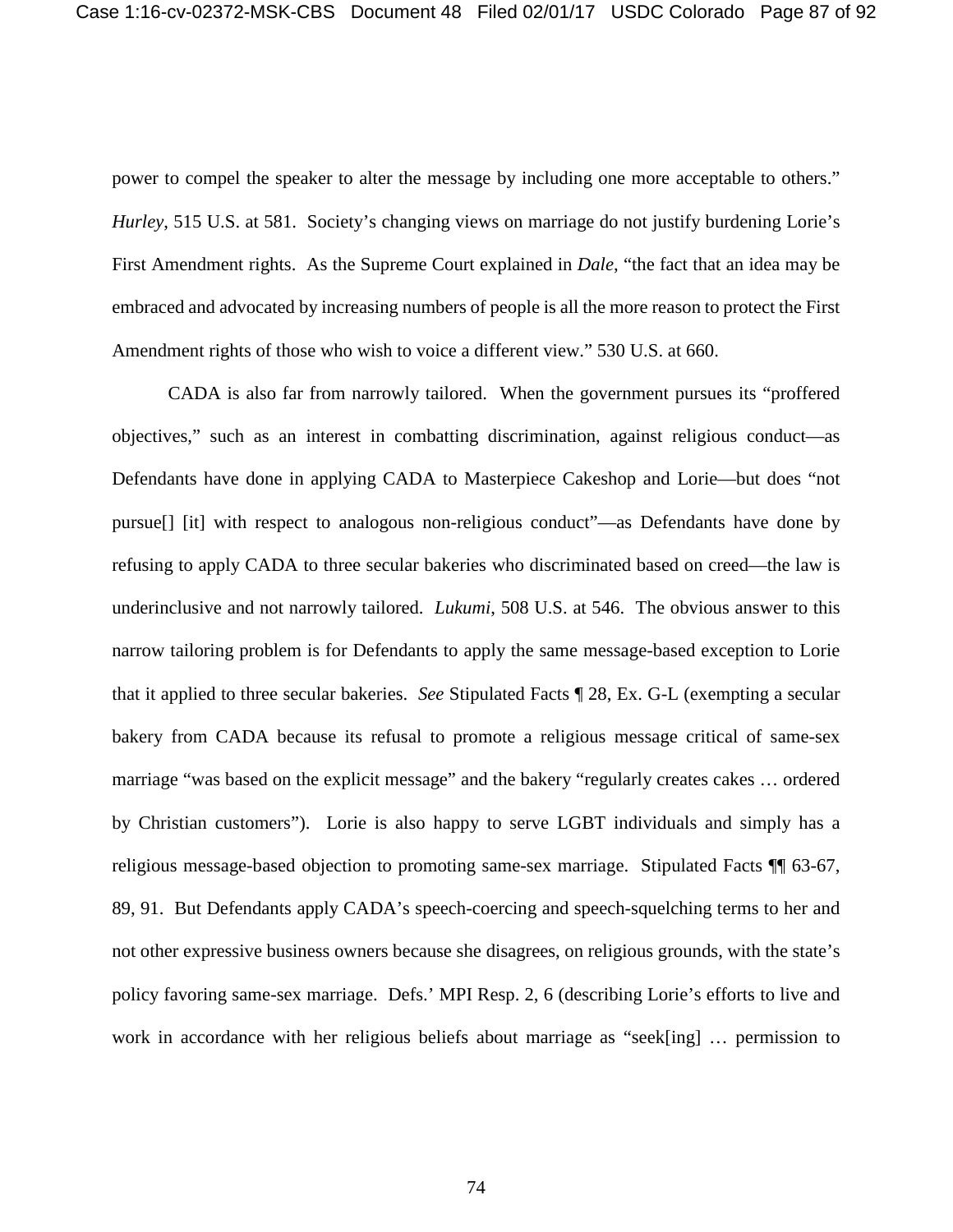discriminate against same-sex couples… in violation of Colorado's Anti-discrimination ACT…" and asserting "her religious beliefs as a reason to discriminate"); Mot. to Dismiss 2 (stating same).

In the alternative, Defendants could employ a far narrower publication ban that does not reach protected expression, such as the one contained in 42 U.S.C. § 2000e-3, which relates only to discriminatory statements about employment—the means by which citizens support their families. But instead, Colorado compels Lorie to design, create, and publish custom wedding websites promoting same-sex weddings—a pure luxury—against her will and bans her from publishing any speech that might "directly or indirectly" make some patrons subjectively feel "unwelcome" or undesirable. Such broad speech-coercing and speech-squelching measures are not tailored (let alone narrowly tailored) in any sense. Defendants cannot demonstrate that they are "actually necessary" to solve "an 'actual problem,'" as the Constitution requires. *Brown*, 564 U.S. at 799. Indeed, Defendants' decision not to enforce CADA against anyone but religious objectors to promoting same-sex marriage shows that discrimination by expressive businesses on protected grounds is not a significant problem in Colorado. Stipulated Facts ¶¶ 24-25, 28, Ex. C-L; *see Lukumi*, 508 U.S. at 547 ("[T]he ordinances are underinclusive to a substantial extent with respect to each of the interests that respondent has asserted, and it is only conduct motived by religious conviction that bears the weight of the governmental restrictions.").

#### **CONCLUSION**

No matter how commendable their goals, Defendants cannot pursue them in an unconstitutional manner. Colorado may prohibit invidious discrimination without resorting to art manipulation, speech bans, and idea extraction. As a society, we have seen such efforts "to coerce uniformity of sentiment" before. *Barnette*, 319 U.S. at 640. That is why the Constitution exists,

75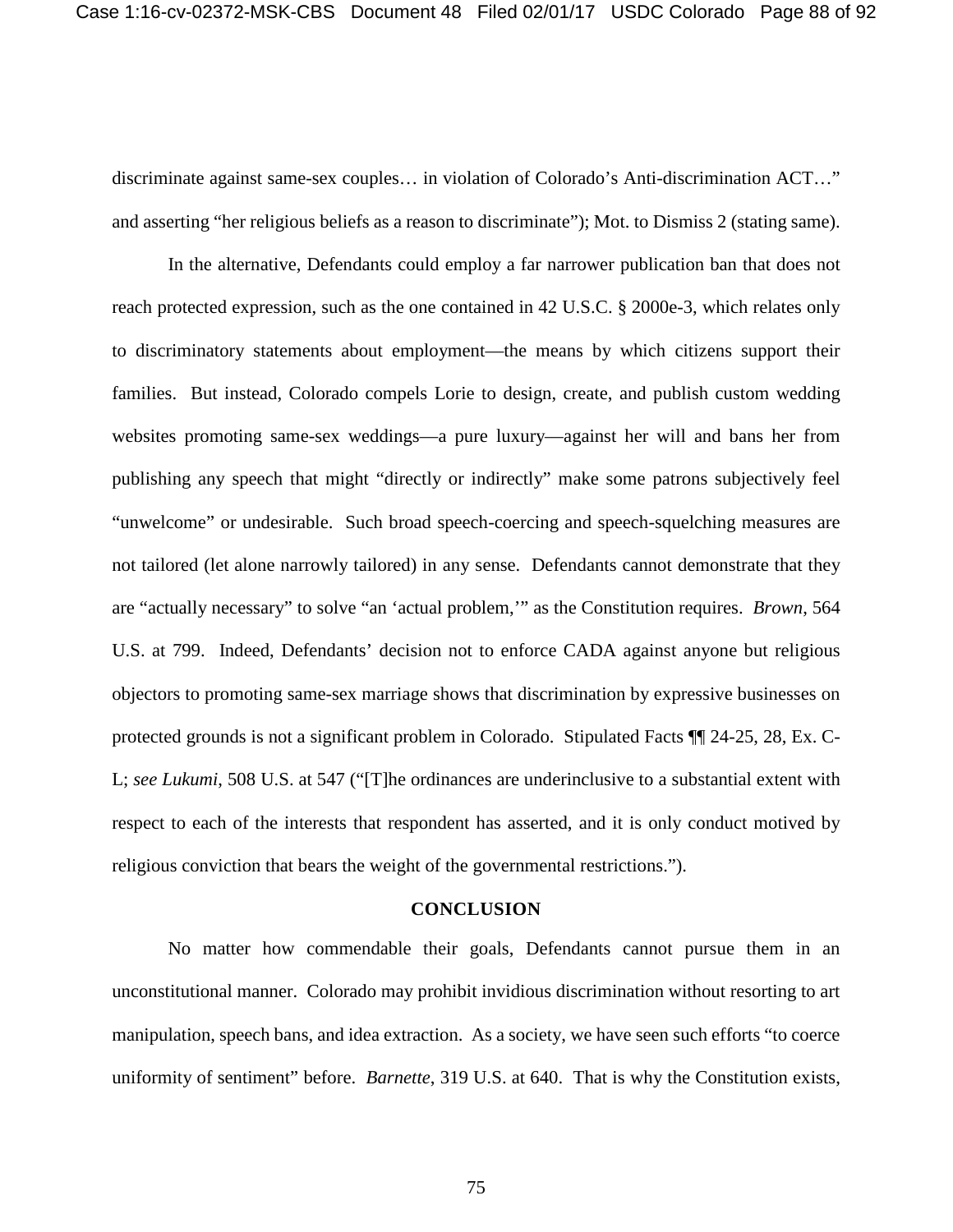to ensure that neither the "legislatures, courts, [n]or dominant political or community groups" may standardize the ideas that are acceptable in society about marriage or anything else. *Terminiello v. City of Chicago*, 337 U.S. 1, 4-5 (1949). The Court should grant summary judgment in Lorie's favor to ensure that "individual freedom of mind in preference to officially disciplined uniformity" is preserved for all Americans to enjoy. *Barnette*, 319 U.S. at 637. "Tolerance is a two-way street" that applies to proponents of same-sex marriage as well as to religious dissenters. *Ward v. Polite*, 667 F.3d 727, 735 (6th Cir. 2012). "Otherwise, [CADA] mandates orthodoxy, not antidiscrimination." *Id.*

Accordingly, Plaintiffs respectfully request that the Court grant summary judgment in their favor and issue:

1. A permanent injunction ordering Defendants and anyone acting in concert with them from enforcing the Banned-Speech Provision facially and as applied to Plaintiffs' (a) desired communications promoting marriage as an institution between one man and one woman, (b) declining to create custom websites or graphics promoting events or ideas that violate their religious beliefs about marriage, including custom websites for same-sex weddings, and (c) explaining their religious beliefs about what they can and cannot create;

2. A declaration that the Banned-Speech Provision violates the First Amendment to the U.S. Constitution's Free Speech, Free Press, and Free Exercise Clauses, as well as the Fourteenth Amendment to the U.S. Constitution's Equal Protection and Due Process Clauses facially and as-applied to Plaintiffs' (a) desired communications promoting marriage as an institution between one man and one woman, (b) declining to create custom websites or graphics promoting events or ideas that violate their religious beliefs about marriage, including custom

76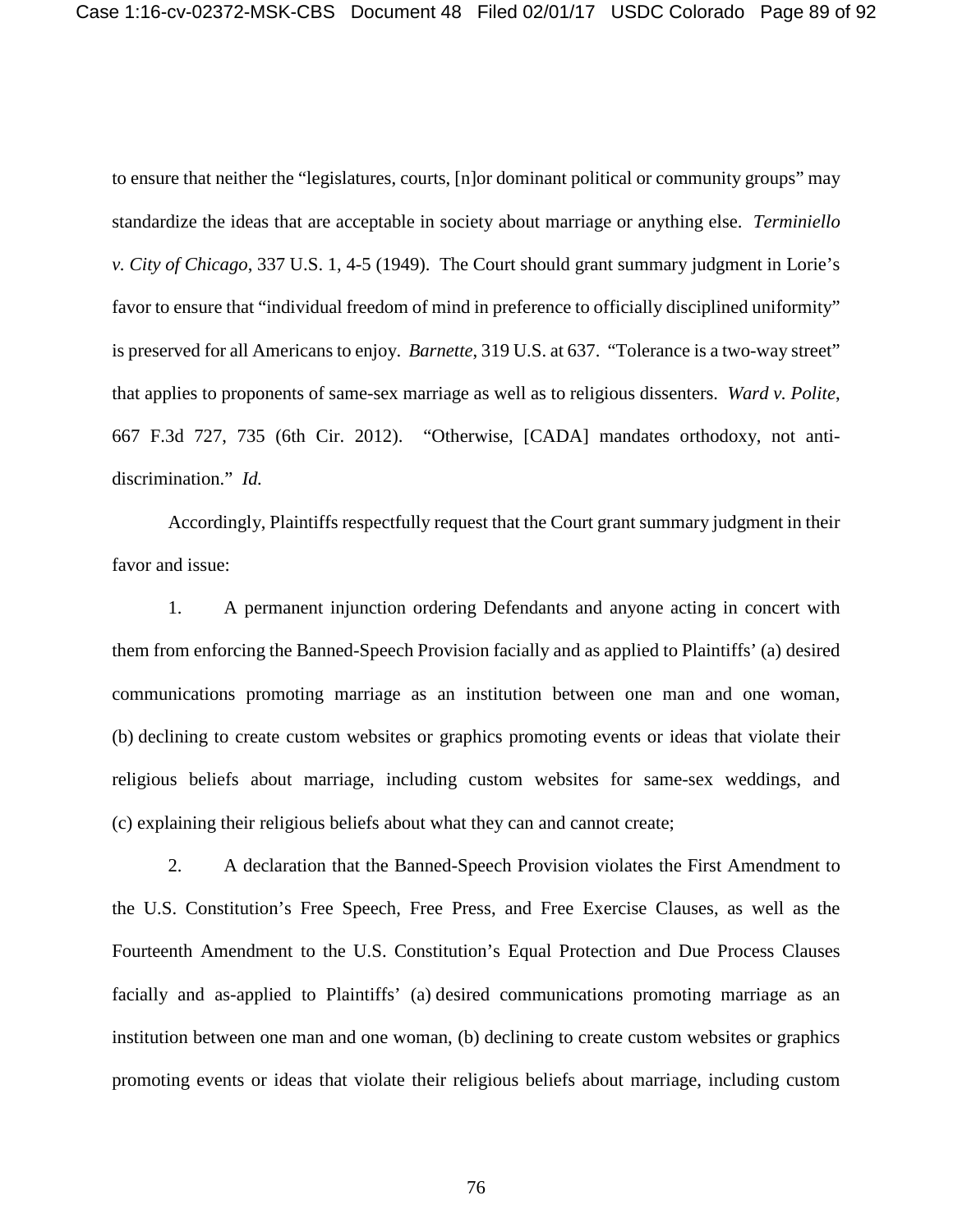websites for same-sex weddings, and (c) explaining their religious beliefs about what they can and cannot create;

3. A permanent injunction to stop Defendants and anyone acting in concert with them from enforcing the Compelled-Speech Provision to require Plaintiffs to create custom websites or graphics promoting events or ideas that violate their religious belief that marriage is an institution between one man and one woman, including custom websites promoting same-sex weddings; and

4. A declaration that the Compelled-Speech Provision violates the First Amendment to the U.S. Constitution's Free Speech, Free Press, and Free Exercise Clauses, as well as the Fourteenth Amendment to the U.S. Constitution's Equal Protection and Due Process Clauses as applied to force Plaintiffs to create custom websites or graphics promoting events or ideas that violate their religious beliefs that marriage is an institution between one man and one woman, including custom websites promoting same-sex weddings.

Respectfully submitted this 1st day of February, 2017.

## *s/ Jeremy D. Tedesco*

Jeremy D. Tedesco (Arizona Bar No. 023497) Jonathan A. Scruggs (Arizona Bar No. 030505) Samuel D. Green (Arizona Bar No. 032586) Katherine L. Anderson (Arizona Bar No. 033104) ALLIANCE DEFENDING FREEDOM 15100 N. 90th Street Scottsdale, AZ 85260 (480) 444-0020 (480) 444-0028 (facsimile) jtedesco@ADFlegal.org jscruggs@ADFlegal.org sgreen@ADFlegal.org kanderson@ADFlegal.org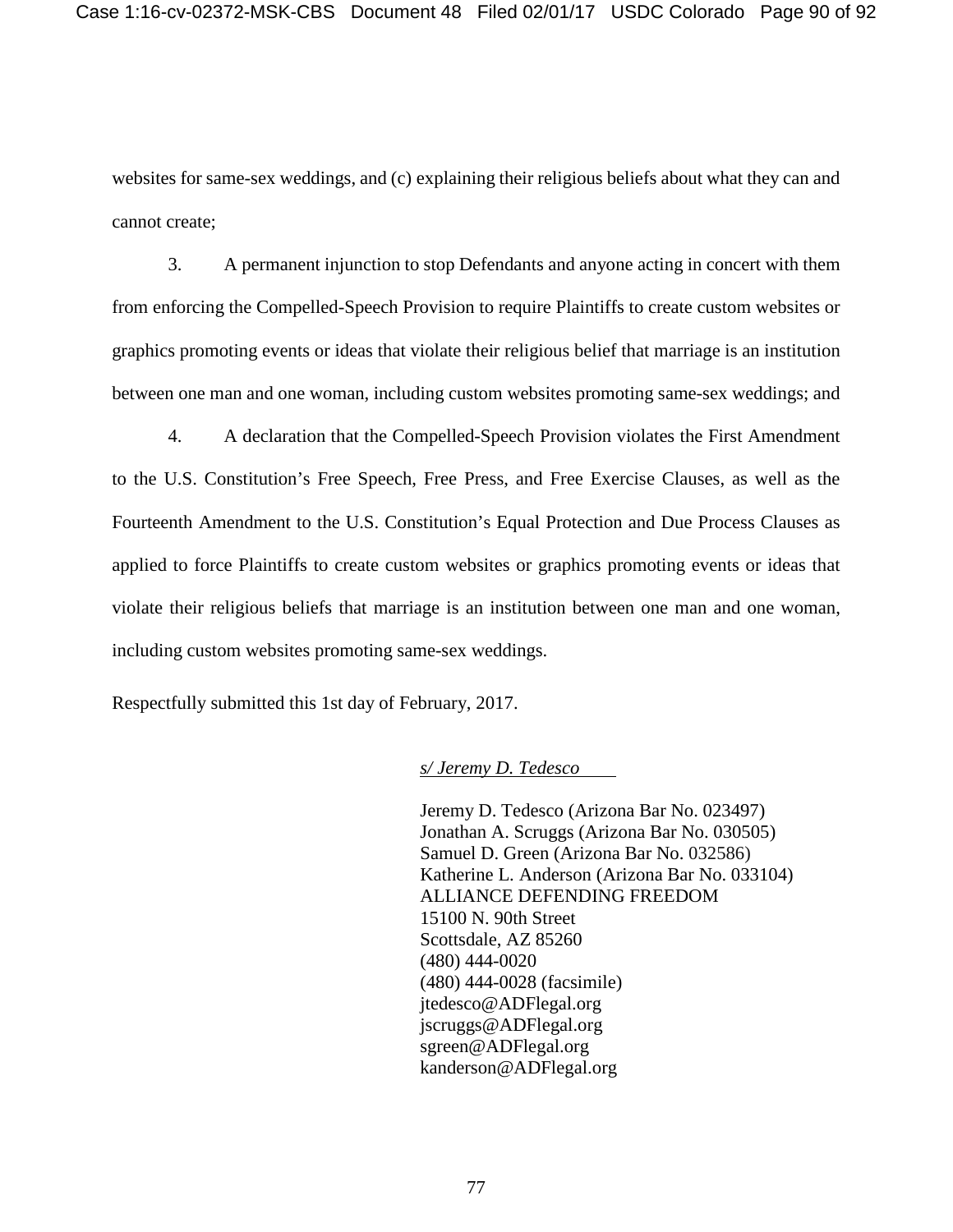David A. Cortman (Georgia Bar No. 188810) Rory T. Gray (Georgia Bar No. 880715) ALLIANCE DEFENDING FREEDOM 1000 Hurricane Shoals Road, NE, Suite D-1100 Lawrenceville, GA 30043 (770) 339-0774 (770) 339-6744 (facsimile) dcortman@ADFlegal.org rgray@ADFlegal.org

Michael L. Francisco (Colorado Bar No. 39111) MRD Law 3301 West Clyde Place Denver, CO 80211 (303) 325-7843 (303) 723-8679 (facsimile) MLF@mrdlaw.com

Attorneys for Plaintiffs